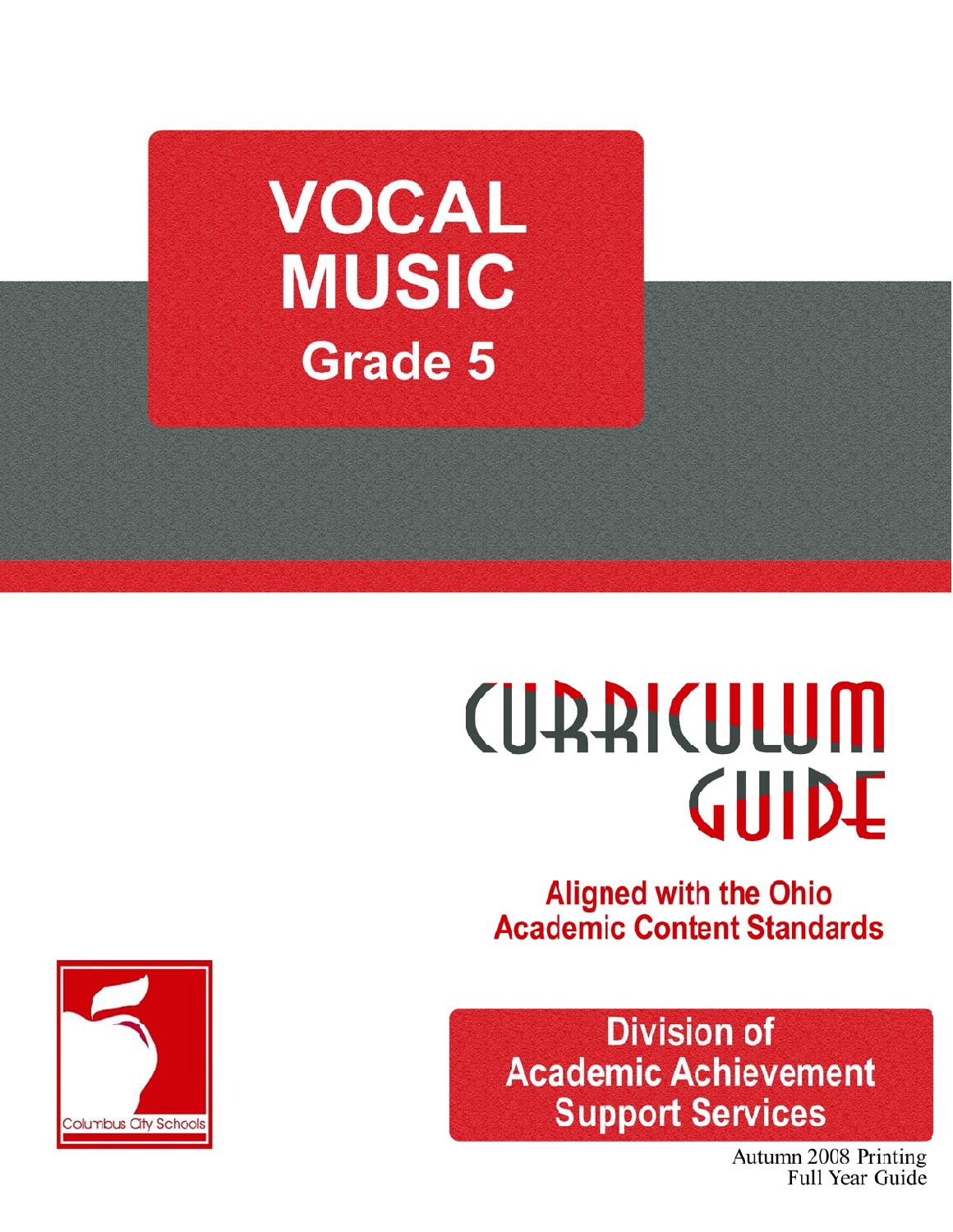



#### **STANDARDS**

**GLIs FOR GRADING PERIOD 1** 

- 1. Singing, alone and with others, a varied repertoire of music.
- 2. Performing on instruments, alone and with others, a varied repertoire of music.
- 3. Improvising melodies, variations and accompaniments.
- 4. Composing and arranging music within specified guidelines.
- 5. Reading and notating music.
- 6. Listening to, analyzing and describing music.
- 7. Evaluating music and music performances.
- 8. Understanding relationships between music, the other arts and disciplines outside the arts.
- 9. Understanding music in relation to history and culture

| <b>September</b>                                                               | October                                                                         | <b>November</b>                                    |
|--------------------------------------------------------------------------------|---------------------------------------------------------------------------------|----------------------------------------------------|
| GM51A1 - Sings independently                                                   | GM51A1 - Sings independently                                                    | GM51A1 - Sings independently                       |
| GM51A2 - Sings expressively                                                    | GM51A2 - Sings expressively                                                     | GM51A2 - Sings expressively                        |
| GM52A1 - Plays a varied repertoire of music                                    | GM52A2 - Plays bourdons, melodic ostinati, and                                  | GM51B1 - Sings in groups canons and two-part songs |
| GM55A1 - Reads $1/16$ , $1/8$ , $\frac{1}{4}$ , $\frac{1}{2}$ , whole, dotted, | chords on a pitched instrument                                                  | GM51B2 - Blends voices                             |
| syncopated, tied, slurred, and combined 1/8                                    | GM55A1 - Reads $1/16$ , $1/8$ , $\frac{1}{4}$ , $\frac{1}{2}$ , whole, dotted,  | GM52A1 - Plays diverse music                       |
| and $1/16$ notes, and rests in $2/4$ , $3/4$ , $4/4$ ,                         | syncopated, tied, slurred, and combined 1/8                                     | GM55B1 - Reads 4-8-measure melodies in the treble  |
| and $6/8$                                                                      | and $1/16$ notes, and rests in $2/4$ , $3/4$ , $4/4$ ,                          | clef in $G$ , $C$ , and $F$                        |
| GM55A2 - Writes 1/16, 1/8, 1/4, 1/2, whole, dotted,                            | and $6/8$                                                                       | GM55B2 - Writes 4-8-measure melodies in the treble |
| syncopated, tied, slurred, and combined                                        | GM55A2 - Writes $1/16$ , $1/8$ , $\frac{1}{4}$ , $\frac{1}{2}$ , whole, dotted, | clef in $G$ , $C$ , and $F$                        |
| $1/8$ and $1/16$ notes/rests in $2/4$ , $3/4$ , $4/4$ ,                        | syncopated, tied, slurred, and combined                                         | GM56B1 - Analyzes/describes: Repeat signs, D.C. al |
| and $6/8$                                                                      | $1/8$ and $1/16$ notes/rests in $2/4$ , $3/4$ , $4/4$ ,                         | fine, D.S. al coda, first and second endings       |
| GM56A1 - Listens to/describes music using:                                     | and $6/8$                                                                       | GM59A1 - Describes musical characteristics from    |
| Dynamics, tempo, meter, and articulation                                       | GM55C2 - Uses form markings: D.S., D.C. al fine,                                | various genres/cultures                            |
| GM56B1 - Analyzes/describes: Repeat signs, D.C. al                             | multiple endings, double barline, repeat                                        | GM59A2 - Sings/listens/moves to music of various   |
| fine, D.S. al coda, first and second endings                                   | signs, phrase, and coda.                                                        | cultural groups and historical periods             |
| GM59A1 - Describes musical characteristics from                                | GM58A1 - Defines art terms: Texture, color, form,                               |                                                    |
| various genres/cultures                                                        | balance, movement and uses them to                                              |                                                    |
| GM59C1 - Explores/describes function of music,                                 | describe musical events                                                         |                                                    |
| musician's roles, and conditions for                                           | GM59A1 - Describes musical characteristics from                                 |                                                    |
| performing music in world cultures                                             | various genres/cultures                                                         |                                                    |
|                                                                                | GM59A2 - Sings/listens/moves to music of various                                |                                                    |
|                                                                                | cultural groups and historical periods                                          |                                                    |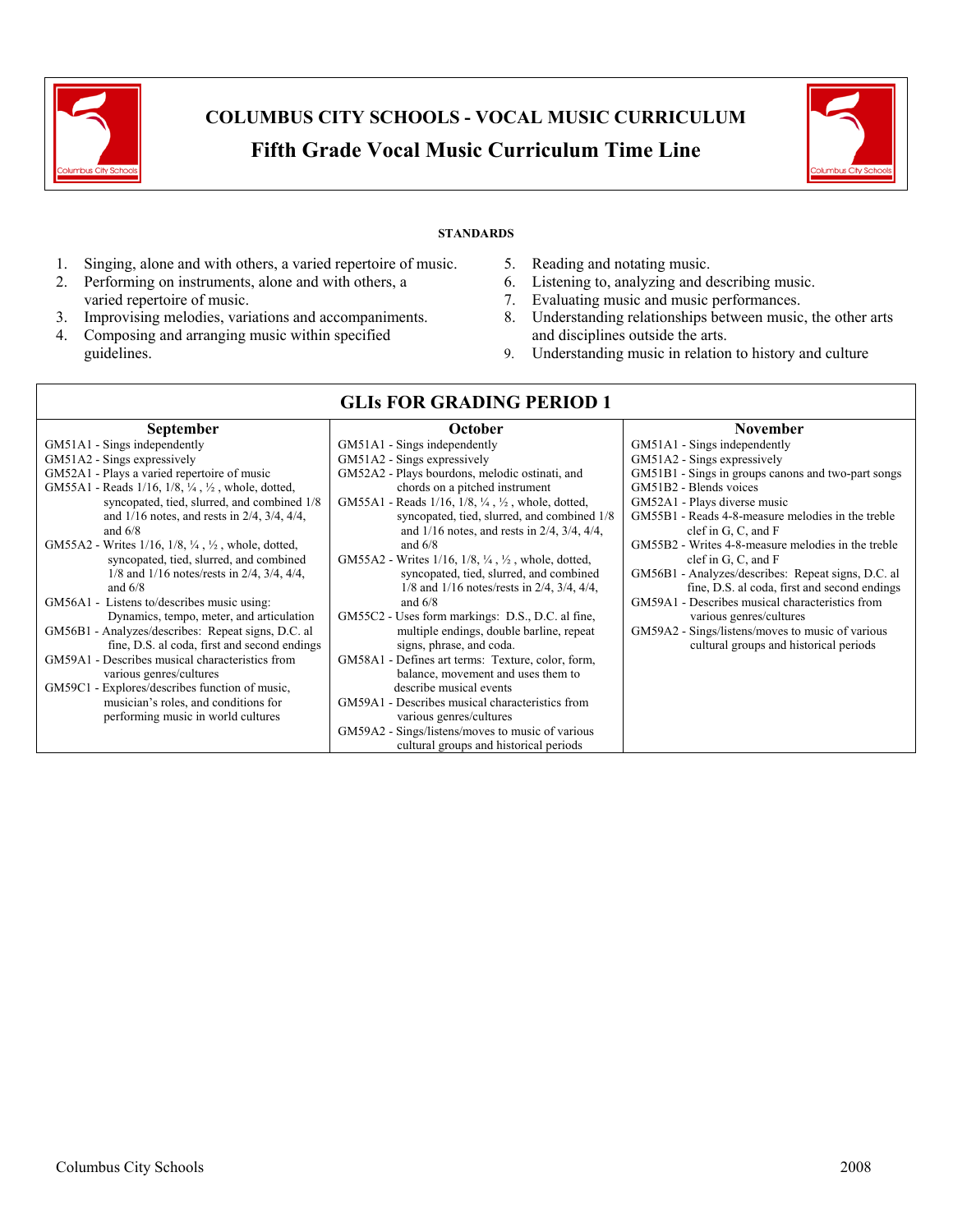



|                                                                                       | <b>GLIS FOR GRADING PERIOD 2</b>                      |                                                                                        |
|---------------------------------------------------------------------------------------|-------------------------------------------------------|----------------------------------------------------------------------------------------|
| <b>November</b>                                                                       | <b>December</b>                                       | January                                                                                |
| GM51B1 - Sings in groups canons and two-part songs                                    | GM51A1 - Sings independently                          | GM51A1 - Sings independently                                                           |
| GM52A2 - Plays bourdons, melodic ostinati, and                                        | GM51A2 - Sings expressively                           | GM51A2 - Sings expressively                                                            |
| chords on a pitched instrument                                                        | GM51B1 - Sings in groups canons and two-part songs    | GM52A4 - Performs ostinati on unpitched instruments                                    |
| GM52A3 - Exhibits correct instrumental techniques                                     | GM51B3 -Responds appropriately to the cues of a       | GM52B2 - Blends while playing in groups                                                |
| GM55A1 - Reads $1/16$ , $1/8$ , $\frac{1}{4}$ , $\frac{1}{2}$ , whole, dotted,        | conductor.                                            | GM55A1 - Reads 1/16, 1/8, 1/4, 1/2, whole, dotted,                                     |
| syncopated, tied, slurred, and combined                                               | GM52A1 - Plays diverse music                          | syncopated, tied, slurred, and combined                                                |
| $1/8$ and $1/16$ notes, and rests in $2/4$ , $3/4$ ,                                  | GM52B3 - Responds to conductor                        | $1/8$ and $1/16$ notes, and rests in $2/4$ , $3/4$ ,                                   |
| $4/4$ , and $6/8$                                                                     | GM56A2 - Identifies major and minor keys              | $4/4$ , and $6/8$                                                                      |
| GM55A2 - Writes $1/16$ , $1/8$ , $\frac{1}{4}$ , $\frac{1}{2}$ , whole, dotted,       | GM57A1 - Develops and applies criteria for evaluating | GM55A2 - Writes $1/16$ , $1/8$ , $\frac{1}{4}$ , $\frac{1}{2}$ , whole, dotted,        |
| syncopated, tied, slurred, and combined                                               | performances of self and others.                      | syncopated, tied, slurred, and combined                                                |
| $1/8$ and $1/16$ notes/rests in $2/4$ , $3/4$ , $4/4$ ,                               | GM57B1 - Develops criteria to describe a musical      | $1/8$ and $1/16$ notes/rests in $2/4$ , $3/4$ , $4/4$ ,                                |
| and $6/8$                                                                             | work                                                  | and $6/8$                                                                              |
| GM55C2 - Uses form markings: D.S., D.C. al fine,                                      | GM58A1 - Defines art terms: Texture, color, form,     | GM56C2 - Classifies voices as changed, unchanged,                                      |
| multiple endings, double barline, repeat                                              | balance, movement and uses them to                    | soprano, alto, tenor, or bass                                                          |
| signs, phrase, and coda.                                                              | describe musical events                               | GM58B1 - Describes/demonstrates how music                                              |
| GM56A1-Listens to/describes music using:                                              | GM59A1 - Describes musical characteristics from       | connects to other subject areas                                                        |
| Dynamics, tempo, meter, and articulation<br>GM58B1 - Describes/demonstrates how music | various genres/cultures                               | GM59A1 - Describes musical characteristics from                                        |
|                                                                                       |                                                       | various genres/cultures                                                                |
| connects to other subject areas                                                       |                                                       | GM59C1 - Explores/describes function of music,<br>musician's roles, and conditions for |
|                                                                                       |                                                       | performing music in world cultures                                                     |
|                                                                                       |                                                       |                                                                                        |

#### **GLIs FOR GRADING PERIOD 3**

| January                                          | February                                             | March                                                                                   |
|--------------------------------------------------|------------------------------------------------------|-----------------------------------------------------------------------------------------|
| GM52A1 - Plays a varied repertoire of music      | GM51A1 - Sings independently                         | GM51A1 - Sings independently                                                            |
| GM52B2 - Blends while playing in groups          | GM51A2 - Sings expressively                          | GM51A2 - Sings expressively                                                             |
| GM55C1 - Uses symbols for accidentals, dynamics, | GM52A1 - Plays diverse music                         | GM52B1 - Maintains independent instrumental parts                                       |
| tempo, articulation, and expression              | GM52A4 - Performs ostinati on unpitched instruments  | GM53A2 - Improvises accompaniment on                                                    |
| GM55C2 - Uses form markings: D.S., D.C. al fine, | GM53A1 - Improvises call-and-response melodies       | pitched/unpitched instruments                                                           |
| multiple endings, double barline, repeat         | GM53A2 - Improvises accompaniment on                 | GM54A1 - Composes short pieces within a particular                                      |
| signs, phrase, and coda.                         | pitched/unpitched instruments                        | style, form, instrumentation, or                                                        |
| GM59A2 - Sings/listens/moves to music of various | GM53A3 - Improvises melodic embellishments on        | compositional technique using classroom                                                 |
| cultural groups and historical periods           | given melodies                                       | instruments and sound sources                                                           |
|                                                  | GM57B2 - Identifies/discusses aesthetic qualities of | GM54B1 - Investigates technology used for creating/                                     |
|                                                  | the performances of self and others                  | arranging/notating music                                                                |
|                                                  | GM58B2 - Explains how music elements relate to       | GM55C1 - Uses symbols for accidentals, dynamics,                                        |
|                                                  | disciplines outside the arts                         | tempo, articulation, and expression<br>GM55D1 - Reads vocal music in two or more parts. |
|                                                  |                                                      | GM56A1 - Listens to/describes music using:                                              |
|                                                  |                                                      | Dynamics, tempo, meter, and articulation                                                |
|                                                  |                                                      | GM56B1 - Analyzes/describes: Repeat signs, D.C. al                                      |
|                                                  |                                                      | fine, D.S. al coda, first and second endings                                            |
|                                                  |                                                      | GM57A2 - Evaluates compositions, arrangements, and                                      |
|                                                  |                                                      | improvisations                                                                          |
|                                                  |                                                      | GM58A2 - Identifies/compares similar elements/ideas                                     |
|                                                  |                                                      | /emotions in the arts                                                                   |
|                                                  |                                                      | GM58B1 - Describes/demonstrates how music                                               |
|                                                  |                                                      | connects to other subject areas                                                         |
|                                                  |                                                      | GM59A1 - Describes musical characteristics from                                         |
|                                                  |                                                      | various genres/cultures                                                                 |
|                                                  |                                                      | GM59D3 - Discusses the lives and times of composers                                     |
|                                                  |                                                      | from various historical periods.                                                        |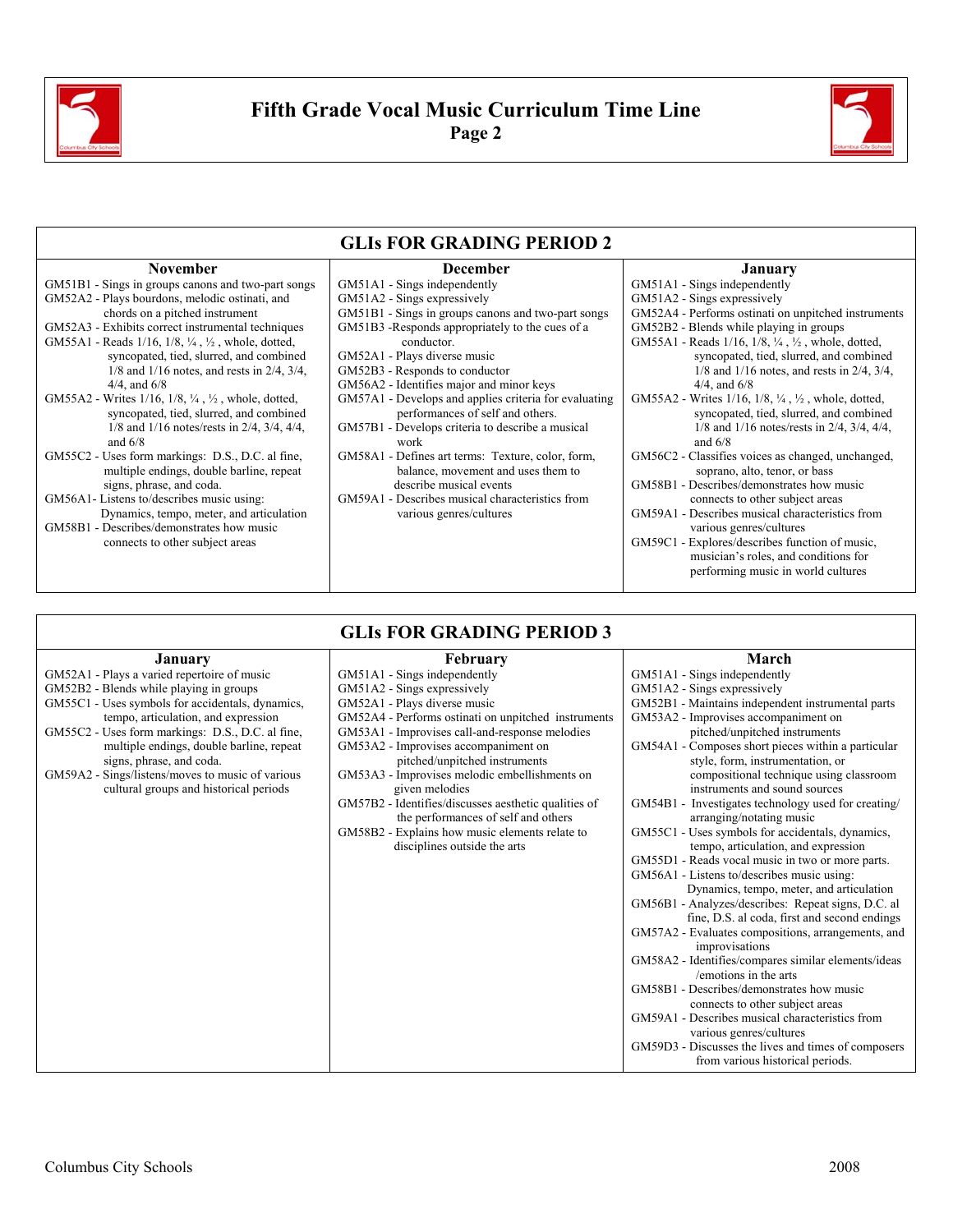

## **Fifth Grade Vocal Music Curriculum Time Line Page 3**



|                                                      | <b>GLIS FOR GRADING PERIOD 4</b>                     |                                                  |
|------------------------------------------------------|------------------------------------------------------|--------------------------------------------------|
| April                                                | May                                                  | June                                             |
| GM51A1 - Sings independently                         | GM51A1 - Sings independently                         |                                                  |
| GM51A2 - Sings expressively                          | GM51A2 - Sings expressively                          | Review GLIs through songs and musical activities |
| GM52B2 - Blends while playing in groups              | GM52A1 - Plays diverse music                         |                                                  |
| GM53A2 - Improvises accompaniment on                 | GM52B2 - Blends while playing in groups              |                                                  |
| pitched/unpitched instruments                        | GM52A5 - Plays simple melodies by ear on a melodic   |                                                  |
| GM54A2 - Arranges pieces for voices or instruments   | instrument                                           |                                                  |
| other than those for which the pieces were           | GM52B4 - Plays accompaniments by ear on a            |                                                  |
| written                                              | harmonic instrument                                  |                                                  |
| GM55C1 - Uses symbols for accidentals, dynamics,     | GM54A1 - Composes short pieces within a particular   |                                                  |
| tempo, articulation, and expression                  | style, form, instrumentation, or                     |                                                  |
| GM56B1 - Analyzes/describes: Repeat signs, D.C. al   | compositional technique using                        |                                                  |
| fine, D.S. al coda, first and second endings         | instruments and sound sources                        |                                                  |
| GM56C3 - Identifies/classifies band/orchestra./choir | GM55D2 - Reads music for rhythmic/melodic            |                                                  |
| listening examples                                   | instruments in two or more parts                     |                                                  |
| GM58A3 - Uses various art forms to interpret music   | GM56C1 - Identifies electronic/world/western musical |                                                  |
| GM58B1 - Describes/demonstrates how music            | instruments                                          |                                                  |
| connects to other subject areas                      |                                                      |                                                  |
| GM59B1 - Describes/demonstrates how genre and        |                                                      |                                                  |
| performance setting affect audience                  |                                                      |                                                  |
| response                                             |                                                      |                                                  |
| GM59D1 - Identifies exemplary music role models and  |                                                      |                                                  |
| describe their activities/achievements               |                                                      |                                                  |
| GM59D2 - Identifies skills needed to be a musician   |                                                      |                                                  |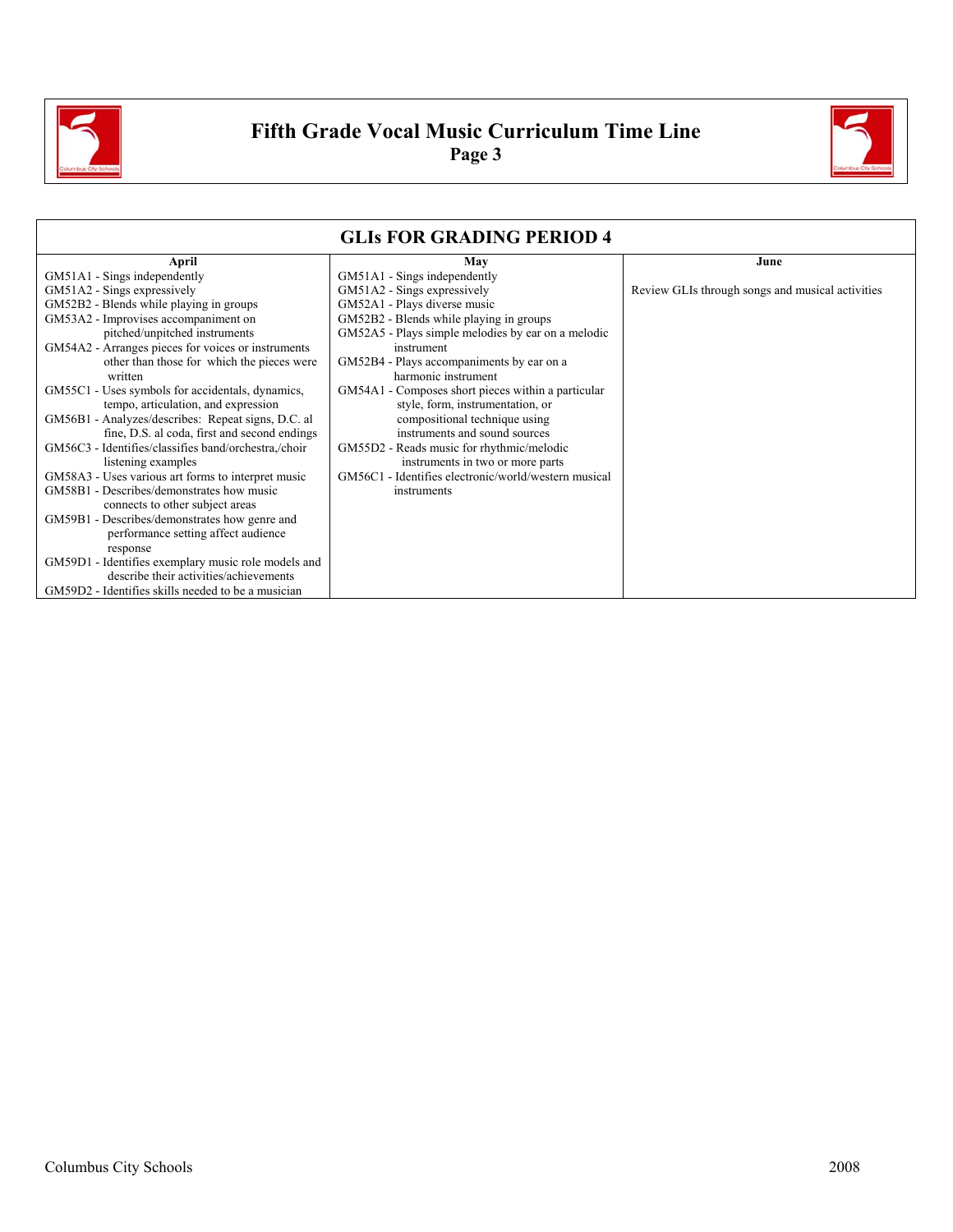## **VOCAL MUSIC CURRICULUM GUIDES**

## **GENERAL MUSIC GRADE 5**

#### **UNIFIED ARTS OFFICE**

**Linda Edgar,** *Unified Arts Coordinator* 

#### **WRITING TEAM**

Connie Blanchette Yeh-fen Chin Trish Gardner Brian Johnson Judith Murphy Casey Sanders Brad Walsh Michele Writsel-Lopez

#### **EDITOR**

Linda Edgar Michele Writsel-Lopez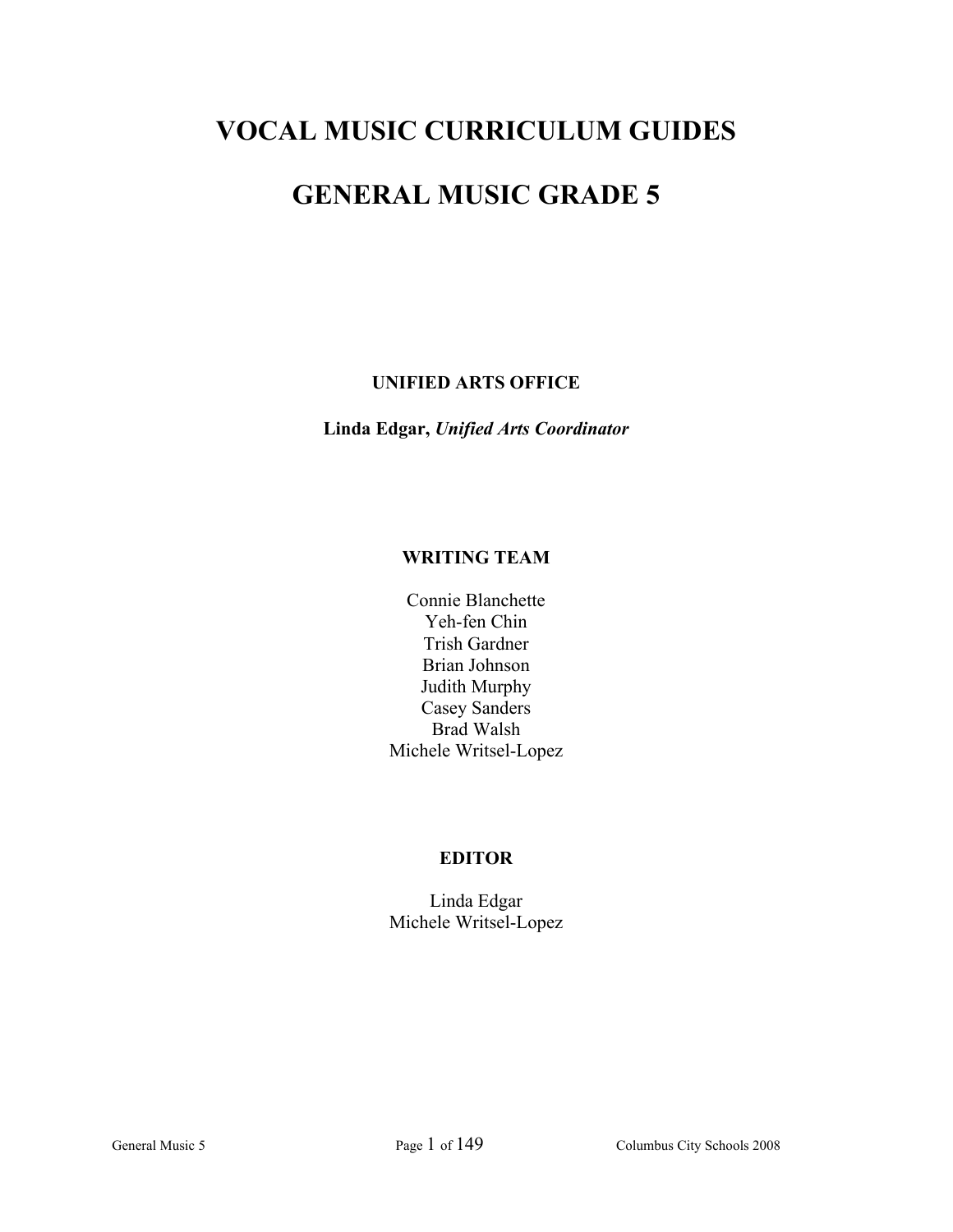### **THE PURPOSE OF THIS CURRICULUM GUIDE**

The purpose of this Vocal Music Curriculum Guide is to provide teachers with deeply aligned curricular materials and examples of lessons. It contains standards, benchmarks and grade level indicators which are correlated with the Ohio Arts Academic Standards, the National Music Standards, the previous levels of learning, aligned teaching resources and texts, and differentiated teaching strategies for music students.

The Vocal Music Curriculum Guide is approved by the Columbus Board of Education as the official curriculum to be taught. It is the intent of the board that all teachers will follow the prescribed scope and sequence in order to maximize student achievement.

This curriculum document provides essential information and examples that will allow teachers to create specific lessons to maximize student learning. The strategies contained in this guide are designed to provide guidance to teachers on how to approach key concepts and skills. This curriculum guide cannot replace good teaching, but it can reinforce and guide teachers to provide all students with the skills, knowledge, and experiences to master the Columbus City Schools Vocal Music Curriculum.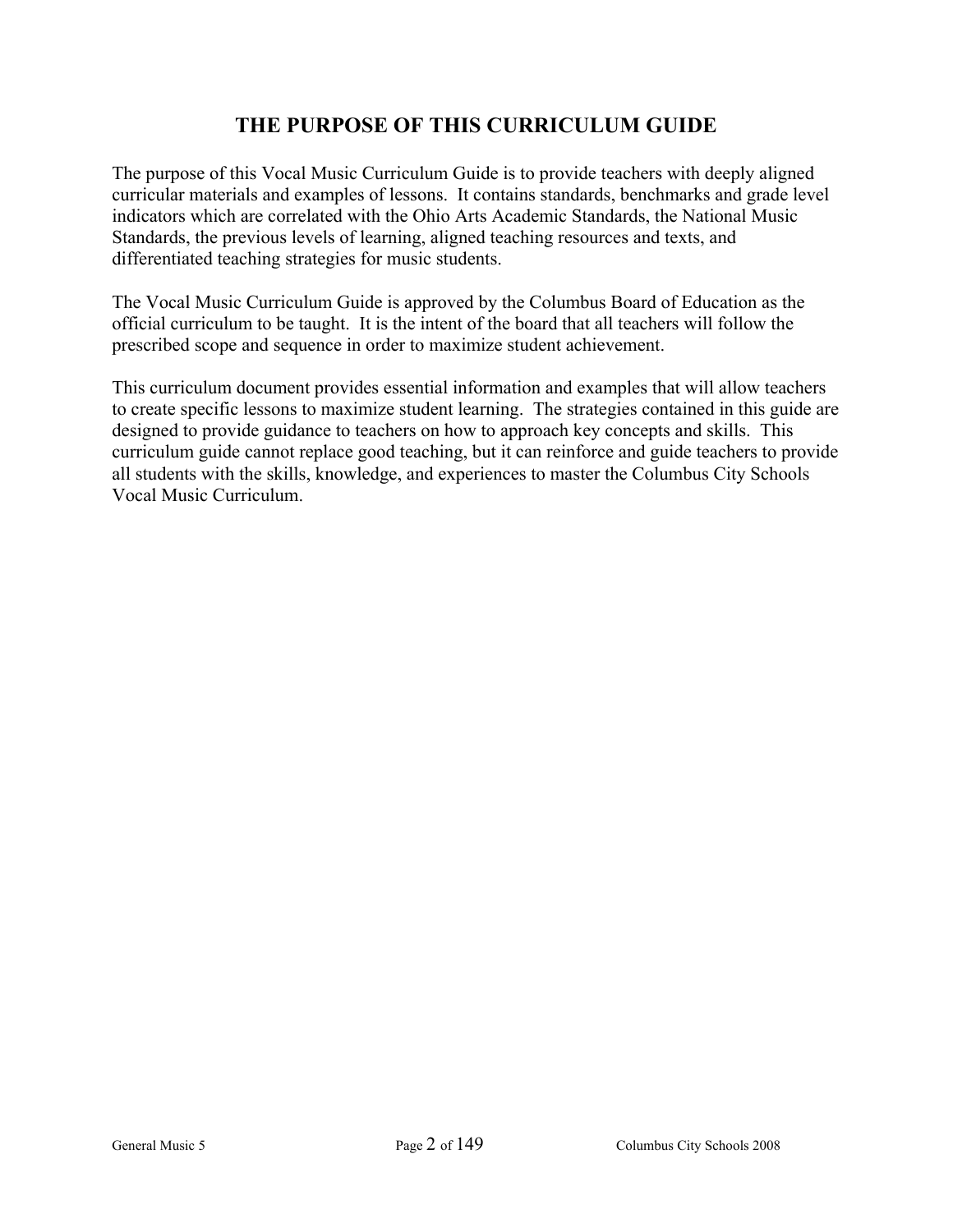## **TEACHERS GUIDE FOR USING THIS DOCUMENT**

A curriculum guide is a document designed to lead teachers in the creation of lessons that will produce higher levels of learning for all students. The content of this guide has been carefully selected to provide a focused, aligned roadmap that is 100 percent correlated to district, state and national standards.

This curriculum guide was designed using the concept of "deep curriculum alignment." Deep alignment occurs when lessons taught to students include activities, experiences, and materials that match or exceed the content, context, and cognitive levels of the standards and lead to improved student performance.

Teachers are asked to pay particular attention to the following components of this guide:

#### Standards, Benchmarks and Grade Level Indicators

The vocal music Content Standards for Columbus City Schools are based on the nine National Music Standards. The Benchmarks and Grade Level Indicators are a blend of national achievement standards and standards, benchmarks and grade level indicators from the Ohio Academic Content Standards for Music. The **standards** are the overarching goals, the **benchmarks** are smaller pieces of the standards, and the **grade level indicators** (GLIs) outline what students must do to show mastery at each grade level.

#### Quarterly Scope and Sequence Charts

The grade level indicators have been divided into quarterly scope and sequence charts, which serve as pacing guides for each grading period. Some grade level indicators are used more than once throughout the year to allow students ample opportunity to master them. The philosophy of designing sample lesson plans is to provide strategies for teaching all grade level indicators, which may not result in lesson plans for each week.

#### Assessment

Assessment is one of the critical elements of deep alignment. Therefore, teachers should ensure that any assessment they create is consistent and aligned with the district grade level indicators. Assessments should also be aligned with the strategies that are used for instruction so that students receive "no surprises" when engaged in assessment. Assessment of each grade level indicator has been provided in this curriculum guide.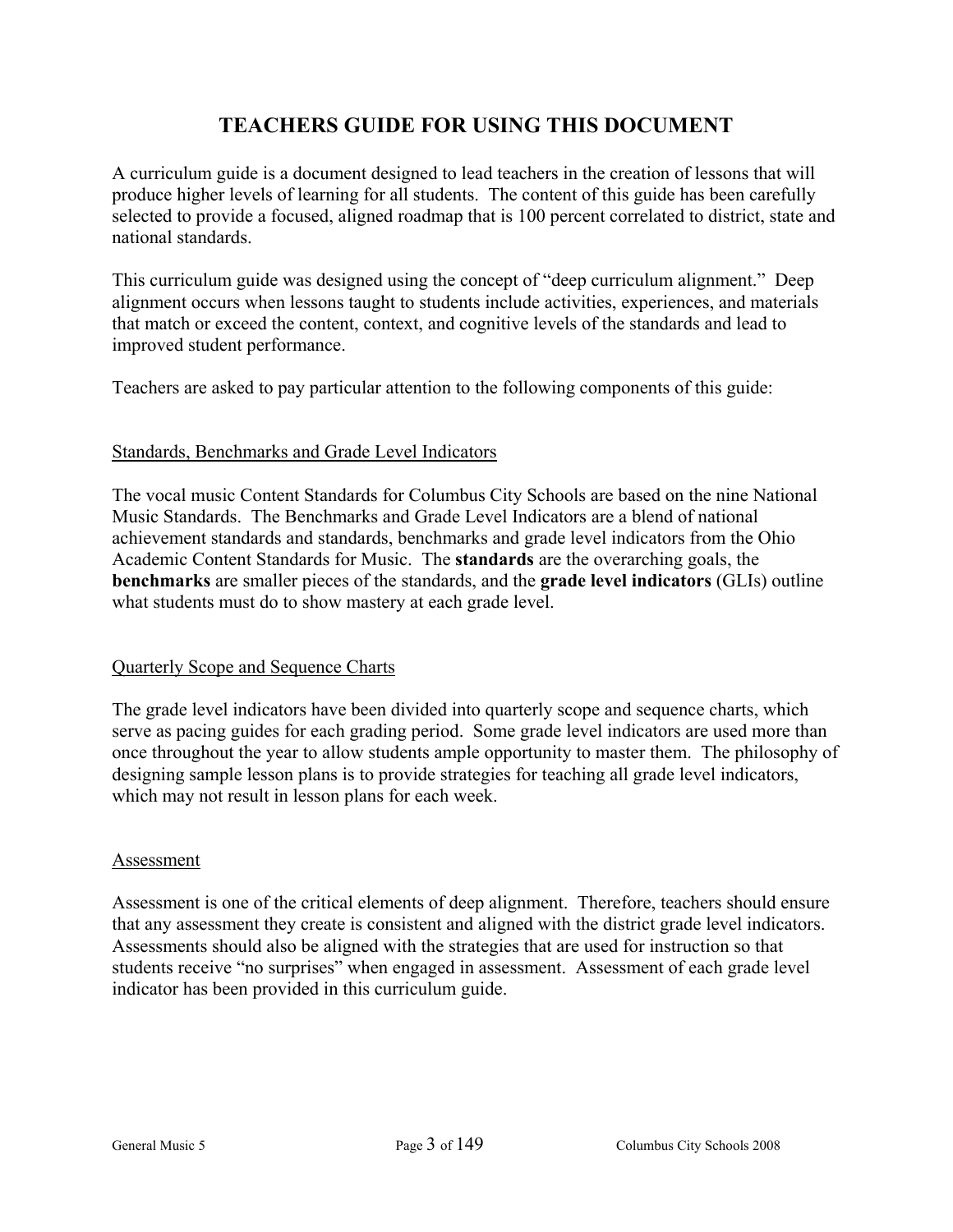#### Summative Assessment

Summative Assessments provide ways that students demonstrate mastery of the grade level indicators. Performance, written, and alternative assessments can be used. Summative Assessments should be planned before procedures so the assessments guide the strategies for teaching the lessons.

#### Pre-Assessment

Pre-Assessment activities provide information about what students already know so that they are able to work towards mastering the appropriate grade level indicators.

#### Formative Assessment

Formative Assessment occurs during the lesson so that the teacher will know the level of student comprehension and can make adjustments in instruction during the lesson instead of waiting until the lesson is completed.

#### Procedures

Procedures are written with differentiated instruction in mind. Differentiated instruction means choosing a variety of strategies that will enable students with varying needs to master the grade level indicators.

#### Writing Connections

Writing across the curriculum is an expectation of all instruction in Columbus City Schools (CCS). The lessons in this curriculum guide contain Writing Connections that are used by CCS students (e.g., Type 1 and 2 Quick writes, formula writing, comparison and contrast, graphic organizers, short answer response and the writing process). Teachers are expected to use these connections during instruction.

#### Interdisciplinary Connections

Interdisciplinary Connections are the Ohio Academic Content standards and benchmarks from English Language Arts and Social Studies. These standards and benchmarks correlate/integrate with the lessons and help CCS students become accustomed to utilizing content, context and cognitive levels of the Ohio Graduation Test.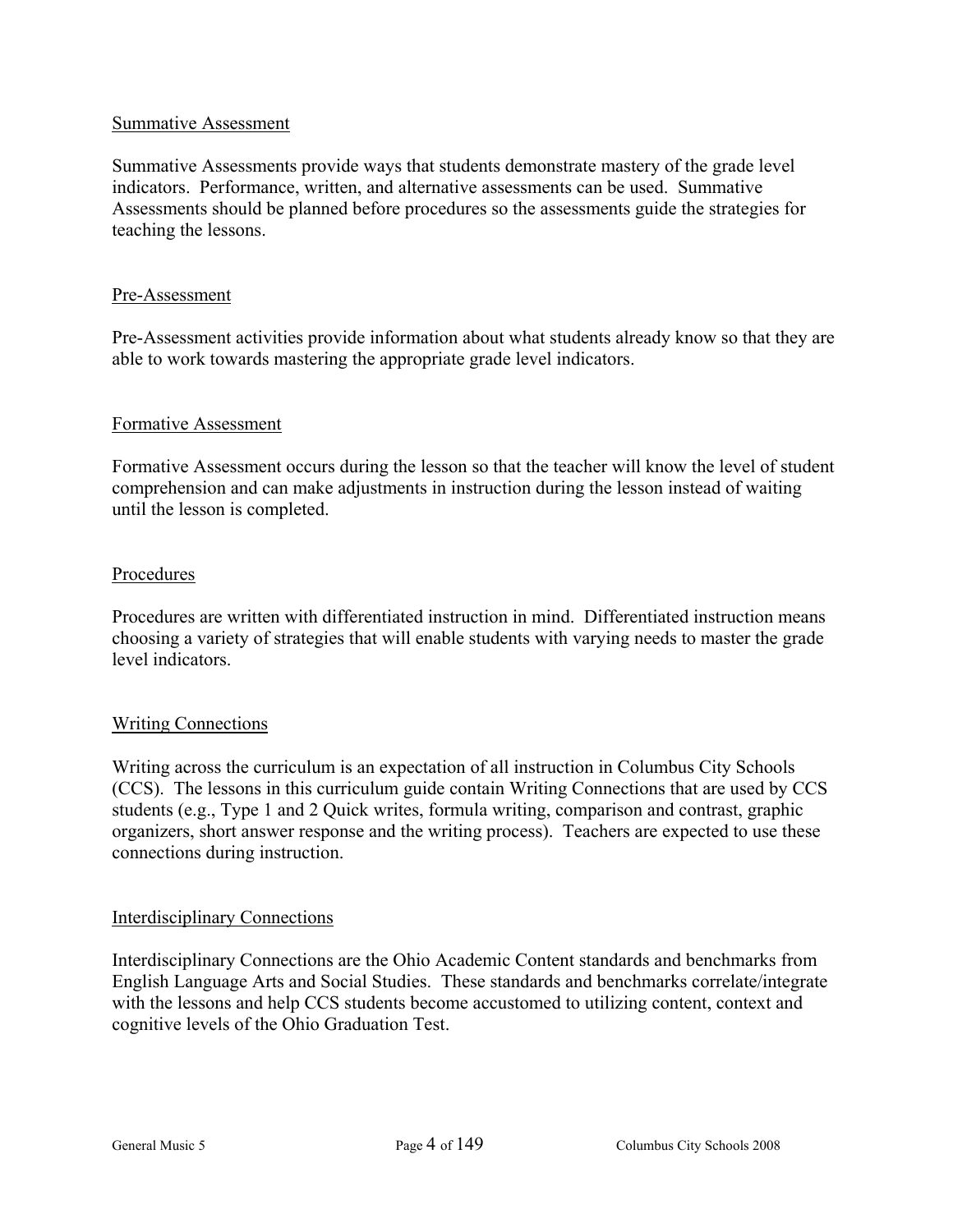#### Background Information

Background Information is provided for teachers if information needed to teach the lesson is not included in district adopted texts.

#### Re-Teach

Re-Teach strategies are for students who did not comprehend the lesson and master the grade level indicators. Re-Teach strategies involve breaking down strategies from the procedures into smaller chunks of learning (e.g., instead of applying several elements to a piece of music, apply one element at a time).

#### Enrichment/Extension

Enrichment/Extension provides strategies for students who have already mastered the grade level indicators. Since mastery may occur at the beginning, during, or at the end of a lesson, they are a necessary component for differentiating instruction and providing more breadth and depth to learning.

#### Linked Materials

These lessons have been written to be integrated into Columbus City School's CiMS (Columbus Information Management System) online curriculum resource. When integrated online, teachers can access these Linked Materials (worksheets, etc.) for printing purposes.

#### **Organizers**

Organizers are a list of keywords utilized in the lessons which make them searchable through the CiMS online curriculum resource. Elements of the following which are used in the lessons are listed: Teaching Methods, Grouping, Assessment, Student Grouping, Bloom's Taxonomy, Gardner's Multiple Intelligences, Instructional Strategies, and SIOP/ESL (Sheltered Instruction Observation Protocol/English as a Second Language).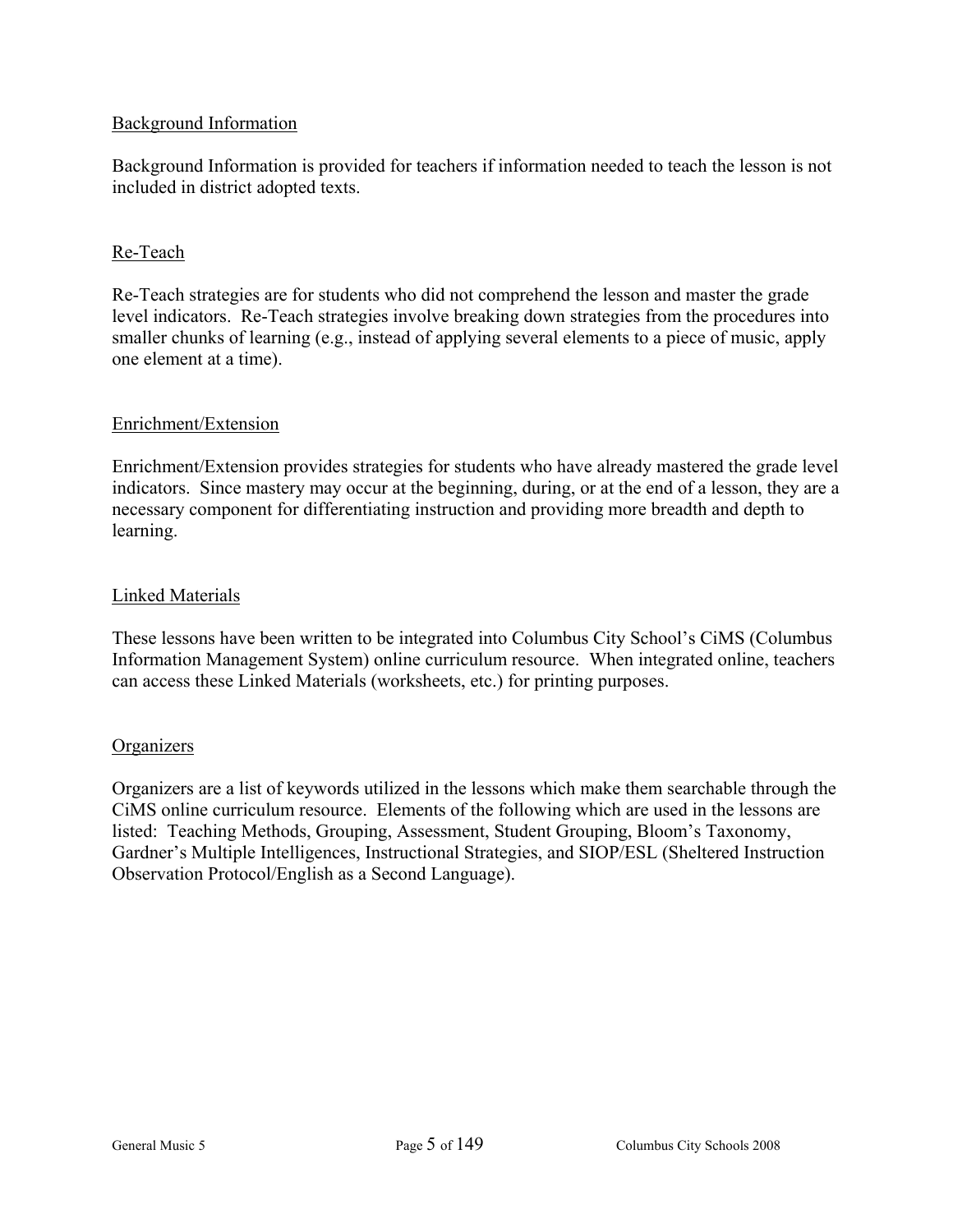## **General Music Scope and Sequence Grade 5**

| <b>Month</b> | <b>Theme</b>                 | <b>GLI</b>                                                                                                                                                                                           | <b>Standard</b><br><b>Benchmark</b> | <b>OGT Social Studies</b><br><b>Standards and</b> | <b>OGT English Language</b><br><b>Arts Standards and</b>                                                                                        |
|--------------|------------------------------|------------------------------------------------------------------------------------------------------------------------------------------------------------------------------------------------------|-------------------------------------|---------------------------------------------------|-------------------------------------------------------------------------------------------------------------------------------------------------|
|              |                              |                                                                                                                                                                                                      | <b>GLI</b>                          | <b>Benchmarks</b>                                 | <b>Benchmarks</b>                                                                                                                               |
|              |                              |                                                                                                                                                                                                      | <b>Grading Period 1</b>             |                                                   |                                                                                                                                                 |
| September    | Singing                      | Sings independently, on pitch and<br>in rhythm, using correct posture,<br>diction, breath support, and tone.                                                                                         | <b>GM51A1</b>                       | Social Studies Skills and<br>Methods D            | Communications: Oral and Visual C                                                                                                               |
|              | Singing                      | Independently sings expressively,<br>using articulation, dynamics, and<br>tempi, songs representing diverse<br>genres and cultures.                                                                  | GM51A2                              | Social Studies Skills and<br>Methods D            | Communications: Oral and Visual C                                                                                                               |
|              | Performing on<br>Instruments | Performs on instruments with<br>correct pitches, rhythms,<br>dynamics, and timbre, a varied<br>repertoire of music.                                                                                  | <b>GM52A1</b>                       | Social Studies Skills and<br>Methods D            |                                                                                                                                                 |
|              | Reading and<br>Notating      | Reads sixteenth, eighth, quarter,<br>half, whole, dotted, syncopated,<br>tied, slurred, and combined eighth<br>and sixteenth notes, and rests in 2/4,<br>$3/4$ , $4/4$ , and $6/8$ time signatures.  | <b>GM55A1</b>                       |                                                   |                                                                                                                                                 |
|              | Reading and<br>Notating      | Writes sixteenth, eighth, quarter,<br>half, whole, dotted, syncopated,<br>tied, slurred, and combined eighth<br>and sixteenth notes, and rests in 2/4,<br>$3/4$ , $4/4$ , and $6/8$ time signatures. | <b>GM55A2</b>                       |                                                   |                                                                                                                                                 |
|              | Listening                    | Listens to a varied repertoire of<br>music and describes it utilizing<br>music vocabulary: dynamics,<br>tempo, meter, and articulation.                                                              | <b>GM56A1</b>                       |                                                   | Acquisition of Vocabulary D<br>Writing Process A, B, F, G<br>Writing Convention A, B, C<br>Research E<br>Communications: Oral and Visual -<br>A |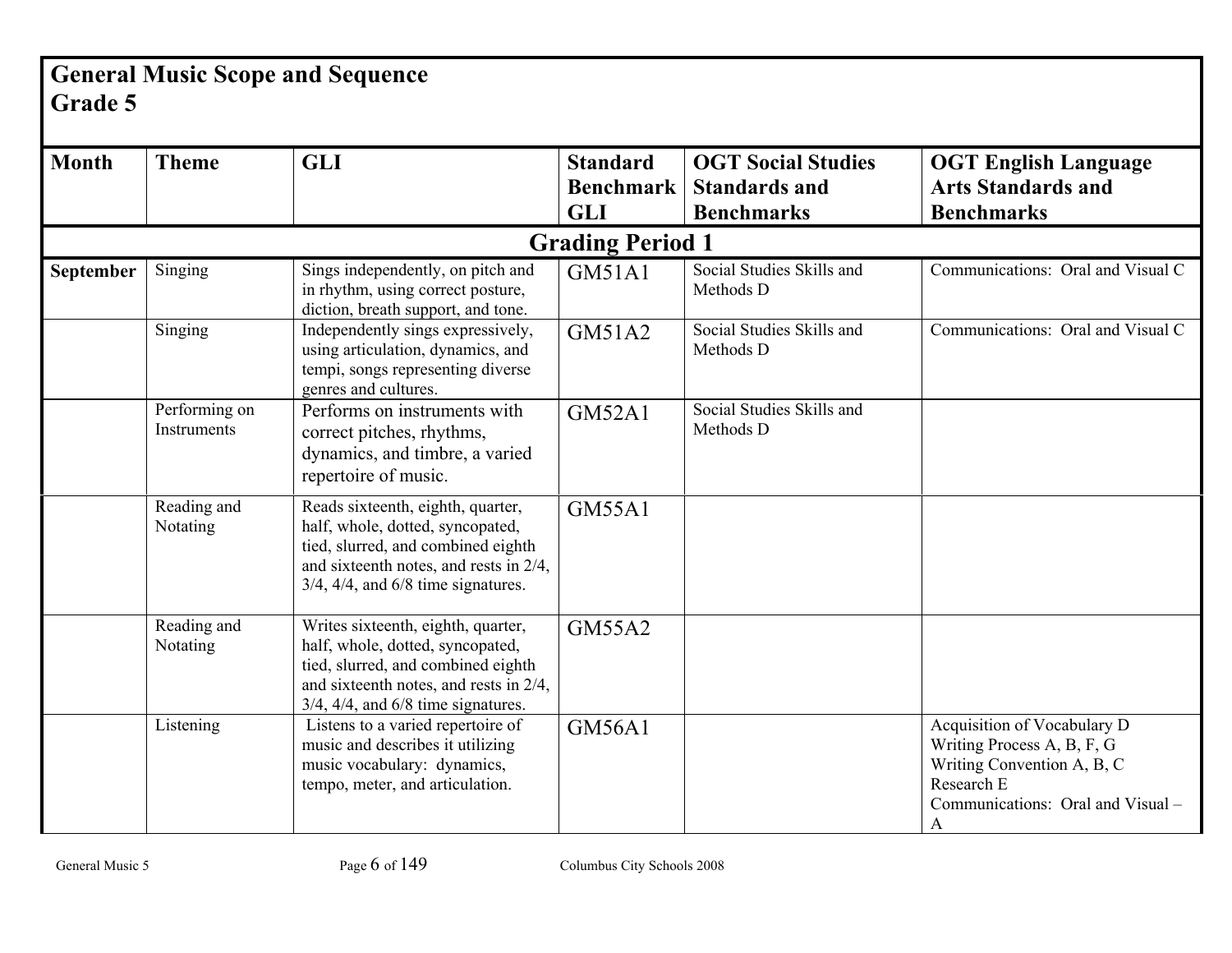|                | Listening                             | Analyzes and describes a varied<br>repertoire of music with terms<br>related to form: repeat signs, D.C.<br>al fine, D.S. al coda, first and<br>second endings.                                     | <b>GM56B1</b> |                                        | Writing Process A, B, C<br>Writing Convention B, C<br>Research E<br>Communications: Oral and Visual A                                                                                                                  |
|----------------|---------------------------------------|-----------------------------------------------------------------------------------------------------------------------------------------------------------------------------------------------------|---------------|----------------------------------------|------------------------------------------------------------------------------------------------------------------------------------------------------------------------------------------------------------------------|
|                | Relation to<br>History and<br>Culture | Describes distinguishing<br>characteristics of music from<br>various genres and cultures.                                                                                                           | <b>GM59A1</b> | History A, D<br>People in Societies A  | Concepts of Print, Comprehension<br>Strategies and Self-Monitoring<br>Strategies B, C<br>Writing Process A, B, C, D, E<br>Writing Conventions B, C<br>Research E<br>Communications: Oral and Visual A<br>Research B, C |
|                | Relation to<br>History and<br>Culture | Explores and describes the function<br>of music, roles of musicians, and<br>conditions for performing music in<br>various cultures of the world.                                                    | <b>GM59C1</b> |                                        | Concepts of Print, Comprehension<br>Strategies and Self-Monitoring<br>Strategies B, C<br>Writing Process A, B, C, D, E<br>Writing Conventions B, C<br>Research E                                                       |
| <b>October</b> | Singing                               | Sings independently, on pitch and<br>in rhythm, using correct posture,<br>diction, breath support, and tone.                                                                                        | <b>GM51A1</b> | Social Studies Skills and<br>Methods D | Communications: Oral and Visual C                                                                                                                                                                                      |
|                | Singing                               | Independently sings expressively,<br>using articulation, dynamics, and<br>tempi, songs representing diverse<br>genres and cultures.                                                                 | <b>GM51A2</b> | Social Studies Skills and<br>Methods D | Communications: Oral and Visual C                                                                                                                                                                                      |
|                | Performing on<br>Instruments          | Performs bourdons, melodic<br>ostinati, and chords on a pitched<br>classroom instrument (e.g.,<br>recorder, xylophone, keyboard<br>instrument).                                                     | <b>GM52A2</b> |                                        |                                                                                                                                                                                                                        |
|                | Reading and<br>Notating               | Reads sixteenth, eighth, quarter,<br>half, whole, dotted, syncopated,<br>tied, slurred, and combined eighth<br>and sixteenth notes, and rests in 2/4,<br>$3/4$ , $4/4$ , and $6/8$ time signatures. | <b>GM55A1</b> |                                        |                                                                                                                                                                                                                        |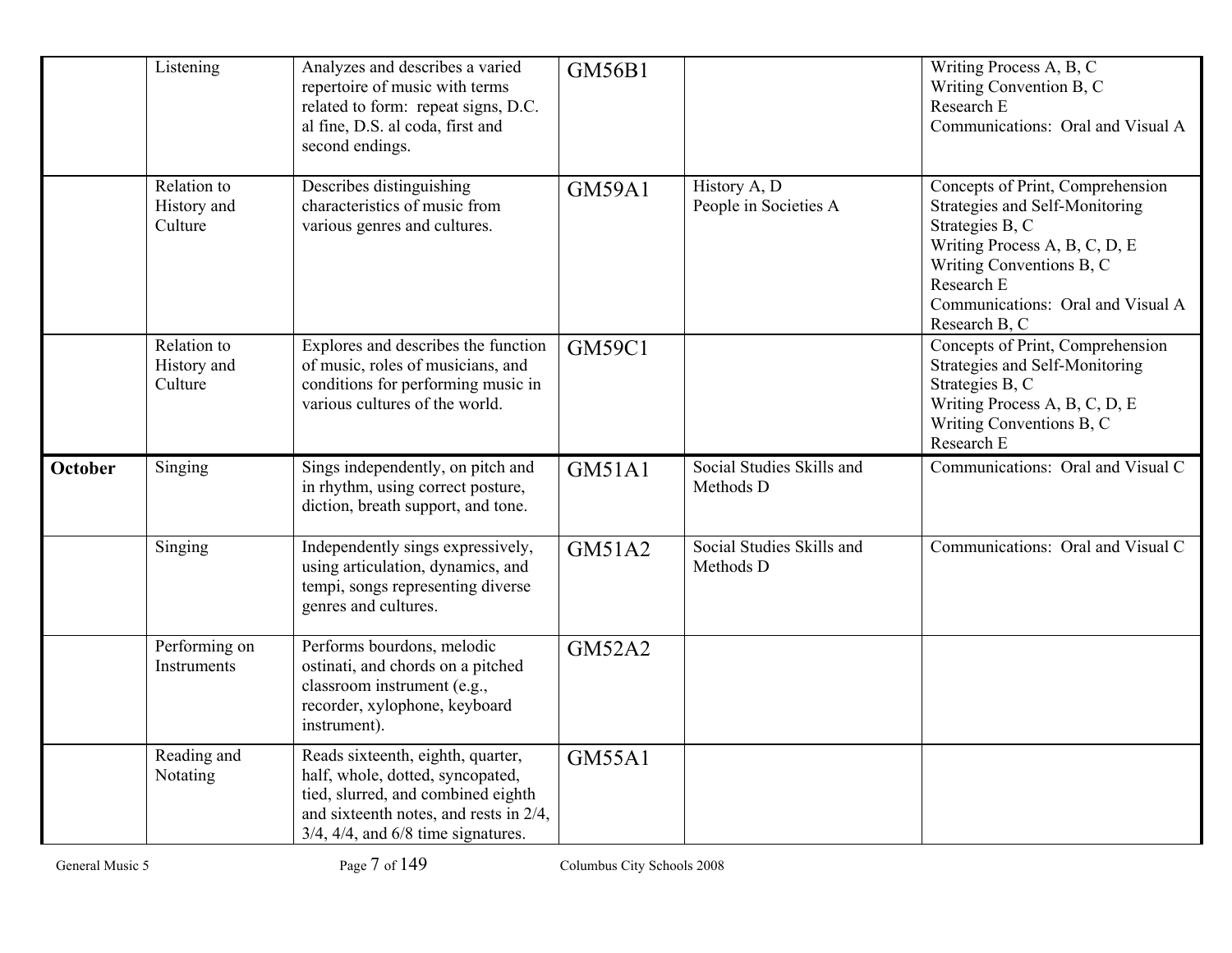|                 | Reading and<br>Notating               | Writes sixteenth, eighth, quarter,<br>half, whole, dotted, syncopated,<br>tied, slurred, and combined eighth<br>and sixteenth notes, and rests in 2/4,<br>$3/4$ , $4/4$ , and $6/8$ time signatures.    | <b>GM55A2</b> |                                        |                                                                                                                                                                                                                           |
|-----------------|---------------------------------------|---------------------------------------------------------------------------------------------------------------------------------------------------------------------------------------------------------|---------------|----------------------------------------|---------------------------------------------------------------------------------------------------------------------------------------------------------------------------------------------------------------------------|
|                 | Reading and<br>Notating               | Uses form markings: D.S., D.C. al<br>fine, multiple endings, double<br>barline, repeat signs, phrase, and<br>coda.                                                                                      | <b>GM55C2</b> |                                        | Reading Applications: Reading<br><b>Applications: Literary Text F</b>                                                                                                                                                     |
|                 | Relationships to<br>Other Disciplines | Defines basic art terms (e.g.,<br>texture, color, form, balance,<br>movement) associated with various<br>art forms and uses them to describe<br>musical events.                                         | <b>GM58A1</b> |                                        | Acquisition of Vocabulary D<br>Reading Applications: Reading<br>Applications: Literary Text F, G<br>Writing Process-B, E<br>Writing Conventions B, C<br>Research E<br>Communications: Oral and Visual A                   |
|                 | Relation to<br>History and<br>Culture | Describes distinguishing<br>characteristics of music from<br>various genres and cultures.                                                                                                               | <b>GM59A1</b> | History A, D<br>People in Societies A  | Concepts of Print, Comprehension<br>Strategies and Self-Monitoring<br>Strategies B, C<br>Writing Process A, B, C, D, E<br>Writing Conventions B, C<br>Research B, C, E<br>Communications: Oral and Visual A<br>Research B |
|                 | Relation to<br>History and<br>Culture | Sings, listens to, and moves to the<br>music of various cultural groups<br>and historical periods (e.g., South<br>African choral groups, Baroque,<br>American folk songs, Native<br>American drumming). | <b>GM59A2</b> | History A, D<br>People in Societies A  | Concepts of Print, Comprehension<br>Strategies and Self-Monitoring<br>Strategies B, C<br>Communications: Oral and Visual C                                                                                                |
| <b>November</b> | Singing                               | Sings independently, on pitch and<br>in rhythm, using correct posture,<br>diction, breath support, and tone.                                                                                            | <b>GM51A1</b> | Social Studies Skills and<br>Methods D | Communications: Oral and Visual C                                                                                                                                                                                         |
|                 | Singing                               | Independently sings expressively,<br>using articulation, dynamics, and<br>tempi, songs representing diverse<br>genres and cultures.                                                                     | <b>GM51A2</b> | Social Studies Skills and<br>Methods D | Communications: Oral and Visual C                                                                                                                                                                                         |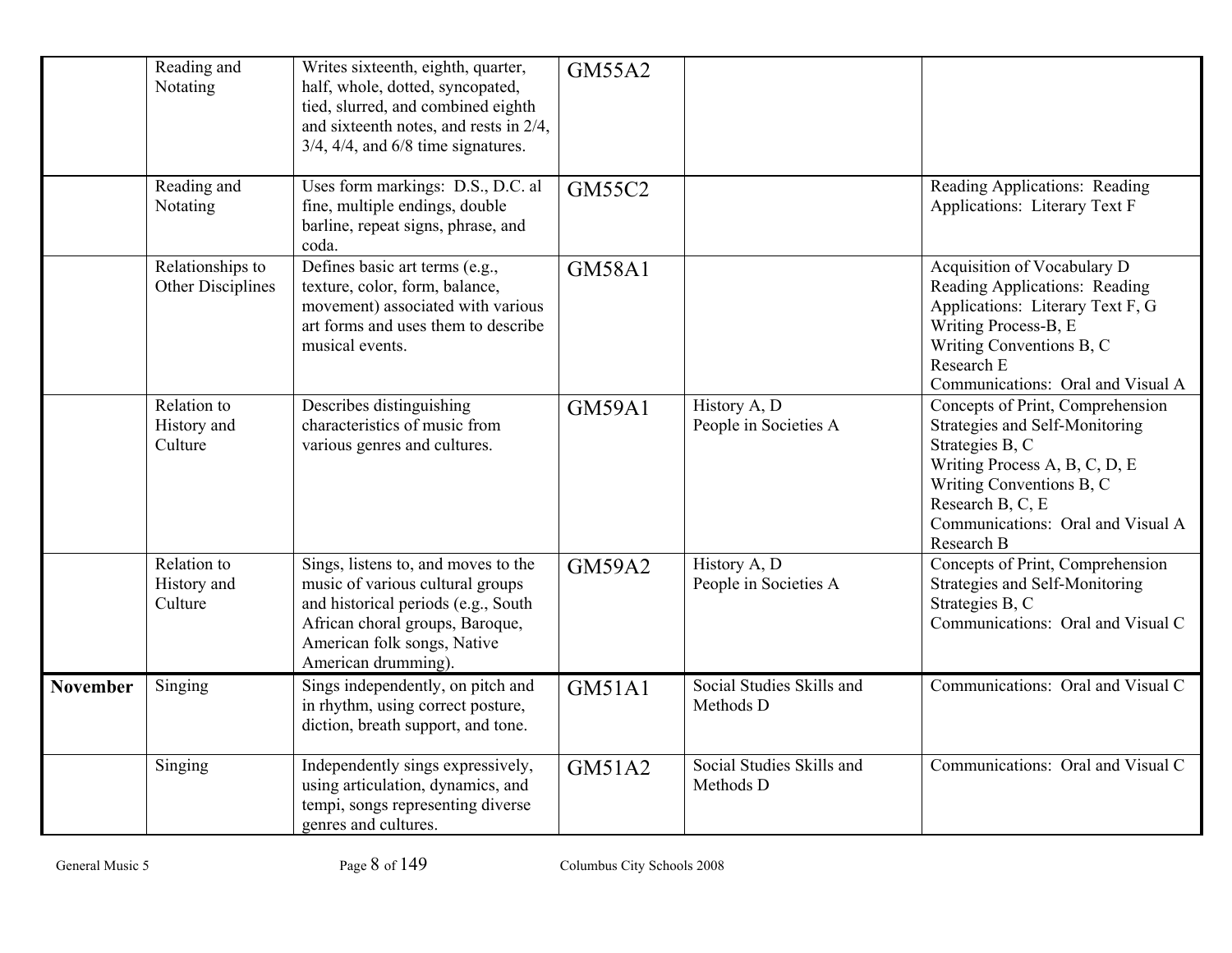| Singing                               | Sings in groups canons (e.g.,<br>rounds) and two-part songs<br>representing diverse genres and<br>cultures with appropriate<br>expression.                                                              | <b>GM51B1</b> | Social Studies Skills and<br>Methods D | Communications: Oral and Visual C                                                                                                                                                                          |
|---------------------------------------|---------------------------------------------------------------------------------------------------------------------------------------------------------------------------------------------------------|---------------|----------------------------------------|------------------------------------------------------------------------------------------------------------------------------------------------------------------------------------------------------------|
| Singing                               | Blends vocal timbres and matches<br>dynamic levels.                                                                                                                                                     | GM51B2        | Social Studies Skills and<br>Methods D | Communications: Oral and Visual C                                                                                                                                                                          |
| Performing on<br>Instruments          | Performs on instruments with<br>correct pitches, rhythms, dynamics,<br>and timbre, a varied repertoire of<br>music.                                                                                     | <b>GM52A1</b> | Social Studies Skills and<br>Methods D |                                                                                                                                                                                                            |
| Reading and<br>Notating               | Reads 4-8-measure melodies in the<br>treble clef in the keys of G, C, and<br>F.                                                                                                                         | <b>GM55B1</b> |                                        |                                                                                                                                                                                                            |
| Reading and<br>Notating               | Writes 4-8-measure melodies in the<br>treble clef in the keys of G, C, and<br>F.                                                                                                                        | <b>GM55B2</b> |                                        | Research C                                                                                                                                                                                                 |
| Listening                             | Analyzes and describes a varied<br>repertoire of music with terms<br>related to form: repeat signs, D.C.<br>al fine, D.S. al coda, first and<br>second endings.                                         | <b>GM56B1</b> |                                        | Writing Process A, B, C<br>Writing Conventions B, C<br>Research E<br>Communications: Oral and Visual A                                                                                                     |
| Relation to<br>History and<br>Culture | Describes distinguishing<br>characteristics of music from<br>various genres and cultures.                                                                                                               | <b>GM59A1</b> | History A, D<br>People in Societies A  | Concepts of Print, Comprehension<br>Strategies and Self-Monitoring<br>Strategies B, C<br>Writing Process A, B, C, D, E<br>Writing Conventions B, C<br>Research B, C E<br>Communications: Oral and Visual A |
| Relation to<br>History and<br>Culture | Sings, listens to, and moves to the<br>music of various cultural groups<br>and historical periods (e.g., South<br>African choral groups, Baroque,<br>American folk songs, Native<br>American drumming). | <b>GM59A2</b> | History A, D<br>People in Societies A  | Concepts of Print, Comprehension<br>Strategies and Self-Monitoring<br>Strategies B, C<br>Communications: Oral and Visual C                                                                                 |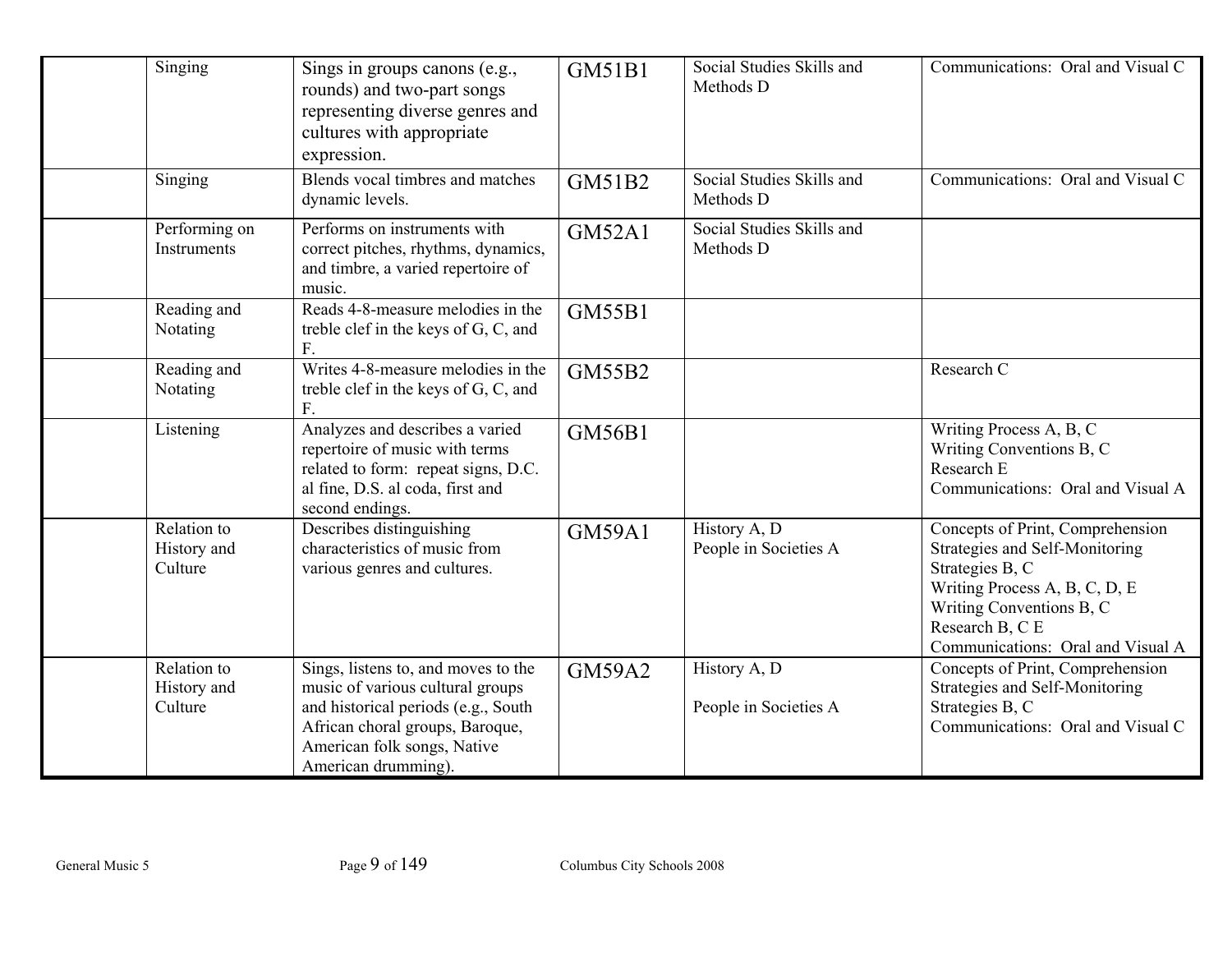

## **COLUMBUS CITY SCHOOLS VOCAL MUSIC CURRICULUM**



| <b>Instructional Unit</b> | Grade 5, General Music, September                                                                                                    |
|---------------------------|--------------------------------------------------------------------------------------------------------------------------------------|
| Title:                    | <b>Note Values</b>                                                                                                                   |
| Subject:                  | General Music                                                                                                                        |
| <b>Grade Range:</b>       | 5                                                                                                                                    |
| <b>Description:</b>       | Students identify different tempi and note values. Students sing and<br>perform on instruments music of various genres and cultures. |
| <b>Duration:</b>          | 40 minutes                                                                                                                           |
| <b>Author:</b>            | <b>Bradley Walsh</b>                                                                                                                 |
| <b>Publisher:</b>         | Columbus City Schools                                                                                                                |
| <b>Keywords:</b>          | Singing; Playing Instruments; Notation; Listening; Creating                                                                          |

| <b>Content Standard 1:</b> | Singing, alone and with others, a varied repertoire of music                                                                   |
|----------------------------|--------------------------------------------------------------------------------------------------------------------------------|
| Benchmark A:               | Sing music representing diverse genres and cultures<br>independently with accuracy and appropriate expression.                 |
| $GLI$ 2:                   | Sings expressively, using articulation, dynamics, and tempi,<br>songs representing diverse genres and cultures. GM51A2         |
| <b>Content Standard 2:</b> | Performing on instruments, alone and with others, a varied<br>repertoire of music                                              |
| Benchmark A:               | Perform music representing diverse genres and cultures<br>independently with accuracy and appropriate expression.              |
| GLI 1:                     | Performs on instruments with correct pitches, rhythms,<br>dynamics, and timbre, a varied repertoire of music.<br><b>GM52A1</b> |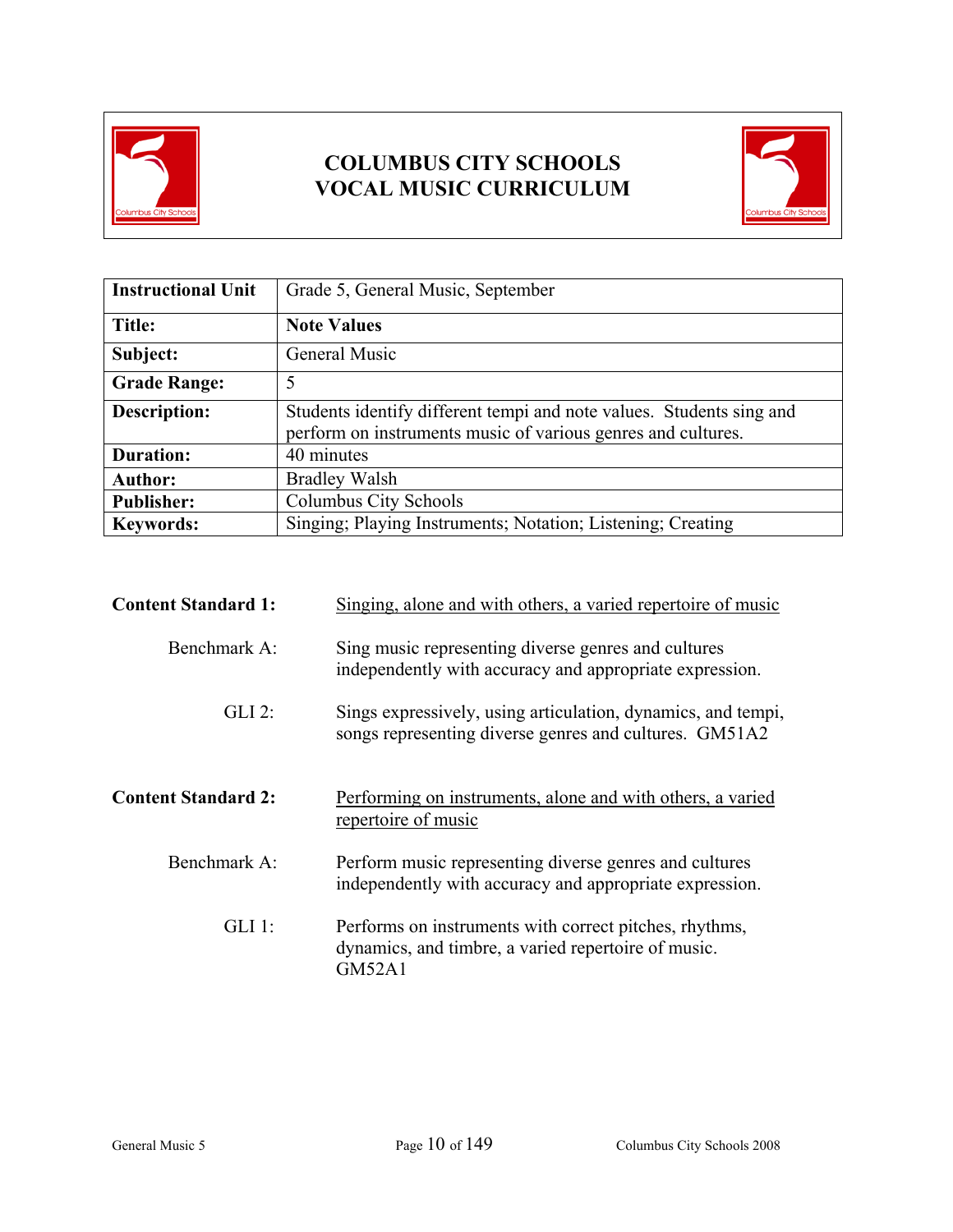| <b>Content Standard 5:</b> | Reading and notating music                                                                                                                                                                                       |
|----------------------------|------------------------------------------------------------------------------------------------------------------------------------------------------------------------------------------------------------------|
| Benchmark A:               | Identify and utilize the following: clef, key signature, meter,<br>tempo, dynamic markings, accidentals, and note values.                                                                                        |
| $GLI$ 1:                   | Reads sixteenth, eighth, quarter, half, whole, dotted,<br>syncopated, tied slurred, and combined eighth and sixteenth<br>notes, and rests in $2/4$ , $3/4$ , $4/4$ , and $6/8$ time signatures.<br><b>GM55A1</b> |
| <b>Content Standard 6:</b> | Listening to, analyzing, and responding and describing music                                                                                                                                                     |
| Benchmark A:               | Listen to, respond and describe a varied repertoire of music<br>utilizing musical terminology.                                                                                                                   |
| $GLI$ 1:                   | Listens to a varied repertoire of music and describes it<br>utilizing music vocabulary: dynamics, tempo, meter, and<br>articulation. GM56A1                                                                      |

#### **Lesson Assessment**

- Students expressively sing "We Want to Sing" and "Mary Ann."
- Students listen to "We Want to Sing" and "Mary Ann" and describe the tempo and articulation.
- Students read and play rhythm patterns to accompany "Mary Ann" on classroom instruments.

#### **Pre-Assessment**

- Students review sixteenth, eighth, quarter, half, and whole notes.
- Students review correct singing posture.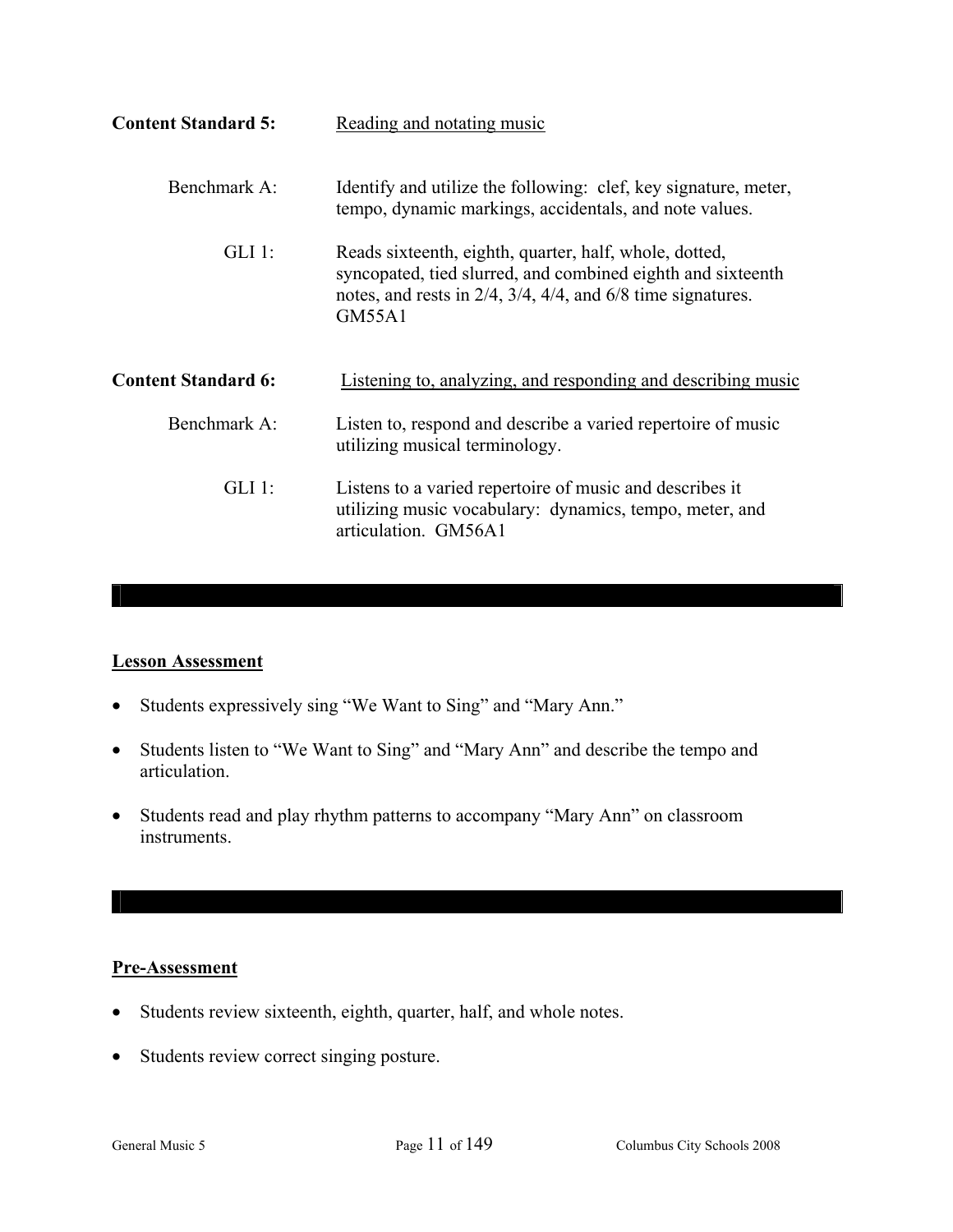#### **Instructional Strategies**

- Students listen to "We Want to Sing" (Share the Music 5, page 1; CD 1, track 1), as they point to the words in the book. Students listen to the song again, tapping their feet to the song. The length of the beat can vary among students. For example, some may be tapping quarter note beats others might be tapping half notes or eighth notes.
- Teacher records individual rhythmic responses on the board and students write them on paper. Students write and review whole, half, quarter, eighth, and sixteenth notes (Formative Assessment).
- Teacher asks students to identify the tempo for "We Want to Sing" (Share the Music 5, page 1; CD 1, track 1). Class discusses tempo markings: moderato, adagio and allegro. Students write tempo markings and definitions on paper or in their music journals (Formative Assessment).
- Students rhythmically read the note values in "We Want to Sing" (Share the Music 5, page 1; CD 1, track 1; Summative Assessment). Note: quarter note = ta; eighth note = ti ti; half note  $=$  ta-ta; and whole note  $=$  ta-a-a-a.
- Students expressively sing "We Want to Sing" (Summative Assessment).
- Students listen to and sing "Mary Ann" (Share the Music 5, page 4; CD 1, track 4; Summative Assessment).
- Students describe the tempo and articulation of "Mary Ann" (Summative Assessment).
- Teacher divides students into four groups and distributes four different kinds of instruments:
	- Group 1 plays triangles,
	- Group 2 plays maracas,
	- Group 3 plays rhythm sticks, and
	- Group 4 plays claves.
- Teacher writes rhythm patterns for "Mary Ann" on the board (Share the Music 5 Teacher's Edition, page 4). Each group practices and performs a specific rhythm pattern with the song "Mary Ann" (Summative Assessment).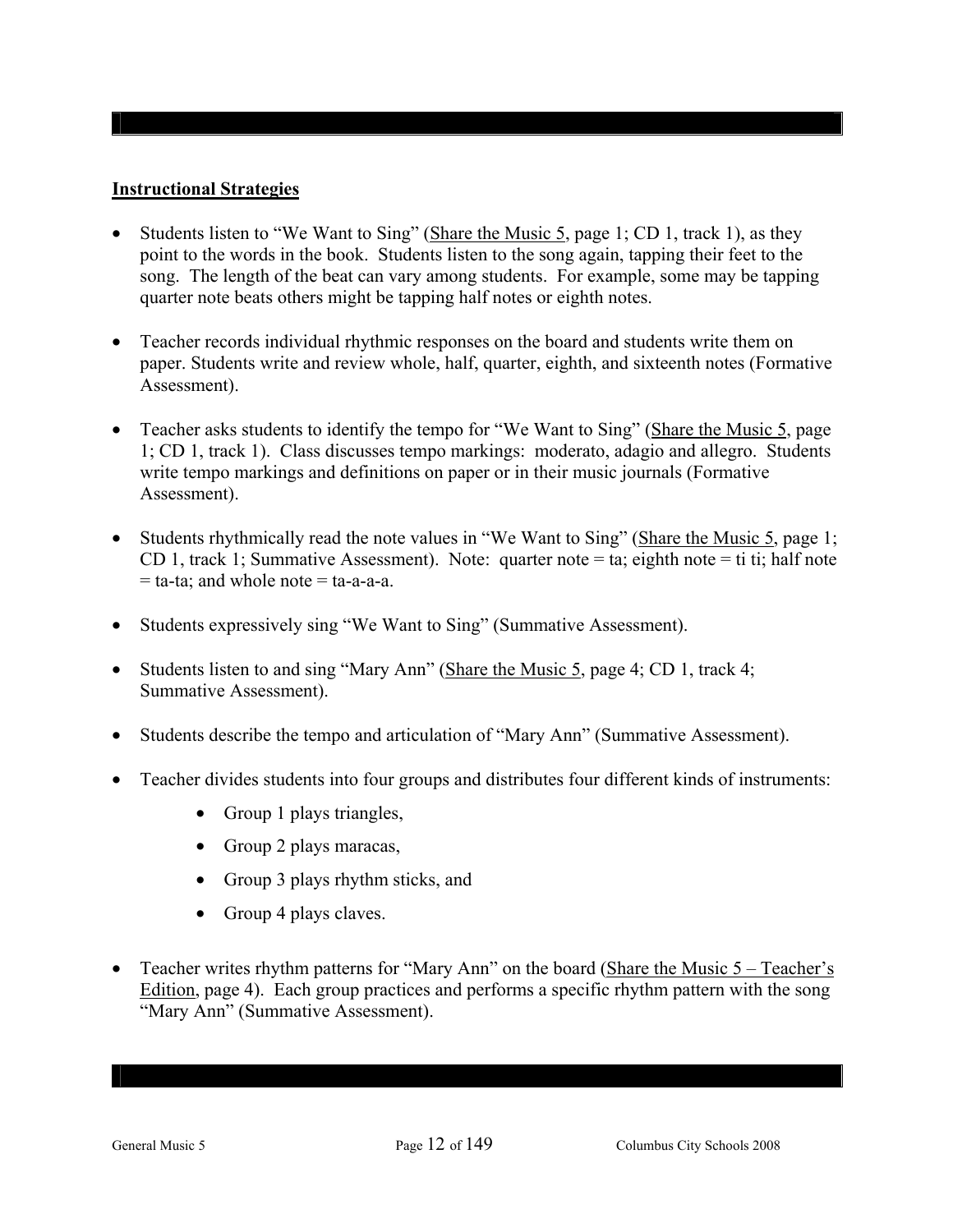#### **District Adopted Textbook/Supplemental Materials**

- Share the Music 5, CD 1
- Share the Music  $5 Teacher's Edition$
- Share the Music  $5 -$  Student Edition

#### **Materials/Resources**

- CD player
- Claves
- Triangles
- Maracas
- Rhythm sticks
- Music journals or lined paper
- Rhythm flash cards (Re-Teach)

#### **Re-Teach**

- Students draw pictures that represent various tempo markings (e.g., moderato, allegro, adagio).
- Students practice reading rhythms with rhythm flash cards or rhythms written on the board.

#### **Extension**

- Students identify note values from songs in the book.
- Students tap different subdivisions of the beat with popular music selections.
- Students pat the beat of songs they hear on the radio at home or in the car. Students should try to pat whole, half, quarter, eighth, and sixteenth notes.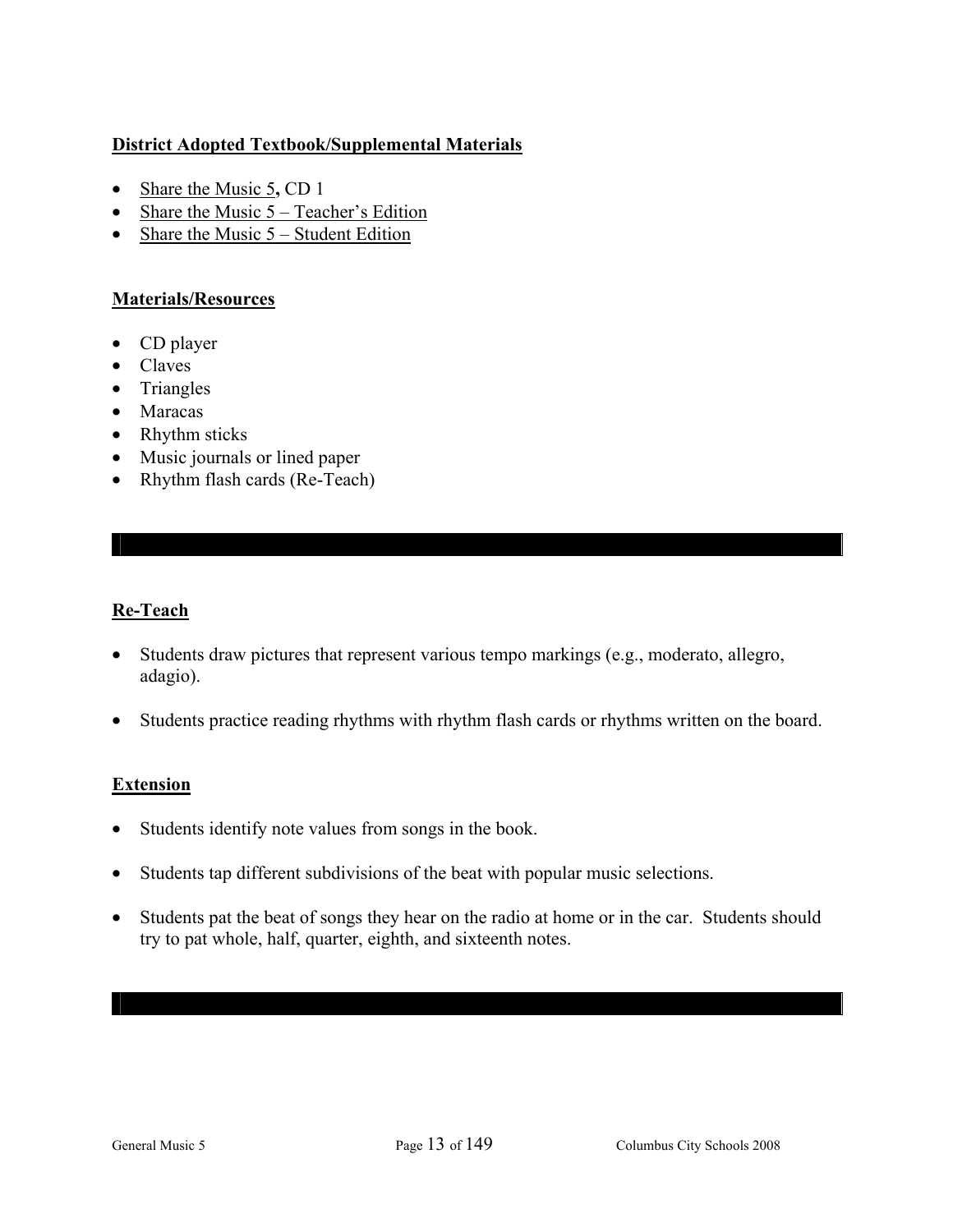#### **Interdisciplinary Connections**

• Acquisition of Vocabulary D – Use knowledge of symbols, acronyms, word origins, and derivations to determine the meanings of unknown words.

#### **Organizers**

| <b>Teaching Methods</b><br>• Cooperative Learning<br>• Discussions<br>• Experiential Learning<br>• Hands-On Learning<br>• Integrated Instruction<br>• Multiple Activities<br>• Visual Instruction | <b>Bloom's Taxonomy of Cognitive</b><br>Objectives<br>• I Knowledge<br>• II Comprehension<br>• III Application<br><b>Gardner's Multiple Intelligences:</b><br><b>Learning Styles</b>          |
|---------------------------------------------------------------------------------------------------------------------------------------------------------------------------------------------------|-----------------------------------------------------------------------------------------------------------------------------------------------------------------------------------------------|
| Grouping<br>• Heterogeneous Grouping<br>• Large Group Instruction<br>• Small Group Instruction                                                                                                    | • Bodily-Kinesthetic<br>• Logical-Mathematical<br>• Musical<br>• Spatial<br><b>Instructional Strategies</b><br>• Cooperative Learning                                                         |
| <b>Assessment</b><br>• Authentic Assessment<br>• Curriculum Based Assessment<br>• Informal Assessment<br>• Observation                                                                            | • Homework and Practice<br>• Identifying Similarities and Differences<br>· Nonlinguistic Representation<br>• Reinforcing Effort and Providing<br>Recognition                                  |
| <b>Student Groupings</b><br>$\bullet$ Class<br>$\bullet$ Grade<br>• Heterogeneous Grouping<br>• Large Group Instruction                                                                           | $SIOP - ESL$<br>$\bullet$ Etymology<br>• Guided Practice<br>· Integrations of Reading, Writing,<br>Speaking, and Listening Skills<br>• Interaction<br>• Pronunciation/Speech<br>• Scaffolding |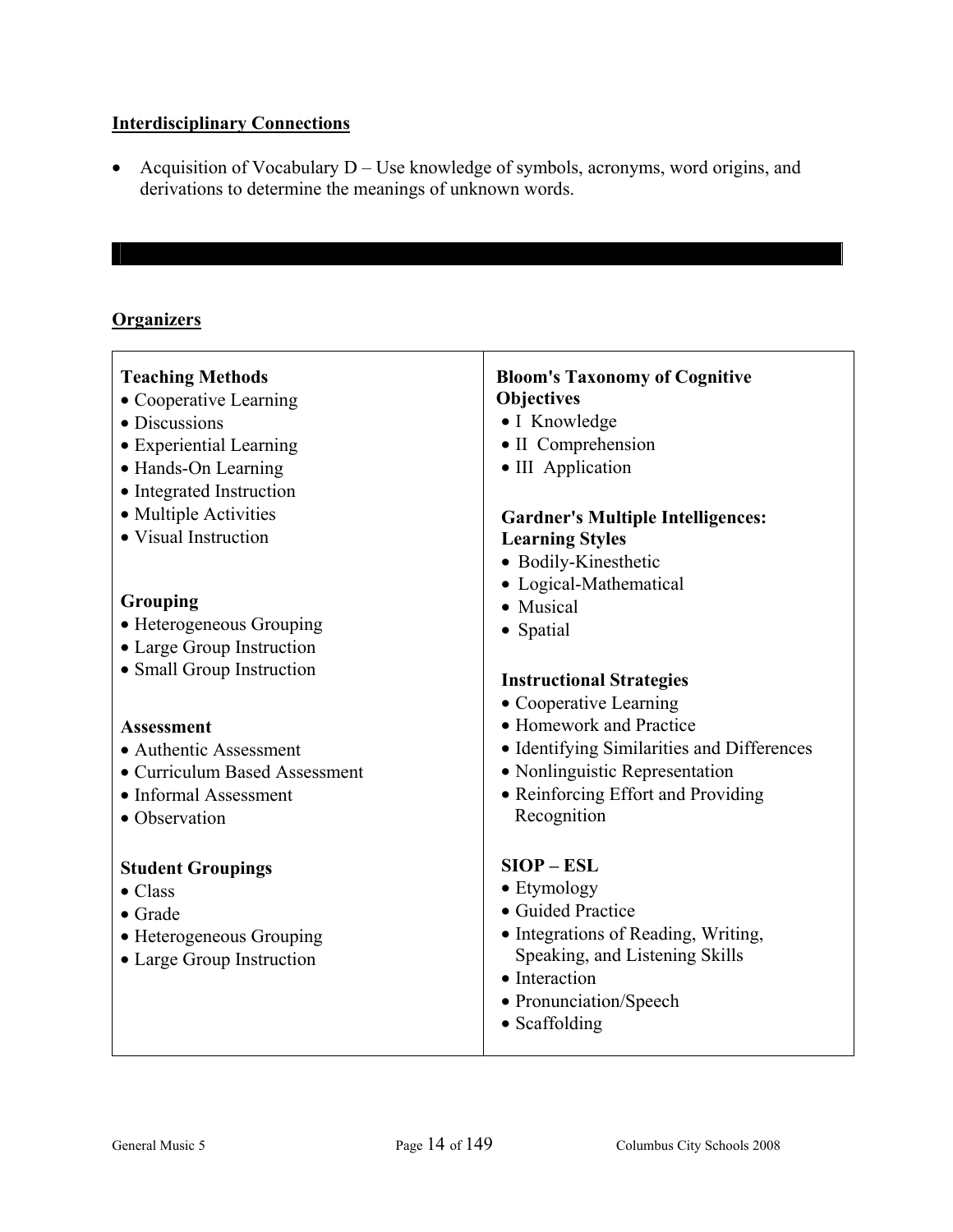

## **COLUMBUS CITY SCHOOLS VOCAL MUSIC CURRICULUM**



| <b>Instructional Unit</b> | Grade 5, General Music, September                                             |  |
|---------------------------|-------------------------------------------------------------------------------|--|
| Title:                    | <b>Music Symbols</b>                                                          |  |
| Subject:                  | General Music                                                                 |  |
| <b>Grade Range:</b>       | 5                                                                             |  |
| <b>Description:</b>       | In this lesson, students write rhythms and explore musical road map<br>signs. |  |
| <b>Duration:</b>          | 40 minutes                                                                    |  |
| <b>Author:</b>            | <b>Bradley Walsh</b>                                                          |  |
| <b>Publisher:</b>         | Columbus City Schools                                                         |  |
| <b>Keywords:</b>          | D.C.; D.S.; Fine; Rhythms                                                     |  |

| <b>Content Standard 5:</b> | Reading and notating music                                                                                                                                                                                  |  |
|----------------------------|-------------------------------------------------------------------------------------------------------------------------------------------------------------------------------------------------------------|--|
| Benchmark A:               | Identify and utilize rhythmic notation.                                                                                                                                                                     |  |
| $GLI$ 2:                   | Writes sixteenth, eighth, quarter, half, whole, dotted,<br>syncopated, tied, slurred, and combined eighth and sixteenth<br>notes, and rests in $2/4$ , $3/4$ , $4/4$ , and $6/8$ time signatures.<br>GM55A2 |  |
| <b>Content Standard 6:</b> | Listening to, analyzing and describing music.                                                                                                                                                               |  |
| Benchmark B:               | Listen to a varied repertoire of music and analyze the<br>structure.                                                                                                                                        |  |
| GLI 1:                     | Analyzes and describes a varied repertoire of music with<br>terms related to form: repeat signs, D.C. al fine, D.S. al coda,<br>first and second endings. GM56B1                                            |  |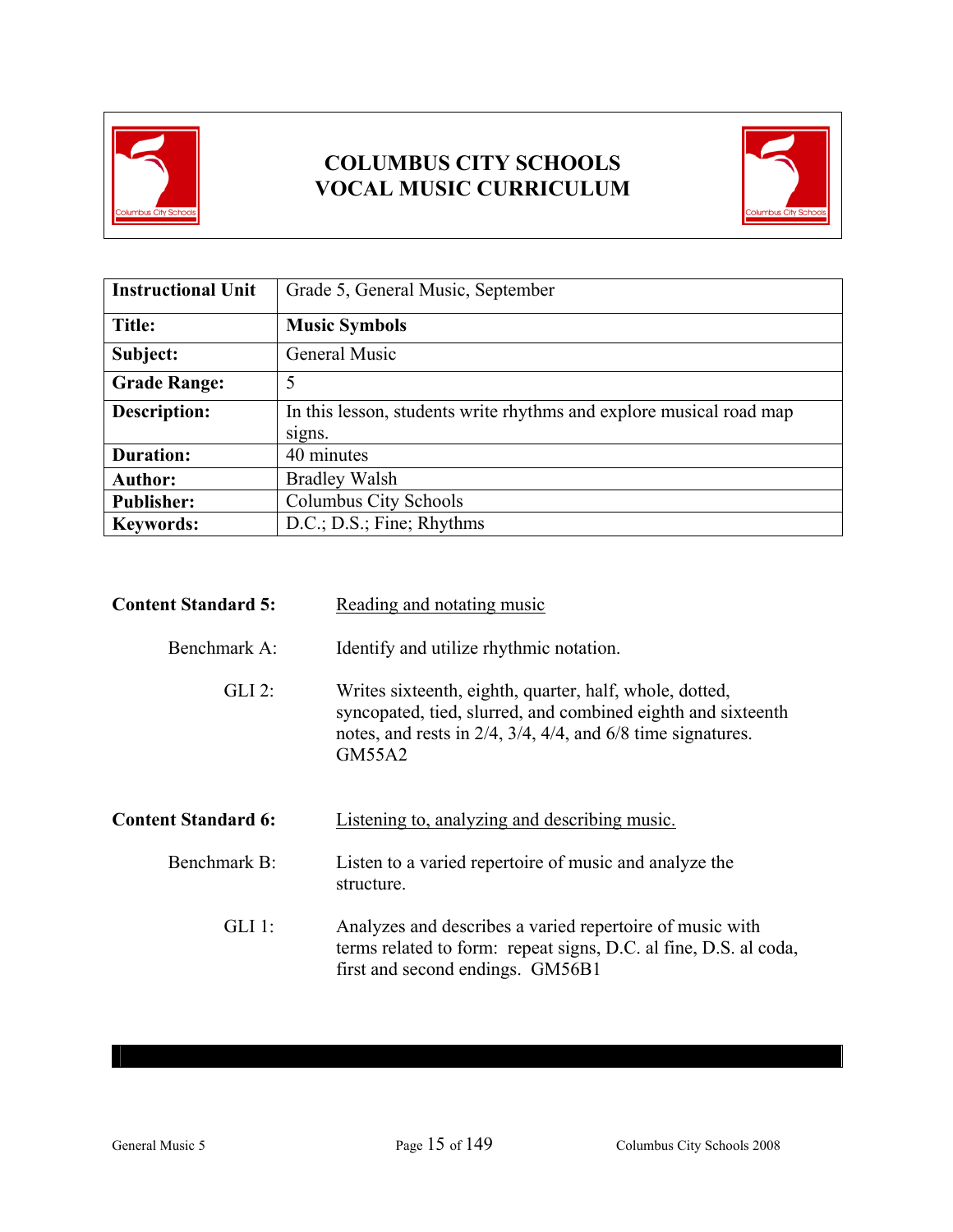#### **Lesson Assessment**

- Students write three, two-measure rhythmic patterns.
- Students identify and utilize D.S., D.C., and *fine* signs.

#### **Pre-Assessment**

• Students review treble staff and note values.

#### **Instructional Strategies**

- Teacher writes four, two-measure (four beats per measure) rhythmic patterns at the board. Teacher reviews the value of each rhythm symbol. Students say each rhythm.
- Selected students write two-measure rhythmic patterns at the board. Class checks their work for variety of rhythms and completion of four-beat measures (Formative Assessment).
- Students write three, two-measure rhythmic patterns on a piece of paper (Summative Assessment).
- Student volunteers read their rhythms for the class.
- Students sing "We Want to Sing" (Share the Music 5, page 1; CD 1, track1)
- Students locate the D.S. al fine symbols in "We Want to Sing," tell what they mean, and sing the song again (Summative Assessment).
- Students sing "This Land is Your Land" (Share the Music 5, page 18; CD 1, track 12).
- Students locate the D.C. al fine symbols in "This Land is Your Land," tell what they mean, and sing the song again (Share the Music 5, page 18; CD 1, track 12; Summative Assessment).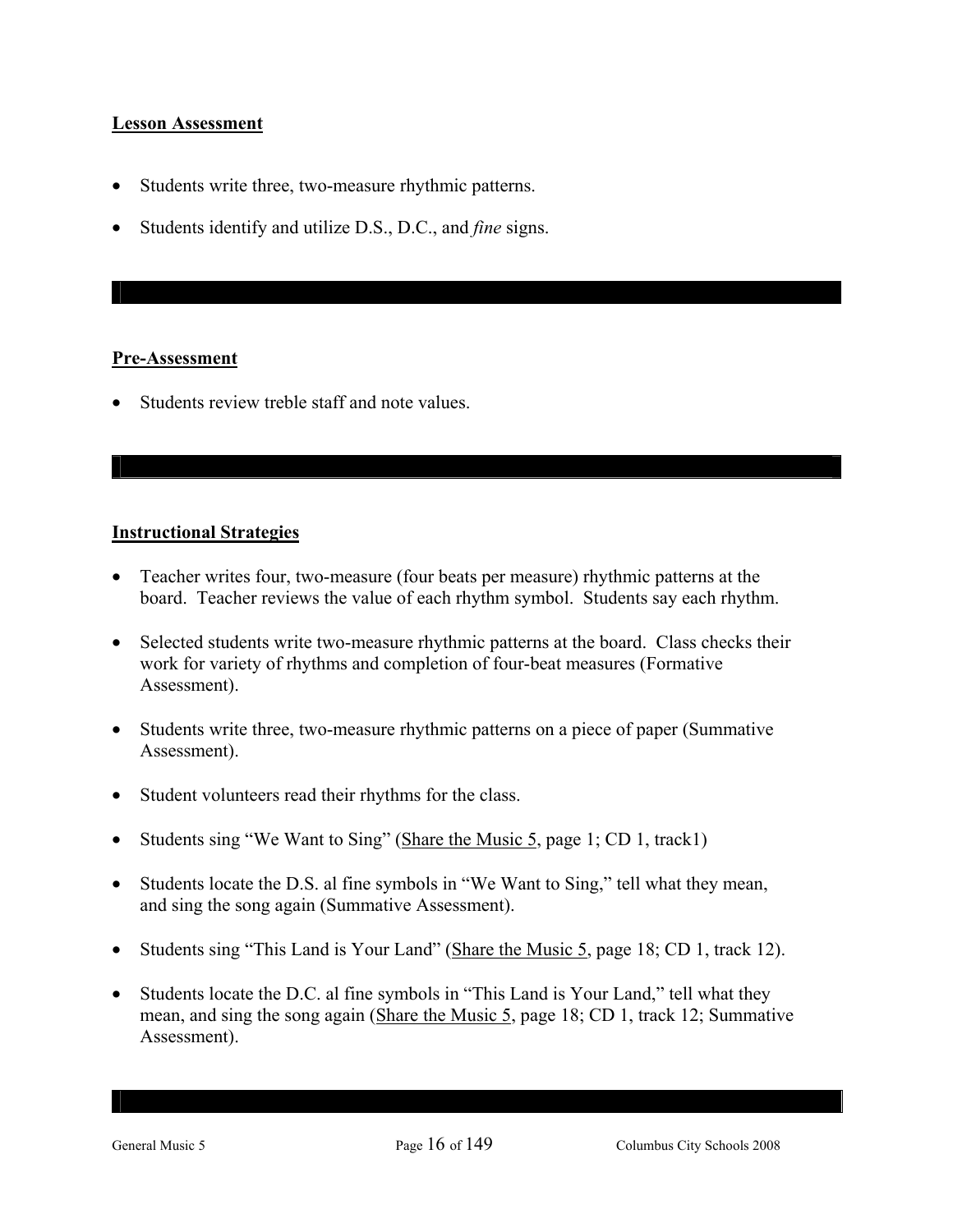#### **District Adopted Textbook/Supplemental Materials**

- Share the Music 5, CD 1
- Share the Music  $5 -$  Student Edition

#### **Materials/Resources**

- Pencils
- Paper
- Chalkboard and chalk
- CD player
- Classroom instruments (Extension)

#### **Re-Teach**

• Students review note values and practice writing one-measure rhythmic patterns.

#### **Extension**

• Students form groups and create an arrangement of their rhythmic patterns together. They select classroom instruments to perform their arrangements.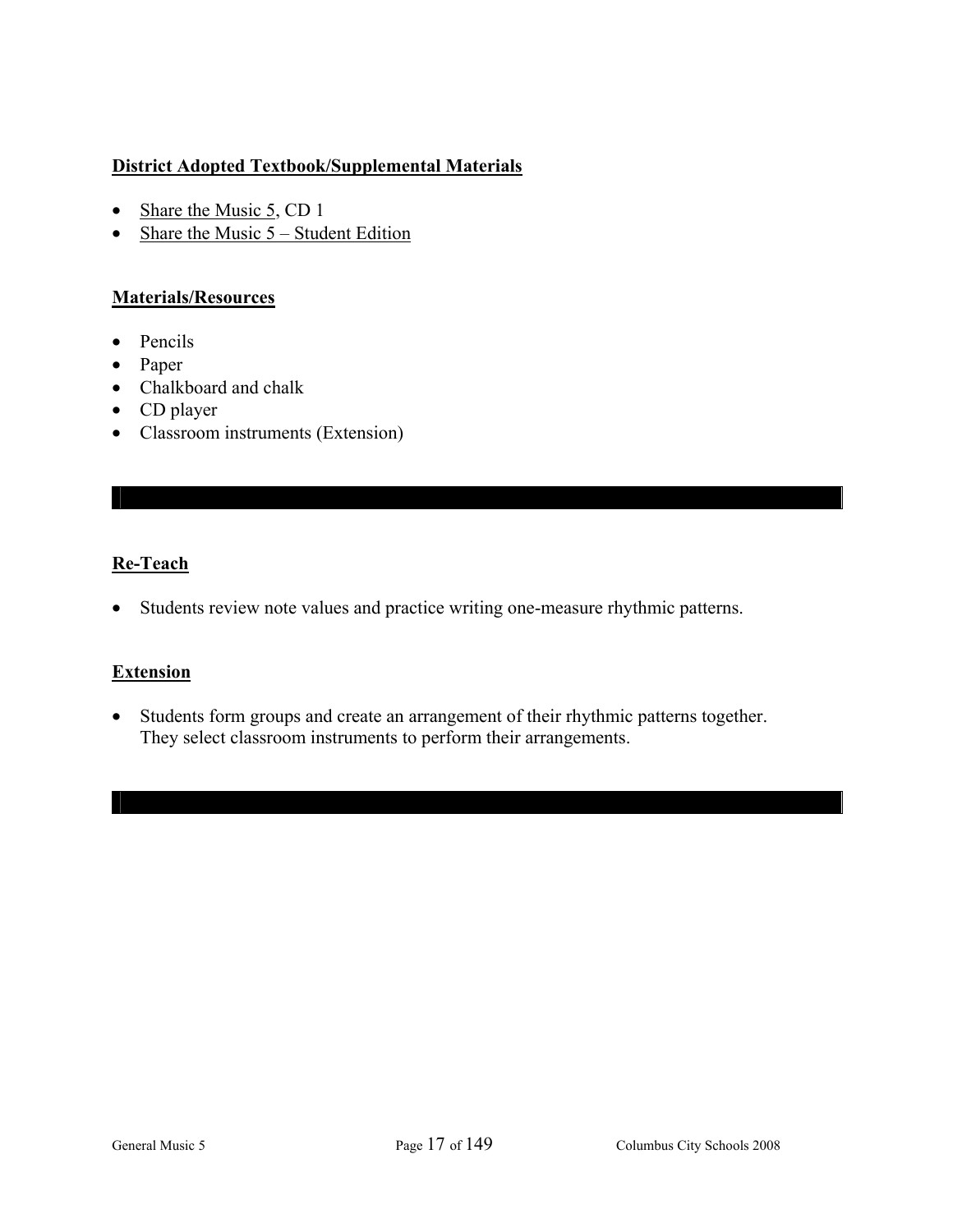## **Organizers**

| <b>Teaching Methods</b><br>• Discussions<br>• Hands-On Learning<br>• Multiple Activities | <b>Bloom's Taxonomy of Cognitive</b><br>Objectives<br>• I Knowledge<br>• II Comprehension<br>• III Application             |
|------------------------------------------------------------------------------------------|----------------------------------------------------------------------------------------------------------------------------|
| Grouping                                                                                 |                                                                                                                            |
| • Heterogeneous Grouping<br>• Individualized Instruction                                 | <b>Gardner's Multiple Intelligences:</b><br><b>Learning Styles</b>                                                         |
| • Large Group Instruction                                                                | • Linguistic<br>• Logical-Mathematical<br>• Musical                                                                        |
| <b>Assessment</b><br>• Curriculum Based Assessment<br>• Informal Assessment              | • Spatial                                                                                                                  |
| • Observation                                                                            | <b>Instructional Strategies</b><br>• Homework and Practice                                                                 |
| <b>Student Groupings</b>                                                                 |                                                                                                                            |
| $\bullet$ Class<br>$\bullet$ Grade                                                       | $SIOP - ESL$<br>• Guided Practice                                                                                          |
| • Heterogeneous Grouping                                                                 | • Hands-On Activities                                                                                                      |
| • Individual<br>• Large Group Instruction                                                | • Integrations of Reading, Writing,<br>Speaking, and Listening Skills<br>• Modeling<br>• Techniques to Make Concepts Clear |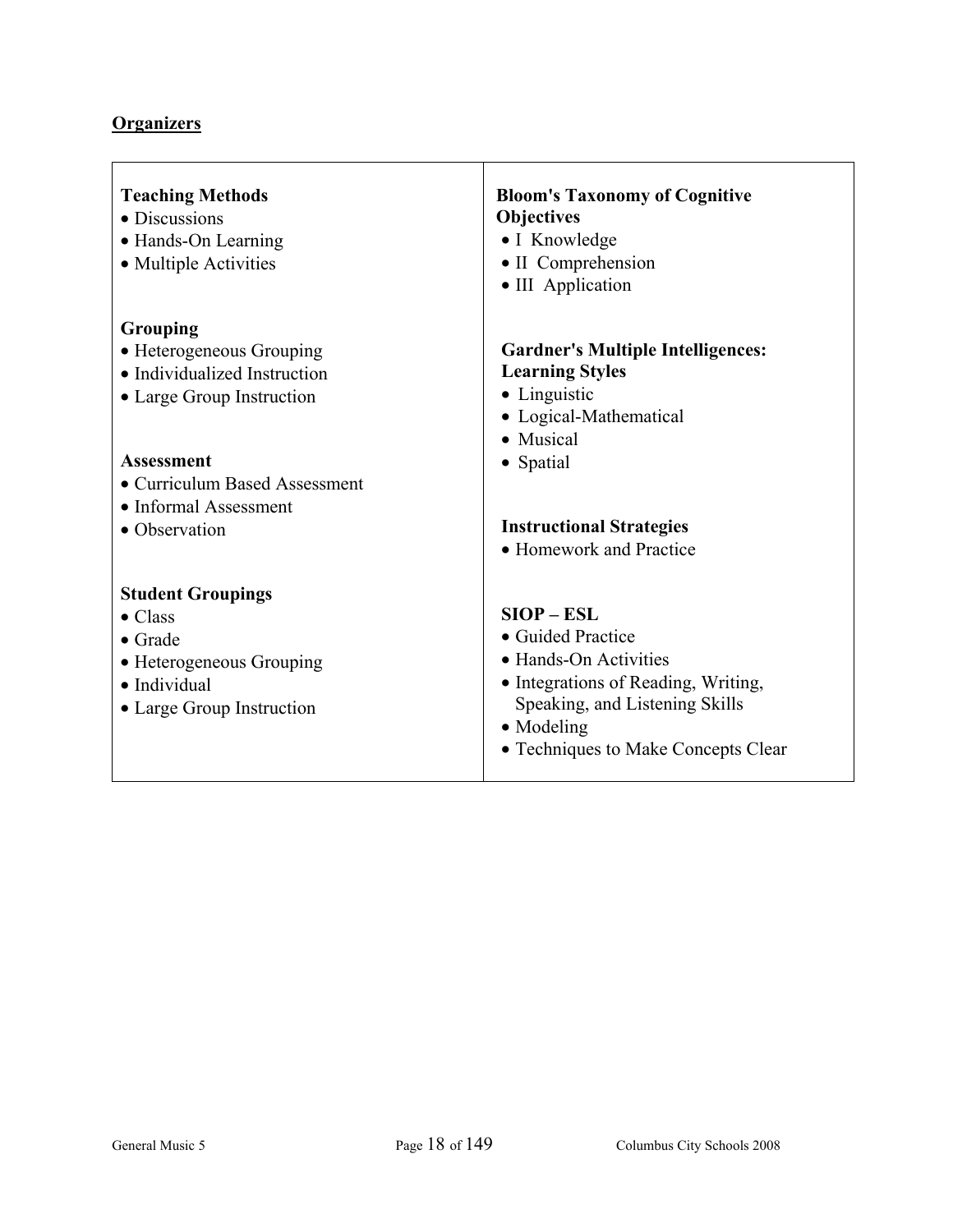

## **COLUMBUS CITY SCHOOLS VOCAL MUSIC CURRICULUM**



| <b>Instructional Unit</b> | Grade 5, General Music, September                                                                                                                                        |  |
|---------------------------|--------------------------------------------------------------------------------------------------------------------------------------------------------------------------|--|
| <b>Title:</b>             | <b>Comparing Songs</b>                                                                                                                                                   |  |
| Subject:                  | General Music                                                                                                                                                            |  |
| <b>Grade Range:</b>       | 5                                                                                                                                                                        |  |
| <b>Description:</b>       | In this lesson, students learn, sing and compare two songs. They<br>determine which historical period the songs belong to and discuss the<br>musicians who perform them. |  |
| <b>Duration:</b>          | 40 minutes                                                                                                                                                               |  |
| <b>Author:</b>            | <b>Bradley Walsh</b>                                                                                                                                                     |  |
| <b>Publisher:</b>         | Columbus City Schools                                                                                                                                                    |  |
| <b>Keywords:</b>          | Compare; Sing; Genres; Cultures; Musicians                                                                                                                               |  |

| <b>Content Standard 1:</b> | Singing, alone and with others, a varied repertoire of music                                                                                         |                            |  |
|----------------------------|------------------------------------------------------------------------------------------------------------------------------------------------------|----------------------------|--|
| Benchmark A:               | Sing, independently and with appropriate expression, songs<br>representing diverse genres and cultures.                                              |                            |  |
| $GLI$ 1:                   | Sings independently, on pitch and in rhythm, using correct<br>posture, diction, breath support, and tone. GM51A1                                     |                            |  |
| <b>Content Standard 9:</b> | Understanding music in relation to history and culture                                                                                               |                            |  |
| Benchmark A:               | Identify by genre or style and respond to music from various<br>historical periods and diverse cultures.                                             |                            |  |
| $GLI$ 1:                   | Describes distinguishing characteristics of music from<br>various genres and cultures. GM59A1                                                        |                            |  |
| Benchmark C:               | Identify the uses and suitability of music in their daily<br>experience and in other cultures.                                                       |                            |  |
| $GLI$ 1:                   | Explores and describes the function of music, roles of<br>musicians, and conditions for performing music in various<br>cultures of the world. GM59C1 |                            |  |
| General Music 5            | Page 19 of 149                                                                                                                                       | Columbus City Schools 2008 |  |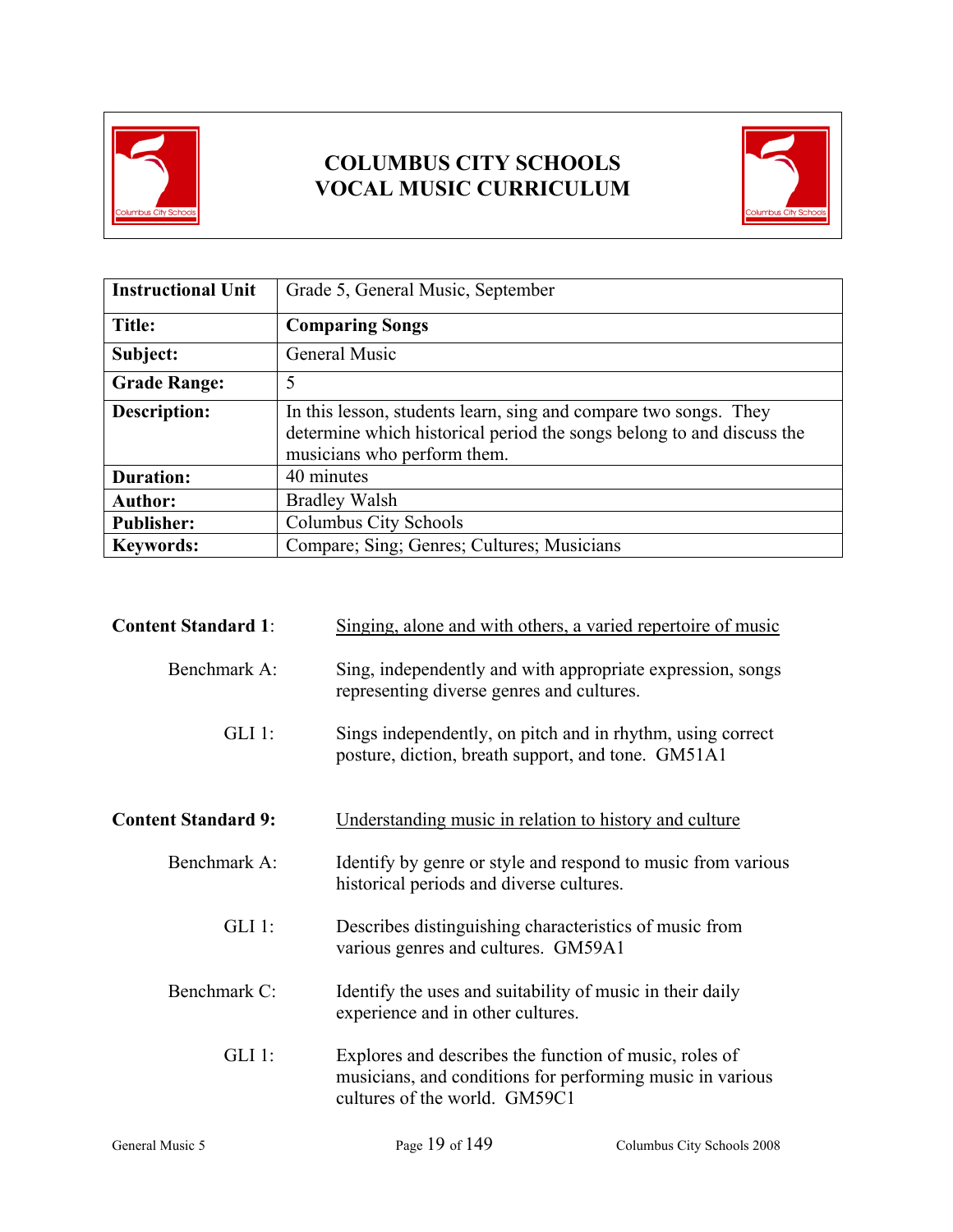#### **Lesson Assessment**

- Students sing "We Go Together" and "When the Saints Go Marching In," using correct posture and breathing techniques.
- Students compare the styles of two songs and categorize them into their specific genres and historical periods.
- Students discuss the functions and venues of two songs. They determine the type and role of musicians who perform them.

#### **Pre-Assessment**

• Students sing familiar songs while reviewing correct singing posture and breathing.

#### **Instructional Strategies**

- Students listen to "Montage of Processionals" (Share the Music 5, page 14; CD 1, track 10). They identify where the musical selections come from on a world map, and identify what types of instruments are used in the examples.
- Students compare the processional music with the pictures on Share the Music 5, page 14.
- Students sing the songs "We Go Together" (Share the Music 5, page 10; CD 1, track 7), and "When the Saints Go Marching In" (Share the Music 5, page 127; CD 3, track 4), using correct posture and correct breathing (Summative Assessment).
- Students compare the two songs using *T-chart Comparing Songs* (Formative Assessment).
- Students use the information on the *T-chart Comparing Songs* and the *Song Paragraph Writing Rubric* to write a paragraph describing either song.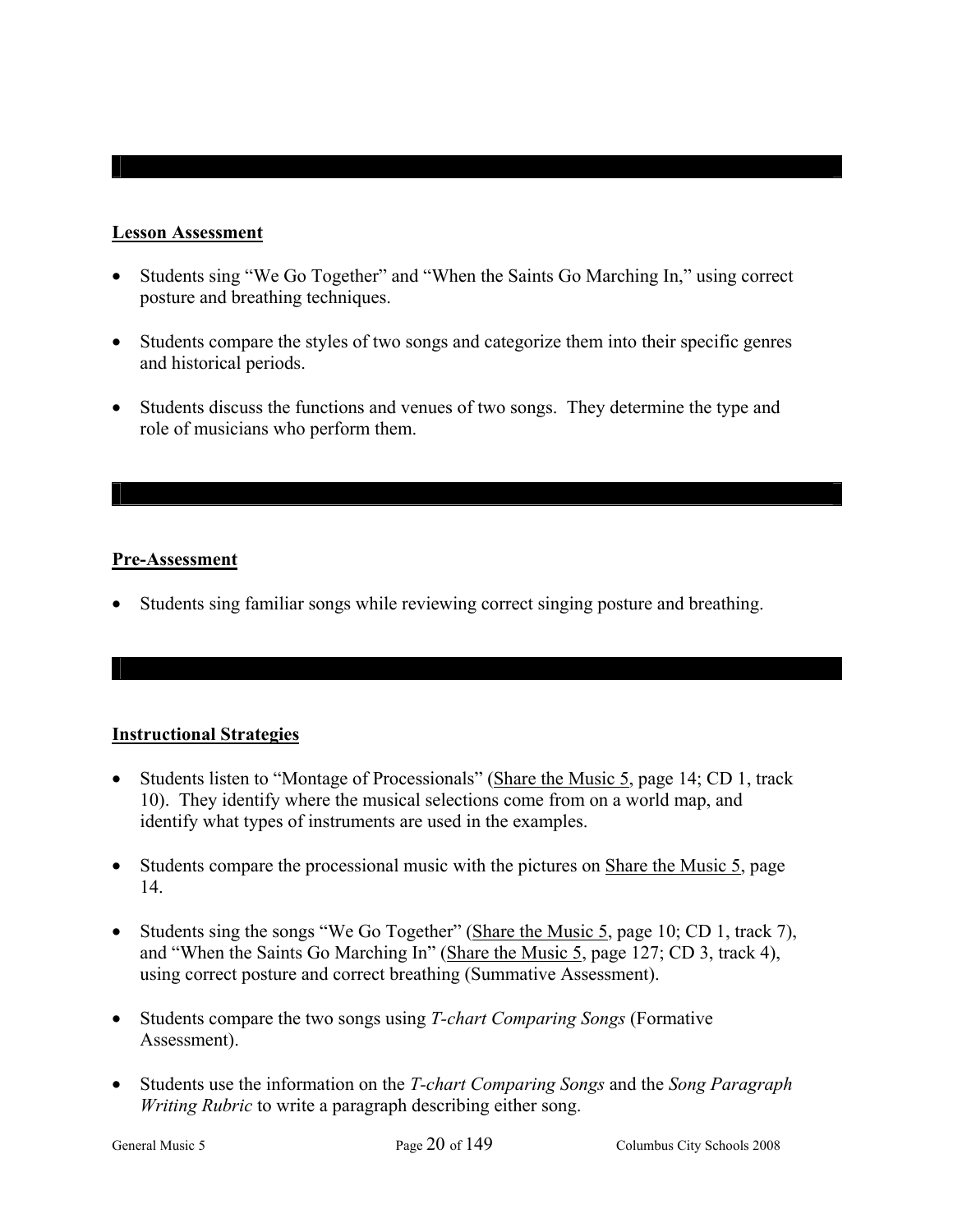- Students share their writing samples with the class and use the *Song Paragraph Writing Rubric* to evaluate their work (Summative Assessment).
- Students determine through discussion which historical periods and specific American cultures are represented in the two songs.
- Students discuss the functions and venues of the two songs and determine the type and role of musicians who perform them (Summative Assessment).

#### **District Adopted Textbook/Supplemental Materials**

- Share the Music 5, CDs 1 and 3
- Share the Music  $5 -$  Student Edition

#### **Materials/Resources**

- Pencils
- CD player
- *T-chart Comparing Songs*
- *Song Paragraph Writing Rubric*
- Paper
- World map
- "Grease" on DVD or VHS (Extension)
- TV with DVD or VHS (for "Grease;" Extension)

#### **Re-Teach**

• Students listen to Jazz, Rock and Roll and Broadway selections and note the various differences.

#### **Extension**

• Students watch excerpts of the movie "Grease" and discuss the culture, time period and the role of musicians in the movie.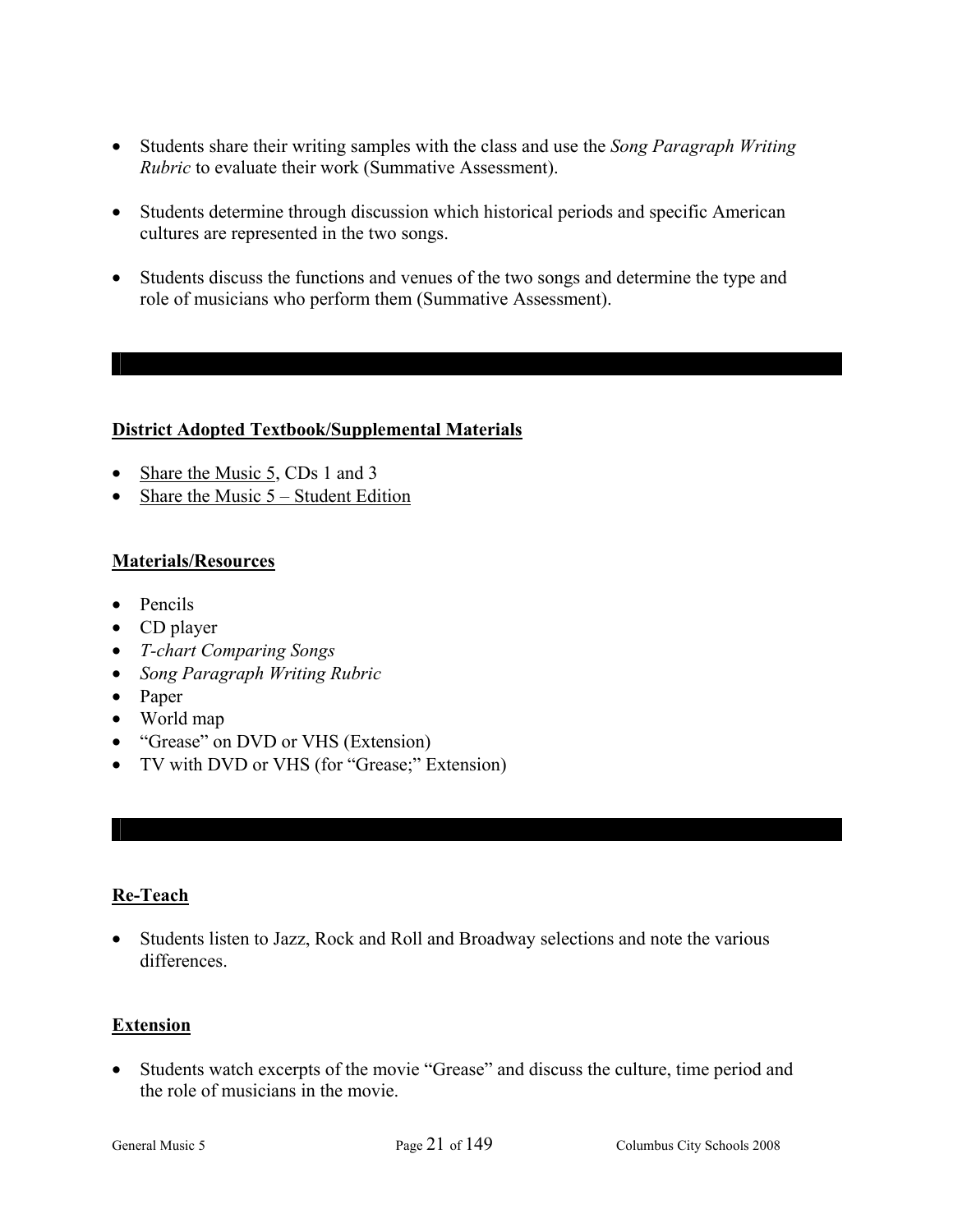#### **Linked Materials**

- *T-chart Comparing Songs*
- *Song Paragraph Writing Rubric*

#### **Interdisciplinary Connections**

- Writing Process  $C -$ Clarify ideas for writing assignments by using graphics or other organizers.
- Writing Convention A Use correct spelling.
- Writing Convention B Use conventions of punctuation and capitalization in written work.
- Writing Convention  $C -$  Use grammatical structures to effectively communicate ideas in writing.
- People in Societies A Compare practices and products of North American cultural groups.

#### **Writing Connections**

• Graphic organizer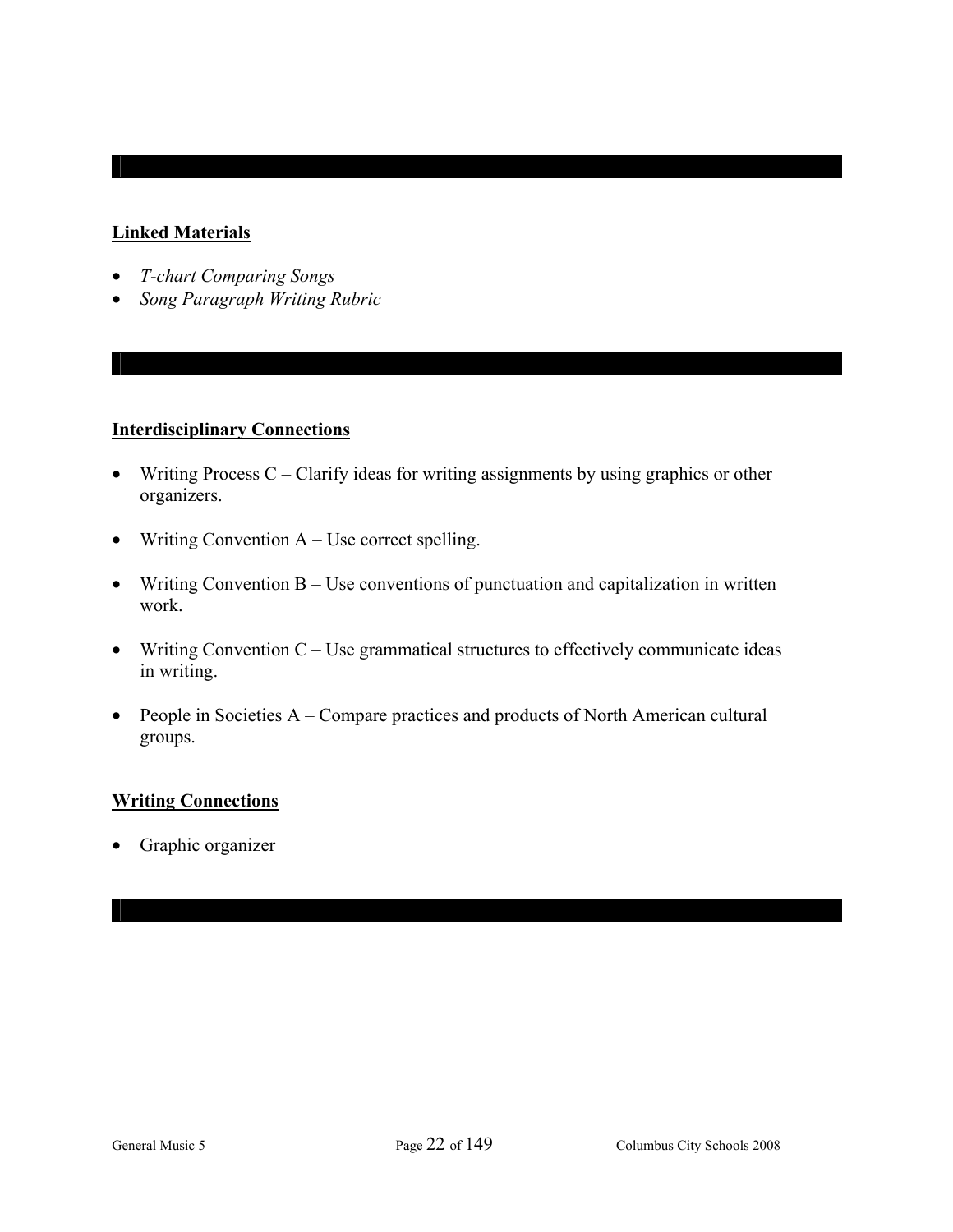#### **Organizers**

#### **Teaching Methods**

- Advanced Organizers
- Brainstorming
- Discussions
- Integrated Instruction
- Interdisciplinary
- Multimedia Instruction
- Multiple Activities
- Questioning Techniques

#### **Grouping**

- Heterogeneous Grouping
- Individualized Instruction
- Large Group Instruction

#### **Assessment**

- Authentic Assessment
- Curriculum Based Assessment
- Informal Assessment
- Observation

#### **Student Groupings**

- Class
- Grade
- Heterogeneous Grouping
- Individual
- Individualized Instruction
- Large Group Instruction

#### **Bloom's Taxonomy of Cognitive Objectives**

- I Knowledge
- II Comprehension
- III Application
- IV Analysis

#### **Gardner's Multiple Intelligences: Learning Styles**

- Interpersonal
- Intrapersonal
- Linguistic
- Logical-Mathematical
- Musical

#### **Instructional Strategies**

- Homework and Practice
- Identifying Similarities and Differences
- Nonlinguistic Representations
- Questions, Cues, and Advanced **Organizers**
- Reinforcing Effort and Providing Recognition
- Setting Objectives and Providing Feedback
- Summarizing and Note Taking

#### **SIOP – ESL**

- Guided Practice
- Hands-On Activities
- Integrations of Reading, Writing, Speaking, and Listening Skills
- Meaningful Content and Language Activities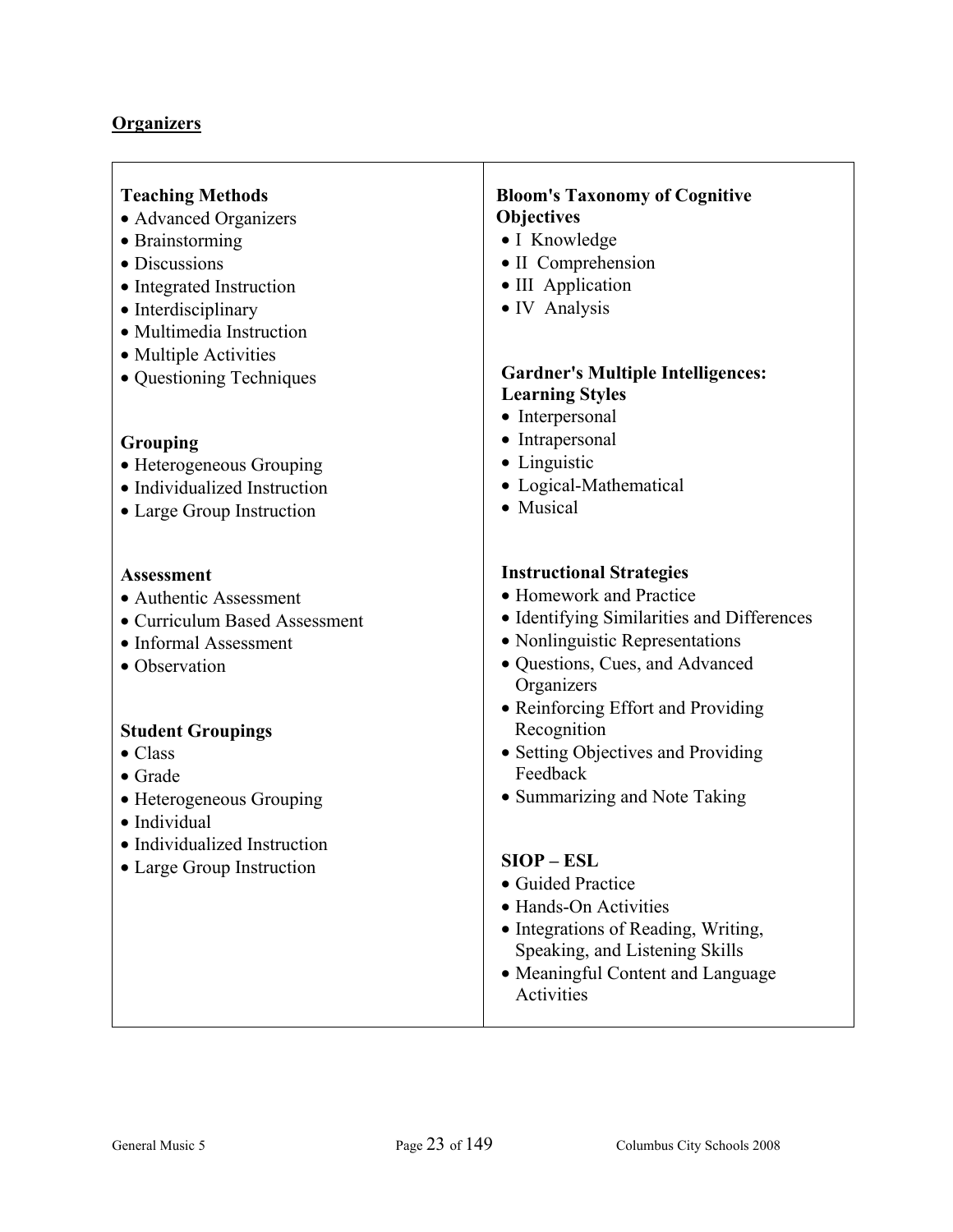## T-Chart Comparing Songs

*Write the name of each song in the appropriate box at the top of the columns. Answer the following questions next to the corresponding numbers for each song.* 

- 1. What is the style/genre of this music?
- 2. What country does this musical selection come from?
- 3. What instruments/voices are used in the music?
- 4. What is the tempo of the music?
- 5. For what purpose was the music composed?

| Song Title:      | Song Title:      |
|------------------|------------------|
| $\overline{1}$ . | 1.               |
|                  |                  |
|                  |                  |
| $\overline{2}$ . | 2.               |
|                  |                  |
|                  |                  |
| $\overline{3}$ . | $\overline{3}$ . |
|                  |                  |
|                  |                  |
| $\overline{4}$   | $\overline{4}$   |
|                  |                  |
|                  |                  |
| 5.               | $\overline{5}$ . |
|                  |                  |
|                  |                  |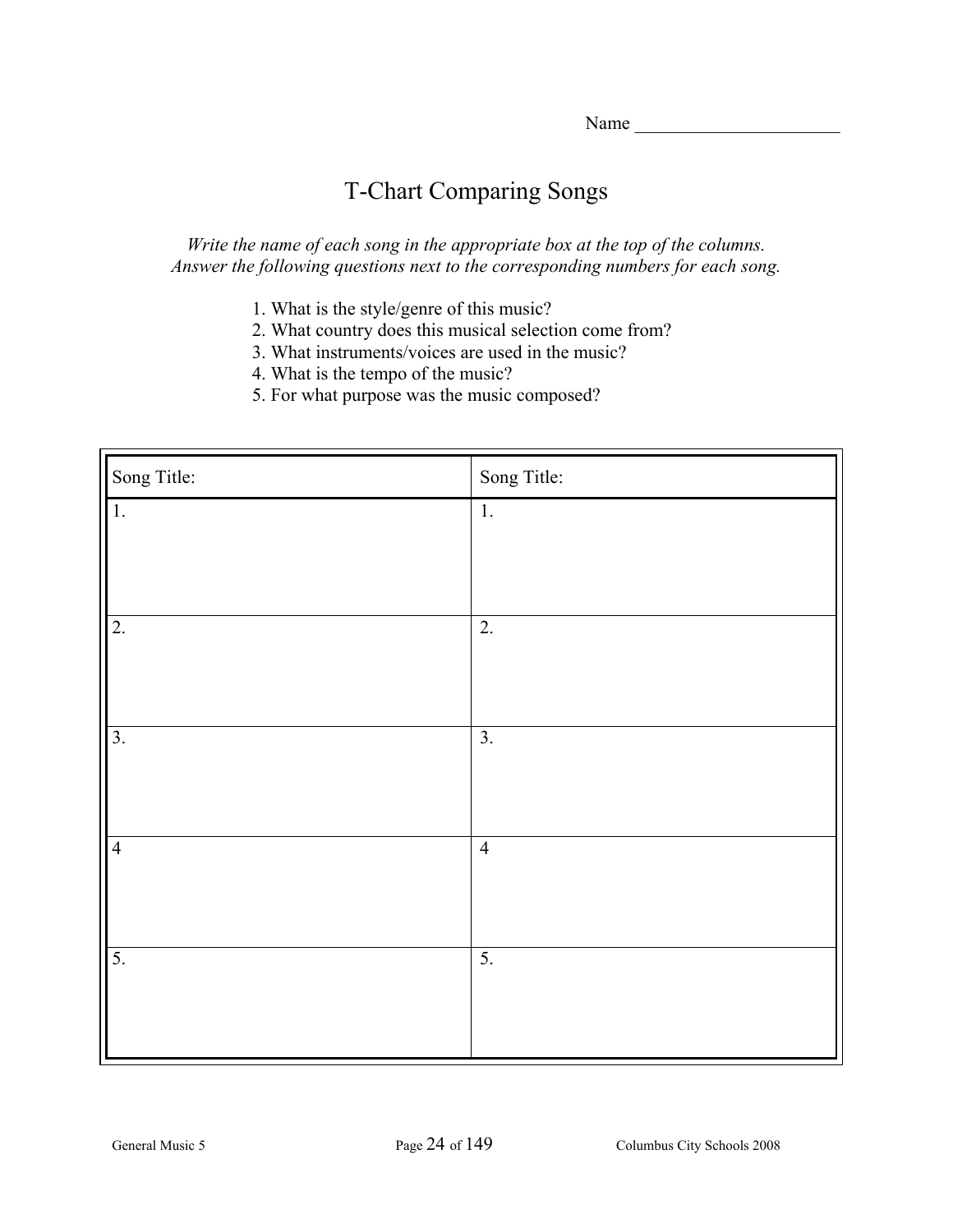## **Song Paragraph Writing Rubric**

*Choose one song to write a paragraph about. Your paragraph will be graded according to the criteria below.*

Describe the song "When the Saints Go Marching In," using information from your t-chart.

OR

Describe the song "We Go Together," using information from your t-chart.

|                | 1 - Outstanding                                                                                                                   | 2 - Successful                                                                     | $3 - Not$<br><b>Successful</b>                                                       |
|----------------|-----------------------------------------------------------------------------------------------------------------------------------|------------------------------------------------------------------------------------|--------------------------------------------------------------------------------------|
| <b>INFO</b>    | Used information from<br>all five questions on the<br>t-chart.                                                                    | Used information from<br>some of the questions on<br>the t-chart.                  | Used little or no<br>information from the t-<br>chart.                               |
| <b>GRAMMAR</b> | There were very few<br>mistakes in<br>grammar/spelling.                                                                           | There were many<br>mistakes in grammar but<br>writing sample was still<br>legible. | The information was not<br>legible.                                                  |
| <b>CONTENT</b> | The writing sample was<br>clear and made sense.<br>The information used in<br>the paragraph was<br>mostly correct<br>information. | The writing sample had<br>some correct<br>information and was<br>somewhat unclear. | The writing sample was<br>not clear and used little<br>to no correct<br>information. |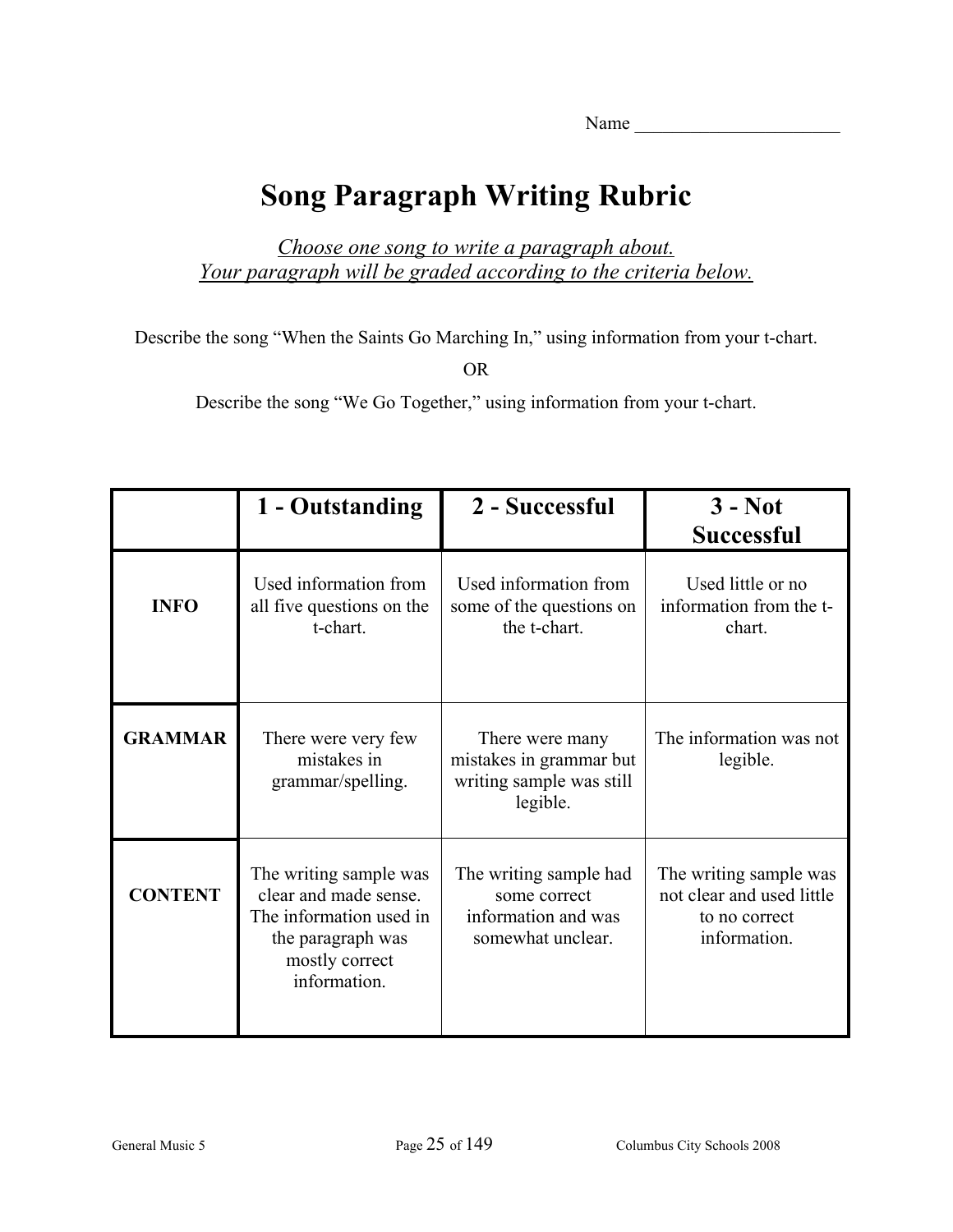

## **COLUMBUS CITY SCHOOLS VOCAL MUSIC CURRICULUM**



| <b>Instructional Unit</b> | Grade 5, General Music, October                                                                                                                                       |  |
|---------------------------|-----------------------------------------------------------------------------------------------------------------------------------------------------------------------|--|
| Title:                    | <b>Accompaniments to Music Around the World</b>                                                                                                                       |  |
| Subject:                  | General Music                                                                                                                                                         |  |
| <b>Grade Range:</b>       | 5                                                                                                                                                                     |  |
| <b>Description:</b>       | In this lesson, students play accompaniments on melodic instruments<br>using chords and melodic ostinati. Students respond to various songs<br>from around the world. |  |
| <b>Duration:</b>          | 40 minutes                                                                                                                                                            |  |
| <b>Author:</b>            | <b>Bradley Walsh</b>                                                                                                                                                  |  |
| <b>Publisher:</b>         | Columbus City Schools                                                                                                                                                 |  |
| <b>Keywords:</b>          | Instrumental Performance; Ostinati; Chords; World Music                                                                                                               |  |

| <b>Content Standard 2:</b> | Performing on instruments, alone and with others, a varied<br>repertoire of music                                                                                                                        |  |
|----------------------------|----------------------------------------------------------------------------------------------------------------------------------------------------------------------------------------------------------|--|
| Benchmark A:               | Perform on instruments, independently and with appropriate<br>expression, music representing diverse genres and cultures.                                                                                |  |
| $GLI$ 2:                   | Performs bourdons, melodic ostinati, and chords on a pitched<br>classroom instrument (e.g., recorder, xylophone, keyboard<br>instrument). GM52A2                                                         |  |
| <b>Content Standard 9:</b> | Understanding music in relation to history and culture                                                                                                                                                   |  |
| Benchmark A:               | Identify by genre or style and respond to music from various<br>historical periods and diverse cultures.                                                                                                 |  |
| $GLI$ 2:                   | Sings, listens to, and moves to the music of various cultural<br>groups and historical periods (e.g., South African choral<br>groups, Baroque, American folk songs, Native American<br>drumming). GM59A2 |  |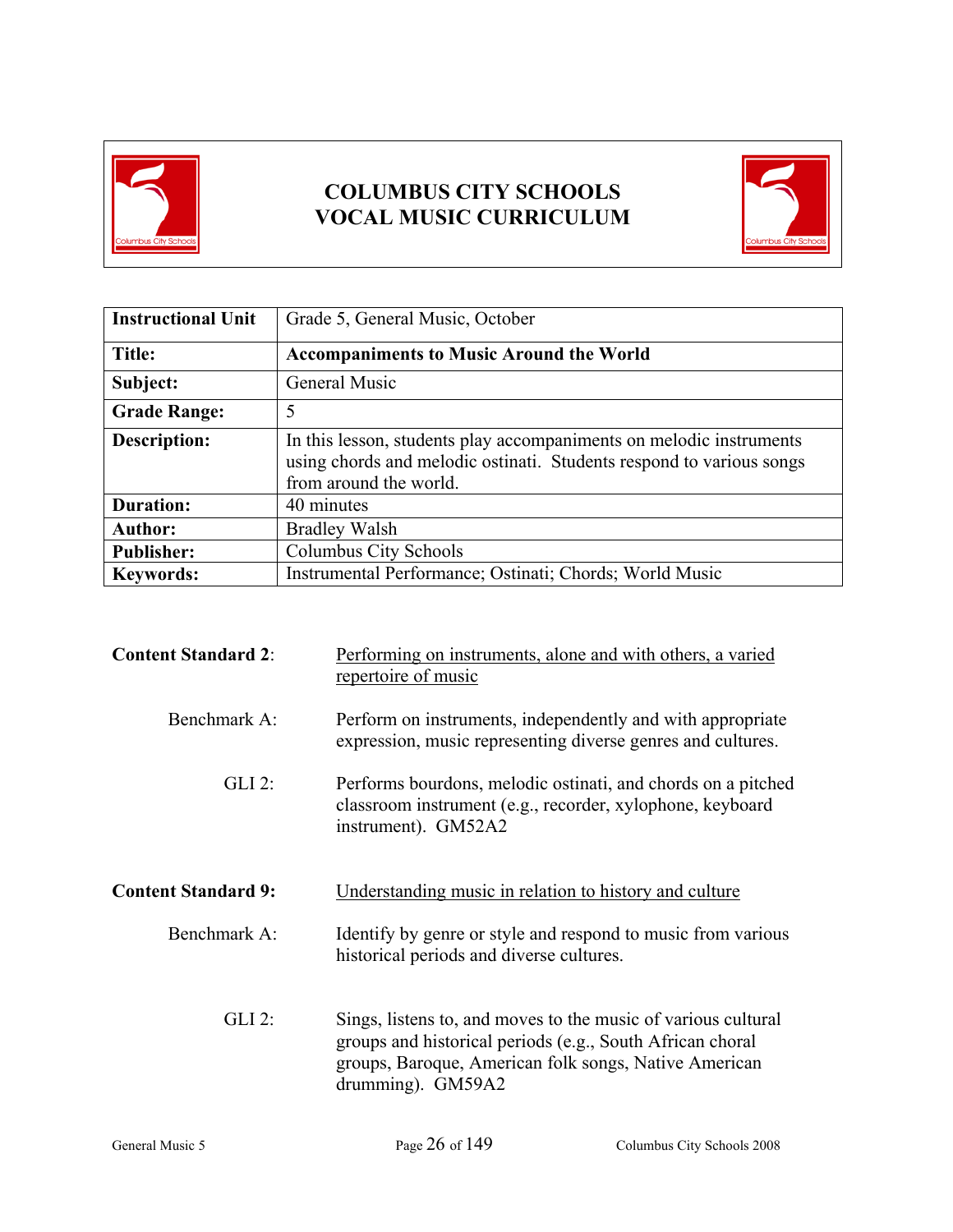#### **Lesson Assessment**

- Students perform chords and melodic ostinati on classroom instruments with songs of different world cultures.
- Students listen to music of different cultures.

#### **Pre-Assessment**

• Students sing familiar songs and perform rhythmic accompaniments while singing.

#### **Instructional Strategies**

- Students listen to the Philipino Wedding Processional "Adongko Dongko A Gakit" (Share the Music 5, page 43; CD 1, track 24; Summative Assessment).
- Teacher divides class into groups. Using rhythm and melodic instruments, some groups perform the rhythms on Share the Music 5, page 42, and another group performs the melody line on Share the Music 5, page 43 (Formative Assessment).
- Students sightread the Canadian college song "Chumbara" (Share the Music 5, page 226; CD 5, track 24). Students sing the song again, standing up when the C chord is heard and sitting down when the G chord is heard (Formative Assessment).
- Students are divided into two groups, a C-chord group and a G-chord group. They are given Boomwhackers, melody bells, or other pitched classroom instruments according to their chord.
- Using the *Performing Accompaniments Rubric,* groups practice an accompaniment to "Chumbara" (Share the Music 5, page 226; CD 5, track 24). They play a repeated quarter note rhythm with pitched instruments that have the pitches of the C and G chords. Groups play the chords assigned to them when they occur in the music.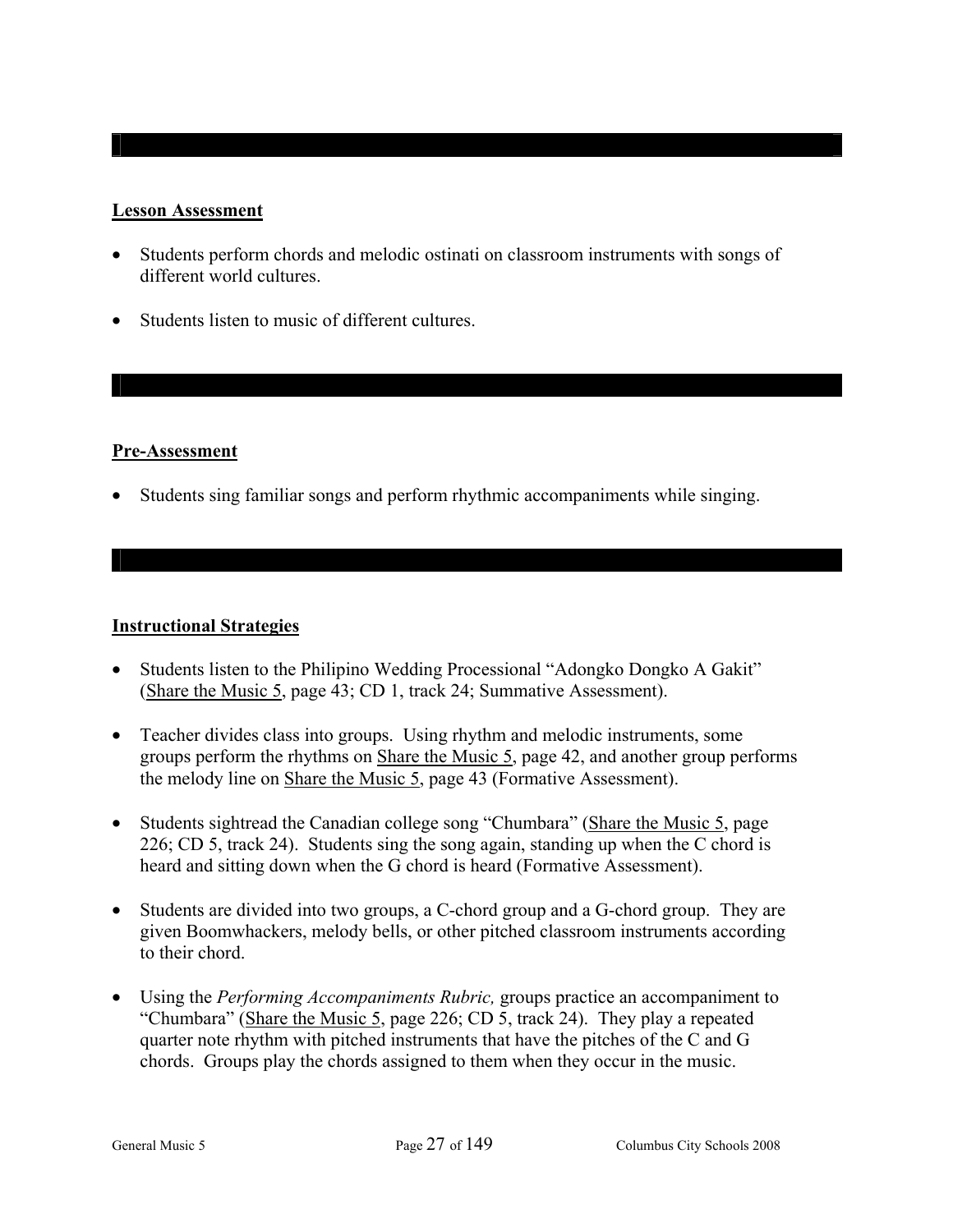- Students perform the accompaniment to the song. Students and teacher evaluate performance with the *Performing Accompaniments Rubric* (Summative Assessment).
- Students construct their own ostinato patterns using the notes of the chords in "Chumbara" (Share the Music 5, page 226; CD 5, track 24). Teacher writes patterns on the chalk board.
- Students discuss and compare the two songs and evaluate their performance.

#### **District Adopted Textbook/Supplemental Materials**

- Share the Music 5, CD 5
- Share the Music  $5 -$  Student Edition

#### **Materials/Resources**

- Pitched classroom instruments (e.g., Boomwhackers, keyboards, resonator bells)
- Unpitched classroom instruments (e.g., cow bells or other metals, drums)
- CD player
- *Performing Accompaniments Rubric*

#### **Re-Teach**

• Students play simple chords to accompany "Twinkle Twinkle Little Star." Each chord is written on the board. Students sing the notes of the chords and then play them on melodic instruments.

#### **Extension**

• Students create and perform body movements while other students perform an accompaniment pattern to "Chumbara" (Share the Music 5, page 226; CD 5, track 24).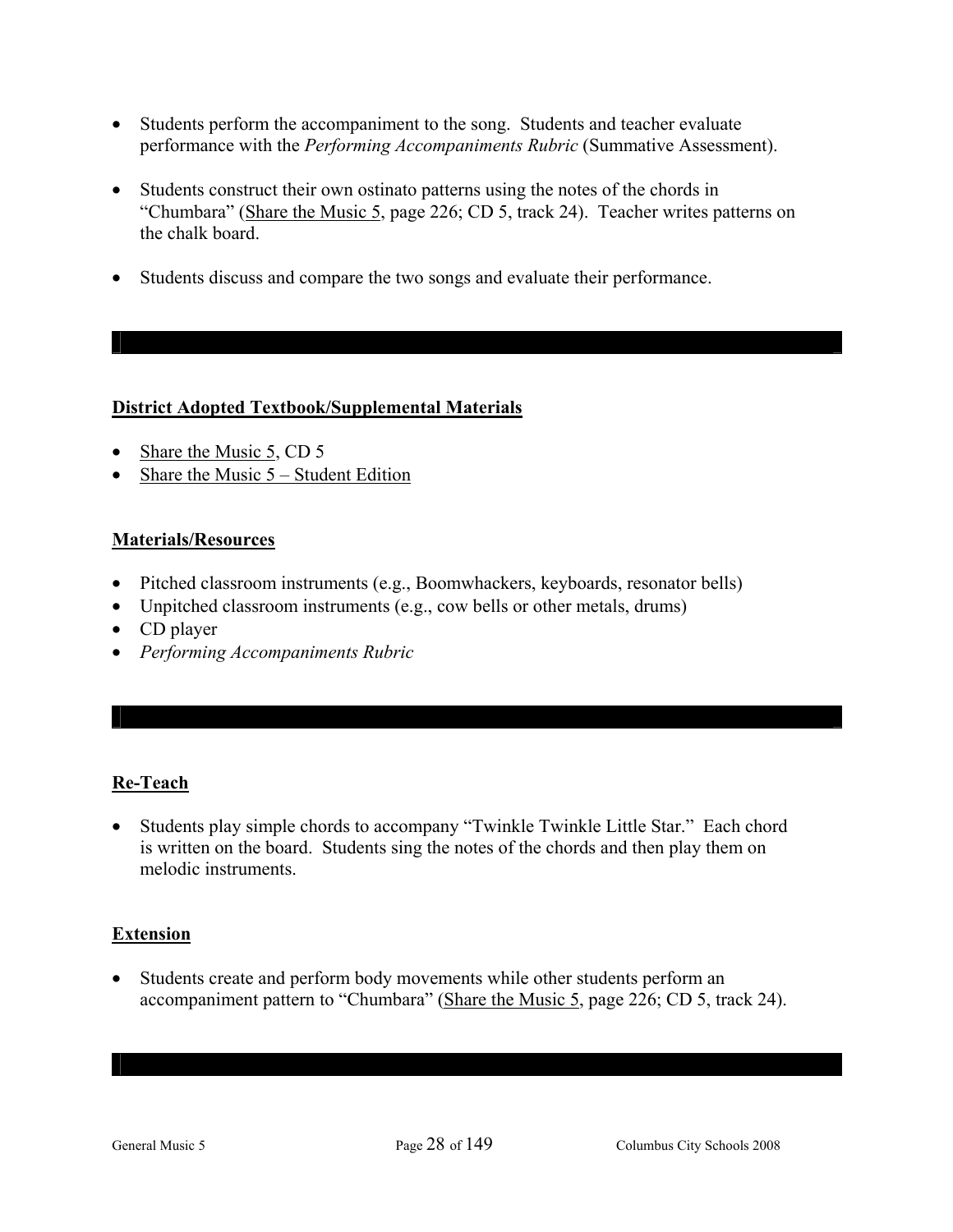#### **Linked Materials**

• *Performing Accompaniments Rubric* 

## **Writing Connections**

• Rubric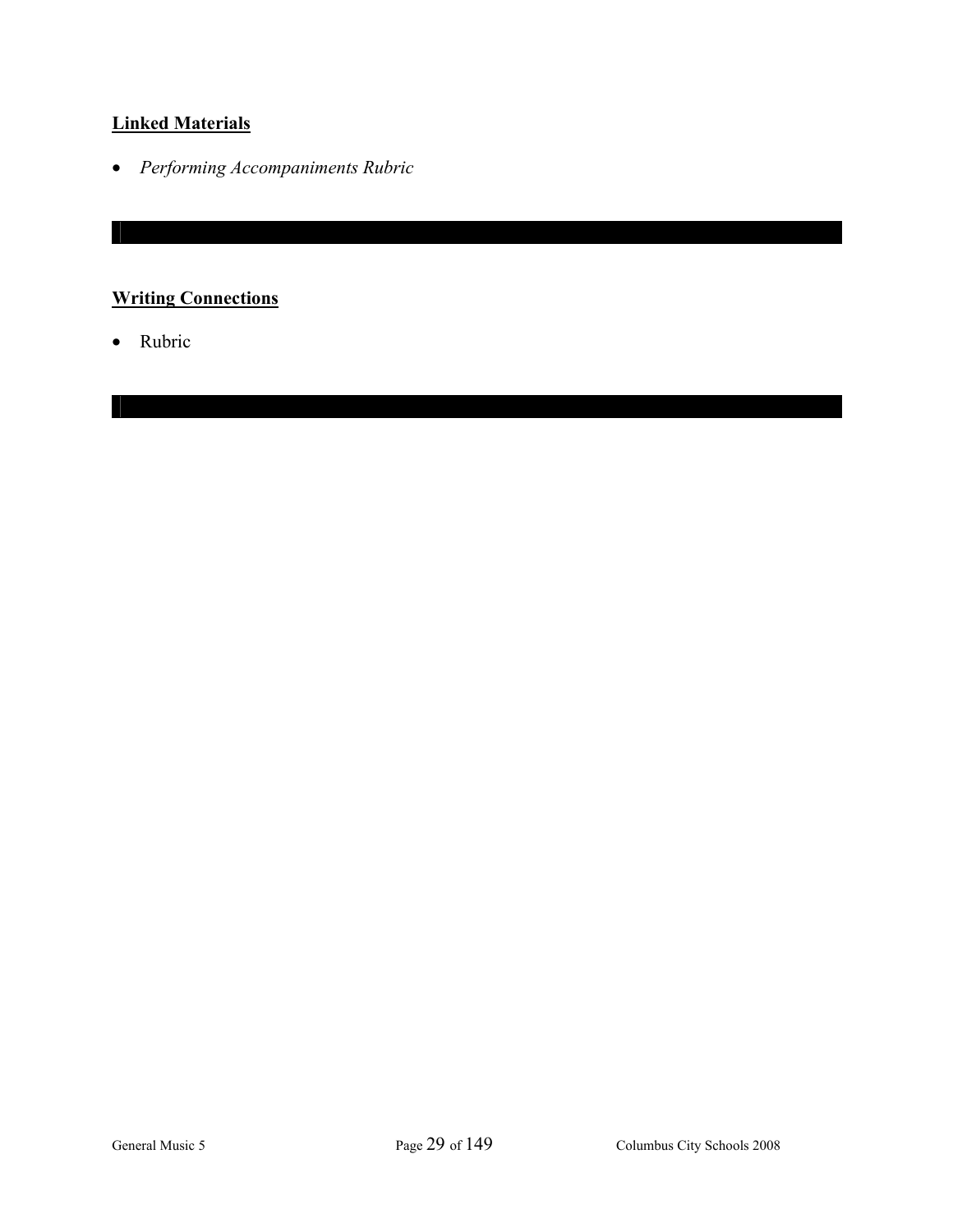#### **Organizers**

#### **Teaching Methods**

- Cooperative Learning
- Discovery Learning
- Discussions
- Dramatic Play Drills
- Guided Design
- Hands-On Learning
- Multiple Activities
- Self-Directed Groups

#### **Grouping**

- Heterogeneous Grouping
- Homogeneous Grouping
- Individualized Instruction
- Large Group Instruction
- Small Group Instruction

#### **Assessment**

- Authentic Assessment
- Curriculum Based Assessment
- Informal Assessment
- Observation
- Peer Observation
- Self Evaluation

#### **Student Groupings**

- Class
- Grade
- Heterogeneous Grouping
- Homogenous Grouping
- Individual
- Individualized Instruction
- Large Group Instruction

#### **Bloom's Taxonomy of Cognitive Objectives**

- I Knowledge
- II Comprehension
- III Application
- IV Analysis
- V Synthesis
- VI Evaluation

#### **Gardner's Multiple Intelligences: Learning Styles**

- Bodily-Kinesthetic
- Interpersonal
- Logical-Mathematical
- Musical
- Spatial

#### **Instructional Strategies**

- Cooperative Learning
- Homework and Practice
- Nonlinguistic Representations
- Reinforcing Effort and Providing Recognition

#### **SIOP – ESL**

- Guided Practice
- Hands-On Activities
- Interaction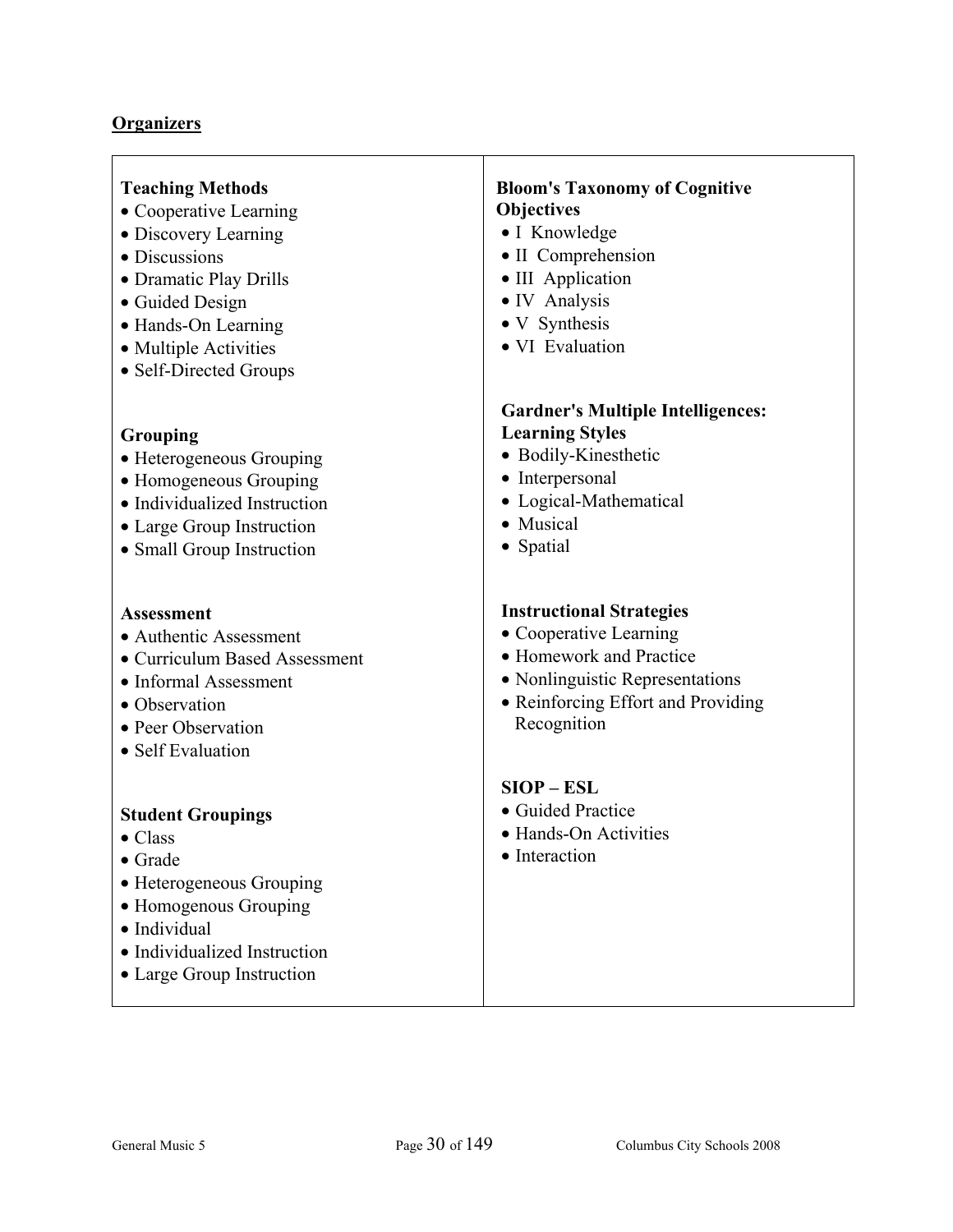# **Performing Accompaniments Rubric**

|                | 1 - Outstanding                                                                       | 2 - Successful                                                                            | 3 - Not Successful                                                           |
|----------------|---------------------------------------------------------------------------------------|-------------------------------------------------------------------------------------------|------------------------------------------------------------------------------|
| <b>Rhythms</b> | Student played quarter<br>note accompaniment<br>without rhythmic error.               | Student played quarter<br>note accompaniment with<br>some rhythmic errors.                | Student played quarter<br>note accompaniment with<br>many rhythmic errors.   |
| <b>Chords</b>  | Student performed their<br>assigned chord in the<br>correct measures all the<br>time. | Student performed their<br>assigned chord in the<br>correct measures some of<br>the time. | Student performed their<br>assigned chord in the<br>correct measures rarely. |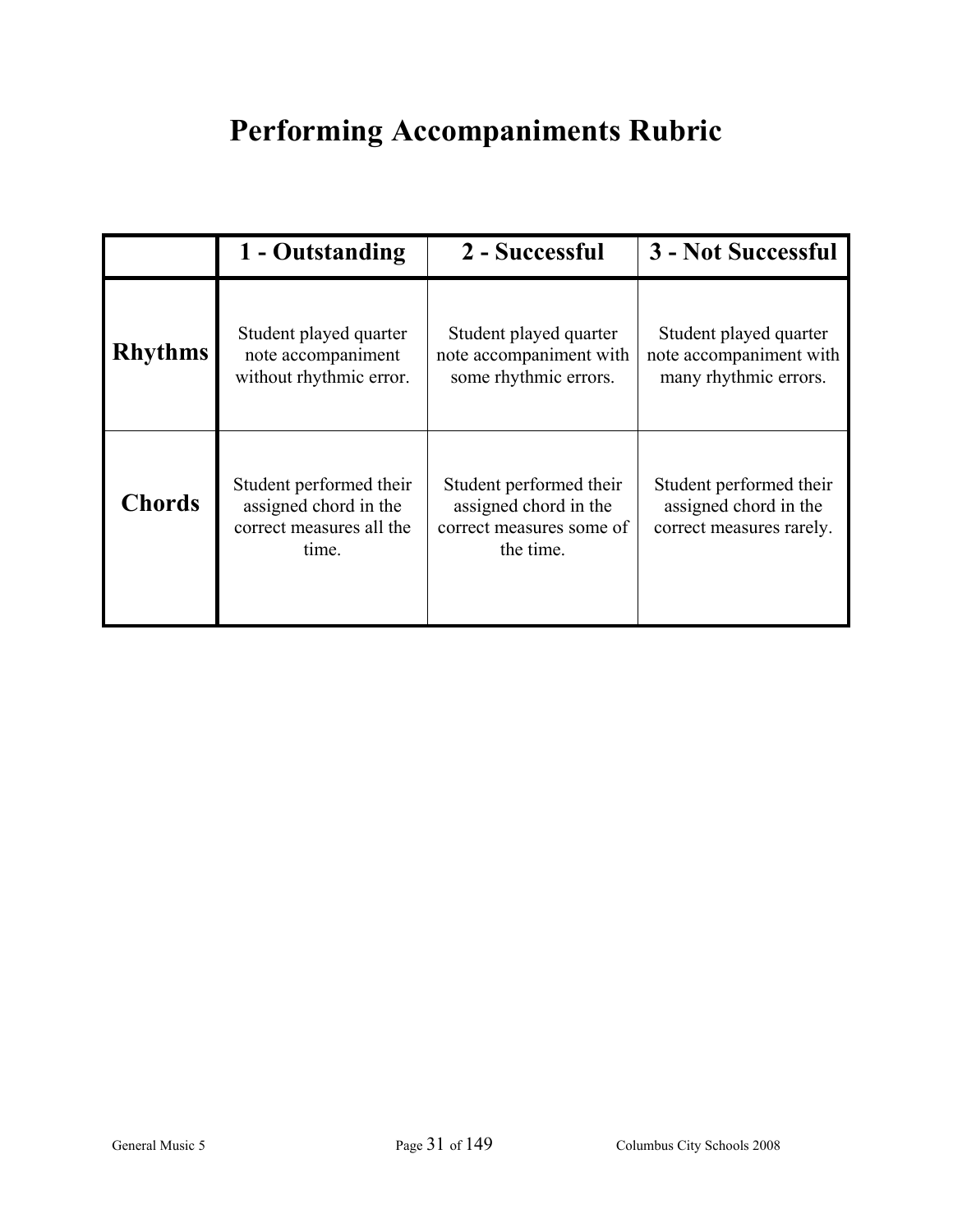

## **COLUMBUS CITY SCHOOLS VOCAL MUSIC CURRICULUM**



| <b>Instructional Unit</b> | Grade 5, General Music, October                                                            |  |
|---------------------------|--------------------------------------------------------------------------------------------|--|
| Title:                    | <b>Musical Signs and Directions</b>                                                        |  |
| Subject:                  | General Music                                                                              |  |
| <b>Grade Range:</b>       | 5                                                                                          |  |
| <b>Description:</b>       | In this lesson, students identify, define, and utilize various music signs<br>and symbols. |  |
| <b>Duration:</b>          | 40 minutes                                                                                 |  |
| <b>Author:</b>            | <b>Bradley Walsh</b>                                                                       |  |
| <b>Publisher:</b>         | Columbus City Schools                                                                      |  |
| <b>Keywords:</b>          | D.S.; D.C.; Repeat Sign; Multiple Endings                                                  |  |

| <b>Content Standard 5:</b> | Reading and notating music                                                                                          |
|----------------------------|---------------------------------------------------------------------------------------------------------------------|
| Benchmark C:               | Identify and utilize symbols and traditional terms referring to<br>expression and form.                             |
| $GLI$ 2:                   | Uses form markings: D.S., D.C. al fine, multiple endings, double<br>barline, repeat signs, phrase, and coda. GM55C2 |

#### **Lesson Assessment**

• Students identify, define and utilize D.S al fine, repeat signs, first and second endings, double barline and coda, found in "We Want to Sing," "We Go Together" and "I've Been Workin' on the Railroad"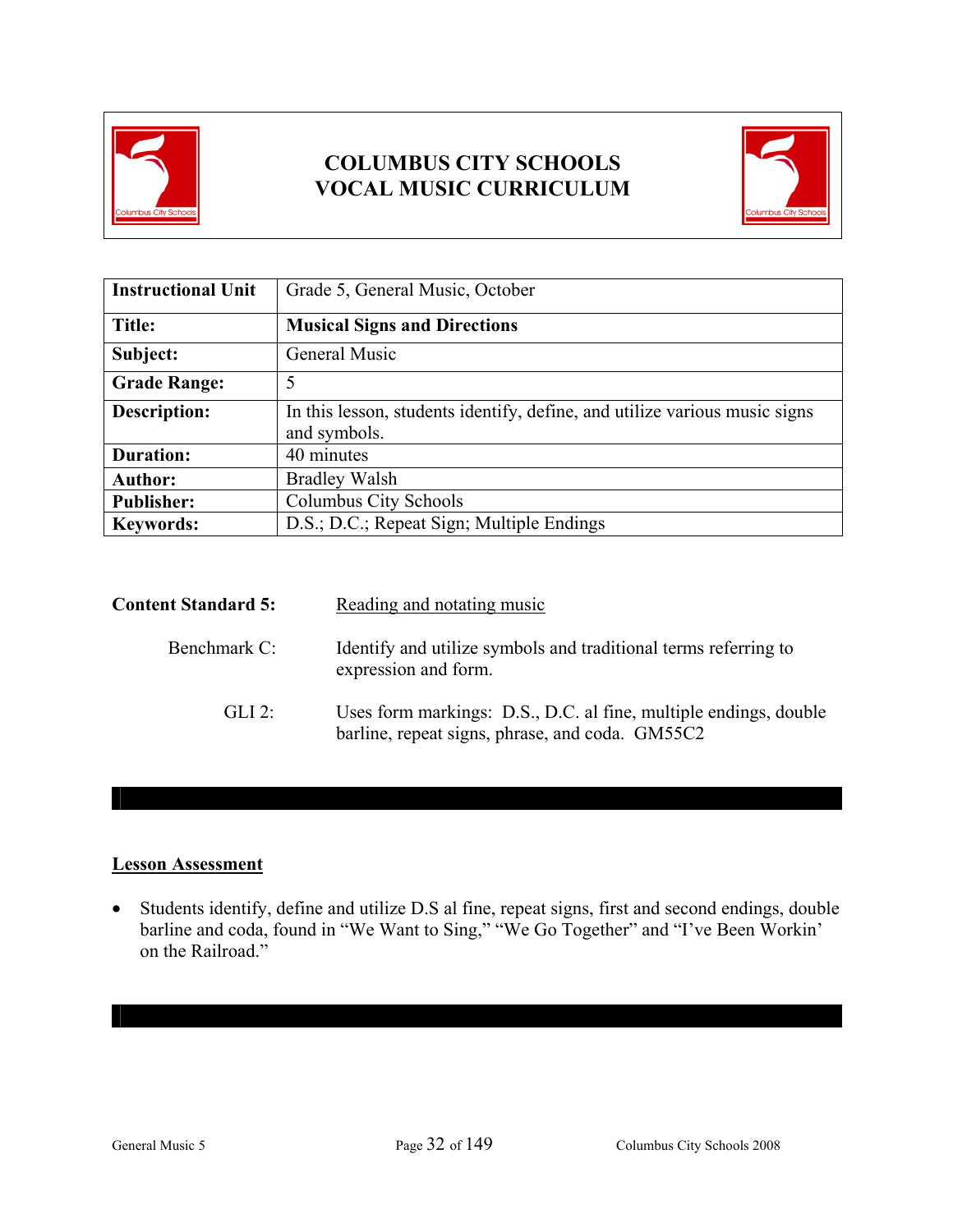## **Pre-Assessment**

- Students sing familiar songs and identify musical symbols they already know.
- Students review D.S. al fine and D.C. al fine.

## **Instructional Strategies**

- Students sing "We Want to Sing" (Share the Music 5, page 1; CD 1, track 1), and review the D.S. al fine sign. Students define the term "D.S. al fine" on the *Music Terms Worksheet*  (Formative Assessment).
- Students work in small groups and define the term double barline on the *Music Terms Worksheet*. Teacher checks definitions for accuracy and records answers on the chalk board (Formative Assessment).
- Students sing "We Go Together" (Share the Music 5, page 10; CD 1, track 7), and identify the repeat sign and the first and second ending. Student groups define the terms repeat sign, first and second endings on the *Music Terms Worksheet* (Formative Assessment).
- Students listen to and follow the music of "I've Been Working on the Railroad" (Share the Music 5, page 6; CD 1, track 6). Teacher stops the CD after the first ending to make sure that all students go back to the beginning of the song. Teacher starts and stops the song at various times to make sure students are in the right place and have mastered the musical terms repeat sign, endings, double bar-line.
- Students sing "I've Been Workin' on the Railroad, without stopping (Summative Assessment).

## **District Adopted Textbook/Supplemental Materials**

- Share the Music 5, CD 1
- Share the Music  $5 -$  Student Edition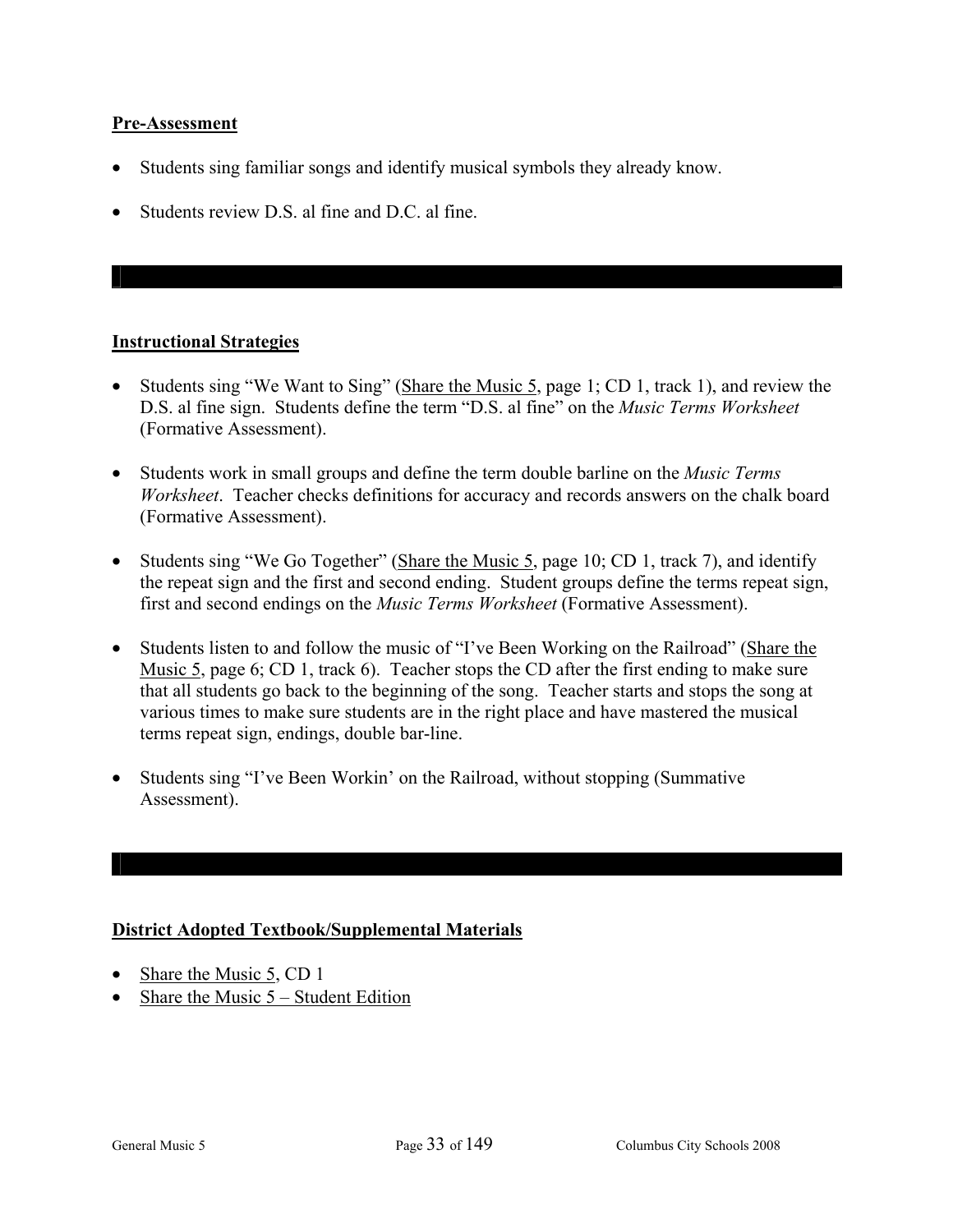## **Materials/Resources**

- Pencils
- CD player
- Chalkboard and chalk
- *Music Terms Worksheet*

## **Re-Teach**

• Class divides into groups. Each group is responsible for singing a section of "I've Been" Working on the Railroad." Students create pictures that go with each section of the song. Students use the repeat sign and double barline in the pictures.

## **Extension**

• Class forms two teams and plays Music Jeopardy. Teacher writes the music signs for D.S, D.C., repeat signs, first and second endings, double barline and coda on the board. Teams take turns identifying and defining each symbol. The team with the most correct answers wins the game.

## **Linked Materials**

• *Music Terms Worksheet* 

## **Interdisciplinary Connections**

• Acquisition of Vocabulary D – Determine the meaning of unknown words.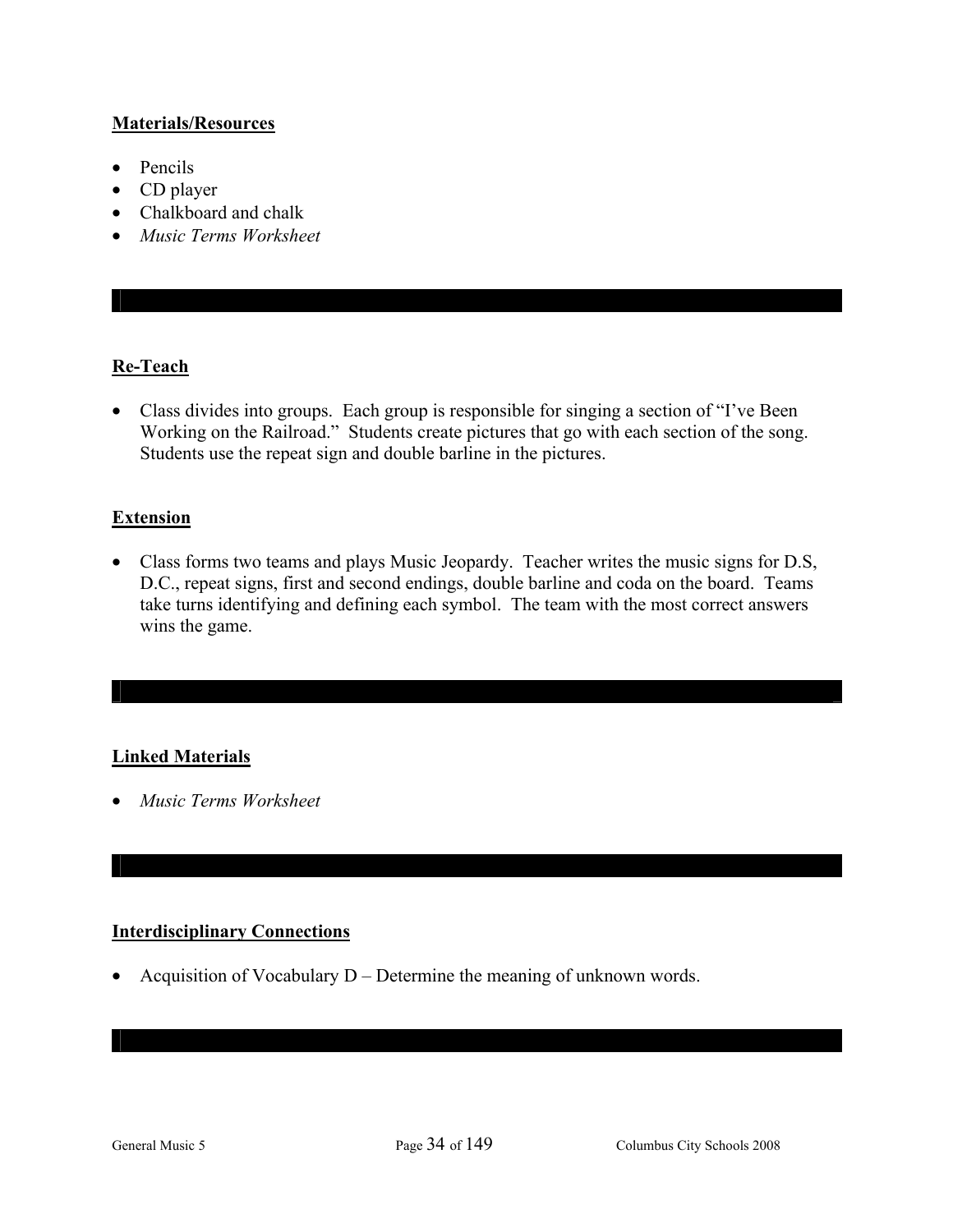# **Organizers**

| <b>Teaching Methods</b><br>• Cooperative Learning<br>• Discussions<br>• Interdisciplinary<br>• Multiple Activities<br>• Self-Directed Groups | <b>Bloom's Taxonomy of Cognitive</b><br><b>Objectives</b><br>• I Knowledge<br>• II Comprehension<br>• III Application                                                                                   |
|----------------------------------------------------------------------------------------------------------------------------------------------|---------------------------------------------------------------------------------------------------------------------------------------------------------------------------------------------------------|
| Grouping<br>• Heterogeneous Grouping<br>• Homogeneous Grouping<br>• Large Group Instruction                                                  | <b>Gardner's Multiple Intelligences:</b><br><b>Learning Styles</b><br>• Interpersonal<br>• Logical-Mathematical<br>• Musical<br>• Spatial                                                               |
| <b>Assessment</b><br>· Authentic Assessment<br>• Curriculum Based Assessment<br>• Informal Assessment<br>• Observation<br>$\bullet$ Testing  | <b>Instructional Strategies</b><br>• Homework and Practice<br>• Nonlinguistic Representations<br>• Reinforcing Effort and Providing<br>Recognition<br>• Setting Objectives and Providing<br>Feedback    |
| <b>Student Groupings</b><br>$\bullet$ Class<br>$\bullet$ Grade<br>• Heterogeneous Grouping<br>• Large Group Instruction                      | $SIOP - ESL$<br>· Guided Practice<br>• Hands-On Activities<br>• Integrations of Reading, Writing,<br>Speaking, and Listening Skills<br>• Meaningful Content and Language<br>Activities<br>• Scaffolding |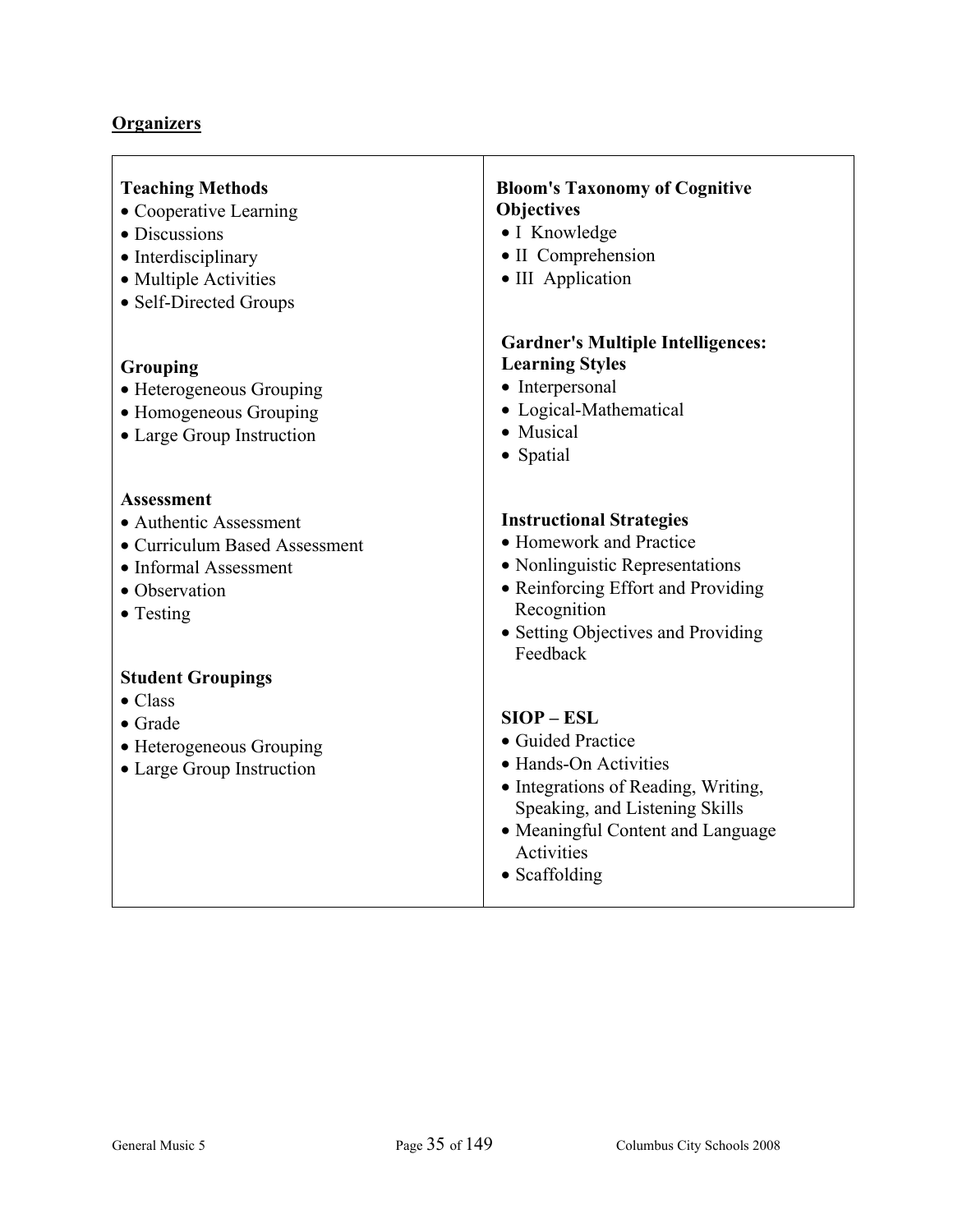# **MUSIC TERMS WORKSHEET**

# 1. Double barline: 2. Repeat sign: 3.  $1<sup>st</sup> ending:$ 4.  $2<sup>nd</sup> ending:$

## 5. Dal Segno (D.S.) al fine:

## 6. Da Capo (D.C.) al fine: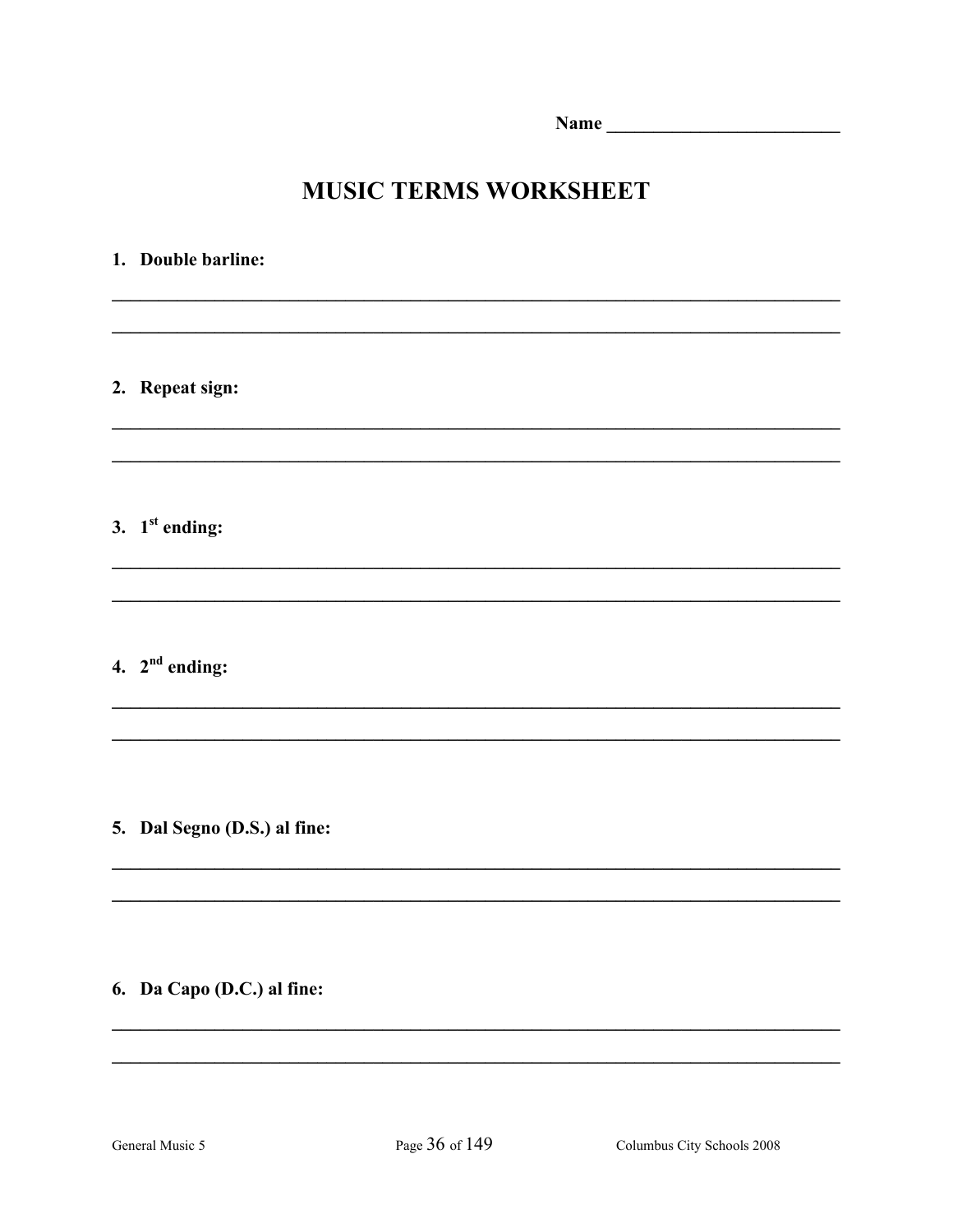

# **COLUMBUS CITY SCHOOLS VOCAL MUSIC CURRICULUM**



| <b>Instructional Unit</b> | Grade 5, General Music, October                                               |  |  |
|---------------------------|-------------------------------------------------------------------------------|--|--|
| Title:                    | <b>Texture and the Arts</b>                                                   |  |  |
| Subject:                  | General Music                                                                 |  |  |
| <b>Grade Range:</b>       | 5                                                                             |  |  |
| <b>Description:</b>       | In this unit, students make connections between music and other art<br>forms. |  |  |
| <b>Duration:</b>          | 2, 40 minute lessons                                                          |  |  |
| <b>Author:</b>            | <b>Bradley Walsh</b>                                                          |  |  |
| <b>Publisher:</b>         | Columbus City Schools                                                         |  |  |
| <b>Keywords:</b>          | Texture; Arts Integration                                                     |  |  |

| <b>Content Standard 8:</b> | Understanding relationships between music, the other arts,<br>and other disciplines outside the arts                                                             |
|----------------------------|------------------------------------------------------------------------------------------------------------------------------------------------------------------|
| Benchmark A:               | Identify similarities and differences in the meanings of<br>common terms used in the various arts.                                                               |
| $GLI$ 1:                   | Defines basic art terms (e.g., texture, color, form, balance,<br>movement) associated with various art forms and uses them<br>to describe musical events. GM58A1 |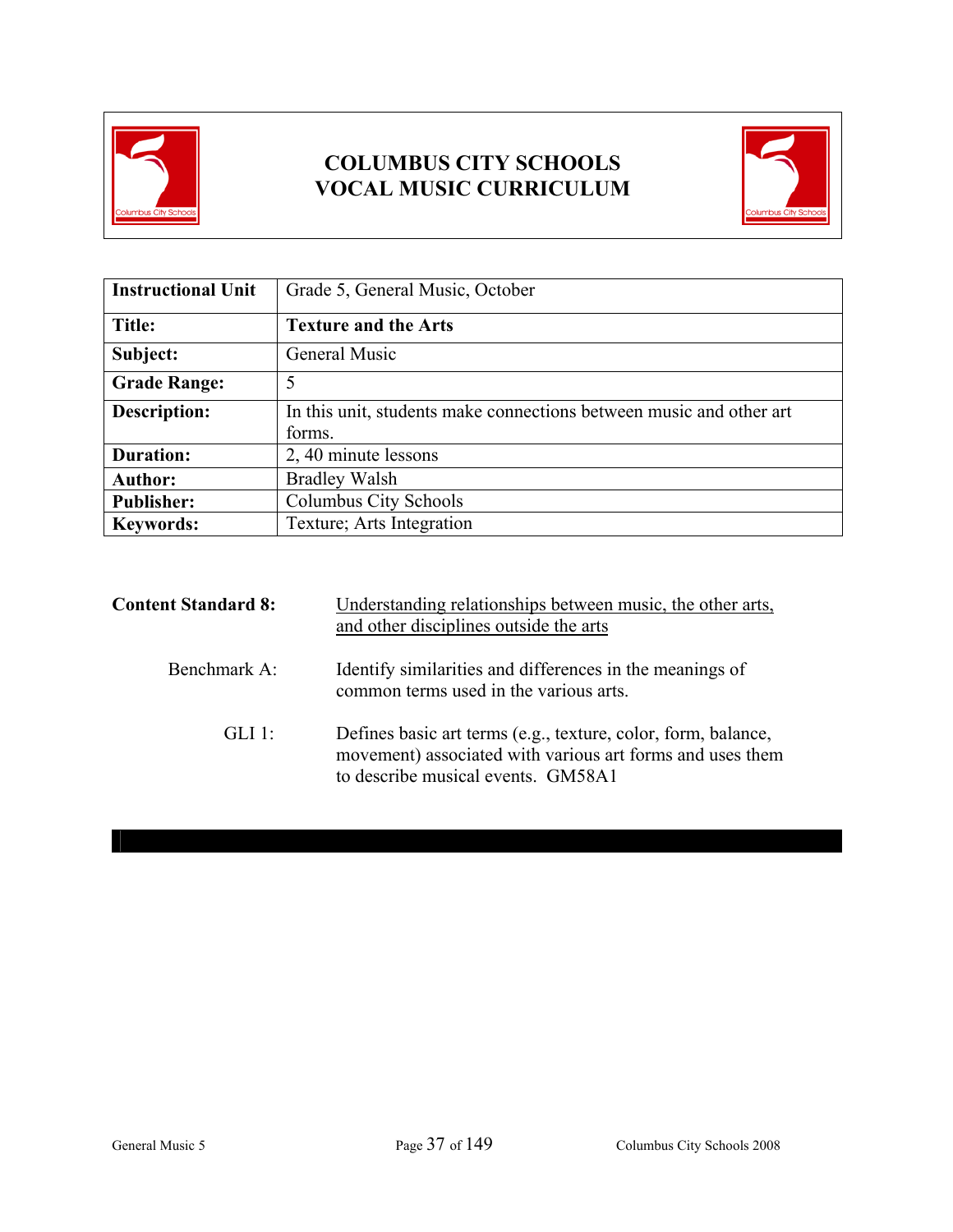## **Lesson Assessment**

- Class creates a definition for the term 'texture.'
- Students describe textured materials and create an art collage.
- Students listen to orchestral music and determine what instruments create the texture of the music.
- Students compare the textures of two different pieces of music.
- Using instruments to accompany poetry, students create their own sound textures.

## **Pre-Assessment**

• Students review the musical concept of 'texture.'

## **Instructional Strategies**

## **Lesson 1**

- Students read about texture and discuss how it applies to visual art (Share the Music 5, pages 48-49; Formative Assessment).
- Class creates a definition for the term 'texture' as it applies to music. Teacher records definition on the chalk board.
- Students compare texture in art and texture in music (Formative Assessment).
- Teacher passes out items with various textures (e.g., cloth, cotton, metal, sandpaper, clay). Students describe the items based on how they feel and share their answers.
- Students create a texture collage using the various textured items (Summative Assessment).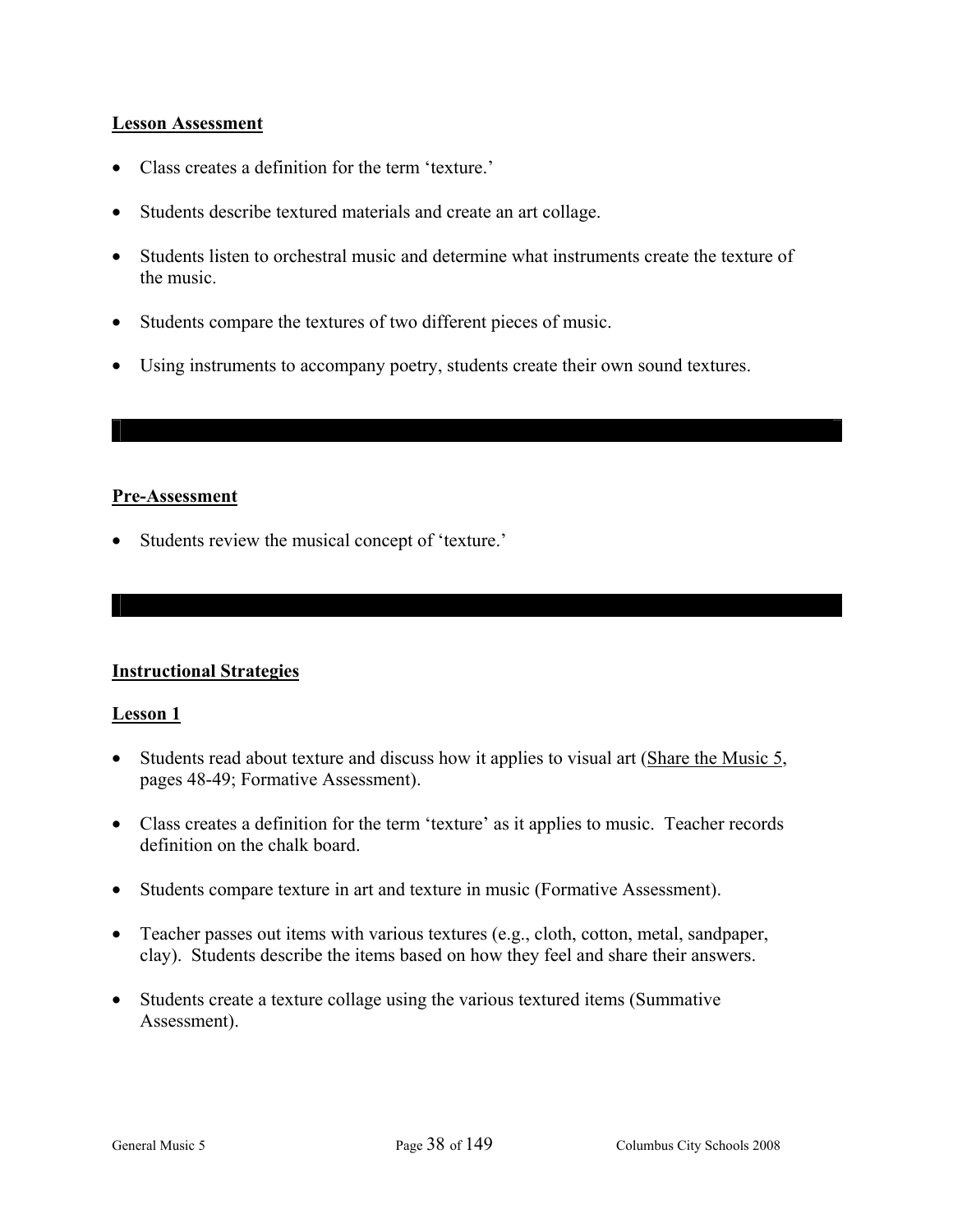## **Lesson 2**

- Students create accompaniments using different sound textures (e.g., rhythm instruments, body percussion, nonsense vocal sounds) for the poem "Listening to the Nightingale" (Share the Music 5, page 49). Students use vocal sounds as well as percussion sounds for the accompaniment. Note: See Share the Music  $5 - Teacher's$ Edition, page 49, for specific instructions (Summative Assessment).
- Class listens to an excerpt of Aaron Copland's "Fanfare for the Common Man" (Share the Music 5, page 135; CD 3, track 9). Students identify the instruments used and create a list of words to describe the texture and sound of the music. Teacher records answers on the chalk board (Summative Assessment).
- Students listen to an excerpt of Ferde Grofe's "Grand Canyon Suite" (Share the Music 5, page 200; CD 4, track 25). Students identify the instruments used and create a list of words to describe the texture and sound of the music. Teacher records answers on the chalk board (Formative Assessment).
- Students compare the different sound textures of the fanfare and the suite (Summative Assessment).

## **District Adopted Textbook/Supplemental Materials**

- Share the Music 5, CDs 3 and 4
- Share the Music 5 Teacher's Edition
- Share the Music  $5 -$  Student Edition

## **Materials/Resources**

- Rhythmic instruments
- CD player
- Texture supplies (e.g., sandpaper, cloth, cotton, metal)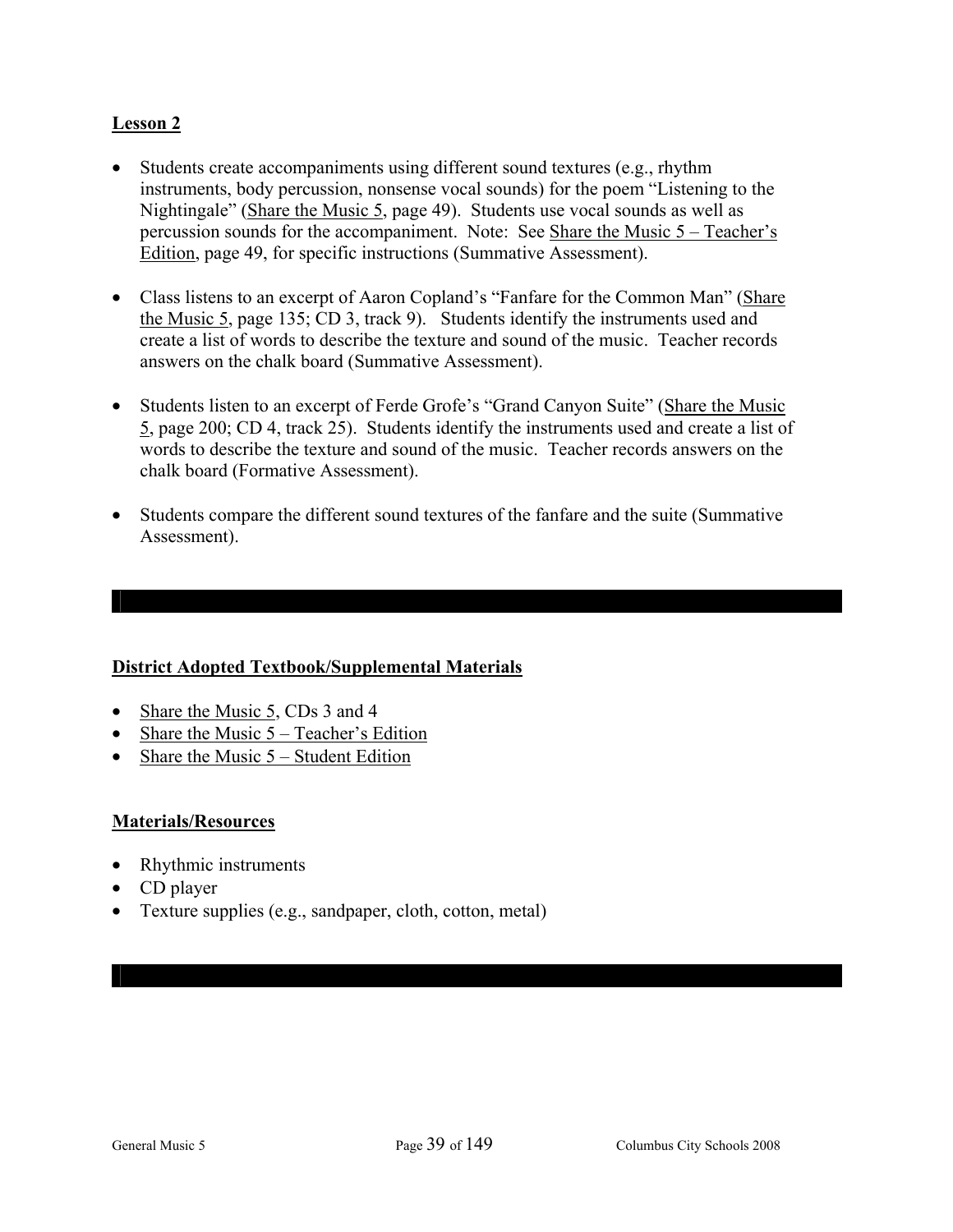## **Re-Teach**

• Students hold soft objects such as feathers or cotton balls while listening to soft music. Students hold rough/hard objects while listening to loud music.

## **Extension**

• Students describe the textures of their favorite foods. Class discusses how texture is very important to gourmet chefs when they create entrees. Students sing a song about food, "Et tan' patate la cuite" (Share the Music 5, page 186; CD 4, track 12). Teacher brings in French fries or potato chips to share with the class. Students describe the texture of the potatoes.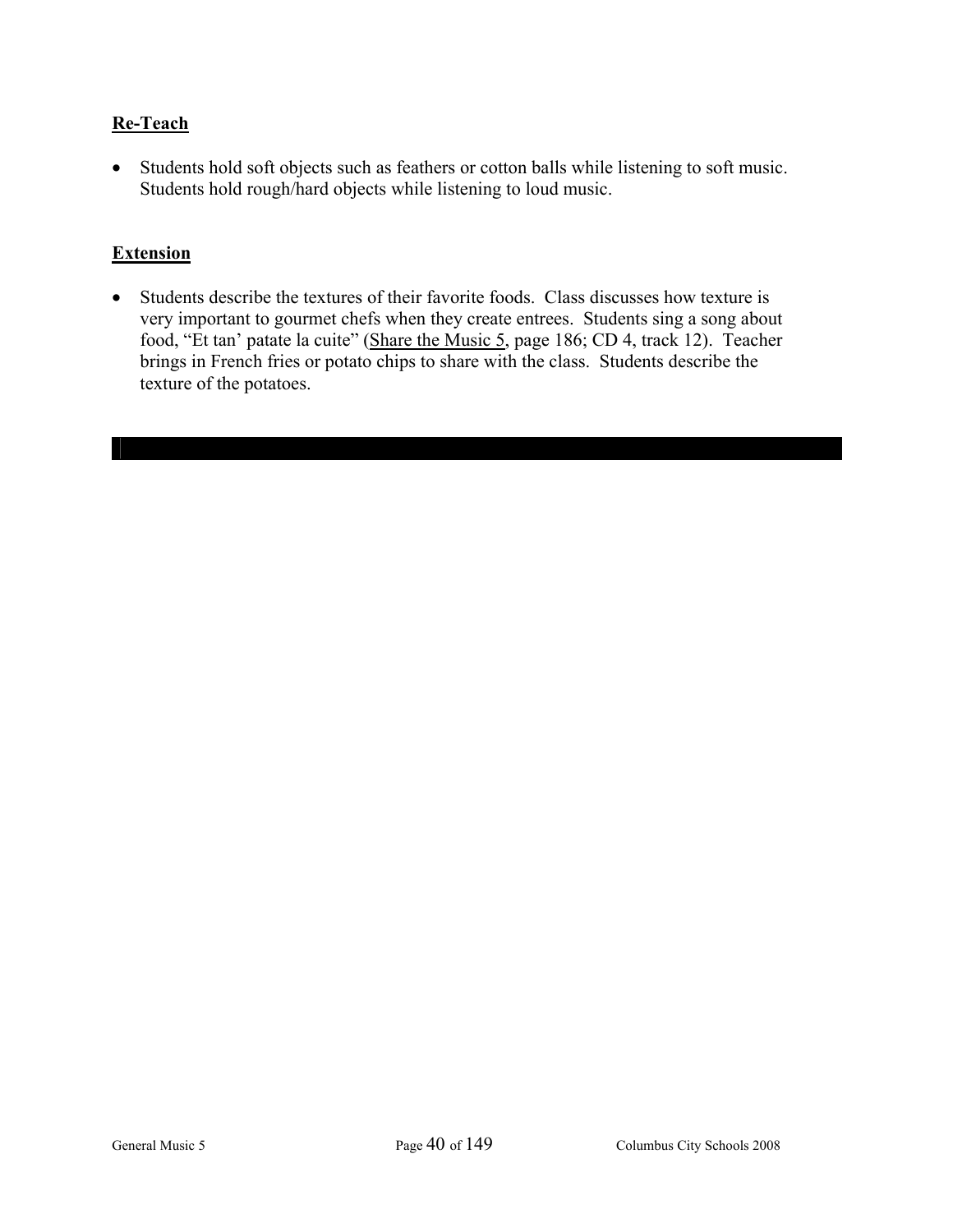# **Organizers**

| <b>Teaching Methods</b>                                                                                     | <b>Bloom's Taxonomy of Cognitive</b>                                                |
|-------------------------------------------------------------------------------------------------------------|-------------------------------------------------------------------------------------|
| • Brainstorming                                                                                             | <b>Objectives</b>                                                                   |
| • Cooperative Learning                                                                                      | • I Knowledge                                                                       |
| • Discovery Learning                                                                                        | • II Comprehension                                                                  |
| • Discussions                                                                                               | • III Application                                                                   |
| • Dramatic Play Drills                                                                                      | • IV Analysis                                                                       |
| • Experiential Learning                                                                                     | • V Synthesis                                                                       |
| • Hands-On Learning                                                                                         | • VI Evaluation                                                                     |
| • Integrated Instruction                                                                                    | <b>Gardner's Multiple Intelligences:</b>                                            |
| • Interdisciplinary                                                                                         | <b>Learning Styles</b>                                                              |
| $\bullet$ Lecture                                                                                           | · Bodily-Kinesthetic                                                                |
| • Multiple Activities                                                                                       | • Interpersonal                                                                     |
| Grouping<br>• Heterogeneous Grouping<br>• Large Group Instruction                                           | • Intrapersonal<br>• Linguistic<br>• Logical-Mathematical<br>• Musical<br>• Spatial |
| <b>Assessment</b>                                                                                           |                                                                                     |
| • Authentic Assessment                                                                                      | <b>Instructional Strategies</b>                                                     |
| • Curriculum Based Assessment                                                                               | • Homework and Practice                                                             |
| • Informal Assessment                                                                                       | • Identifying Similarities and Differences                                          |
| • Observation                                                                                               | • Reinforcing Effort and Providing                                                  |
| <b>Student Groupings</b>                                                                                    | Recognition                                                                         |
| $\bullet$ Class<br>$\bullet$ Grade<br>· Individual<br>• Heterogeneous Grouping<br>• Large Group Instruction | $SIOP - ESL$<br>• Building Background<br>• Guided Practice<br>• Hands-On Activities |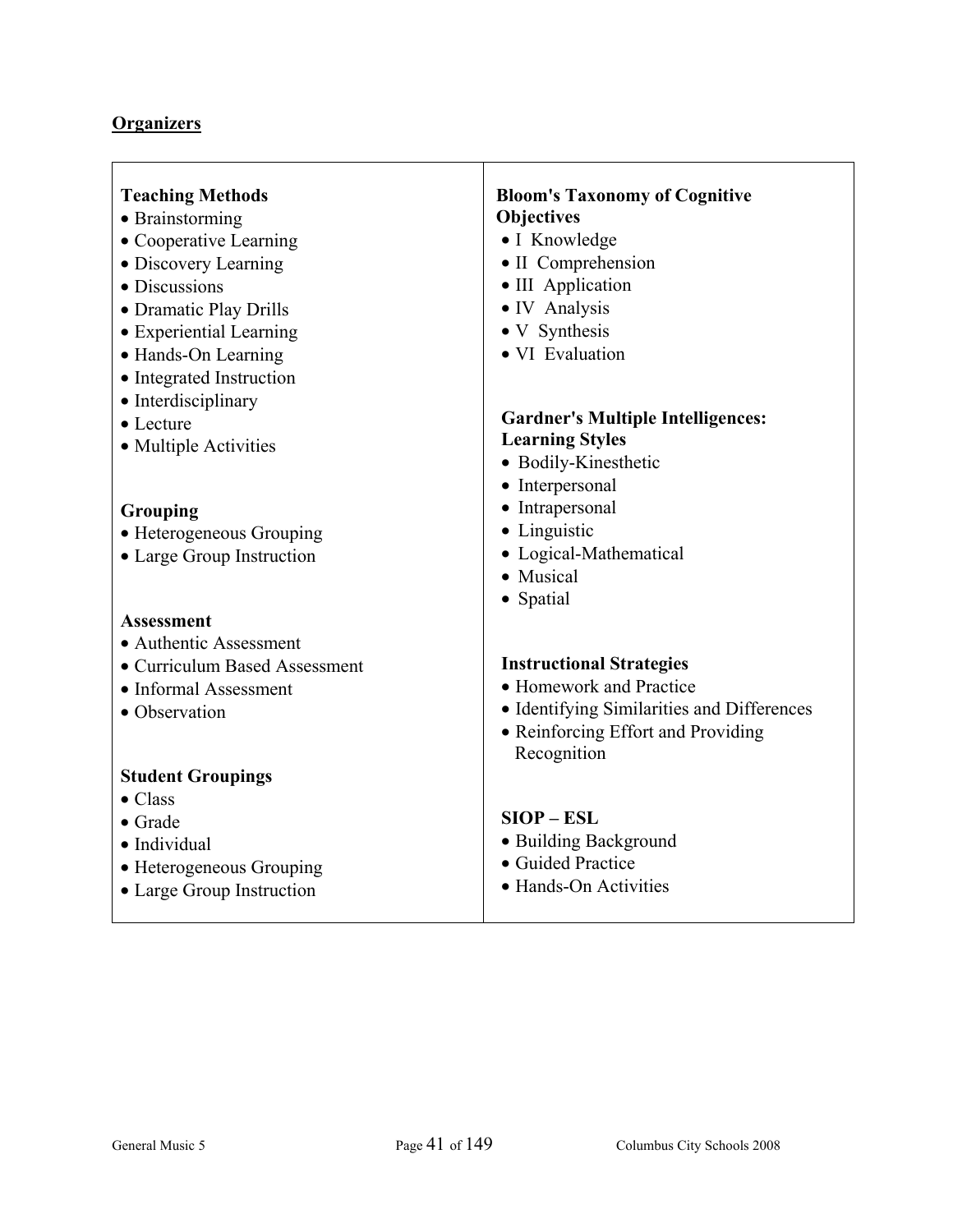

# **COLUMBUS CITY SCHOOLS VOCAL MUSIC CURRICULUM**



| <b>Instructional Unit</b> | Grade 5, General Music, November         |  |
|---------------------------|------------------------------------------|--|
| <b>Title:</b>             | <b>Multiple Part Singing</b>             |  |
| Subject:                  | General Music                            |  |
| <b>Grade Range:</b>       | 5                                        |  |
| <b>Description:</b>       | Students sing canons and two-part songs. |  |
| <b>Duration:</b>          | 40 minutes                               |  |
| <b>Author:</b>            | <b>Bradley Walsh</b>                     |  |
| <b>Publisher:</b>         | <b>Columbus City Schools</b>             |  |
| <b>Keywords:</b>          | Two-Part Singing; Canon                  |  |

| <b>Content Standard 1:</b> | Singing, alone and with others, a varied repertoire of music                                                                                |
|----------------------------|---------------------------------------------------------------------------------------------------------------------------------------------|
| Benchmark B:               | Sing in groups and with appropriate expression songs<br>representing diverse genres and cultures.                                           |
| $GLI$ 1:                   | Sings in groups canons (e.g., rounds) and two-part songs<br>representing diverse genres and cultures with appropriate<br>expression. GM51B1 |
| GL12                       | Blends vocal timbres and matches dynamic levels. GM51B2                                                                                     |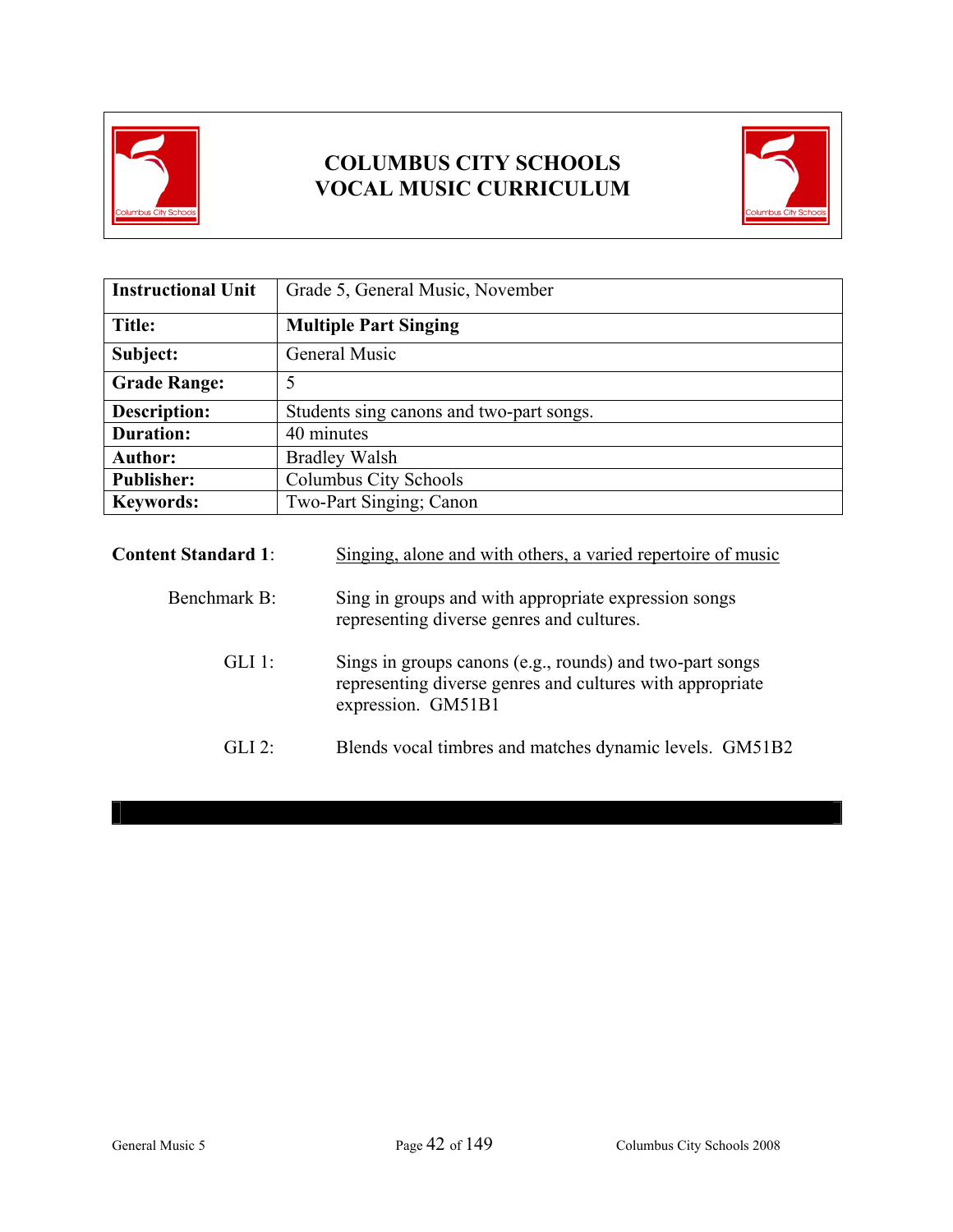## **Lesson Assessment**

• Students sing "Laugh Ha Ha," "Rock-A My Soul" and "Peace Round," in two parts or more, as a class and in small groups, with accurate pitch, blending vocal timbres and matching dynamics.

## **Pre-Assessment**

- Students practice singing independently.
- Class sings traditional rounds.

## **Instructional Strategies**

- Students listen to "Laugh Ha Ha" (Share the Music 5, page 1; CD 1, track 2) and identify that the song is a canon. Students learn and sing the song in unison (Formative Assessment).
- Class is divided into two groups. Groups sing the song in a two-part canon. Teacher places the stronger singers on the second part (Formative Assessment).
- Students sing the song in a three-part canon and finally as a four-part canon. Teacher listens for mastery of multiple-part singing (Summative Assessment).
- Four student volunteers perform the song as a four-part canon (Summative Assessment).
- Class learns "Rock-A My Soul" (Share the Music 5, page 1; CD 1, track 2), and sing all three parts in unison (Formative Assessment).
- Class is divided into three groups. Each group sings a specific part of the song (part 1, part 2, or part 3; Formative Assessment).
- Students perform the whole song and sing all three parts together (Summative Assessment).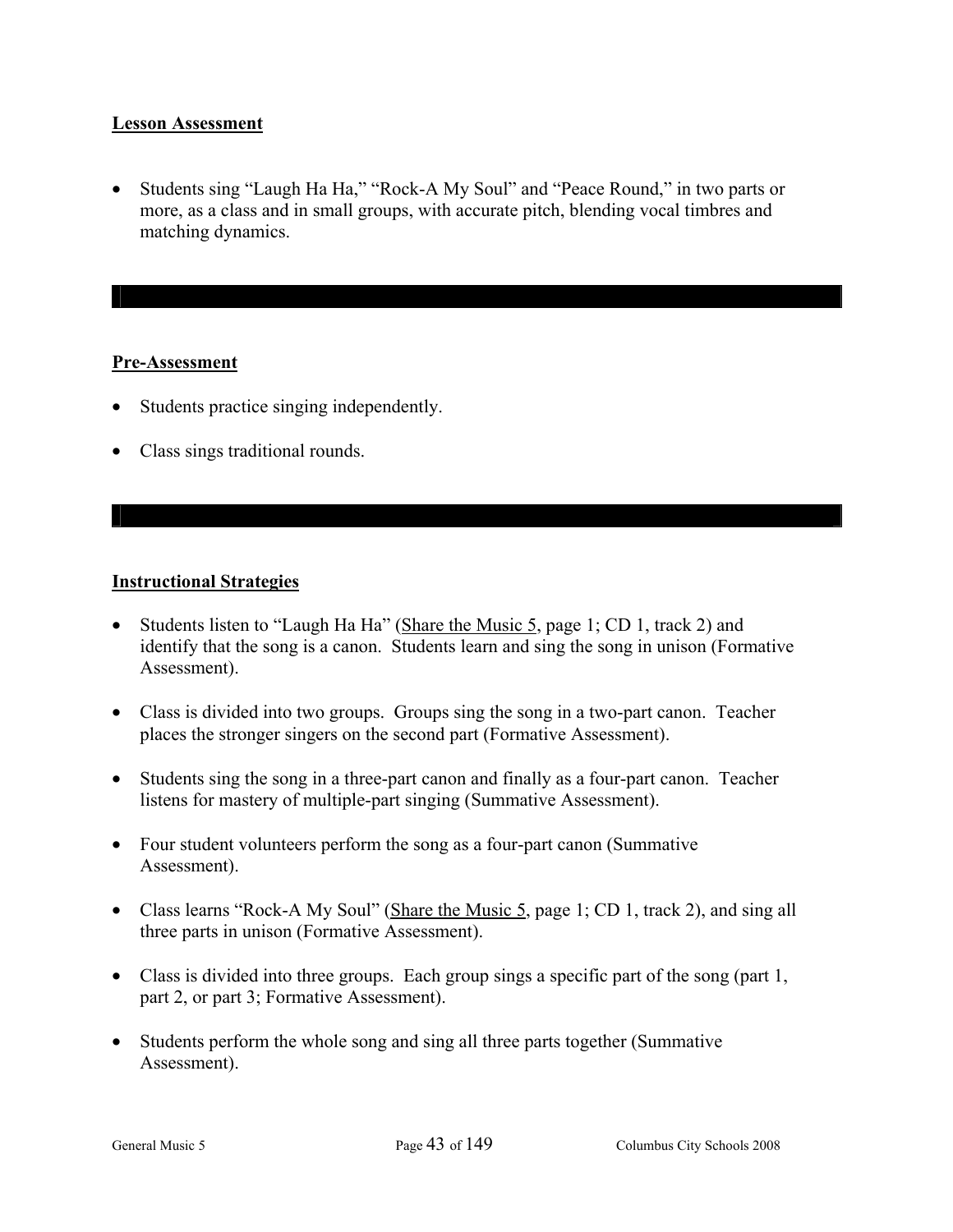- Teacher and class echo-sing "Peace Round" (Share the Music 5, page 53).
- Students form teams of two or four and sing "Peace Round." Students evaluate their own performances (Summative Assessment).

## **District Adopted Textbook/Supplemental Materials**

- Share the Music 5, CD 1
- Share the Music 5 Student Edition

## **Materials/Resources**

- CD player
- Keyboard

## **Re-Teach**

• Students sing a major scale using solfege. Teacher plays the scale on the piano in canon while the students sing the scale. Selected students play the scale on the piano or on bells in canon while the students sing the scale.

## **Extension**

• Students identify popular music groups and songs that have multiple-part singing. Teacher and students bring examples for the class to hear.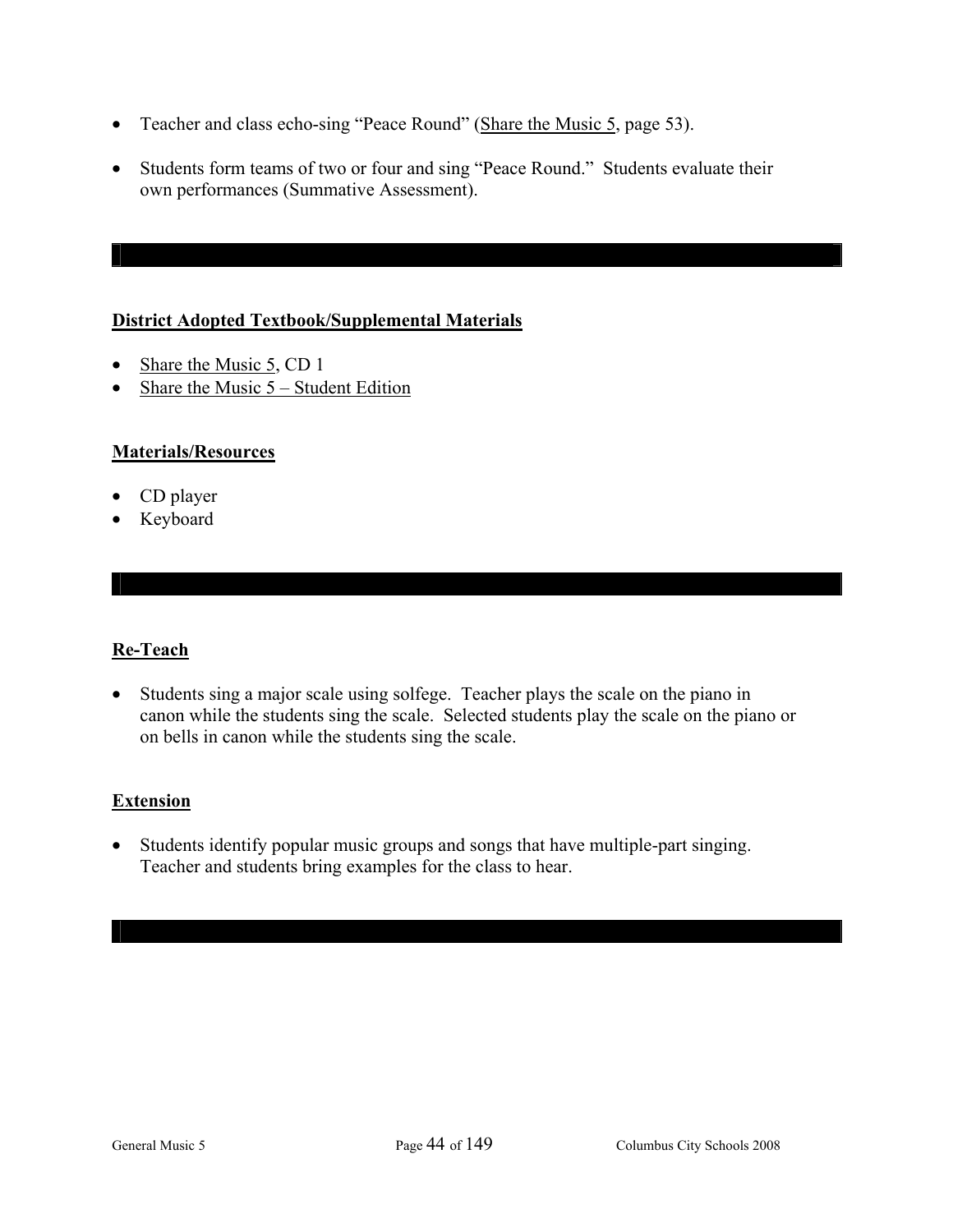# **Organizers**

| <b>Teaching Methods</b><br>• Cooperative Learning<br>• Demonstrations<br>• Experiential Learning<br>• Self-Directed Groups<br>• Simulations and Games | <b>Bloom's Taxonomy of Cognitive</b><br>Objectives<br>• I Knowledge<br>• II Comprehension<br>• III Application |
|-------------------------------------------------------------------------------------------------------------------------------------------------------|----------------------------------------------------------------------------------------------------------------|
| • Thematic Approach                                                                                                                                   | <b>Gardner's Multiple Intelligences:</b>                                                                       |
| Grouping<br>• Heterogeneous Grouping<br>• Homogeneous Grouping<br>• Large Group Instruction                                                           | <b>Learning Styles</b><br>• Logical-Mathematical<br>• Musical                                                  |
| • Small Group Instruction                                                                                                                             | <b>Instructional Strategies</b><br>• Cooperative Learning<br>• Homework and Practice                           |
| <b>Assessment</b><br>• Curriculum Based Assessment<br>• Informal Assessment<br>• Observation<br>• Peer Evaluation                                     | • Reinforcing Effort and Providing<br>Recognition<br>• Setting Objectives and Providing<br>Feedback            |
| • Self Evaluation                                                                                                                                     | $SIOP - ESL$<br>• Guided Practice                                                                              |
| <b>Student Groupings</b><br>$\bullet$ Class<br>$\bullet$ Grade<br>• Heterogeneous Grouping<br>• Large Group Instruction                               | • Meaningful Content and Language<br>Activities<br>• Pronunciation/Speech                                      |

ı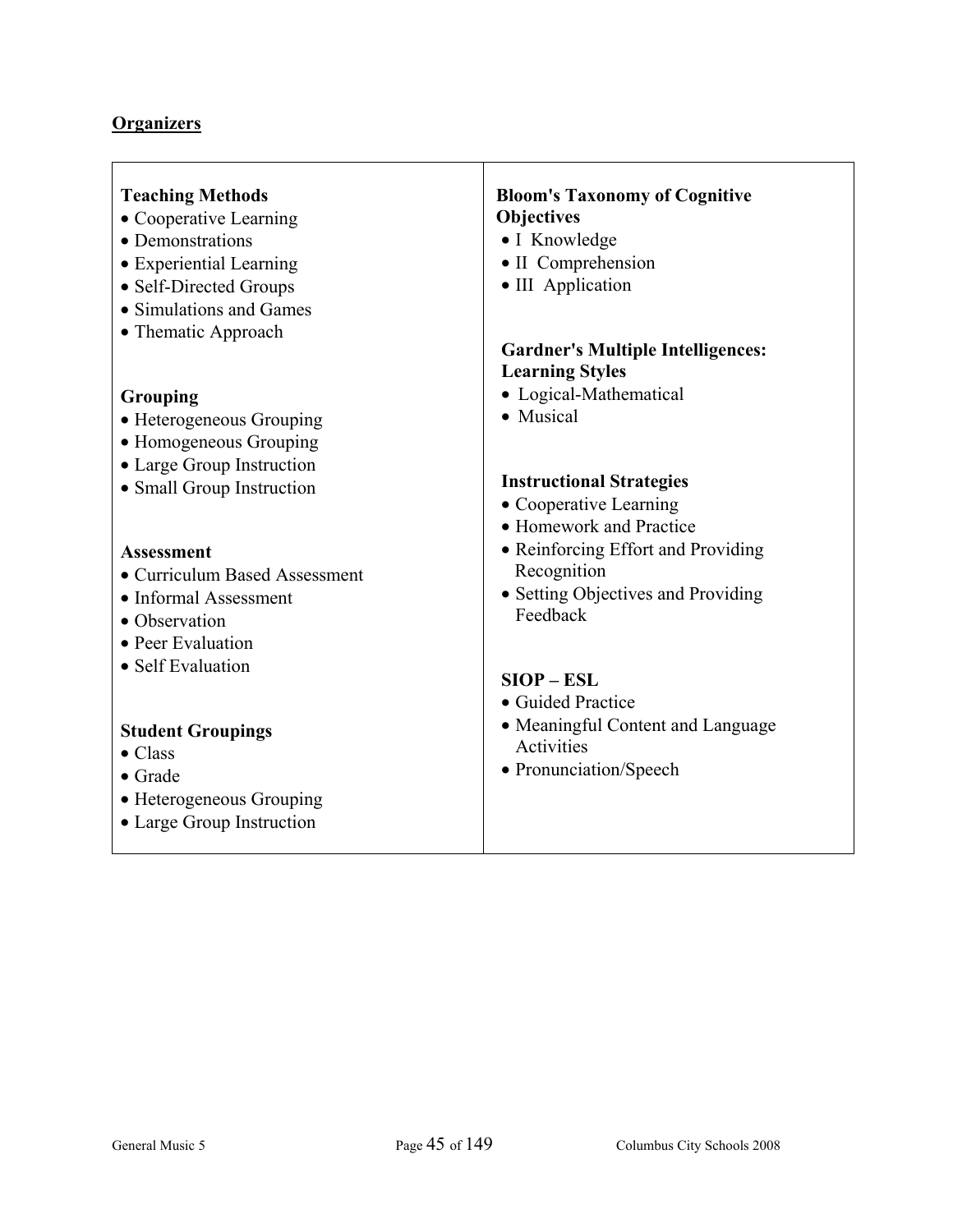

## **COLUMBUS CITY SCHOOLS VOCAL MUSIC CURRICULUM**



| <b>Instructional Unit</b> | Grade 5, General Music, November                                                                                                    |  |  |
|---------------------------|-------------------------------------------------------------------------------------------------------------------------------------|--|--|
| Title:                    | <b>Reading Melodies</b>                                                                                                             |  |  |
| Subject:                  | General Music                                                                                                                       |  |  |
| <b>Grade Range:</b>       | 5                                                                                                                                   |  |  |
| <b>Description:</b>       | Students are introduced to key signatures. Students are introduced to the<br>keys of C, F, and G. Students read and write melodies. |  |  |
| <b>Duration:</b>          | 2, 40 minute lessons                                                                                                                |  |  |
| <b>Author:</b>            | <b>Bradley Walsh</b>                                                                                                                |  |  |
| <b>Publisher:</b>         | Columbus City Schools                                                                                                               |  |  |
| <b>Keywords:</b>          | Read Music; Music Composition; Key of C; Key of G; Key of F                                                                         |  |  |

| <b>Content Standard 5:</b> | Reading and notating music                                                             |
|----------------------------|----------------------------------------------------------------------------------------|
| Benchmark B:               | Identify and utilize treble clef pitch notation.                                       |
| GLI 1:                     | Reads 4-8-measure melodies in the treble clef in the keys of<br>G, C, and F. GM55B1    |
| $GLI$ 2:                   | Writes 4-8-measure melodies in the treble clef in the keys of<br>G, C, and F. $GM55B2$ |

## **Lesson Assessment**

• Students write and read their own four-measure melodies in the key of C, F, or G.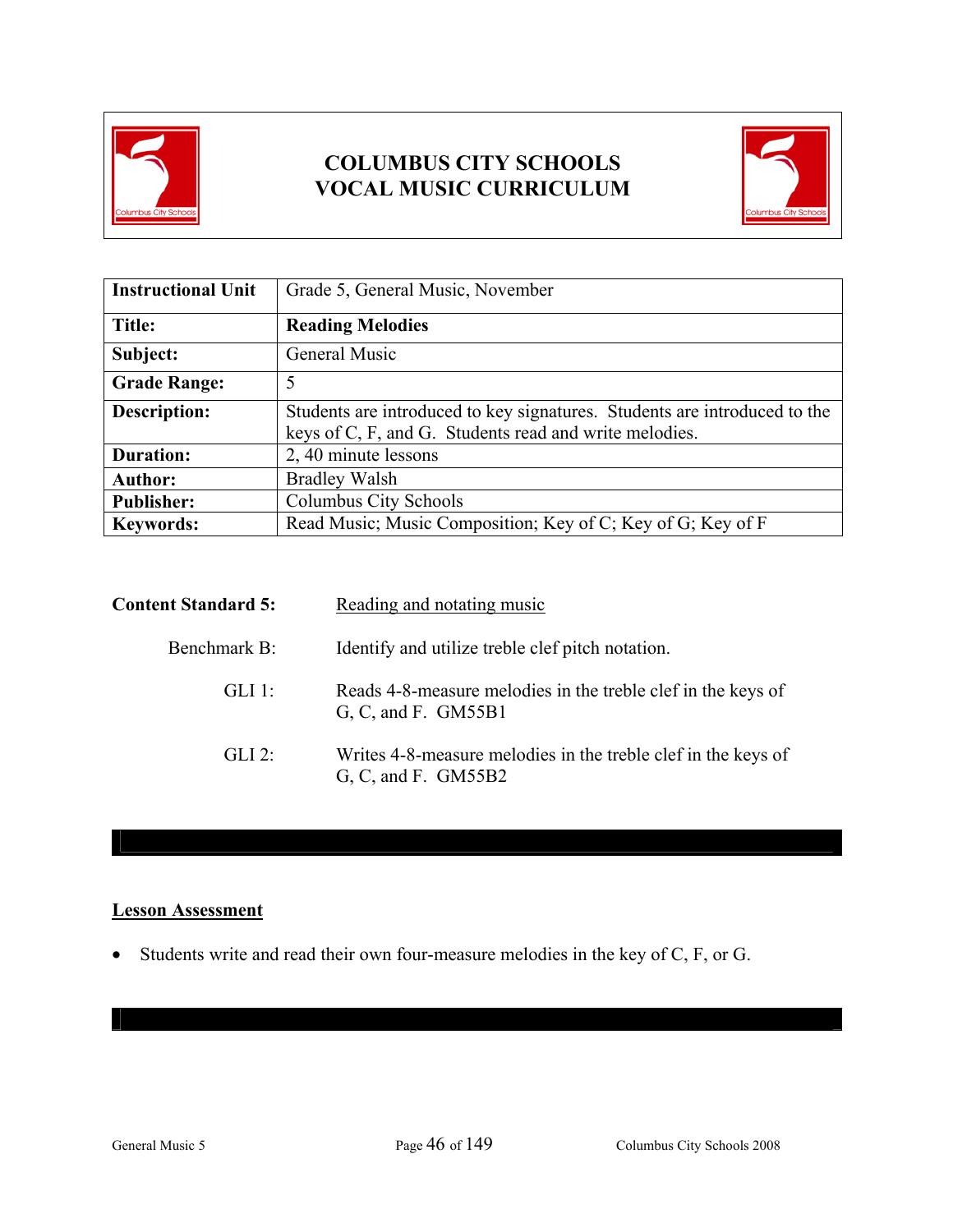## **Pre-Assessment**

- Students review the treble staff.
- Students review solfege syllables.

## **Instructional Strategies**

## **Lesson 1**

- Students identify the lines and spaces of the treble staff. Teacher records answers on the board (Formative Assessment).
- Class sings the C major scale using solfege. Teacher explains that Do is the tonal center. Teacher writes the scale on the board and explains what a key signature is and that the C major scale has no sharps or flats in the key signature (Formative Assessment).
- Class sings "We Want to Sing" (Share the Music 5, page 1; CD 1, track1).
- Students identify the key signature as C major and the tonal center "C" as Do (Formative Assessment).
- Class sings the G major scale using solfege. Teacher asks students to identify the tonal center (G). Students help teacher write the G major scale on the chalk board. Teacher plays the G major scale on the piano demonstrating the  $F \#$  in the key signature (Formative Assessment).
- Class sings "Laugh Ha Ha" (Share the Music 5, page 1; CD 1, track 2). Students identify G as the tonal center. Teacher explains that most of the songs in the book end on the tonal center. Students identify the solfege syllable for each note in the song. Students sing the song using solfege syllables (Formative Assessment).
- Class listens to "Mary Ann" (Share the Music 5, page 4; CD 1, track 4), and identifies F as the tonal center of the song. Students identify the pitches of the song using solfege. Students sing the song using solfege (Formative Assessment).
- Students identify the tonal center of the *Melody Worksheet*. Students also identify the solfege syllable for each note (Formative Assessment).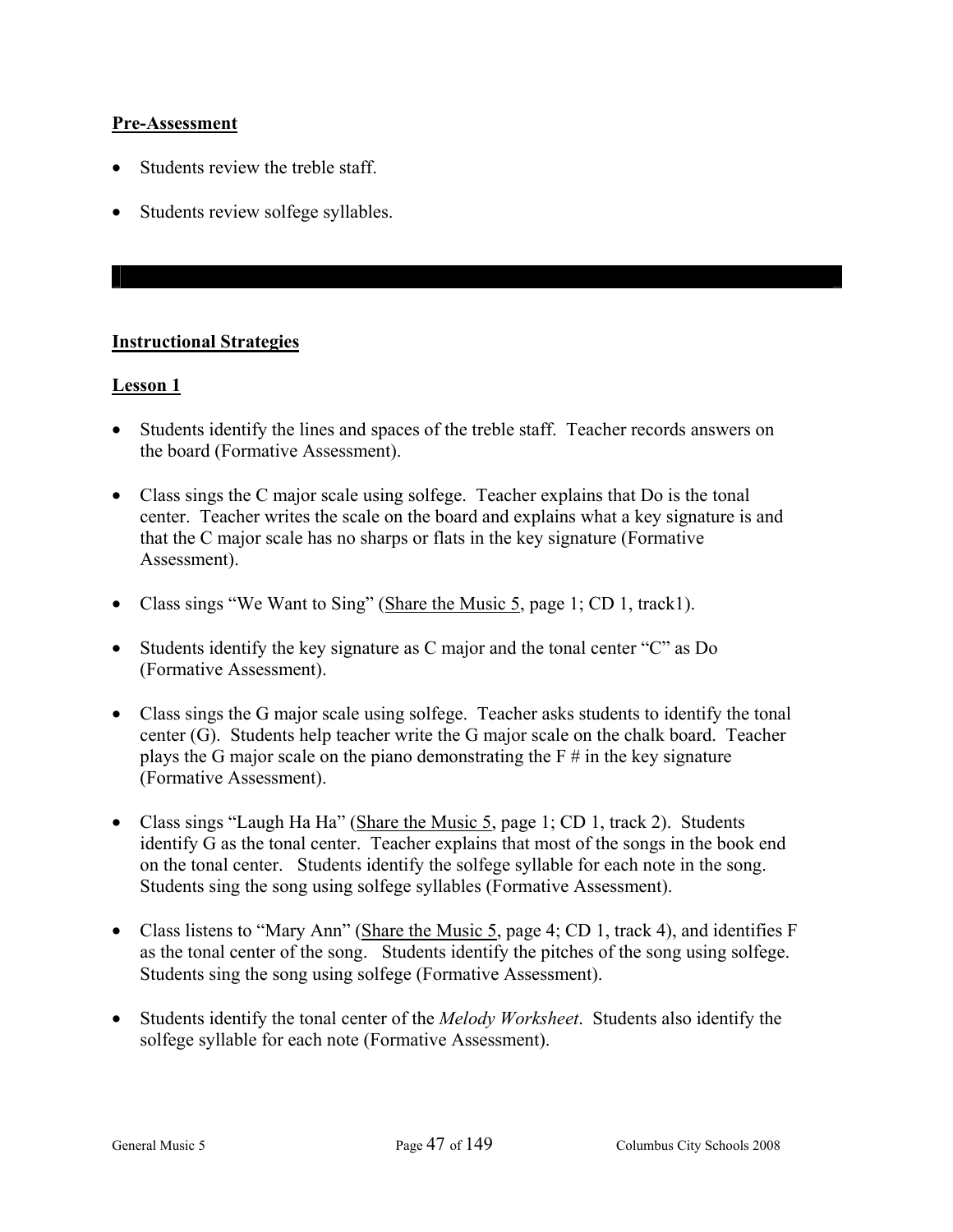## **Lesson 2**

- Using staff paper, students create four-measure melodies beginning and ending on the tonal center in the keys C, F, or G (students choose one key; Summative Assessment). They use melody bells or a keyboard to help create their melodies. They practice singing their melodies.
- Students sing their melodies for the class (Summative Assessment).

## **District Adopted Textbook/Supplemental Materials**

- Share the Music  $5$ , CD 1
- Share the Music  $5 -$  Student Edition

## **Materials/Resources**

- Pencils
- CD player
- Staff paper
- Keyboard
- Melody bells and/or xylophones
- *Melody Worksheet*

## **Essential Questions**

• *How can you determine the tonal center of a piece of music?*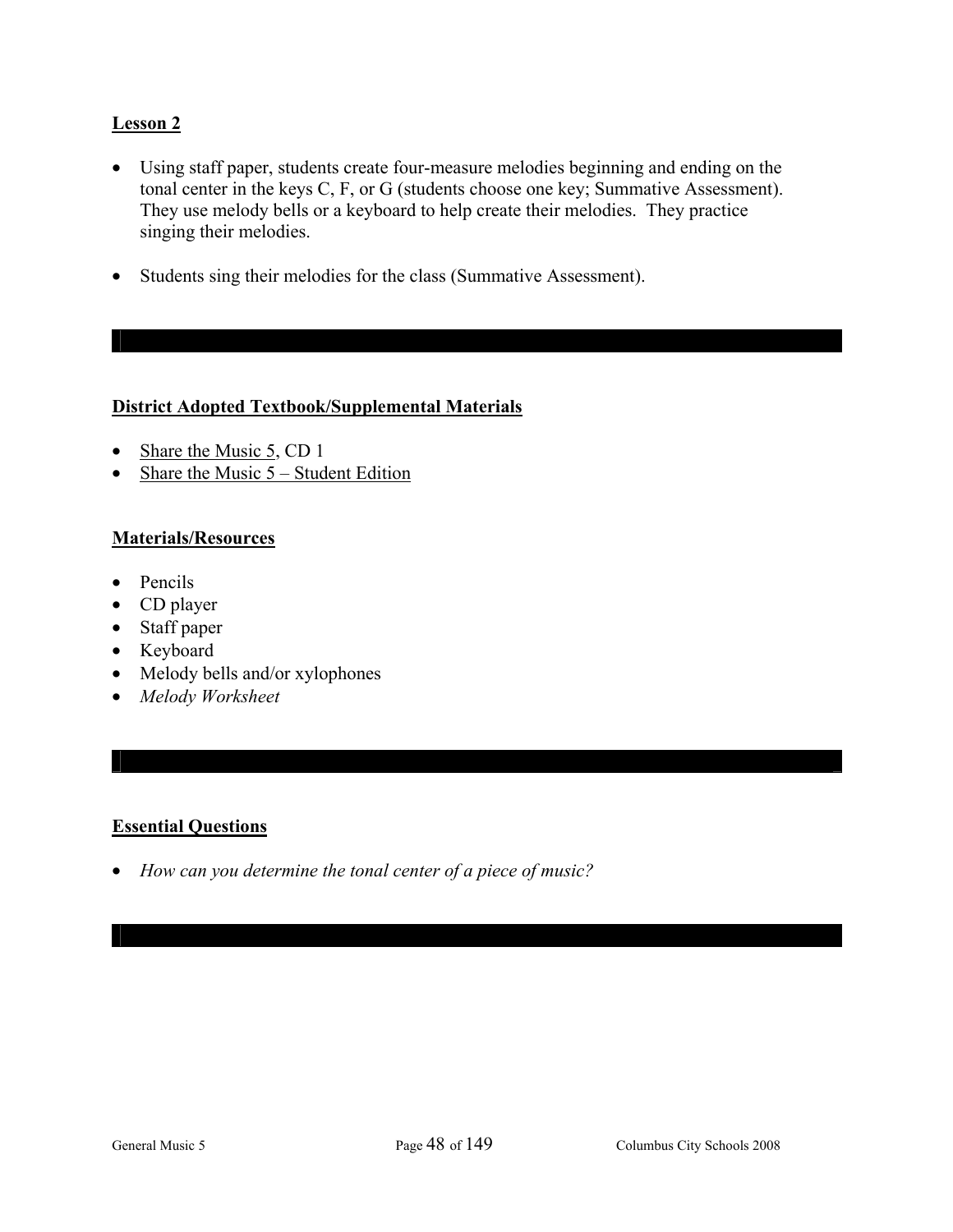## **Re-Teach**

• Students write out the C major scale and the G major scale on staff paper. Students then play the scales on melody bells.

## **Extension**

• Students rewrite their melodies in another key. Students choose a different key and transpose their melody in the key of C, F, or G. Advanced students may rewrite their melody in the key of D or B-flat.

## **Linked Materials**

• *Melody Worksheet*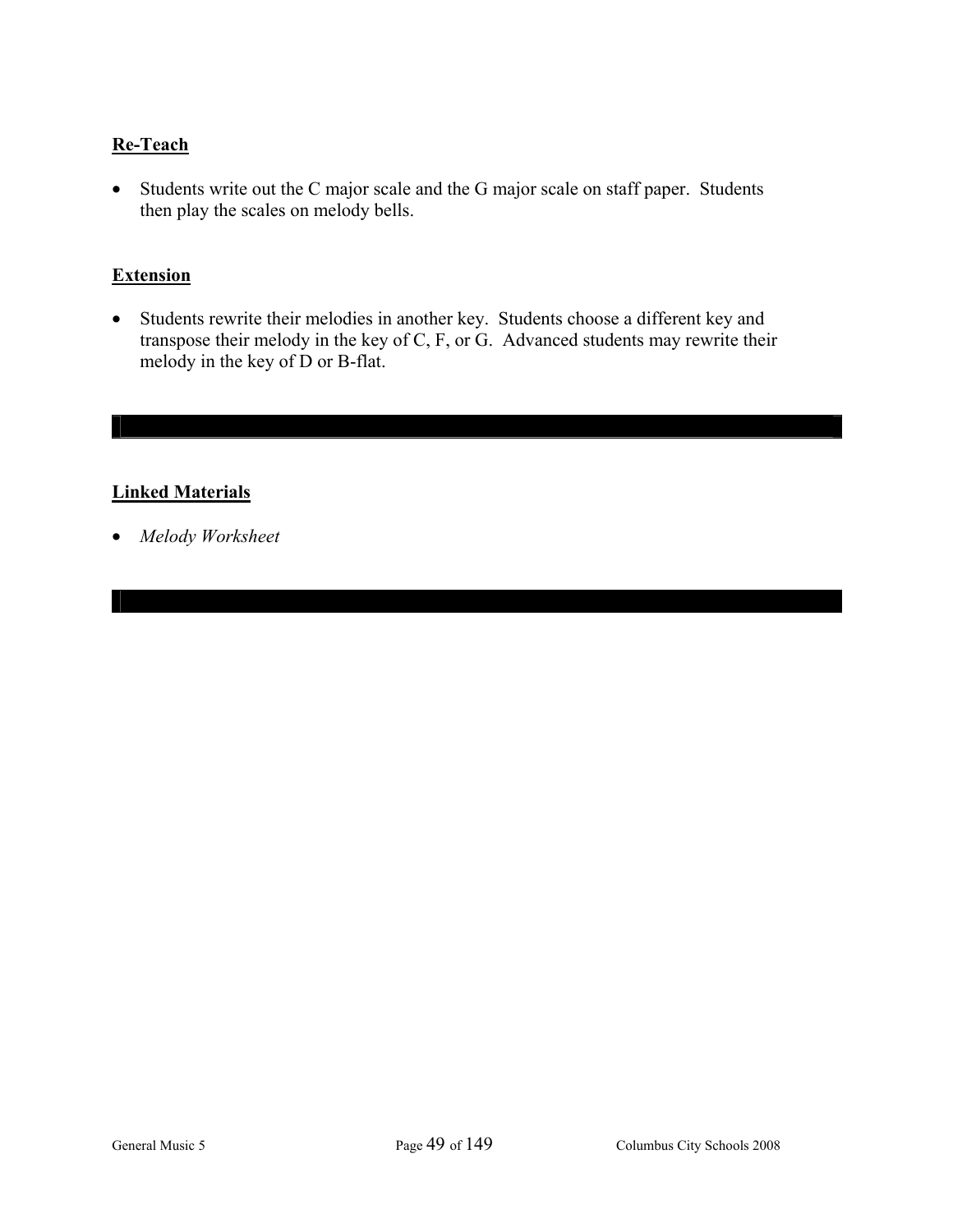## **Organizers**

## **Teaching Methods**

- Cooperative Learning
- Demonstrations
- Discussions
- Experiential Learning
- Guided Design
- Hands-On Learning
- Multiple Activities
- Project-Based Learning
- Questioning Techniques
- Simulations and Games
- Visual Instruction

## **Grouping**

- Heterogeneous Grouping
- Homogeneous Grouping
- Individualized Instruction
- Large Group Instruction

## **Assessment**

- Authentic Assessment
- Curriculum Based Assessment
- Informal Assessment
- Observation
- Peer Evaluation
- Testing

## **Student Groupings**

- Class
- Grade
- Individual
- Heterogeneous Grouping
- Homogeneous Grouping
- Individual
- Large Group Instruction

## **Bloom's Taxonomy of Cognitive Objectives**

- I Knowledge
- II Comprehension
- III Application
- IV Analysis
- V Synthesis
- VI Evaluation

## **Gardner's Multiple Intelligences: Learning Styles**

- Bodily-Kinesthetic
- Interpersonal
- Intrapersonal
- Linguistic
- Logical-Mathematical
- Musical
- Spatial

## **Instructional Strategies**

- Homework and Practice
- Nonlinguistic Representation
- Reinforcing Effort and Providing Recognition
- Questions, Cues, and Advanced **Organizers**
- Setting Objectives and Providing Feedback

## **SIOP – ESL**

- Building Background
- Feedback
- Guided Practice
- Hands-On Activities
- Interaction
- Meaningful Content and Language Activities
- Scaffolding
- Techniques to Make Content Clear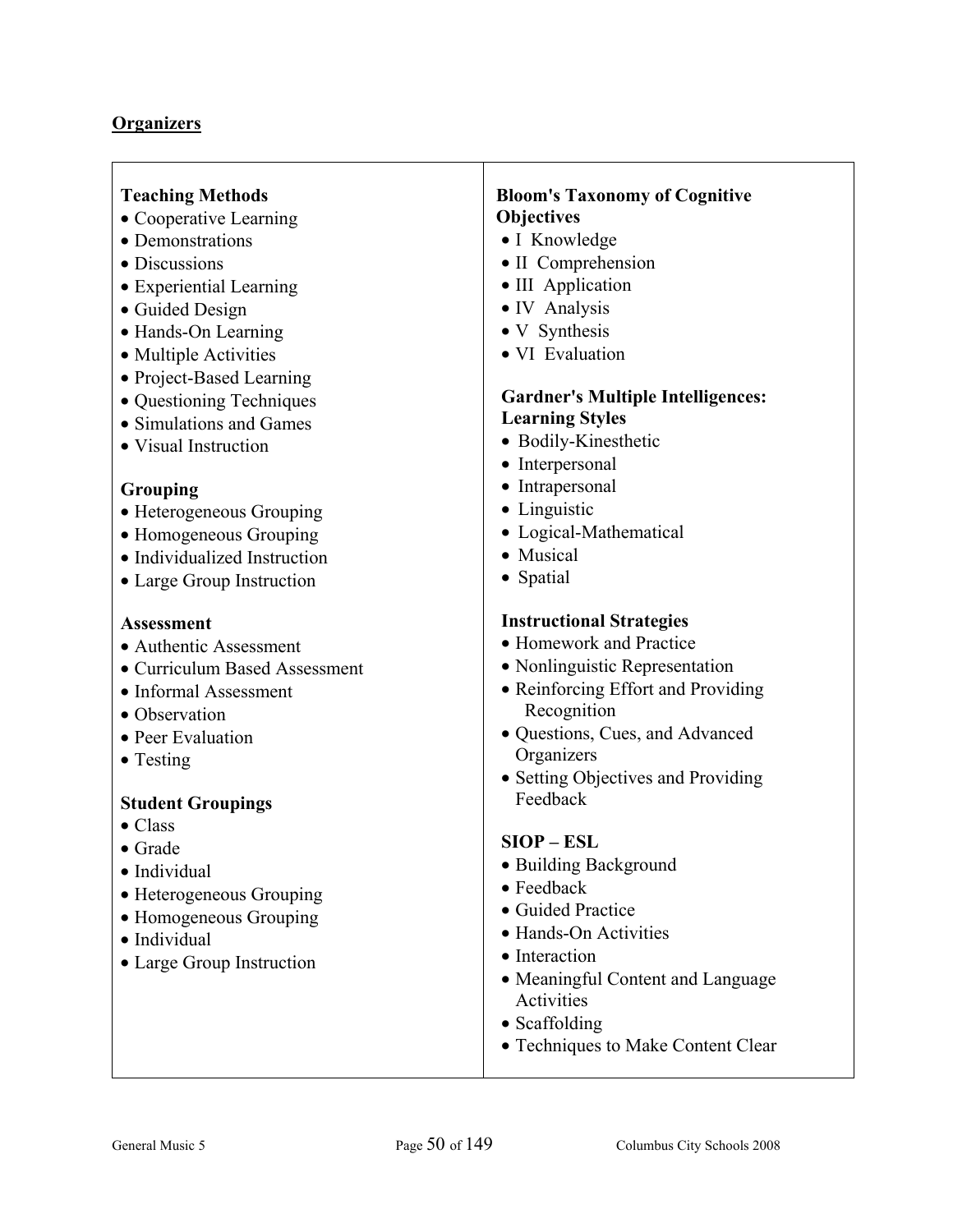| Name |  |  |  |  |
|------|--|--|--|--|
|      |  |  |  |  |

# **MELODY WORKSHEET**



- 1. What is the tonal center of the musical example? \_\_\_\_\_\_\_\_\_\_\_\_\_\_\_\_\_\_\_\_\_\_\_\_\_\_\_\_
- 2. What is the key signature of the musical example?
- 3. Identify the solfege syllable for each pitch. Write your answers under each pitch.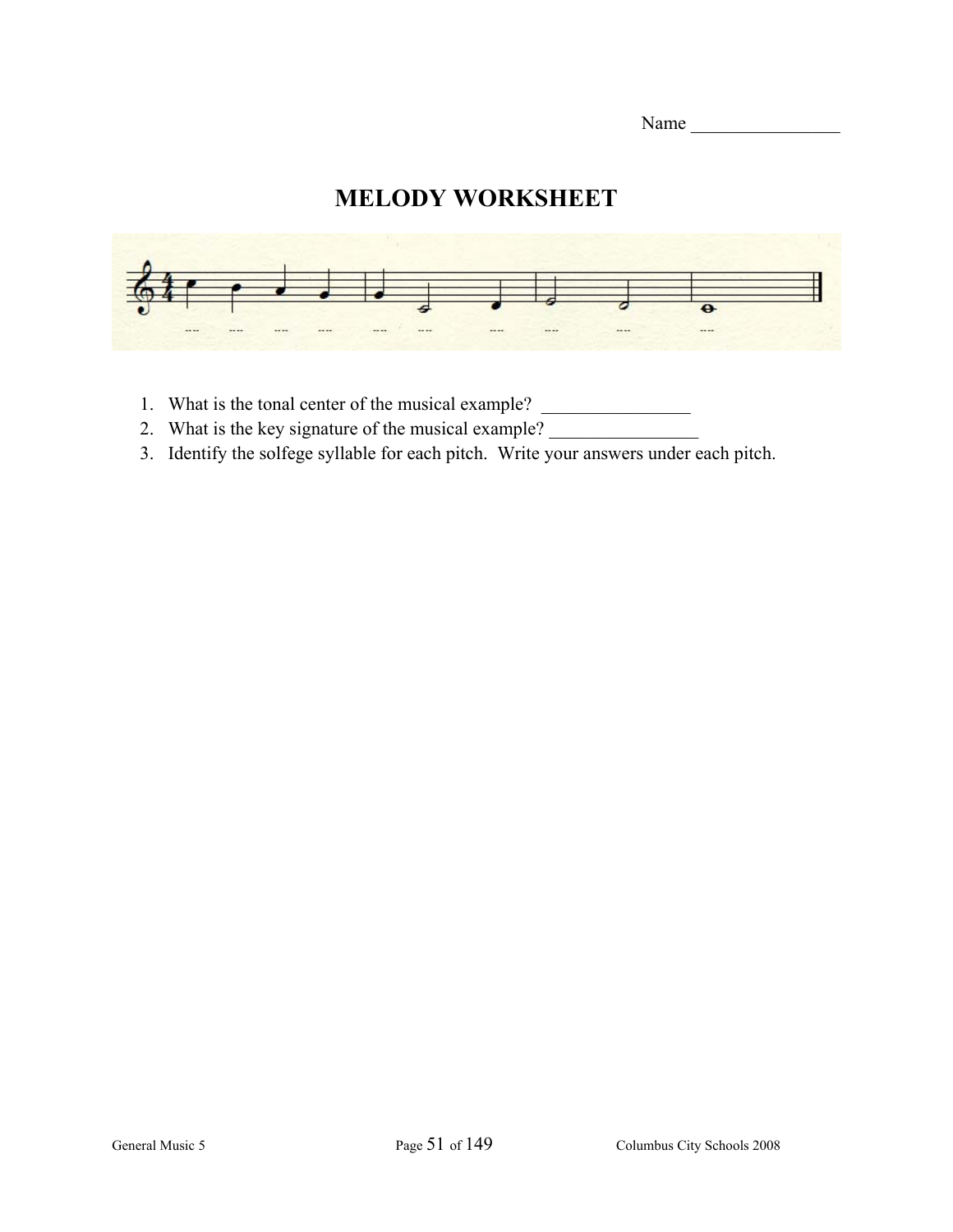# **General Music Scope and Sequence Grade 5**

| <b>Month</b>    | <b>Theme</b>                 | <b>GLI</b>                                                                                                                                                                                           | <b>Standard</b><br><b>Benchmark</b><br><b>GLI</b> | <b>OGT Social Studies</b><br><b>Standards and</b><br><b>Benchmarks</b> | <b>OGT English Language</b><br><b>Arts Standards and</b><br><b>Benchmarks</b> |
|-----------------|------------------------------|------------------------------------------------------------------------------------------------------------------------------------------------------------------------------------------------------|---------------------------------------------------|------------------------------------------------------------------------|-------------------------------------------------------------------------------|
|                 |                              |                                                                                                                                                                                                      | <b>Grading Period 2</b>                           |                                                                        |                                                                               |
| <b>November</b> | Singing                      | Sings in groups canons (e.g.,<br>rounds) and two-part songs<br>representing diverse genres and<br>cultures with appropriate<br>expression.                                                           | GM51B1                                            | Social Studies Skills and<br>Methods D                                 | Communications: Oral and Visual C                                             |
|                 | Performing on<br>Instruments | Performs bourdons, melodic<br>ostinati, and chords on a pitched<br>classroom instrument (e.g.,<br>recorder, xylophone, keyboard<br>instrument).                                                      | <b>GM52A2</b>                                     |                                                                        |                                                                               |
|                 | Performing on<br>Instruments | Exhibits correct instrumental<br>techniques (e.g., posture, playing<br>position, breath, and mallet<br>control).                                                                                     | <b>GM52A3</b>                                     |                                                                        |                                                                               |
|                 | Reading and<br>Notating      | Reads sixteenth, eighth, quarter,<br>half, whole, dotted, syncopated,<br>tied, slurred, and combined eighth<br>and sixteenth notes, and rests in 2/4,<br>$3/4$ , $4/4$ , and $6/8$ time signatures.  | <b>GM55A1</b>                                     |                                                                        |                                                                               |
|                 | Reading and<br>Notating      | Writes sixteenth, eighth, quarter,<br>half, whole, dotted, syncopated,<br>tied, slurred, and combined eighth<br>and sixteenth notes, and rests in 2/4,<br>$3/4$ , $4/4$ , and $6/8$ time signatures. | <b>GM55A2</b>                                     |                                                                        |                                                                               |
|                 | Reading and<br>Notating      | Uses form markings: D.S., D.C. al<br>fine, multiple endings, double<br>barline, repeat signs, phrase, and<br>coda.                                                                                   | <b>GM55C2</b>                                     |                                                                        | Reading Applications: Reading<br>Applications: Literary Text F                |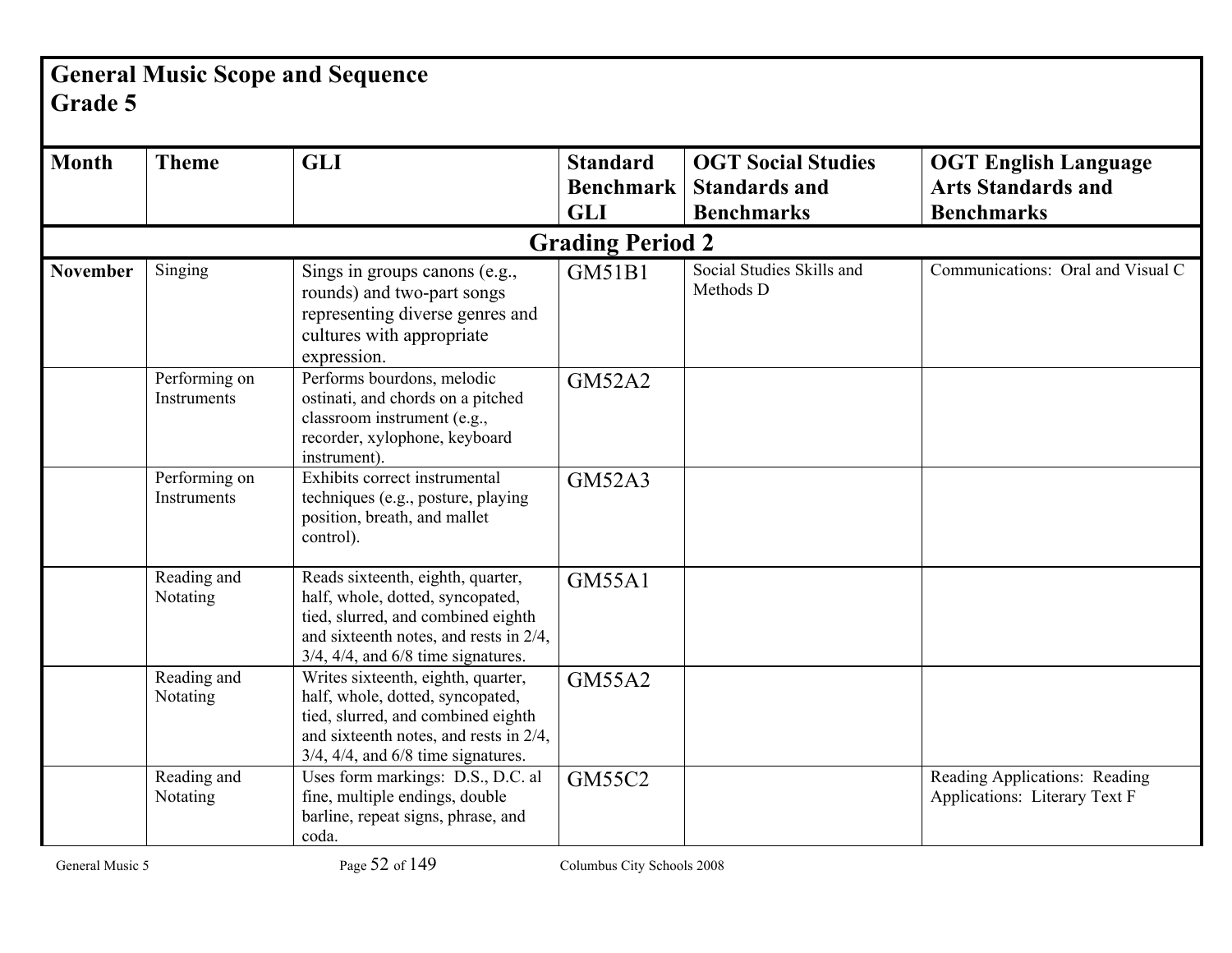|                 | Listening                             | Listens to a varied repertoire of<br>music and describes it utilizing<br>music vocabulary: dynamics,<br>tempo, meter, and articulation.   | <b>GM56A1</b> |                                        | Acquisition of Vocabulary D<br>Writing Process A,<br>Writing Conventions B, C<br>Research E<br>Communications: Oral and Visual A |
|-----------------|---------------------------------------|-------------------------------------------------------------------------------------------------------------------------------------------|---------------|----------------------------------------|----------------------------------------------------------------------------------------------------------------------------------|
|                 | Relationships to<br>Other Disciplines | Describes and demonstrates how<br>knowledge of music connects to<br>learning in other subject areas.                                      | <b>GM58B1</b> |                                        | Writing Process A, B, C, D, E<br>Writing Conventions B, C<br>Research E                                                          |
| <b>December</b> | Singing                               | Sings independently, on pitch and<br>in rhythm, using correct posture,<br>diction, breath support, and tone.                              | <b>GM51A1</b> | Social Studies Skills and<br>Methods D | Communications: Oral and Visual C                                                                                                |
|                 | Singing                               | Independently sings expressively,<br>using articulation, dynamics, and<br>tempi, songs representing diverse<br>genres and cultures.       | <b>GM51A2</b> | Social Studies Skills and<br>Methods D | Communications: Oral and Visual C                                                                                                |
|                 | Singing                               | Sings in groups, canons (e.g.,<br>rounds) and 2-part songs<br>representing diverse genres and<br>cultures with appropriate<br>expression. | <b>GM51B1</b> | Social Studies Skills and<br>Methods D | Communications: Oral and Visual C                                                                                                |
|                 | Singing                               | Responds appropriately to the cues<br>of a conductor.                                                                                     | GM51B3        | Social Studies Skills and<br>Methods D |                                                                                                                                  |
|                 | Performing on<br>Instruments          | Performs on instruments with<br>correct pitches, rhythms, dynamics,<br>and timbre, a varied repertoire of<br>music.                       | <b>GM52A1</b> | Social Studies Skills and<br>Methods D |                                                                                                                                  |
|                 | Performing on<br>Instruments          | Responds to the cues of a<br>conductor.                                                                                                   | <b>GM52B3</b> | Social Studies Skills and<br>Methods D |                                                                                                                                  |
|                 | Listening                             | Identifies aurally whether a song is<br>in a major or minor key.                                                                          | <b>GM56A2</b> |                                        | Writing Process B, C<br>Writing Conventions C<br>Communications: Oral and Visual A                                               |
|                 | Evaluating                            | Develops and applies criteria for<br>evaluating performances of self and<br>others.                                                       | <b>GM57A1</b> | Social Studies Skills and<br>Methods D | Writing Process A, B, C, E<br>Writing Conventions B, C<br>Research E<br>Communications: Oral and Visual A<br>Research F          |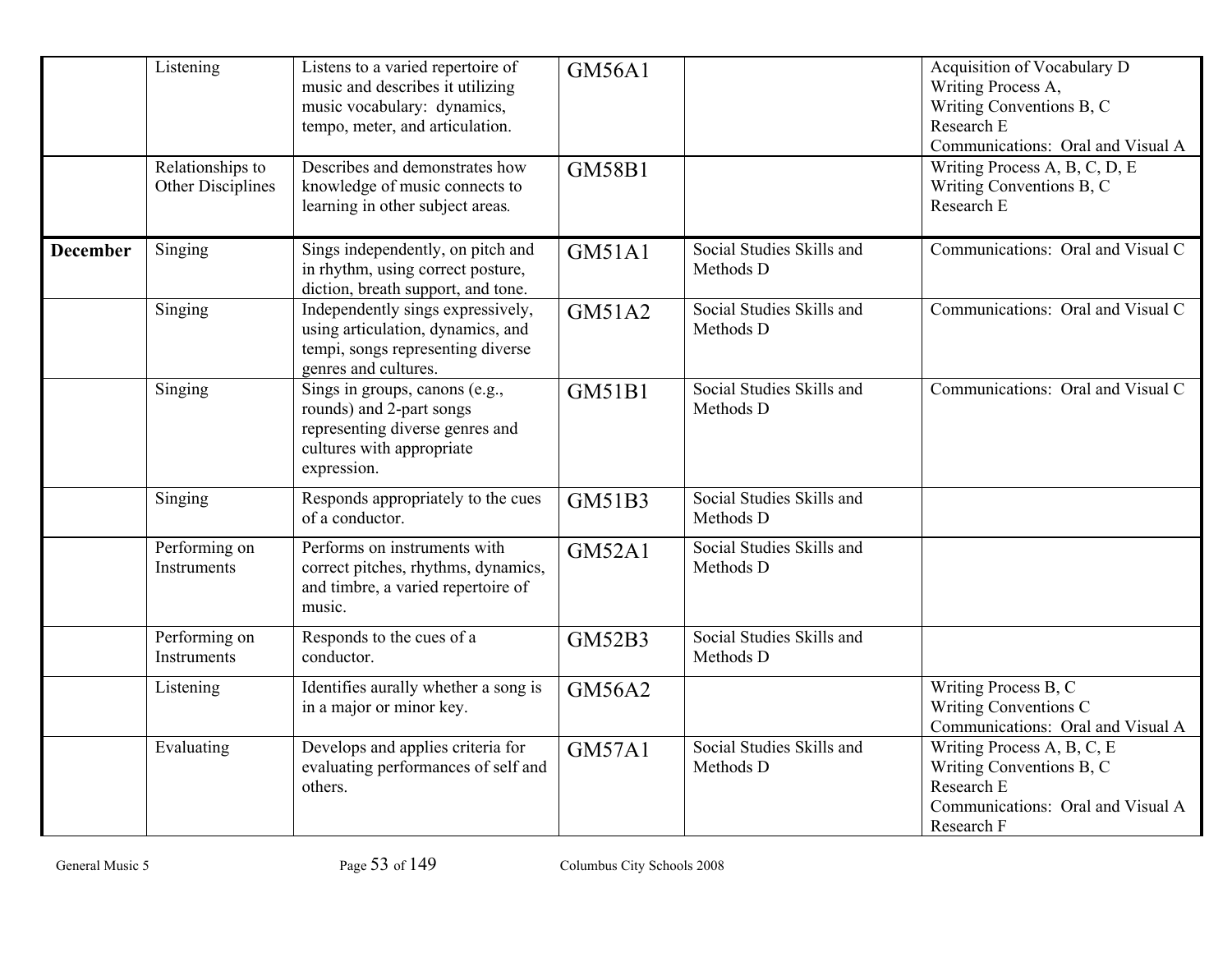|                | Evaluating                            | Develops criteria to describe the<br>qualities/characteristics of a musical<br>work.                                                                                                                | <b>GM57B1</b> |                                          | Research F                                                                                                                                                                                         |
|----------------|---------------------------------------|-----------------------------------------------------------------------------------------------------------------------------------------------------------------------------------------------------|---------------|------------------------------------------|----------------------------------------------------------------------------------------------------------------------------------------------------------------------------------------------------|
|                | Relationships to<br>Other Disciplines | Defines basic art terms (e.g.,<br>texture, color, form, balance,<br>movement) associated with various<br>art forms and uses them to describe<br>musical events.                                     | <b>GM58A1</b> |                                          | Acquisition of Vocabulary D<br>Reading Applications: Literary Text<br>F, G<br>Writing Process B, D, E<br>Writing Conventions B, C<br>Research E<br>Communications: Oral and Visual A<br>Research E |
|                | Relation to<br>History and<br>Culture | Describes distinguishing<br>characteristics of music from<br>various genres and cultures.                                                                                                           | <b>GM59A1</b> | History A, B, D<br>People in Societies A | Concepts of Print, Comprehension<br>Strategies B, C<br>Writing Process A, B, C, D, E<br>Writing Conventions B, C<br>Research E<br>Communications: Oral and Visual A<br>Research B, F               |
| <b>January</b> | Singing                               | Sings independently, on pitch and<br>in rhythm, using correct posture,<br>diction, breath support, and tone.                                                                                        | <b>GM51A1</b> | Social Studies Skills and<br>Methods D   | Communications: Oral and Visual C                                                                                                                                                                  |
|                | Singing                               | Independently sings expressively,<br>using articulation, dynamics, and<br>tempi, songs representing diverse<br>genres and cultures.                                                                 | GM51A2        | Social Studies Skills and<br>Methods D   | Communications: Oral and Visual C                                                                                                                                                                  |
|                | Performing on<br>Instruments          | Performs ostinati on unpitched<br>classroom instruments.                                                                                                                                            | <b>GM52A4</b> | Social Studies Skills and<br>Methods D   |                                                                                                                                                                                                    |
|                | Performing on<br>Instruments          | Performs in groups a varied<br>repertoire of music, blending<br>timbres and dynamic levels.                                                                                                         | <b>GM52B2</b> | Social Studies Skills and<br>Methods D   |                                                                                                                                                                                                    |
|                | Reading and<br>Notating               | Reads sixteenth, eighth, quarter,<br>half, whole, dotted, syncopated,<br>tied, slurred, and combined eighth<br>and sixteenth notes, and rests in 2/4,<br>$3/4$ , $4/4$ , and $6/8$ time signatures. | <b>GM55A1</b> |                                          |                                                                                                                                                                                                    |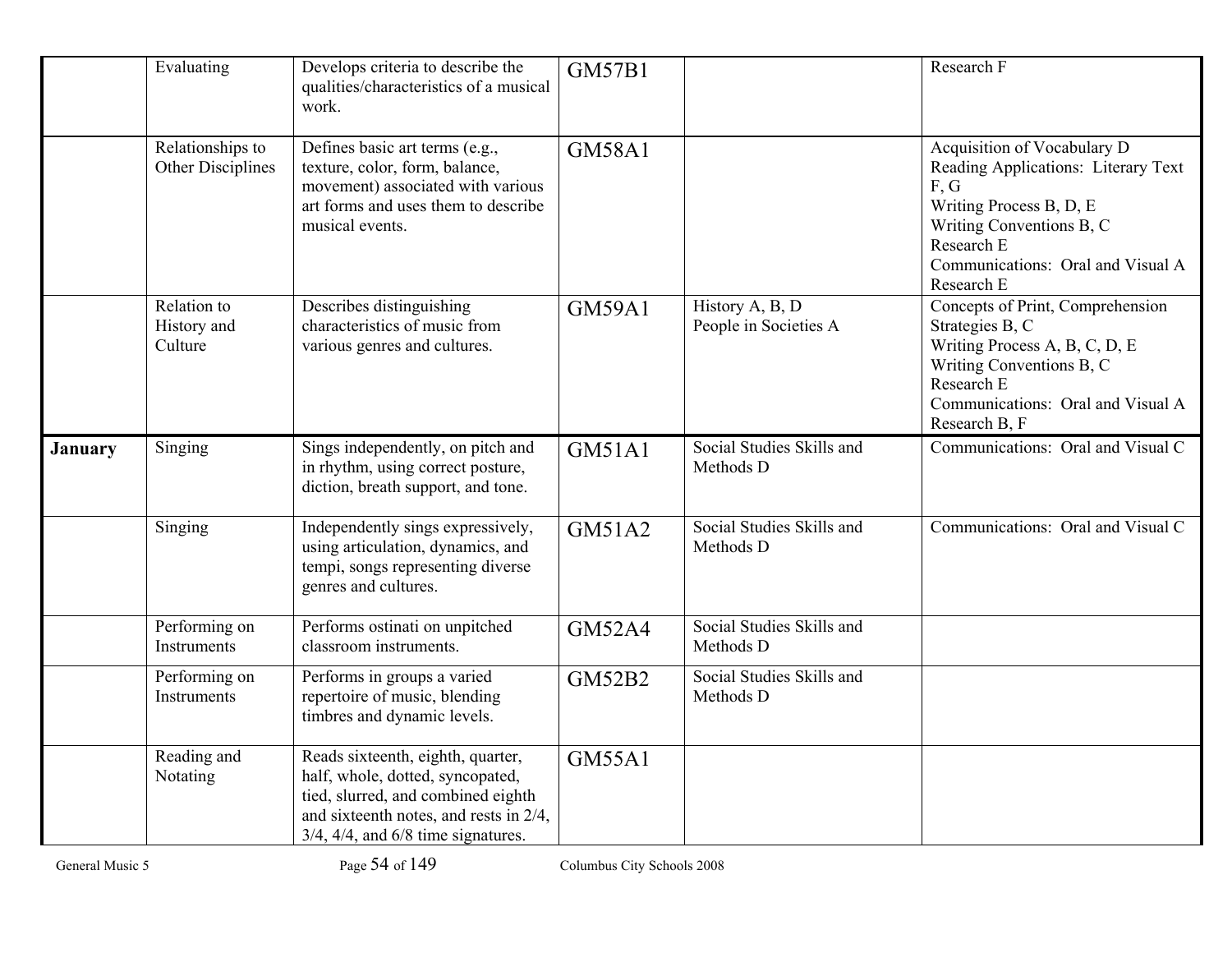| Reading and<br>Notating               | Writes sixteenth, eighth, quarter,<br>half, whole, dotted, syncopated,<br>tied, slurred, and combined eighth<br>and sixteenth notes, and rests in $2/4$ ,<br>$3/4$ , $4/4$ , and $6/8$ time signatures. | GM55A2        |                                       |                                                                                                                                                                                                          |
|---------------------------------------|---------------------------------------------------------------------------------------------------------------------------------------------------------------------------------------------------------|---------------|---------------------------------------|----------------------------------------------------------------------------------------------------------------------------------------------------------------------------------------------------------|
| Listening                             | Classifies voices as changed,<br>unchanged, soprano, alto, tenor, or<br>bass.                                                                                                                           | GM56C2        |                                       | Research E<br>Communications: Oral and Visual A<br>Research F                                                                                                                                            |
| Relationships to<br>Other Disciplines | Describes and demonstrates how<br>knowledge of music connects to<br>learning in other subject areas.                                                                                                    | <b>GM58B1</b> |                                       | Writing Process A, B, C, D, E<br>Writing Conventions B, C<br>Research E                                                                                                                                  |
| Relation to<br>History and<br>Culture | Describes distinguishing<br>characteristics of music from<br>various genres and cultures.                                                                                                               | <b>GM59A1</b> | History A, D<br>People in Societies A | Concepts of Print, Comprehension<br>Strategies and Self-Monitoring<br>Strategies B, C<br>Writing Process A, B, C, E<br>Writing Conventions B, C<br>Research B, E, F<br>Communications: Oral and Visual A |
| Relation to<br>History and<br>Culture | Explores and describes the function<br>of music, roles of musicians, and<br>conditions for performing music in<br>various cultures of the world.                                                        | <b>GM59C1</b> |                                       | Concepts of Print, Comprehension<br>Strategies and Self-Monitoring<br>Strategies B, C<br>Writing Process A, B, C, D, E<br>Writing Conventions B, C<br>Research E                                         |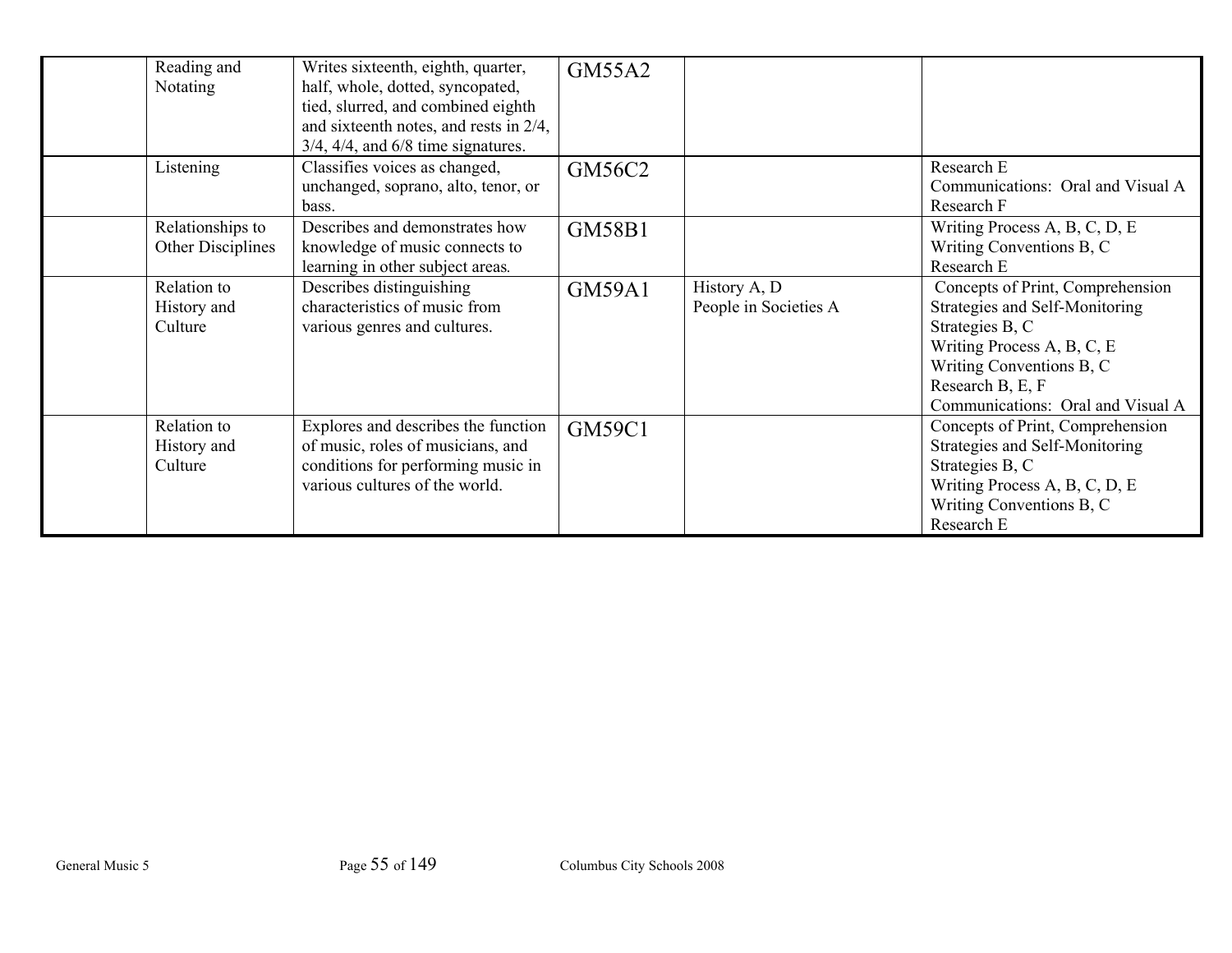

# **COLUMBUS CITY SCHOOLS VOCAL MUSIC CURRICULUM**



| <b>Instructional Unit</b> | Grade 5, General Music, November                                                                                |
|---------------------------|-----------------------------------------------------------------------------------------------------------------|
| Title:                    | <b>Connecting Music to Other Subjects</b>                                                                       |
| Subject:                  | General Music                                                                                                   |
| <b>Grade Range:</b>       | 5                                                                                                               |
| <b>Description:</b>       | In this lesson students describe and demonstrate how other subject areas<br>connect to the discipline of music. |
| <b>Duration:</b>          | 40 minutes                                                                                                      |
| <b>Author:</b>            | <b>Bradley Walsh</b>                                                                                            |
| <b>Publisher:</b>         | Columbus City Schools                                                                                           |
| <b>Keywords:</b>          | Music and Other Disciplines                                                                                     |

| <b>Content Standard 2:</b> | Performing on instruments, alone and with others, a varied<br>repertoire of music                                                         |
|----------------------------|-------------------------------------------------------------------------------------------------------------------------------------------|
| Benchmark A:               | Perform on instruments, independently and with appropriate<br>expression, music representing diverse genres and cultures.                 |
| $GLI$ 3:                   | Exhibits correct instrumental techniques (e.g., posture,<br>playing position, breath, and mallet control). GM52A3                         |
| <b>Content Standard 8:</b> | Understanding relationships between music, the other arts,<br>and other disciplines outside the arts                                      |
| Benchmark B:               | Describe and demonstrate ways in which the principles and<br>subject matter of other disciplines are interrelated with those<br>of music. |
| $GLI$ 1:                   | Describes and demonstrates how knowledge of music<br>connects to learning in other subject areas. GM58B1                                  |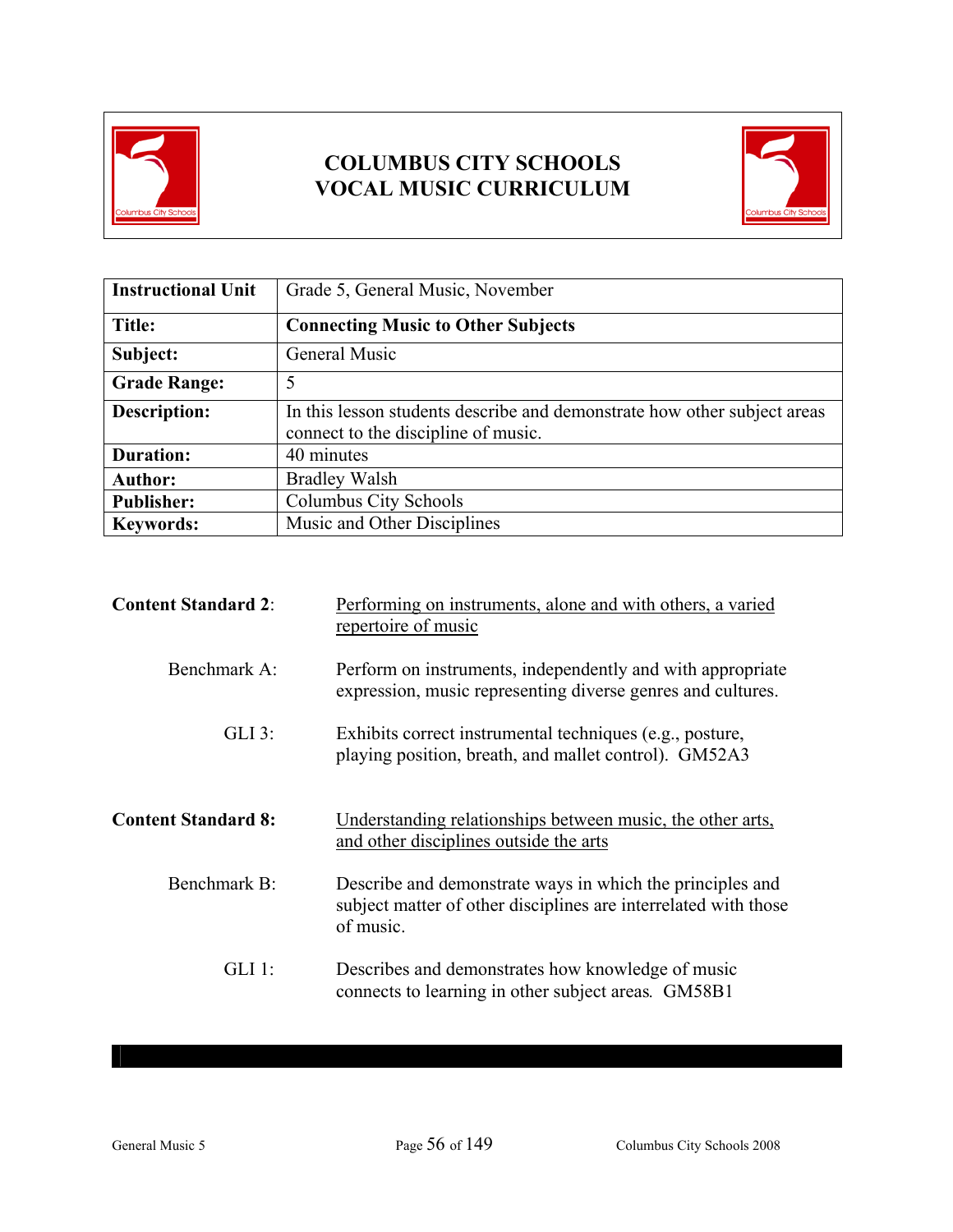## **Lesson Assessment**

- Students connect other disciplines to music.
- Students exhibit correct instrumental and vocal techniques.

## **Pre-Assessment**

- Students read simple melodies in the key of F major.
- Students perform on melodic instruments.

## **Instructional Strategies**

- Teacher divides students into vocalists and instrumentalists. Teacher demonstrates correct mallet technique while playing the xylophone.
- Vocalists sing the F major scale using solfege as instrumentalists perform the scale on xylophones.
- Teacher checks vocalists for correct breathing and posture and instrumentalists for correct mallet technique. Students switch parts and perform again (Summative Assessment).
- Students sing the West African song, "Everybody Loves Saturday Night" (Share the Music 5, page 29; CD 1, track 20).
- Instrumentalists learn the first line of the song. Students sing and play together the first line of the song.
- Instrumentalists learn to play the third line of the song. Students sing and play the third line of the song.
- Students play and sing the entire song. Students switch parts and perform again (Summative Assessment).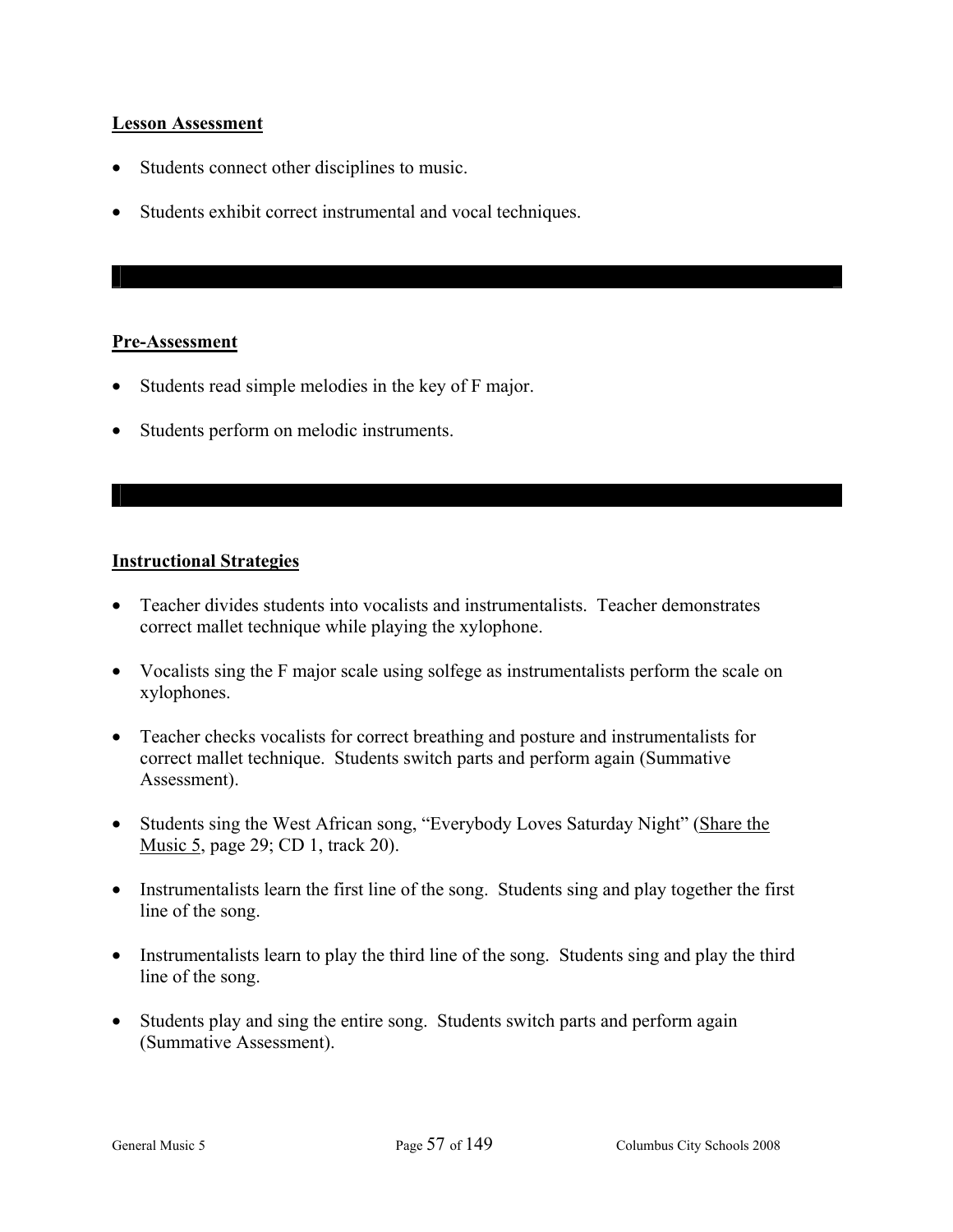- Student volunteer reads aloud the paragraphs about "Everybody Loves Saturday Night" (Share the Music 5, page 28).
- Class discusses *Multicultural Perspective: Highlife* (Share the Music 5 Teacher's Edition, page 28).
- Students discuss where West Africa is and what countries make up West Africa, using a map or globe. Students identify where Ghana is on the map (Formative Assessment).
- Class discusses which school subjects were used in today's lesson (e.g., math, reading, social studies; Formative Assessment).
- Students do a Type 1 quick write with the prompt: "How does music class connect to other disciplines?" (Summative Assessment).

## **District Adopted Textbook/Supplemental Materials**

- Share the Music 5, CD 1
- Share the Music  $5 Teacher's Edition$
- Share the Music  $5 -$  Student Edition

## **Materials/Resources**

- Pencils
- Lined paper
- CD player
- Xylophones
- Maps or globe
- Various world music recordings (Extension)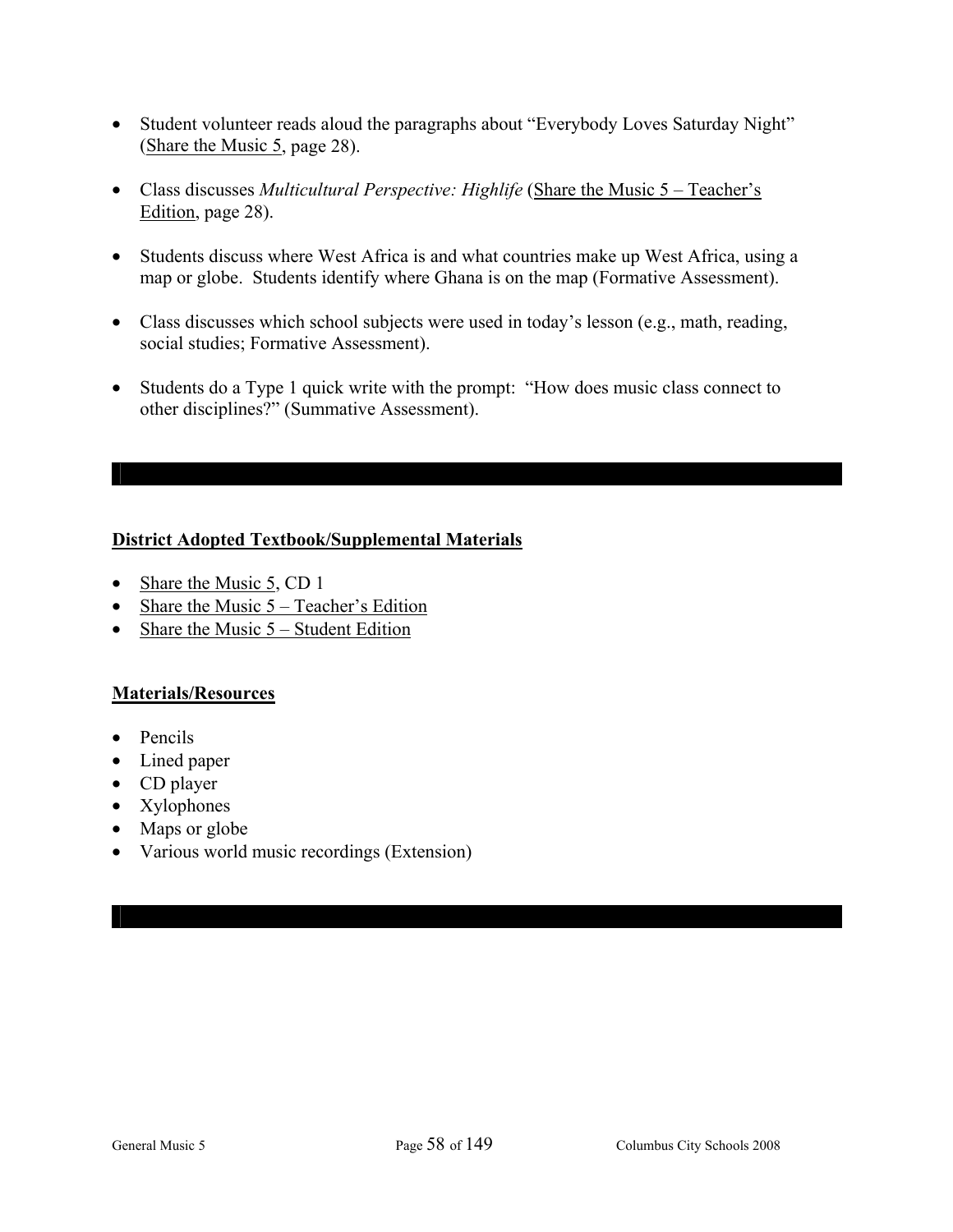## **Re-Teach**

- Teacher plays a C major scale on xylophone to model correct mallet technique.
- Struggling students individually play a C major scale on xylophone in front of the class.
- Proficient students evaluate and offer advice on how to hold the mallets correctly and how to hit the bars correctly.

## **Extension**

• Students listen to a variety of world music recordings and determine where the music comes from.

## **Interdisciplinary Connections**

- Geography A Use map elements or coordinates to locate physical and human features of North America.
- Writing Convention A Use correct spelling.
- Writing Convention B Use conventions of punctuation and capitalization in written work.
- Writing Convention  $C -$  Use grammatical structures to effectively communicate ideas in writing.

## **Writing Connections**

• Type 1 Quick write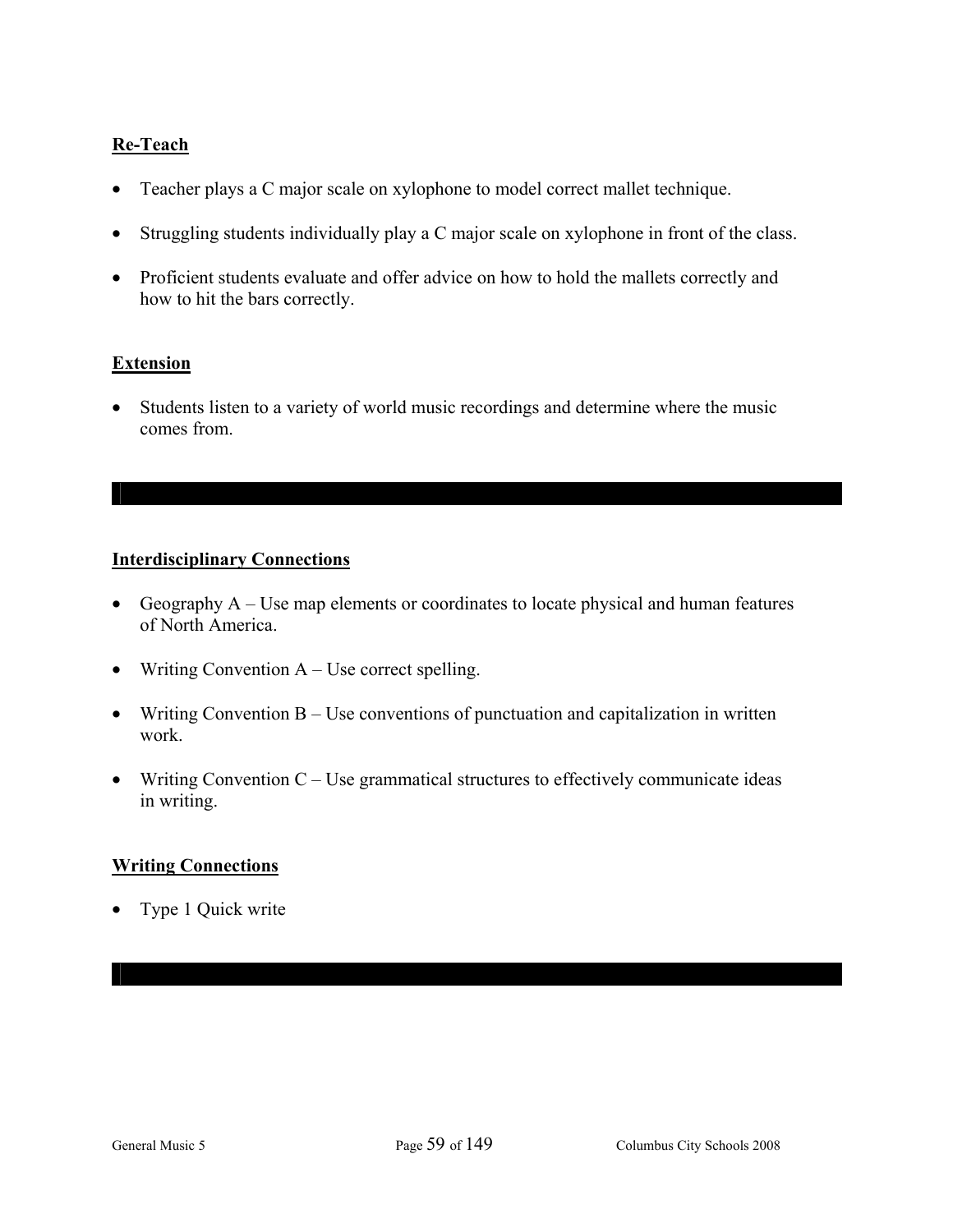## **Organizers**

## **Teaching Methods**

- Brainstorming
- Cooperative Learning
- Demonstrations
- Discussions
- Experiential Learning
- Hands-On Learning
- Integrated Instruction
- Interdisciplinary
- Lecture
- Multimedia Instruction
- Multiple Activities
- Peer Tutoring
- Ouestioning Techniques
- Self-Directed Groups

## **Grouping**

- Heterogeneous Grouping
- Homogeneous Grouping
- Individualized Instruction
- Large Group Instruction
- Small Group Instruction

## **Assessment**

- Authentic Assessment
- Curriculum Based Assessment
- Informal Assessment
- Observation
- Peer Evaluation

## **Student Groupings**

- Class
- Grade
- Heterogeneous Grouping
- Homogeneous Grouping
- Individual
- Large Group Instruction

## **Bloom's Taxonomy of Cognitive Objectives**

- I Knowledge
- II Comprehension
- III Application
- IV Analysis
- VI Evaluation

## **Gardner's Multiple Intelligences: Learning Styles**

- Bodily-Kinesthetic
- Interpersonal
- Intrapersonal
- Linguistic
- Logical-Mathematical
- Musical
- Naturalist
- Spatial

## **Instructional Strategies**

- Cooperative Learning
- Homework and Practice
- Reinforcing Effort and Providing Recognition
- Questions, Cues, and Advanced **Organizers**

## **SIOP – ESL**

- Building Background
- Collocations
- Comprehensible Input
- Etymology
- Feedback
- Guided Practice
- Hands-On Activities
- Integrations of Reading, Writing, Speaking, and Listening Skills
- Interaction
- Meaningful Content and Language Activities
- Modeling
- Scaffolding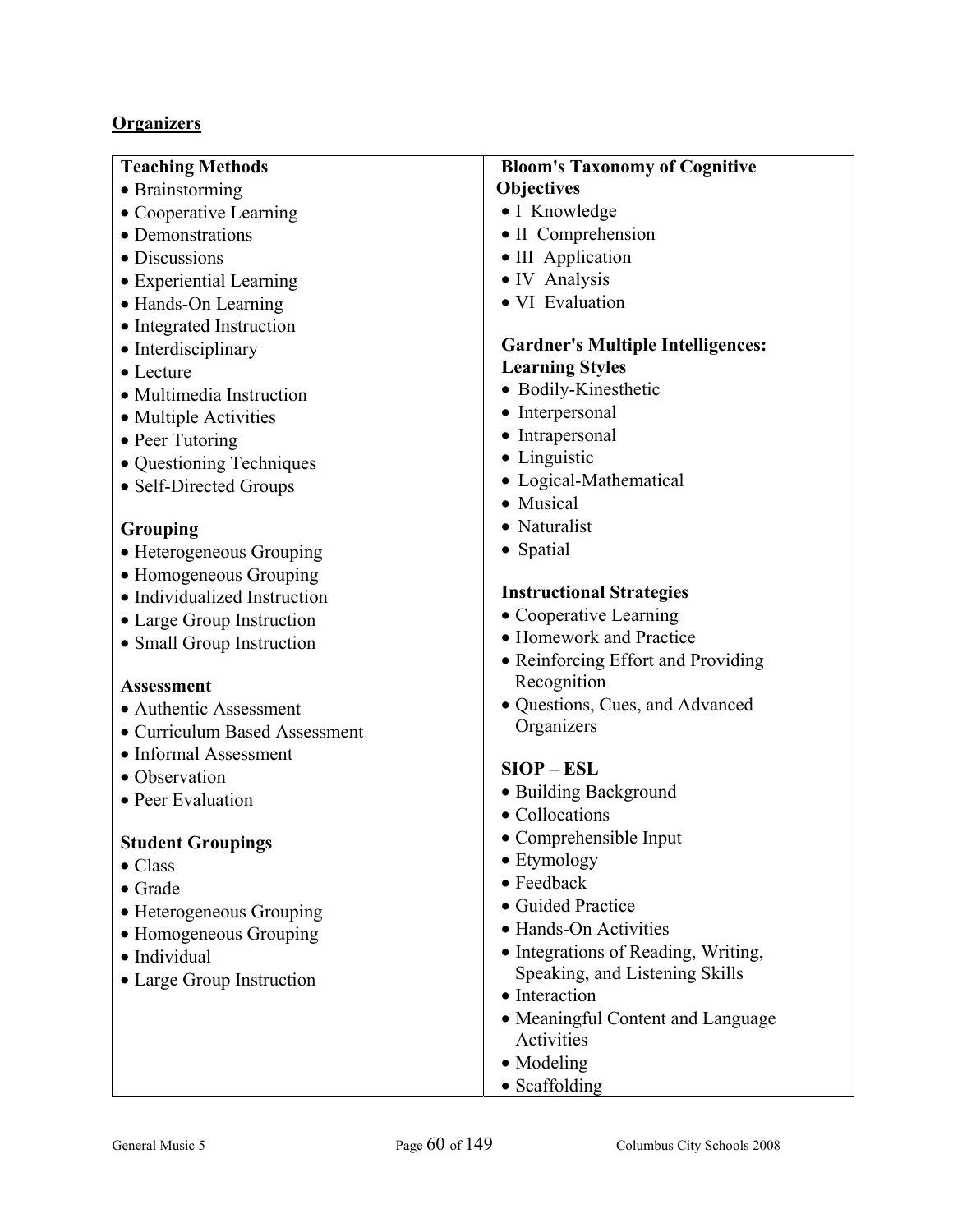

# **COLUMBUS CITY SCHOOLS VOCAL MUSIC CURRICULUM**



| <b>Instructional Unit</b> | Grade 5, General Music, December                                                                           |  |
|---------------------------|------------------------------------------------------------------------------------------------------------|--|
| Title:                    | <b>Performing Music Directed By a Conductor</b>                                                            |  |
| Subject:                  | General Music                                                                                              |  |
| <b>Grade Range:</b>       | 5                                                                                                          |  |
| Description:              | In this lesson students perform music, while responding to a conductor,<br>and evaluate their performance. |  |
| <b>Duration:</b>          | 40 minutes                                                                                                 |  |
| <b>Author:</b>            | <b>Bradley Walsh</b>                                                                                       |  |
| <b>Publisher:</b>         | Columbus City Schools                                                                                      |  |
| <b>Keywords:</b>          | Evaluate; Respond to a Conductor                                                                           |  |

| <b>Content Standard 1:</b> | Singing, alone and with others, a varied repertoire of music                                      |
|----------------------------|---------------------------------------------------------------------------------------------------|
| Benchmark B:               | Sing in groups and with appropriate expression songs<br>representing diverse genres and cultures. |
| $GLI$ 3:                   | Responds appropriately to the cues of a conductor. GM51B3                                         |
| <b>Content Standard 7:</b> | Evaluating music and music performance                                                            |
| Benchmark A:               | Discuss performances and compositions.                                                            |
| $GLI$ 1:                   | Develops and applies criteria for evaluating performances of<br>self and others. GM57A1           |
| Benchmark B:               | Demonstrate how music communicates meaning of text,<br>feelings, moods, or images.                |
| $GLI$ 1:                   | Develops criteria to describe the qualities/characteristics of a<br>musical work. GM67B1          |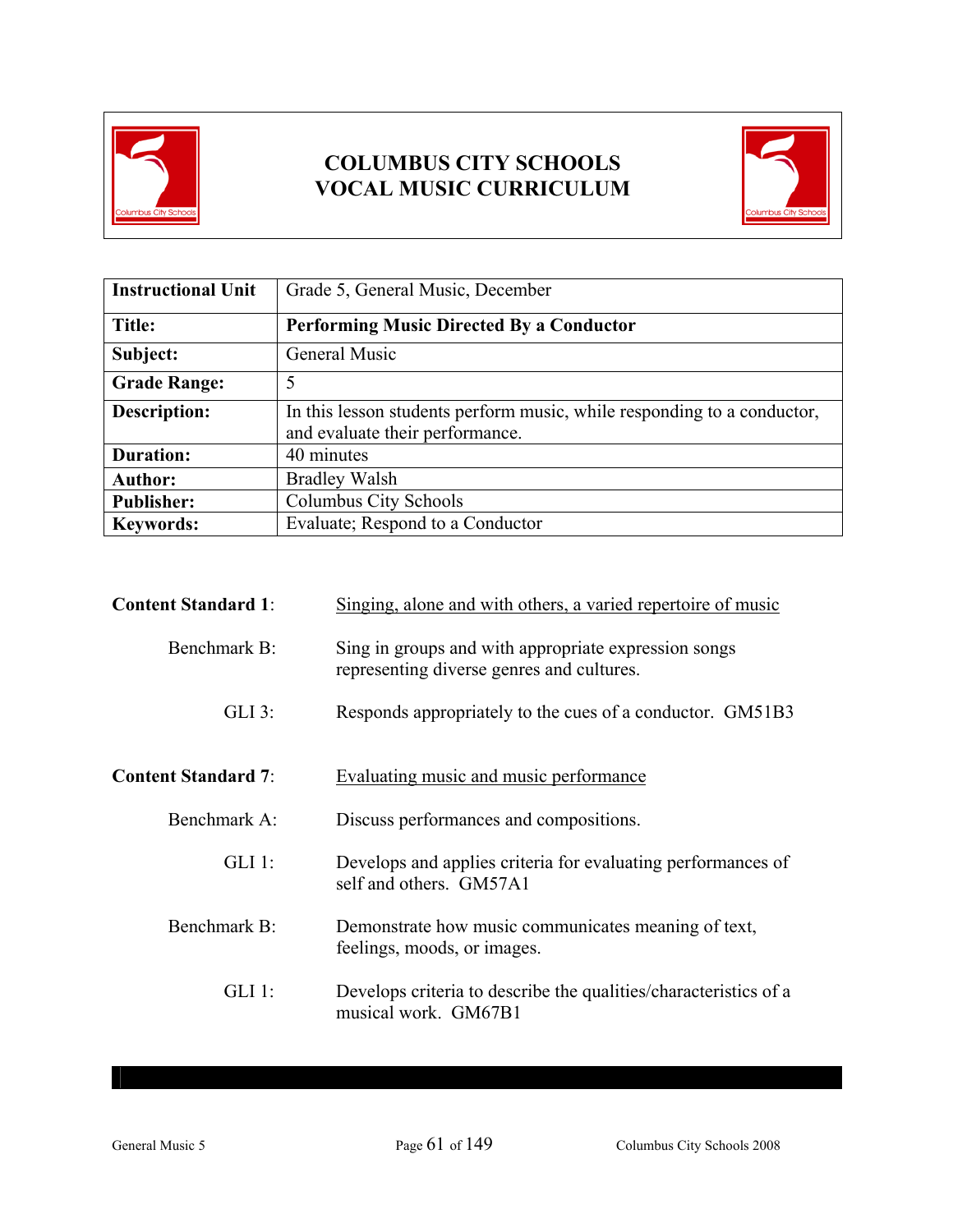## **Lesson Assessment**

- Students evaluate their own performance of "Music Brings Us Together."
- Students respond to conductor cues while singing.
- Students develop criteria for evaluating music.

## **Pre-Assessment**

• Students follow simple conducting patterns.

## **Instructional Strategies**

- Class sings "Music Brings Us Together" (Share the Music 5, page 161; CD 1, track 11).
- Teacher poses question, "What things can we do to make our performance better?" Teacher records answers on the board.
- Class sings the song using student's suggestions to make it better (Formative Assessment).
- Class sings a two-part version of "Music Brings Us Together" (Share the Music 5, page 50; CD 1, track 28). Students are divided into group 1 and group 2.
- Teacher reviews the 4/4 conducting pattern with students. Teacher conducts the song and gives cues for the echoing parts, dynamic changes, and phrase endings (Summative Assessment).
- Chosen students evaluate how well the class responded to the conducting cues (Formative Assessment).
- Teacher asks class, "What criteria should we use to evaluate the music performances we experience as listeners and performers?"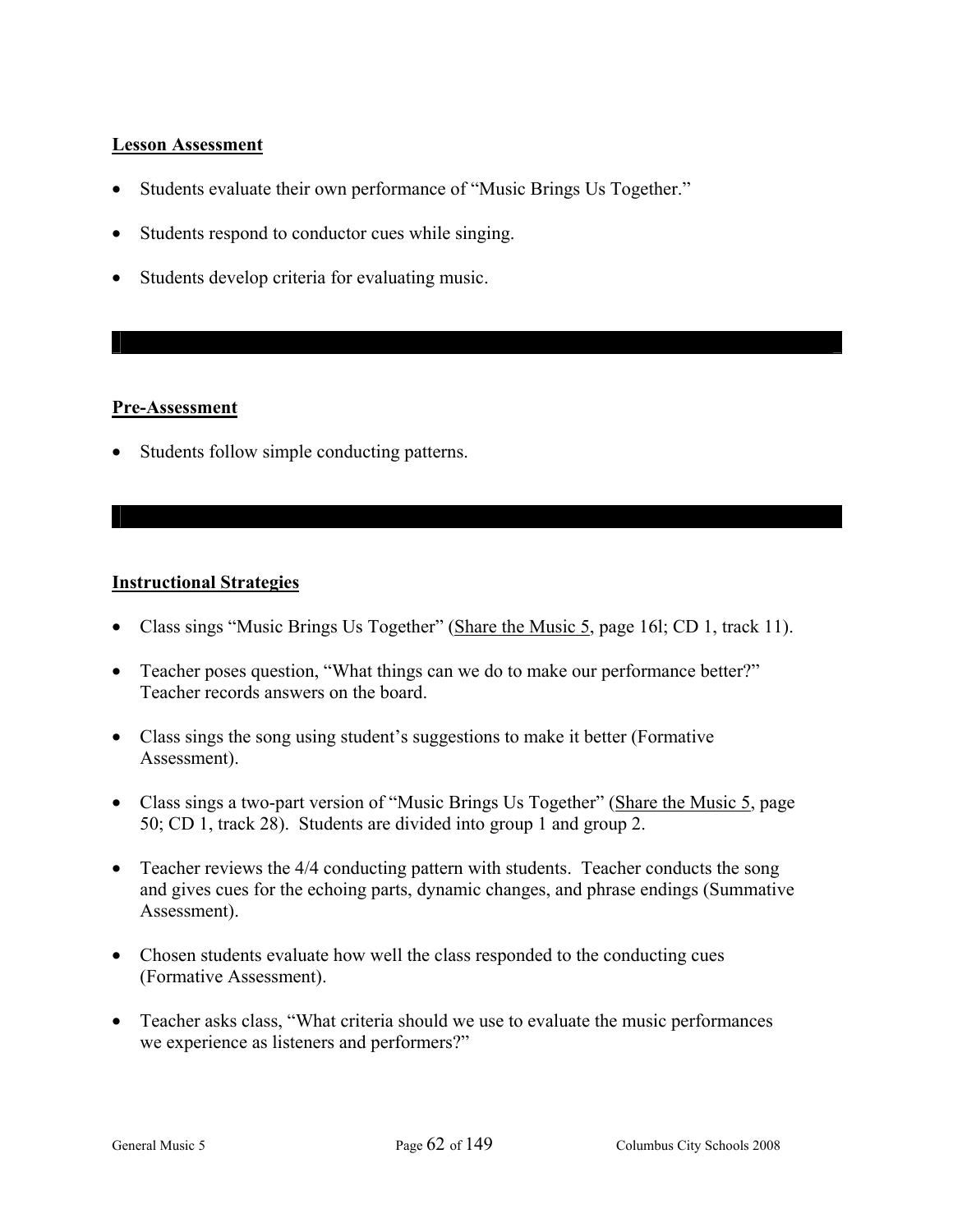- Class divides into small groups. Each group creates a list of five ways to evaluate a performance. Teacher records the five best answers on the board (Summative Assessment).
- Students use the criteria to evaluate the performance of any song track in Share the Music 5 (Summative Assessment).

## **District Adopted Textbook/Supplemental Materials**

- Share the Music 5, CD 1
- Share the Music  $5 -$  Student Edition

## **Materials/Resources**

- Pencils
- Paper
- CD player

## **Re-Teach**

- Students who have trouble following conducting cues learn a 2/4 conducting pattern.
- Class sings "Laugh Ha Ha" (Share the Music 5, page 2; CD 1, track 2). Struggling students conduct the class.
- Teacher tells them to use larger conducting movements to cue the class to sing louder and smaller movements for softer singing.
- All students practice cutoffs.

## **Extension**

• Students evaluate programs (student or outside groups) at their school using the criteria they created.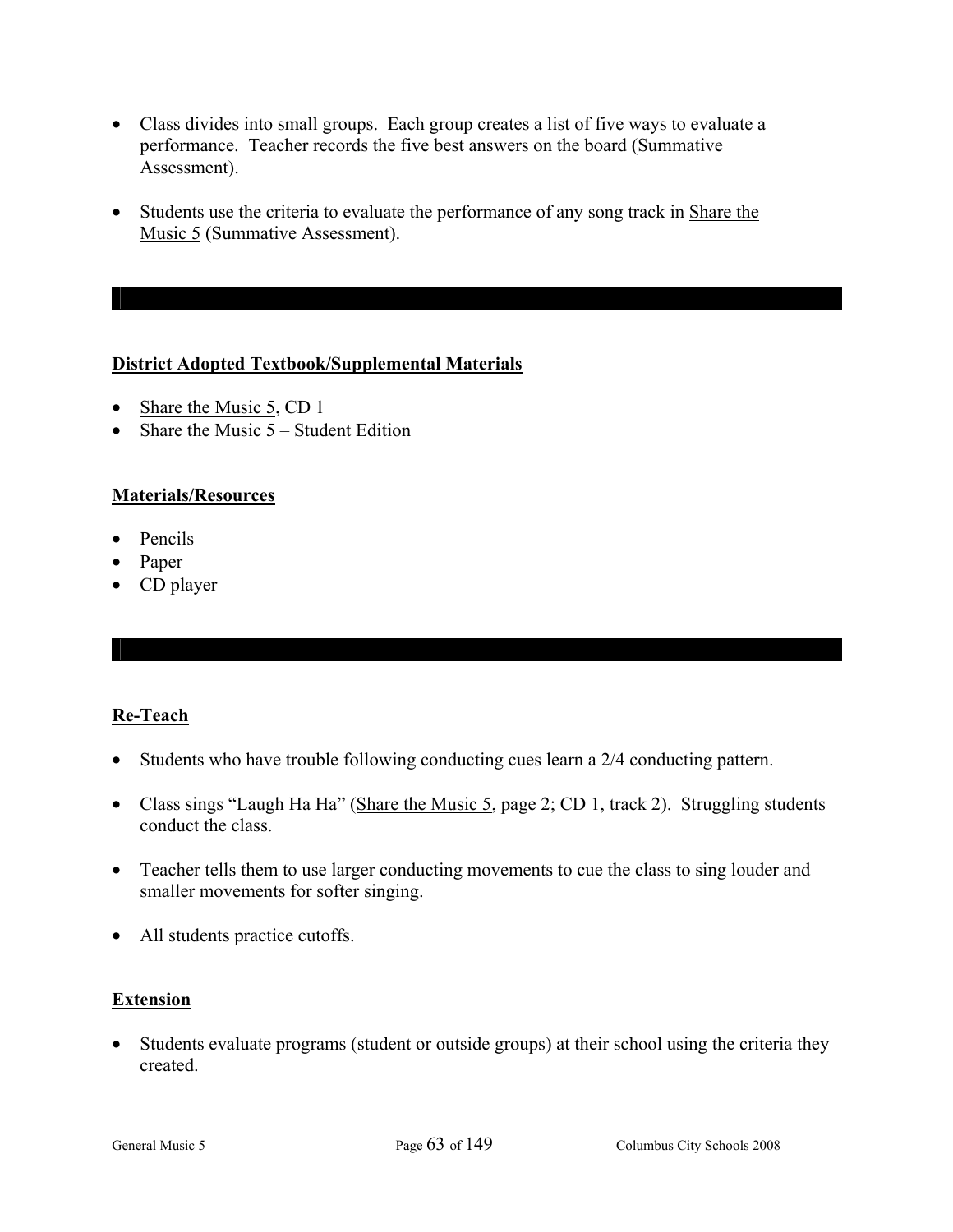## **Organizers**

| <b>Teaching Methods</b> |  |
|-------------------------|--|
|-------------------------|--|

- Brainstorming
- Cooperative Learning
- Demonstrations
- Discovery Learning
- Discussions
- Experiential Learning
- Multiple Activities
- Peer Tutoring
- Questioning Techniques
- Visual Instruction

## **Grouping**

- Heterogeneous Grouping
- Individualized Instruction
- Large Group Instruction
- Small Group Instruction

#### **Assessment**

- Curriculum Based Assessment
- Informal Assessment
- Observation
- Self-Evaluation

## **Student Groupings**

- Class
- Grade
- Heterogeneous Grouping
- Large Group Instruction

## **Bloom's Taxonomy of Cognitive Objectives**

- I Knowledge
- II Comprehension
- III Application
- IV Analysis
- V Synthesis
- VI Evaluation

#### **Gardner's Multiple Intelligences: Learning Styles**

- Bodily-Kinesthetic
- Interpersonal
- Intrapersonal
- Linguistic
- Logical-Mathematical
- Musical
- Naturalist
- Spatial

## **Instructional Strategies**

- Cooperative Leraning
- Homework and Practice
- Reinforcing Effort and Providing Recognition
- Questions, Cues and Advanced **Organizers**

#### **SIOP – ESL**

- Building Background
- Guided Practice
- Hands-On Activities
- Modeling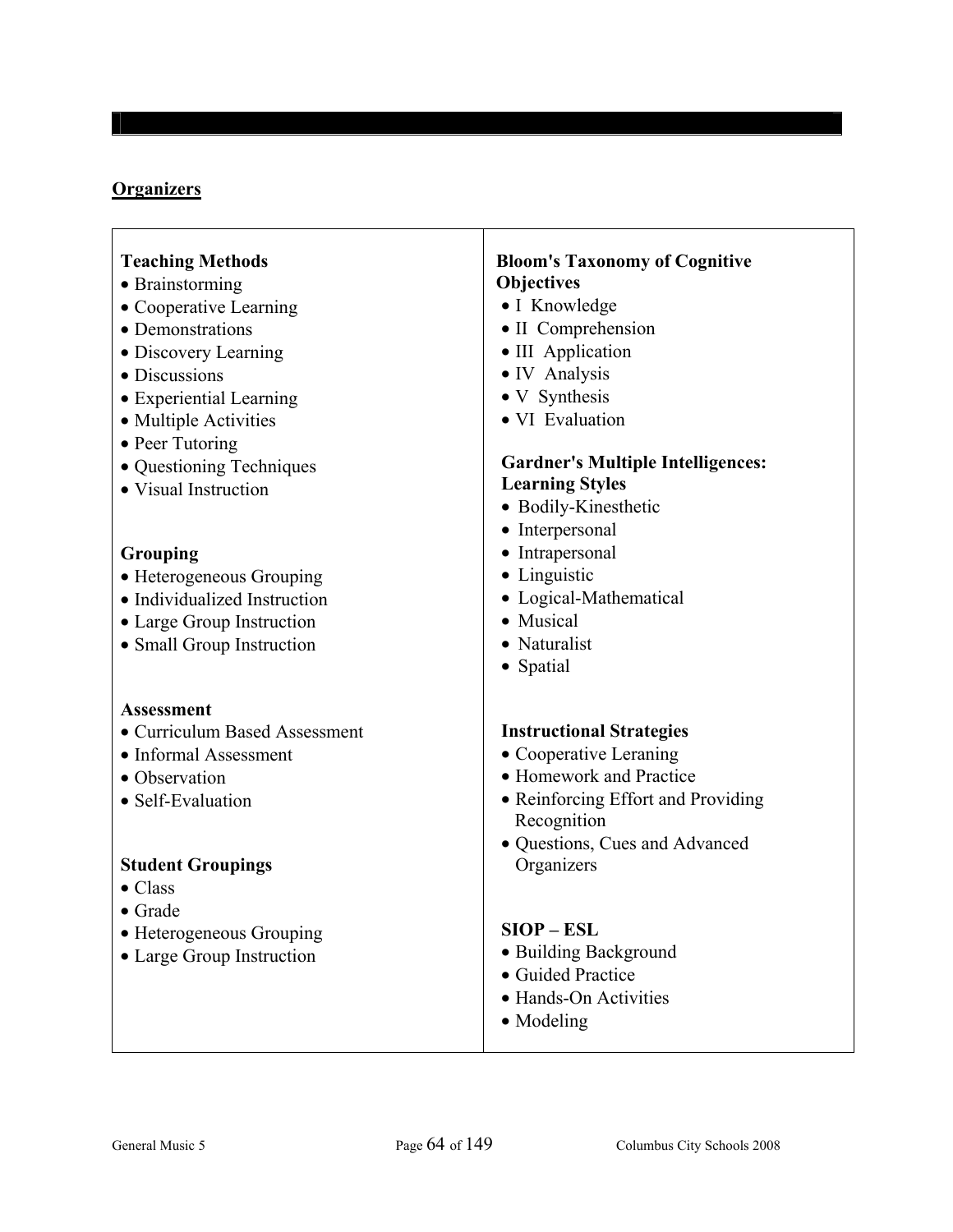

# **COLUMBUS CITY SCHOOLS VOCAL MUSIC CURRICULUM**



| <b>Instructional Unit</b> | Grade 5, General Music, December                                                                              |  |
|---------------------------|---------------------------------------------------------------------------------------------------------------|--|
| Title:                    | <b>Major minor</b>                                                                                            |  |
| Subject:                  | General Music                                                                                                 |  |
| <b>Grade Range:</b>       | 5                                                                                                             |  |
| <b>Description:</b>       | In this unit, students determine if songs are in major or minor keys.<br>Students respond to conducting cues. |  |
| <b>Duration:</b>          | 2, 40 minute lessons                                                                                          |  |
| <b>Author:</b>            | <b>Bradley Walsh</b>                                                                                          |  |
| <b>Publisher:</b>         | Columbus City Schools                                                                                         |  |
| <b>Keywords:</b>          | Major; Minor; Conductor                                                                                       |  |

| <b>Content Standard 2:</b> | Performing on instruments, alone and with others, a varied<br>repertoire of music              |
|----------------------------|------------------------------------------------------------------------------------------------|
| Benchmark B:               | Perform in groups a varied repertoire of music.                                                |
| $GLI$ 3:                   | Responds to the cues of a conductor. GM52B3                                                    |
| <b>Content Standard 6:</b> | Listening to, analyzing, responding to, and describing music                                   |
| Benchmark A:               | Listen to, respond and describe a varied repertoire of music<br>utilizing musical terminology. |
| $GLI$ 2:                   | Identifies aurally whether a song is in a major or minor key.<br>GM56A2                        |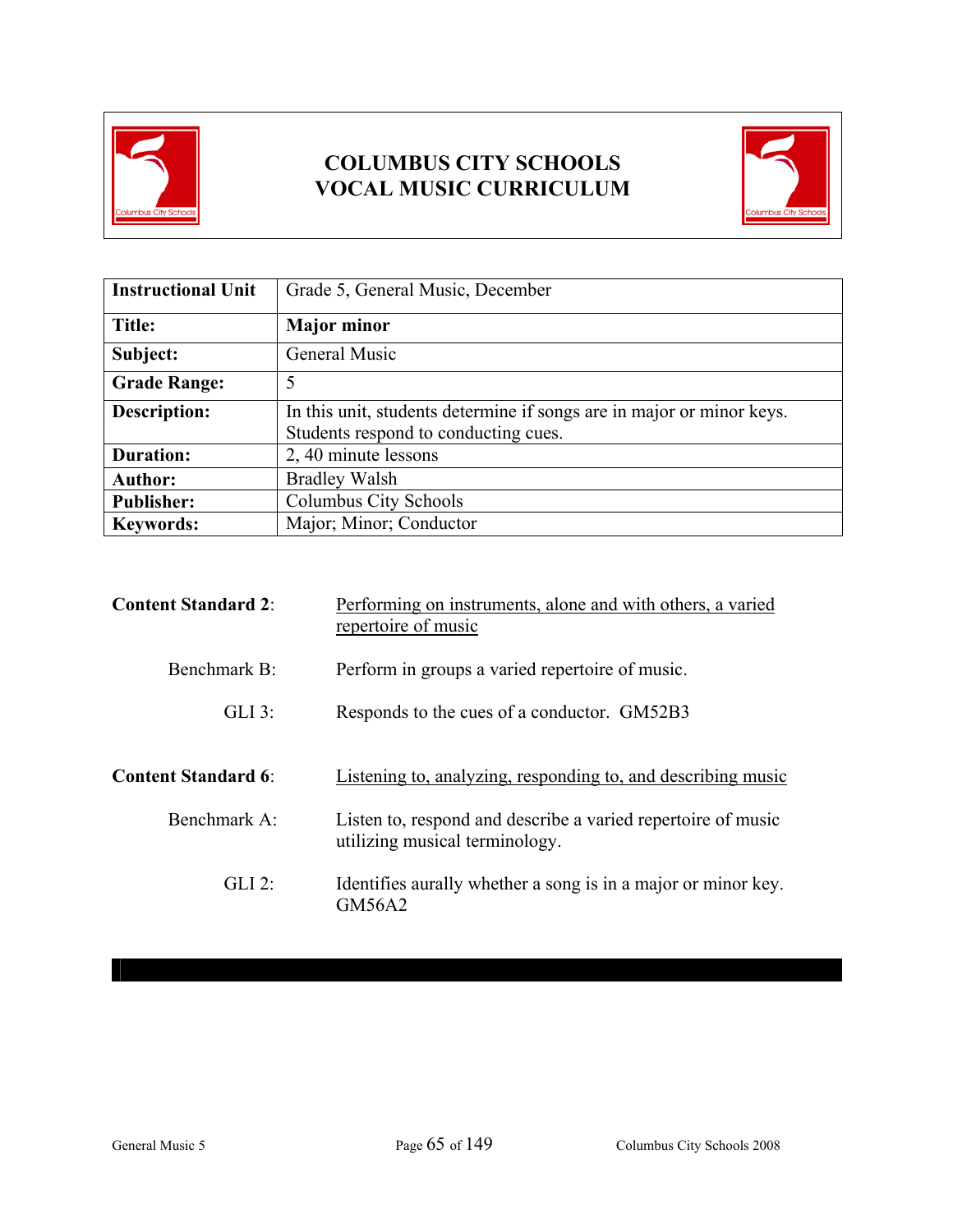## **Lesson Assessment**

- Students aurally identify music in major and minor keys in the *Major/Minor Quiz*.
- Students respond to conductor cues while playing instruments.

## **Pre-Assessment**

• Students sing major scales using solfege.

## **Instructional Strategies**

## **Lesson 1**

- Class sings a C major scale using solfege.
- Class sings the C major scale starting on la. Teacher plays piano and sings while students sing. Teacher defines the new sounding scale as minor.
- Class sings "Yankee Doodle" (Share the Music 5, page 138; CD 3, track 11). Students listen to and follow the *Recorded Lesson "'Yankee Doodle'" in Major and Minor*  (Share the Music 5 – Teacher's Edition, CD 3, track 13; Formative Assessment).
- Students sing "Yankee Doodle" again and determine if it is major or minor.
- Students read aloud the definitions of major and minor scales (Share the Music 5, page 142-143).
- Students listen to "Peace Round" (Share the Music 5, page 26; CD 1, track 19) and create a list of words that describe why it's in a minor key. Teacher records answers on the board (e.g., lower sounding pitches, sad, melancholy; Formative Assessment).
- Students listen to "Laugh Ha Ha" (Share the Music 5, page 1; CD 1, track 2), and create a list of words that describe why it is in a major key. Teacher records answers on the board (e.g., higher sounding pitches, bright, happy; Formative Assessment).
- Students take *Major/minor Quiz* (Summative Assessment).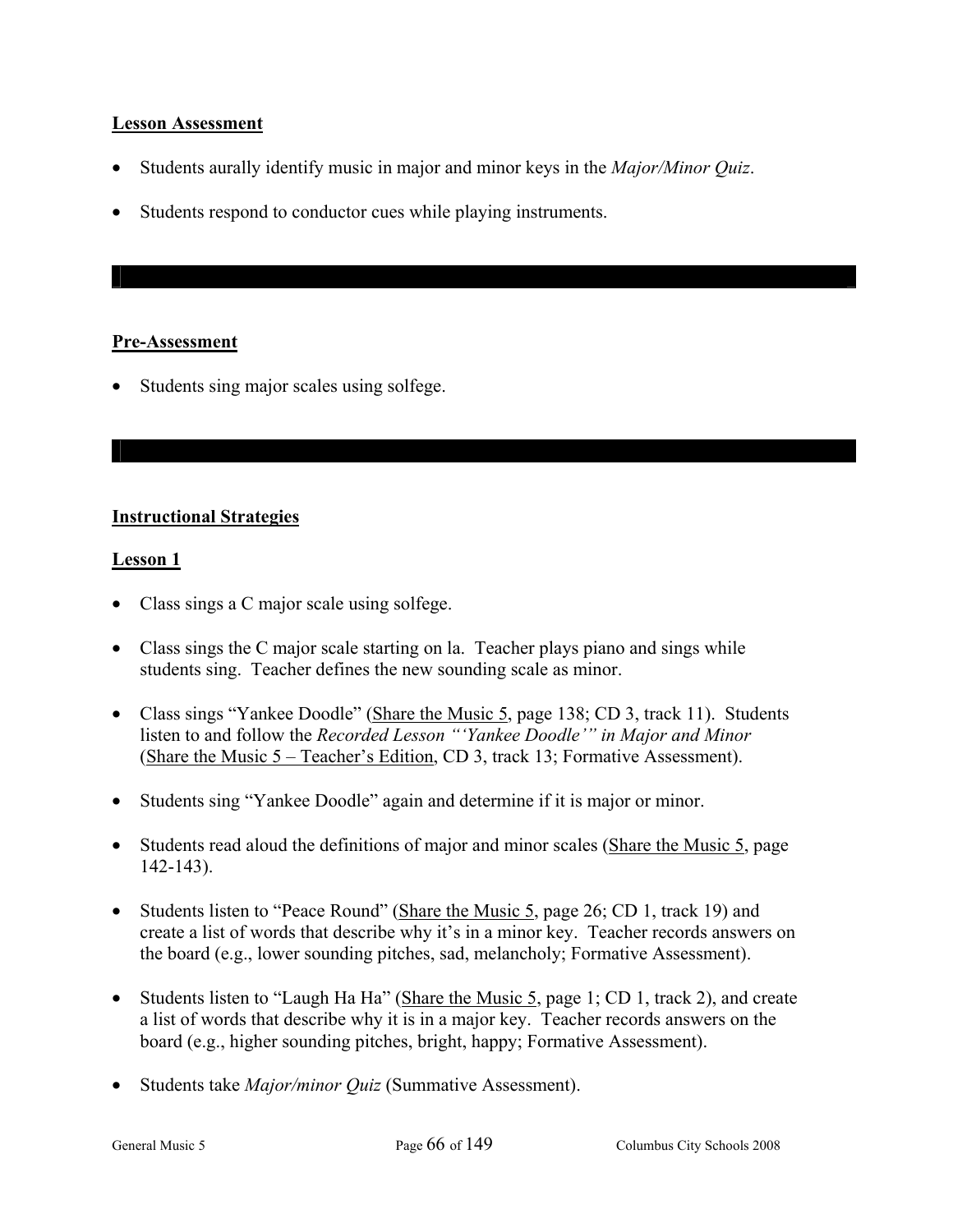## **Lesson 2**

- Class sings "Mama, Bake the Johnycake, Christmas Comin'" (Share the Music 5, page 354). Students identify whether the song is major or minor (Summative Assessment).
- Students form three instrumental accompaniment groups:
	- Group One plays an f chord on Boomwhackers or bells,
	- Group Two plays a C chord on Boomwhackers or bells,
	- Groups One and Two play quarter notes when the f and c chords appear in the music, and
	- Group Three plays the percussion rhythm written in the music on woodblocks or sticks.
- Groups practice their accompaniments (Formative Assessment).
- Groups accompany the song and follow the cues of a conductor while playing their parts. Teacher observes students for mastery (Summative Assessment).

## **District Adopted Textbook/Supplemental Materials**

- Share the Music 5, CD 1 and 3
- Share the Music 5 Teacher's Edition
- Share the Music 5 Student Edition

## **Materials/Resources**

- Pencils
- CD player
- Piano or keyboard
- Harmonic instruments (e.g., Boomwhackers, bells)
- Rhythm instruments
- *Major/minor quiz*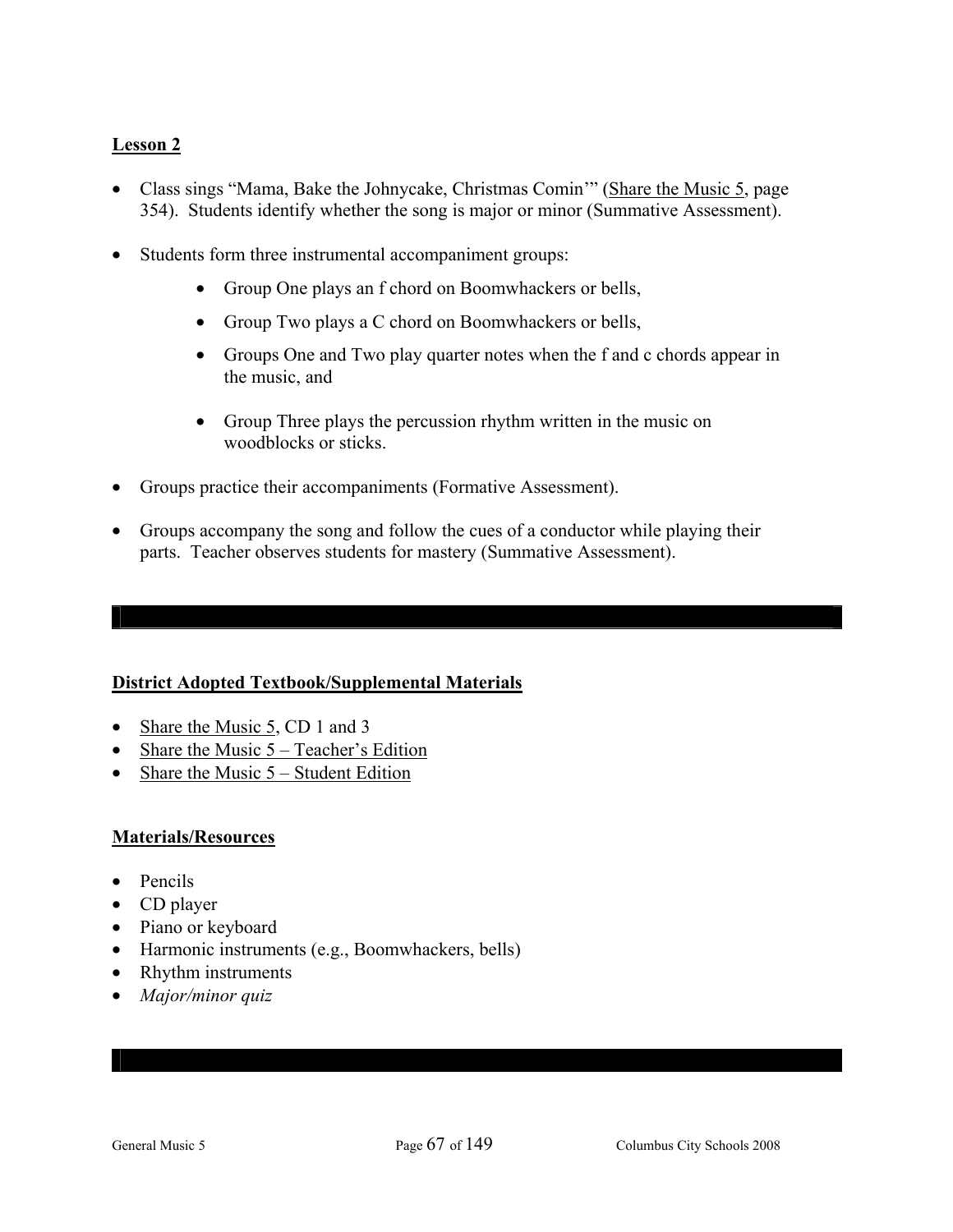## **Re-Teach**

- Students sing major thirds "do-mi."
- Students sing minor thirds "la-do."
- Selected students play an a-minor scale on piano/bells while other students sing the scale.
- Selected students play a C-Major scale on the piano/bells while other students sing the scale.

## **Extension**

• Students listen and sing seasonal music from Share the Music 5, or other sources. Students classify the songs as major or minor.

## **Linked Materials**

• *Major/minor Quiz*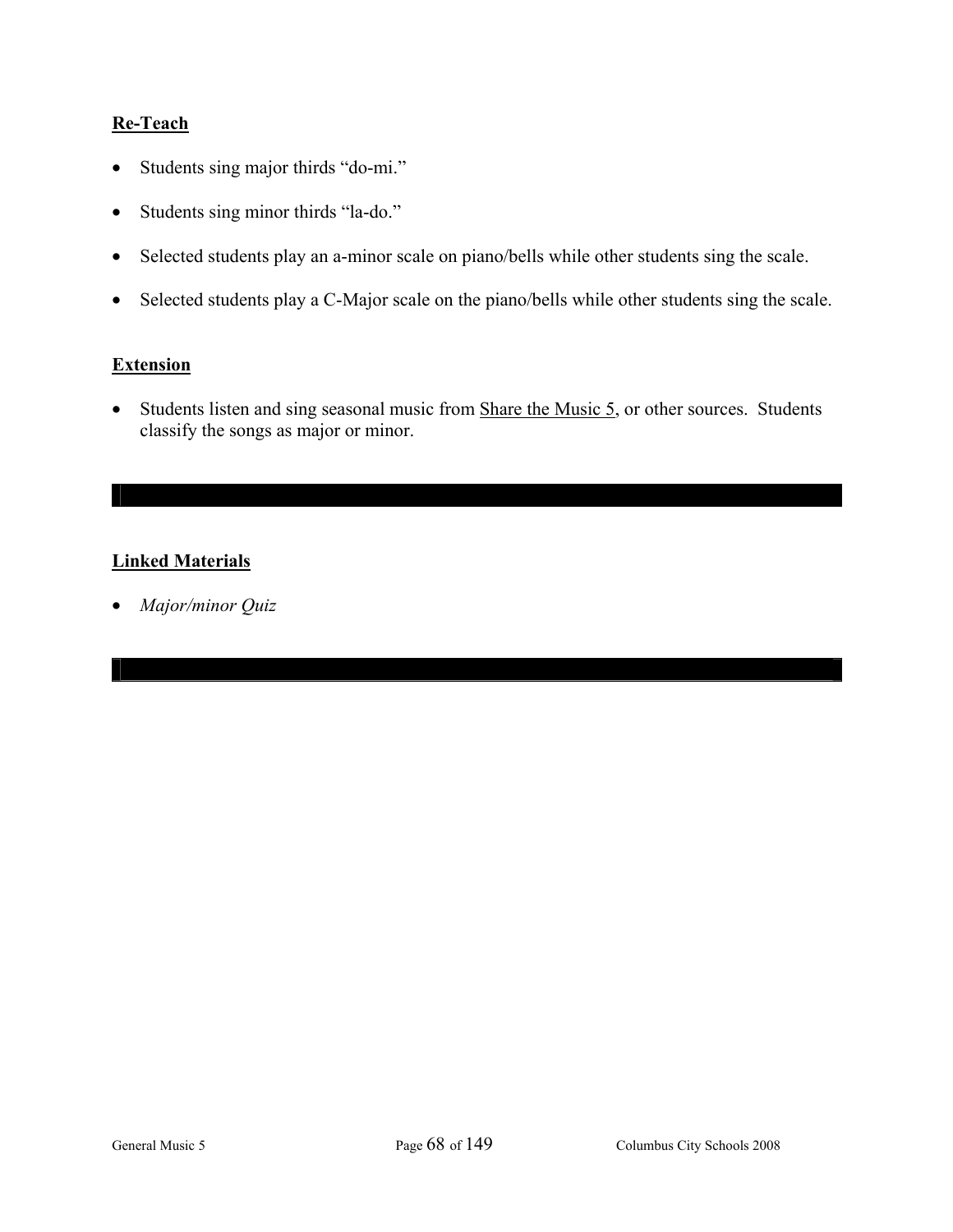# **Organizers**

| <b>Teaching Methods</b>                             | <b>Bloom's Taxonomy of Cognitive</b>       |
|-----------------------------------------------------|--------------------------------------------|
| • Cooperative Learning                              | Objectives                                 |
| • Demonstrations                                    | • I Knowledge                              |
| • Discussions                                       | · II Comprehension                         |
| • Dramatic Play Drills                              | • III Application                          |
| • Experiential Learning                             | • IV Analysis                              |
| • Hands-On Learning                                 | • V Synthesis                              |
| $\bullet$ Lecture                                   |                                            |
| • Multimedia Instruction                            |                                            |
|                                                     | <b>Gardner's Multiple Intelligences:</b>   |
| • Multiple Activities                               | <b>Learning Styles</b>                     |
| • Questioning Techniques<br>• Simulations and Games | • Interpersonal                            |
|                                                     | • Intrapersonal                            |
| • Thematic Approach                                 | • Logical-Mathematical                     |
|                                                     | • Musical                                  |
| <b>Grouping</b>                                     | • Naturalist                               |
| • Heterogeneous Grouping                            | • Spatial                                  |
| • Individualized Instruction                        |                                            |
| • Large Group Instruction                           |                                            |
|                                                     | <b>Instructional Strategies</b>            |
|                                                     | • Homework and Practice                    |
| <b>Assessment</b>                                   | • Identifying Similarities and Differences |
| • Authentic Assessment                              | • Nonlinguistic Representation             |
| • Curriculum Based Assessment                       |                                            |
| • Informal Assessment                               |                                            |
| • Observation                                       | $SIOP - ESL$                               |
| $\bullet$ Testing                                   | • Building Background                      |
|                                                     | $\bullet$ Feedback                         |
|                                                     | • Guided Practice                          |
| <b>Student Groupings</b>                            | • Interaction                              |
| $\bullet$ Class                                     |                                            |
| $\bullet$ Grade                                     |                                            |
| • Heterogeneous Grouping                            |                                            |
| · Individual                                        |                                            |
| • Individualized Instruction                        |                                            |
| • Large Group Instruction                           |                                            |
|                                                     |                                            |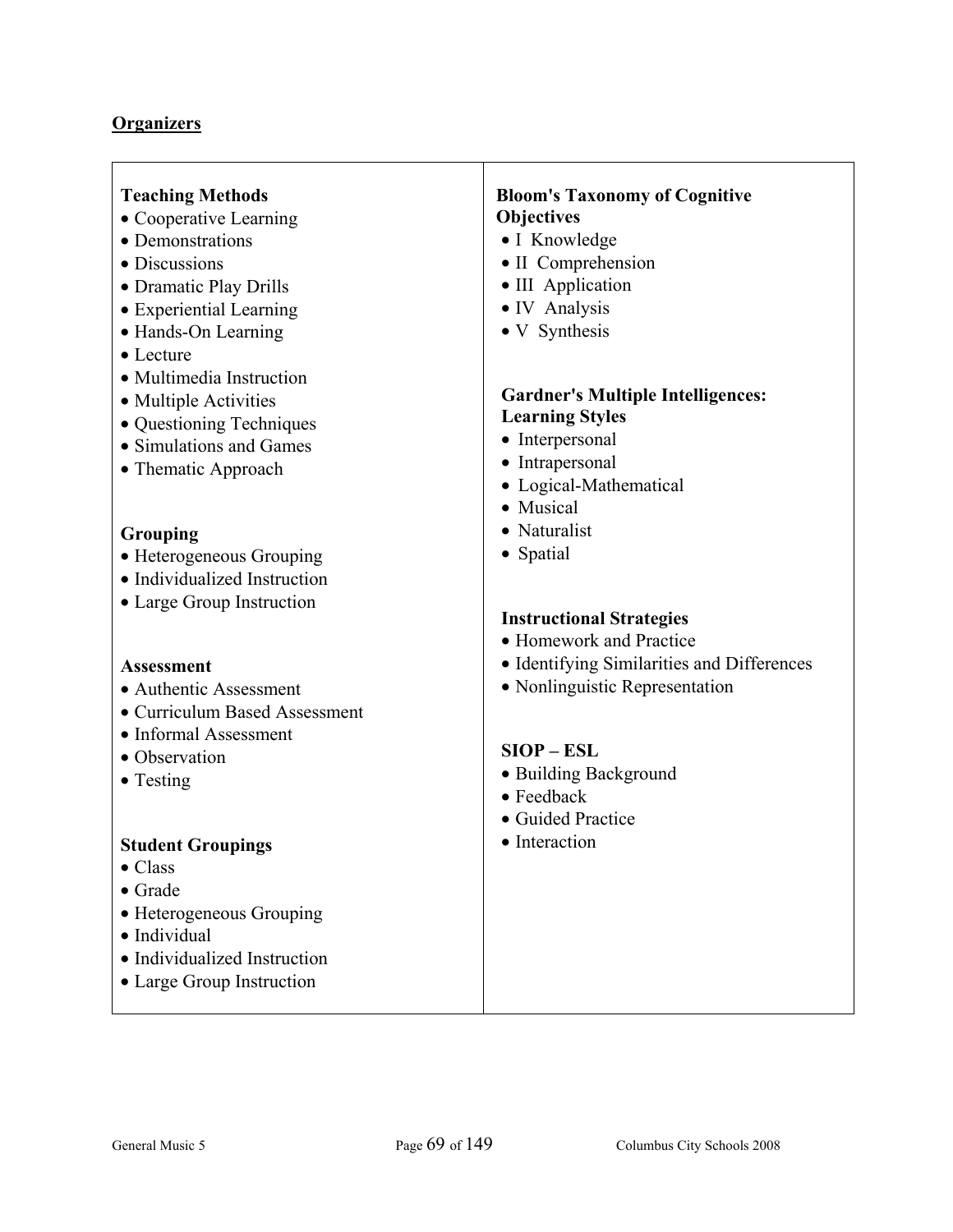# **Major / minor Quiz**

| <b>Name</b> |                                                                                                                                                                 |       |       |
|-------------|-----------------------------------------------------------------------------------------------------------------------------------------------------------------|-------|-------|
|             | Circle the correct answer as you listen to the excerpts.<br>Note: Teacher will play the these CD tracks from Share the Music 5, CD 1, tracks 1, 3, 4, 5, and 7. |       |       |
|             | 1. "We Want to Sing" (CD 1, track 1)                                                                                                                            | Major | minor |
|             | 2. "Rock-a My Soul" (CD 1, track 3)                                                                                                                             | Major | minor |
| 3.          | "Mary Ann" (CD 1, track 4)                                                                                                                                      | Major | minor |
| 4.          | "The Water is Wide" (CD 1, track 5)                                                                                                                             | Major | minor |
|             | 5. "We Go Together" (CD 1, track 7)                                                                                                                             | Major | minor |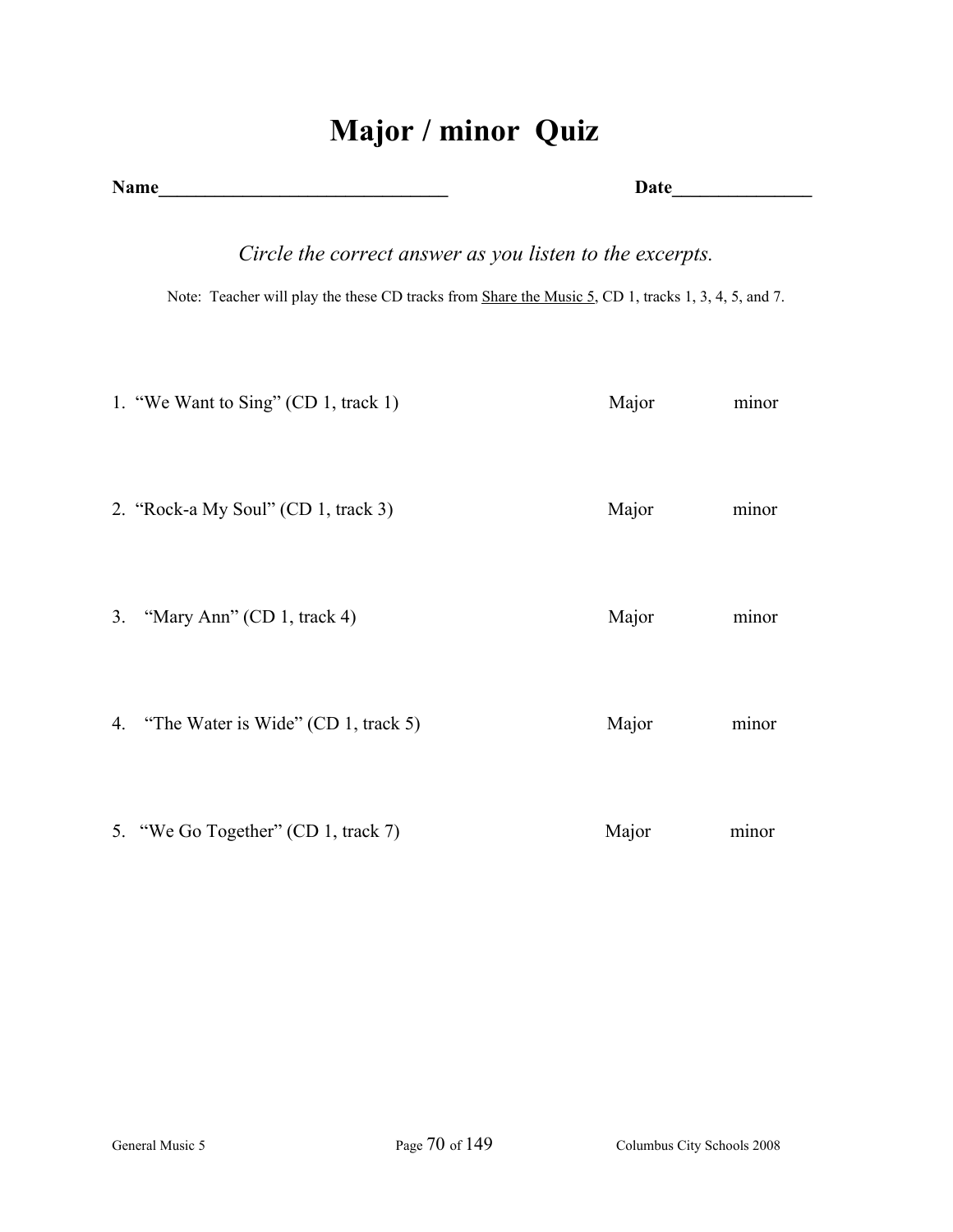



| <b>Instructional Unit</b> | Grade 5, General Music, January                                      |  |  |
|---------------------------|----------------------------------------------------------------------|--|--|
| Title:                    | <b>Classifying the Voice</b>                                         |  |  |
| Subject:                  | General Music                                                        |  |  |
| <b>Grade Range:</b>       | 5                                                                    |  |  |
| <b>Description:</b>       | Students classify vocal ranges.                                      |  |  |
| <b>Duration:</b>          | 40 minutes                                                           |  |  |
| <b>Author:</b>            | <b>Bradley Walsh</b>                                                 |  |  |
| <b>Publisher:</b>         | Columbus City Schools                                                |  |  |
| <b>Keywords:</b>          | Voice Classification; Changed Voice; Unchanged Voice; Soprano; Alto; |  |  |
|                           | Tenor; Bass                                                          |  |  |

| <b>Content Standard 6:</b> | Listening to, analyzing, responding to, and describing music                      |
|----------------------------|-----------------------------------------------------------------------------------|
| Benchmark C:               | Identify and classify the sounds of instruments and voices.                       |
| $GLI$ 2:                   | Classifies voices as changed, unchanged, soprano, alto, tenor,<br>or bass. GM56C2 |

## **Lesson Assessment**

- Students identify voices as changed or unchanged.
- Students classify voices as soprano, alto, tenor, or bass.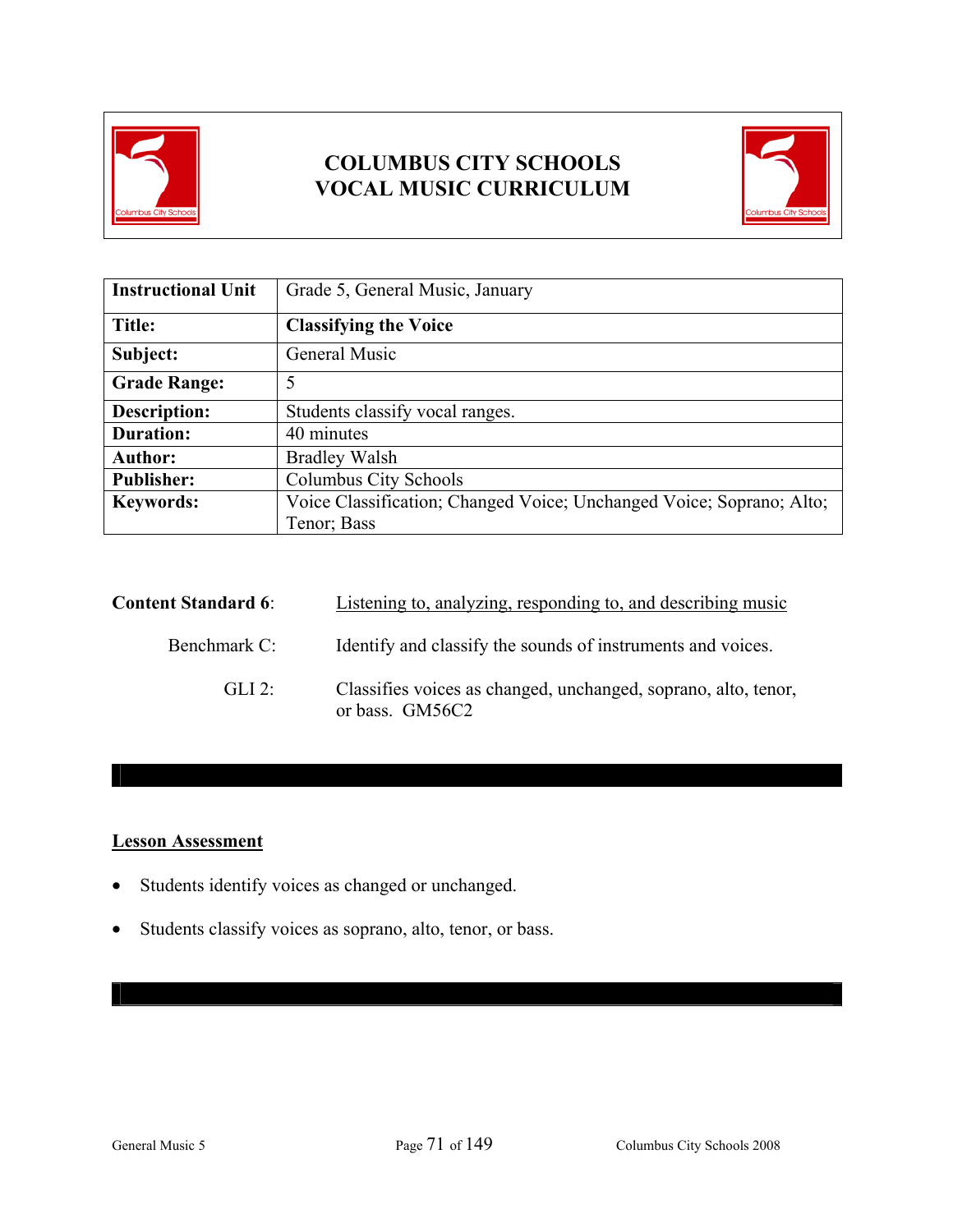#### **Pre-Assessment**

• Students review vocal ranges.

### **Instructional Strategies**

- Students read aloud "The Changing Voice" (Share the Music 5, pages 122-123.)
- Class listens to the *Recorded Lesson "Voice Classification"* (Share the Music 5 Teacher's Edition, CD 3, track 1.)
- Students listen to "Lift Every Voice and Sing" and identify the vocal ranges as soprano, alto, tenor and bass (Share the Music 5, page 123; CD 3, track 2; Summative Assessment).
- Students and teacher sing "Lift Every Voice and Sing" (Share the Music 5, page 356; CD 8, track 5). Each student identifies if their own voice is changed or unchanged and classifies their music teacher's vocal range as being changed (Summative Assessment).
- Students learn "Go Down Moses" (Share the Music 5, page 165; CD 3, track 32).
- They decide if the voices are changed or unchanged and compare their own voices to the singers on the track (Formative Assessment).
- Students identify the soloist in "Go Down Moses" as soprano and the low male singers as bass (Summative Assessment).
- Students complete assessment tests A and B on changed and unchanged voices (Share the Music 5 – Teacher's Edition, page 160; CD 3, tracks 21-30; Summative Assessment).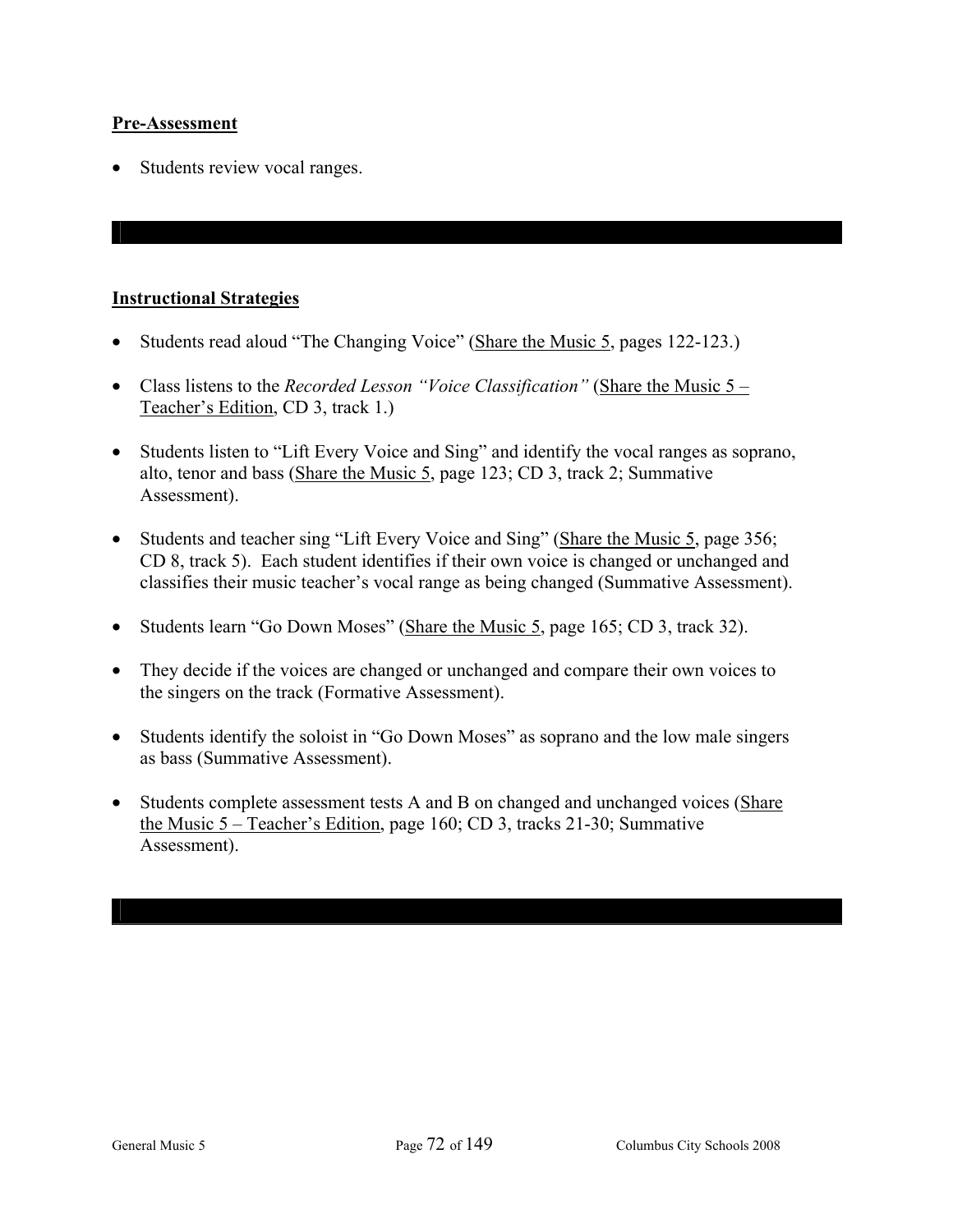## **District Adopted Textbook/Supplemental Materials**

- Share the Music 5, CDs 3 and 8
- Share the Music  $5 Teacher's Edition$
- Share the Music  $5 -$  Student Edition

### **Materials/Resources**

- Pencils
- Paper
- CD player

## **Re-Teach**

• Students listen to "I Wish I Knew How It Would Feel" (Share the Music 5, page 148; CD 3, track 16). Students identify and describe the differences between the adult male voice and the unchanged voices of the boys and girls.

#### **Extension**

- Students listen to songs with various voices and voicings in Share the Music 5, and classify the voices.
- Students listen to songs on the radio and classify the voices and voicings that they hear.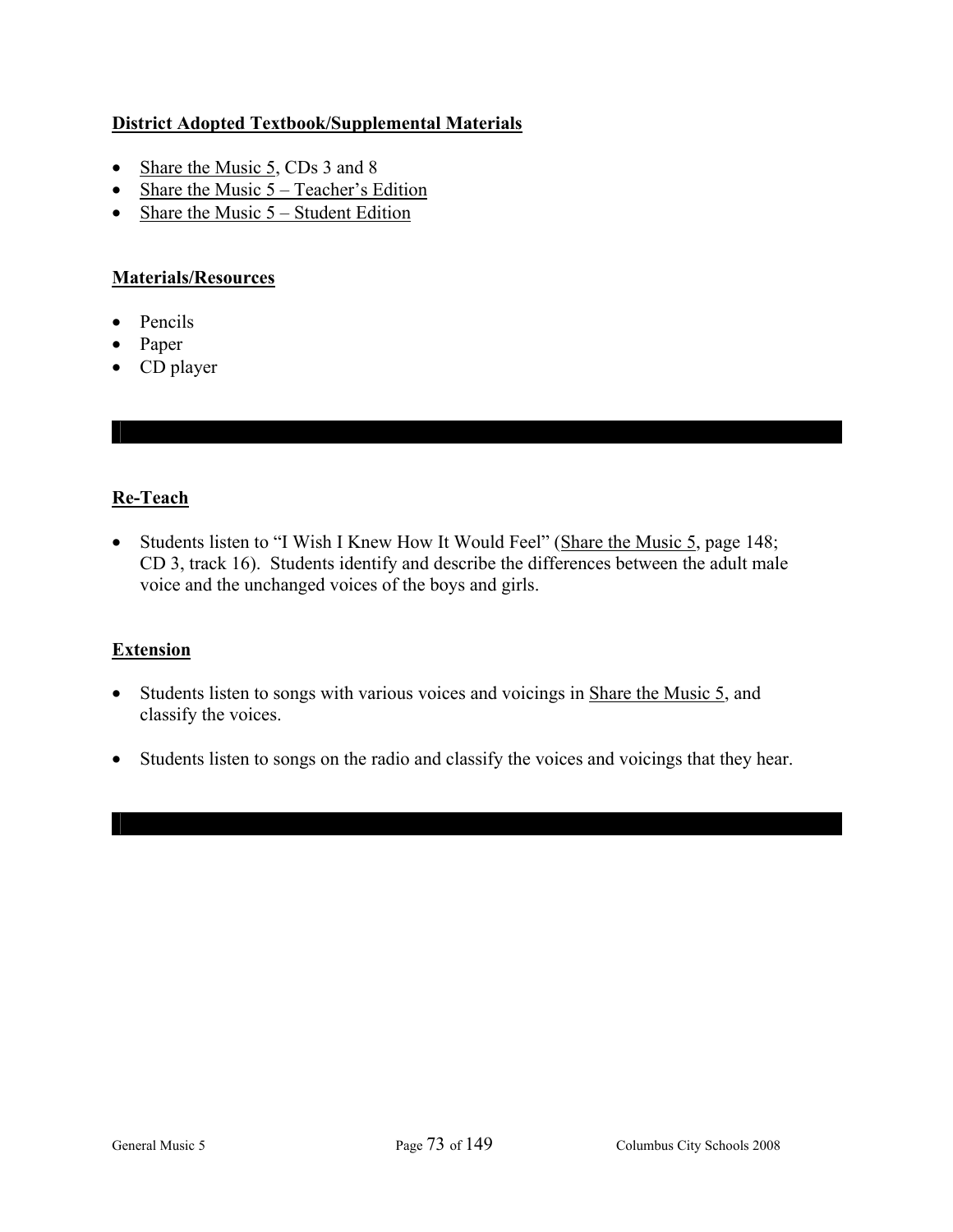# **Organizers**

| <b>Teaching Methods</b><br>• Demonstrations<br>• Discussions<br>• Experiential Learning<br>• Lecture<br>• Multiple Activities<br>• Questioning Techniques<br>• Thematic Approach<br>Grouping<br>• Heterogeneous Grouping | <b>Bloom's Taxonomy of Cognitive</b><br>Objectives<br>• I Knowledge<br>· II Comprehension<br>• III Application<br>• IV Analysis<br><b>Gardner's Multiple Intelligences:</b><br><b>Learning Styles</b><br>• Interpersonal<br>• Intrapersonal |
|--------------------------------------------------------------------------------------------------------------------------------------------------------------------------------------------------------------------------|---------------------------------------------------------------------------------------------------------------------------------------------------------------------------------------------------------------------------------------------|
| • Large Group Instruction                                                                                                                                                                                                | • Musical                                                                                                                                                                                                                                   |
| Assessment<br>• Authentic Assessment<br>• Curriculum Based Assessment<br>$\bullet$ Testing                                                                                                                               | <b>Instructional Strategies</b><br>• Homework and Practice<br>• Identifying Similarities and Differences<br>• Nonlinguistic Representations<br>• Reinforcing Effort and Providing<br>Recognition                                            |
| <b>Student Groupings</b><br>$\bullet$ Class<br>$\bullet$ Grade                                                                                                                                                           | • Questions, Cues, and Advanced<br>Organizers                                                                                                                                                                                               |
| • Heterogeneous Grouping<br>· Individual<br>• Large Group Instruction                                                                                                                                                    | $SIOP - ESL$<br>• Building Background<br>$\bullet$ Feedback<br>• Guided Practice<br>• Integrations of Reading, Writing,<br>Speaking, and Listening Skills<br>• Interaction<br>• Modeling                                                    |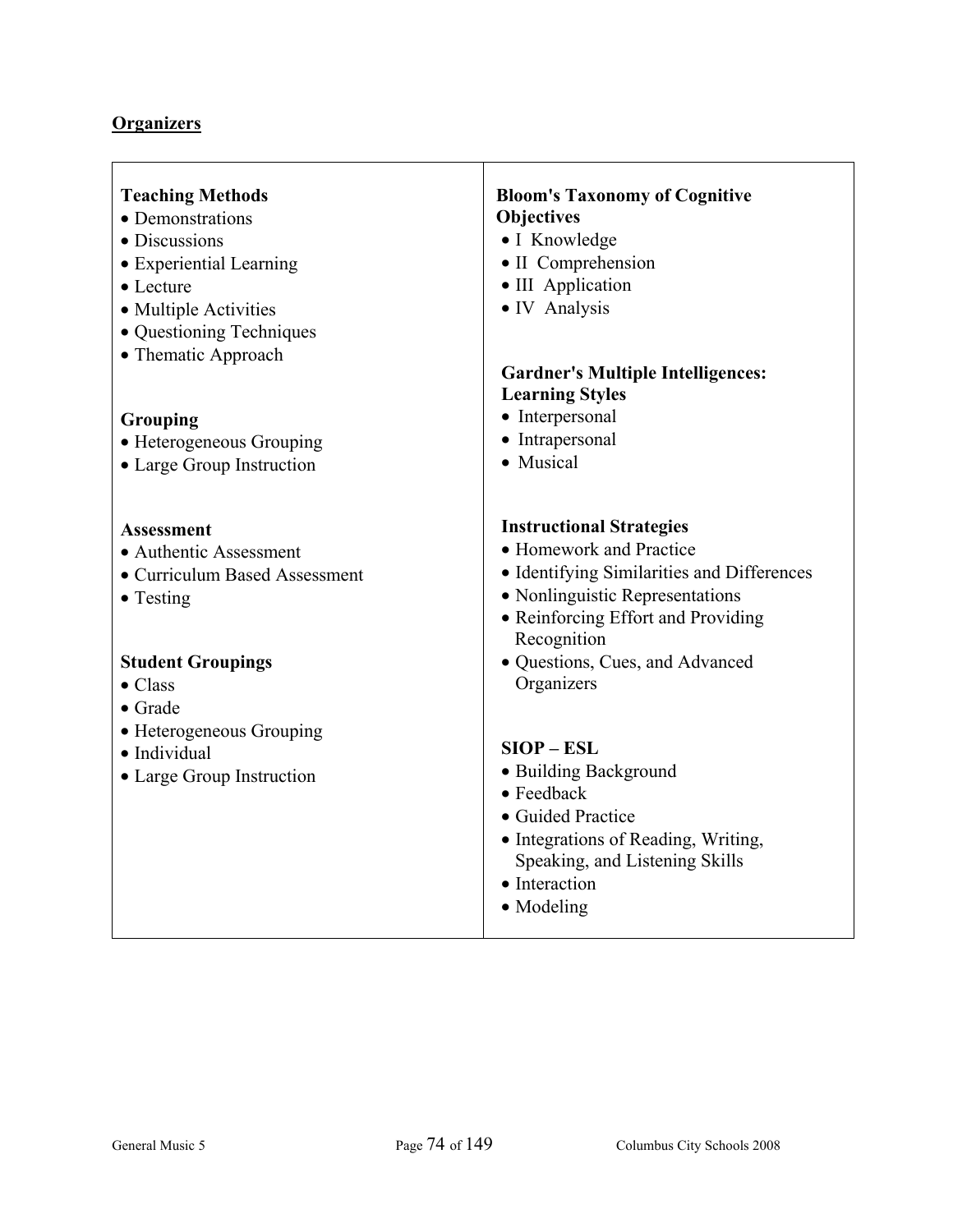



| <b>Instructional Unit</b> | Grade 5, General Music, January                                                                               |  |  |
|---------------------------|---------------------------------------------------------------------------------------------------------------|--|--|
| Title:                    | <b>Perform Ostinati on Instruments</b>                                                                        |  |  |
| Subject:                  | General Music                                                                                                 |  |  |
| <b>Grade Range:</b>       | 5                                                                                                             |  |  |
| <b>Description:</b>       | In this lesson students create rhythmic ostinati while focusing on<br>blending timbres and changing dynamics. |  |  |
| <b>Duration:</b>          | 40 minutes                                                                                                    |  |  |
| <b>Author:</b>            | <b>Bradley Walsh</b>                                                                                          |  |  |
| <b>Publisher:</b>         | Columbus City Schools                                                                                         |  |  |
| <b>Keywords:</b>          | <b>Blending Timbre; Ostinati</b>                                                                              |  |  |

| <b>Content Standard 2:</b> | Performing on instruments, alone and with others, a varied<br>repertoire of music                                       |  |  |  |  |
|----------------------------|-------------------------------------------------------------------------------------------------------------------------|--|--|--|--|
| Benchmark A:               | Perform on instruments independently and with appropriate<br>expression music representing diverse genres and cultures. |  |  |  |  |
| $GLI$ 4:                   | Performs ostinati on unpitched classroom instruments. GM52A4                                                            |  |  |  |  |
| Benchmark B:               | Perform in groups a varied repertoire of music.                                                                         |  |  |  |  |
| $GLI$ 2:                   | Performs in groups a varied repertoire of music, blending timbres<br>and dynamic levels. GM52B2                         |  |  |  |  |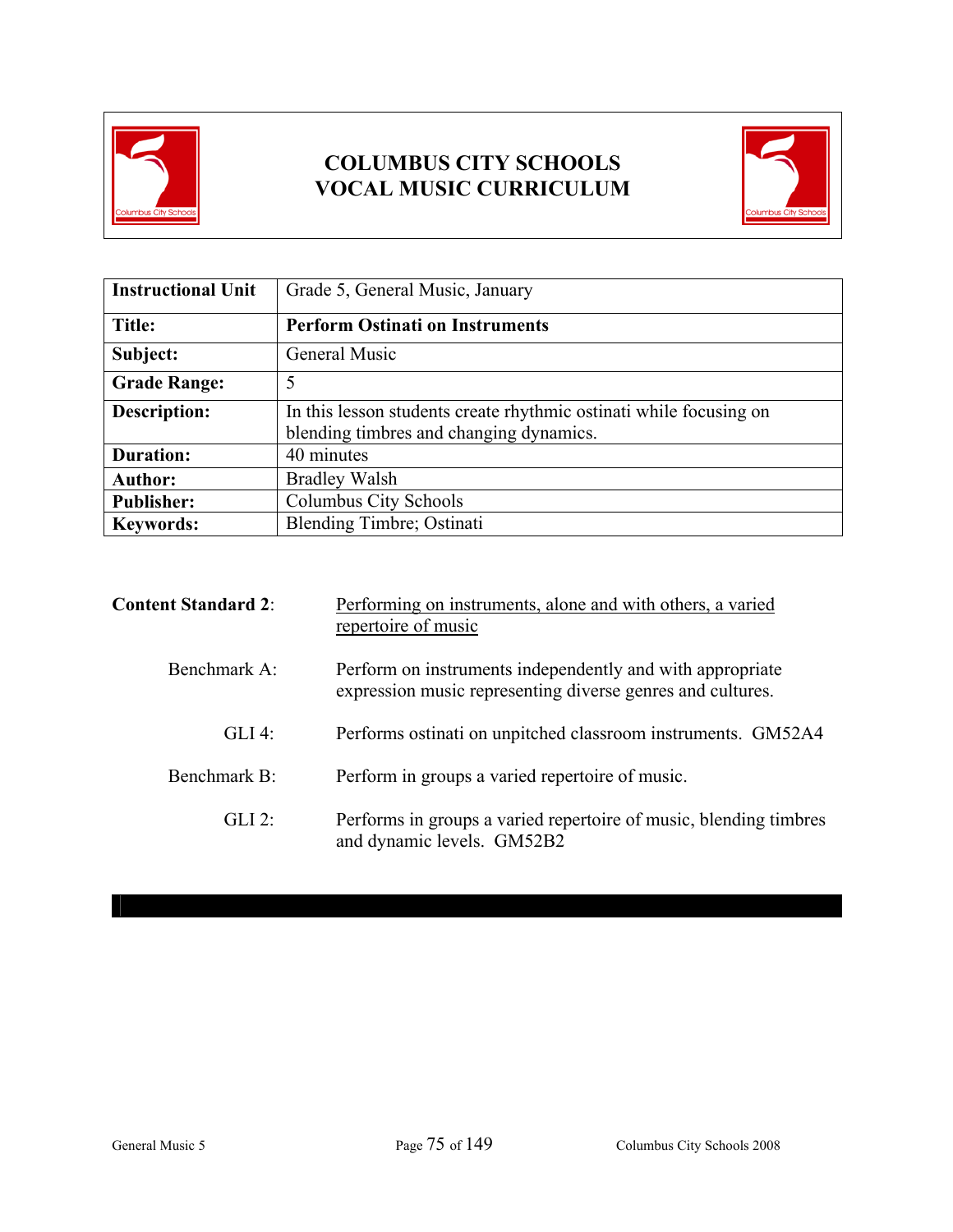#### **Lesson Assessment**

- Students perform ostinati for "Mango Walk" on unpitched instruments.
- Students demonstrate changes in the dynamics and blend different timbres of instruments while they play.

#### **Pre-Assessment**

• Class reviews the terms ostinato, dynamics and timbre.

#### **Instructional Strategies**

- Class reviews the term 'dynamics' and gives examples of dynamic markings. Teacher records their answers on the board.
- Class demonstrates dynamics while singing a scale using solfege. Teacher directs students to use crescendo, decrescendo, forte, and piano when singing the scale.
- Class learns "Mango Walk" (Share the Music 5, page 70; CD 2, track 19). Students clap the rhythm highlighted in the music book and then clap this rhythm throughout the song as an ostinato.
- Class divides into groups of four. Using *Creating an Ostinato for "Mango Walk"*  worksheets*,* each group creates an ostinato pattern for "Mango Walk" on unpitched percussion instruments. Groups use crescendos and decrescendos in their accompaniments. The groups also choose instruments that blend well together (Formative Assessment).
- Groups practice and perform their ostinati for the class (Summative Assessment).
- Students evaluate which groups performed the best ostinati based on the rhythm pattern, blend of timbre, and use of dynamics.
- Teacher offers helpful suggestions to groups to improve their accompaniments.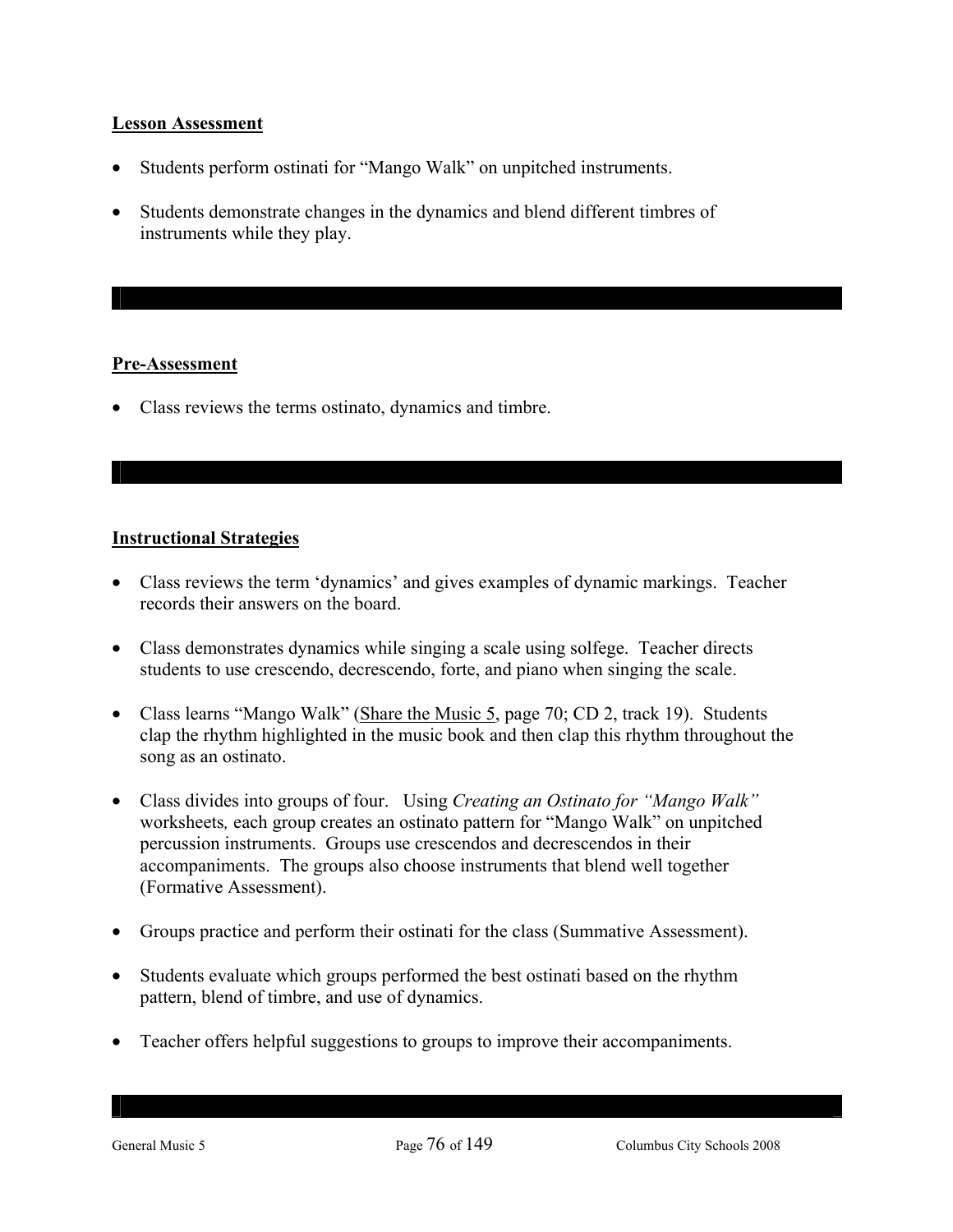## **District Adopted Textbook/Supplemental Materials**

- Share the Music 5, CD 2
- Share the Music 5 Student Edition

## **Materials/Resources**

- CD player
- Unpitched instruments
- *Creating an Ostinato for "Mango Walk"* worksheets

## **Re-Teach**

- Students having difficulties playing an ostinato sing "Mango Walk," while playing a steady beat.
- Students sing the song again, this time playing every other beat.
- Continue to repeat the song (or phrases of the song), while increasing the difficulty level of the ostinato.

#### **Extension**

• Students create ostinato patterns to any song in the book using body percussion.

#### **Interdisciplinary Connections**

• Social Studies D – Use problem-solving skills to make decisions individually and in groups.

## **Writing Connections**

• Graphic organizer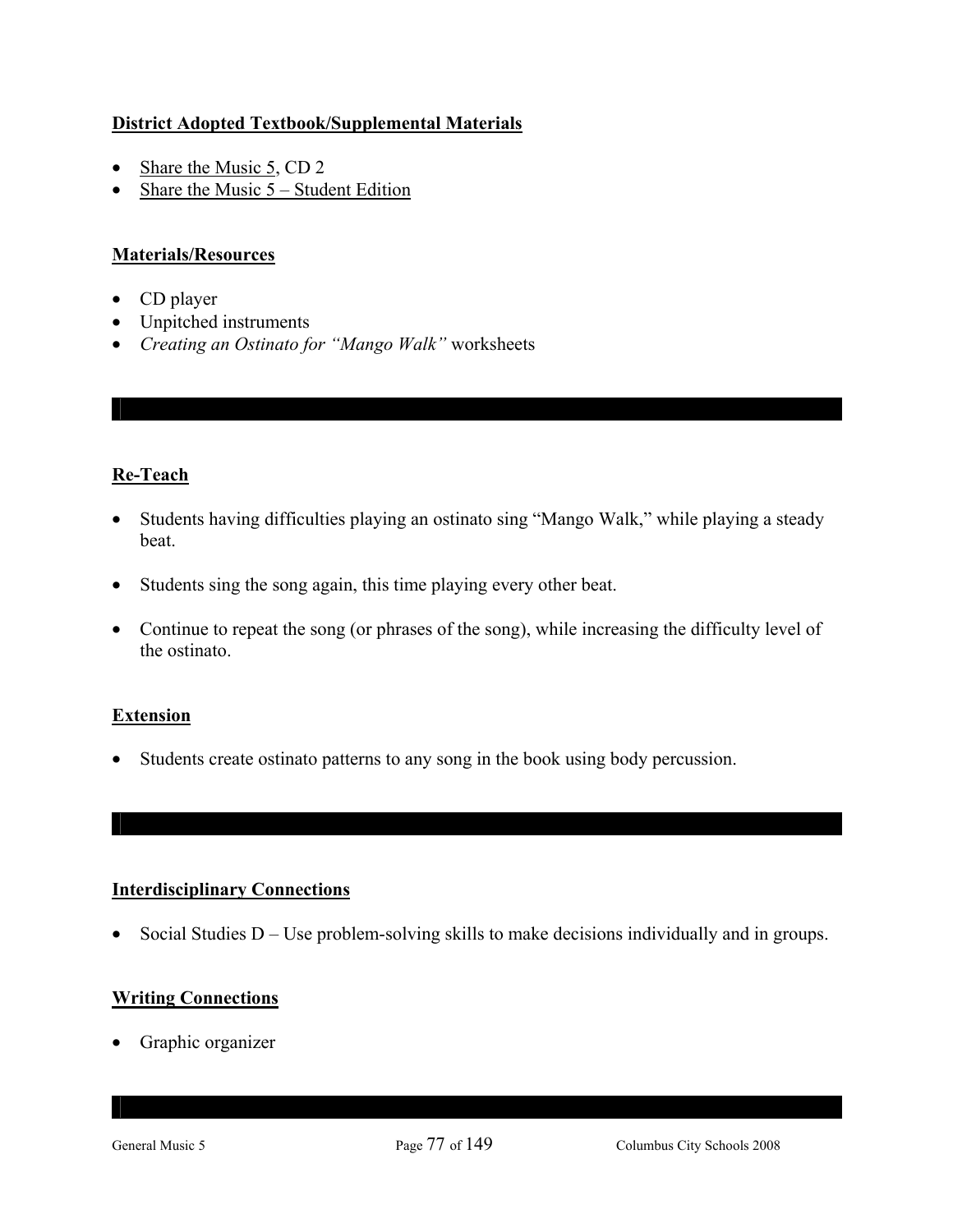## **Linked Materials**

• *Creating an Ostinato for "Mango Walk"* 

## **Organizers**

| <b>Teaching Methods</b>             | <b>Bloom's Taxonomy of Cognitive</b>     |
|-------------------------------------|------------------------------------------|
| • Brainstorming                     | <b>Objectives</b>                        |
| • Cooperative Learning              | • I Knowledge                            |
| • Demonstrations                    | • II Comprehension                       |
| • Discovery Learning                | • III Application                        |
| • Discussions                       | • IV Analysis                            |
| • Experiential Learning             | · VI Evaluation                          |
| • Hands-On Learning                 |                                          |
| • Integrated Instruction            | <b>Gardner's Multiple Intelligences:</b> |
| • Lecture                           | <b>Learning Styles</b>                   |
| • Multiple Activities               | • Bodily-Kinesthetic                     |
| • Peer Tutoring                     | • Logical-Mathematical                   |
| • Self Directed Groups              | • Musical                                |
| • Simulations and Games             |                                          |
| • Visual Instruction                | <b>Instructional Strategies</b>          |
|                                     | • Cooperative Learning                   |
| Grouping                            | • Homework and Practice                  |
| • Heterogeneous Grouping            | · Nonlinguistic Representation           |
| • Large Group Instruction           | • Reinforcing Effort and Providing       |
| • Small Group Instruction           | Recognition                              |
|                                     | • Setting Objectives and Providing       |
| <b>Assessment</b>                   | Feedback                                 |
| • Curriculum Based Assessment       |                                          |
| • Informal Assessment               | $SIOP - ESL$                             |
| • Observation                       | • Building Background                    |
| • Peer Evaluation                   | • Guided Practice                        |
| • Self Evaluation                   | • Hands-On Activities                    |
|                                     | • Interaction                            |
| <b>Student Groupings</b>            |                                          |
| $\bullet$ Class                     |                                          |
| • Heterogeneous Grouping            |                                          |
| • Large Group Instruction           |                                          |
| • Non-Graded Instructional Grouping |                                          |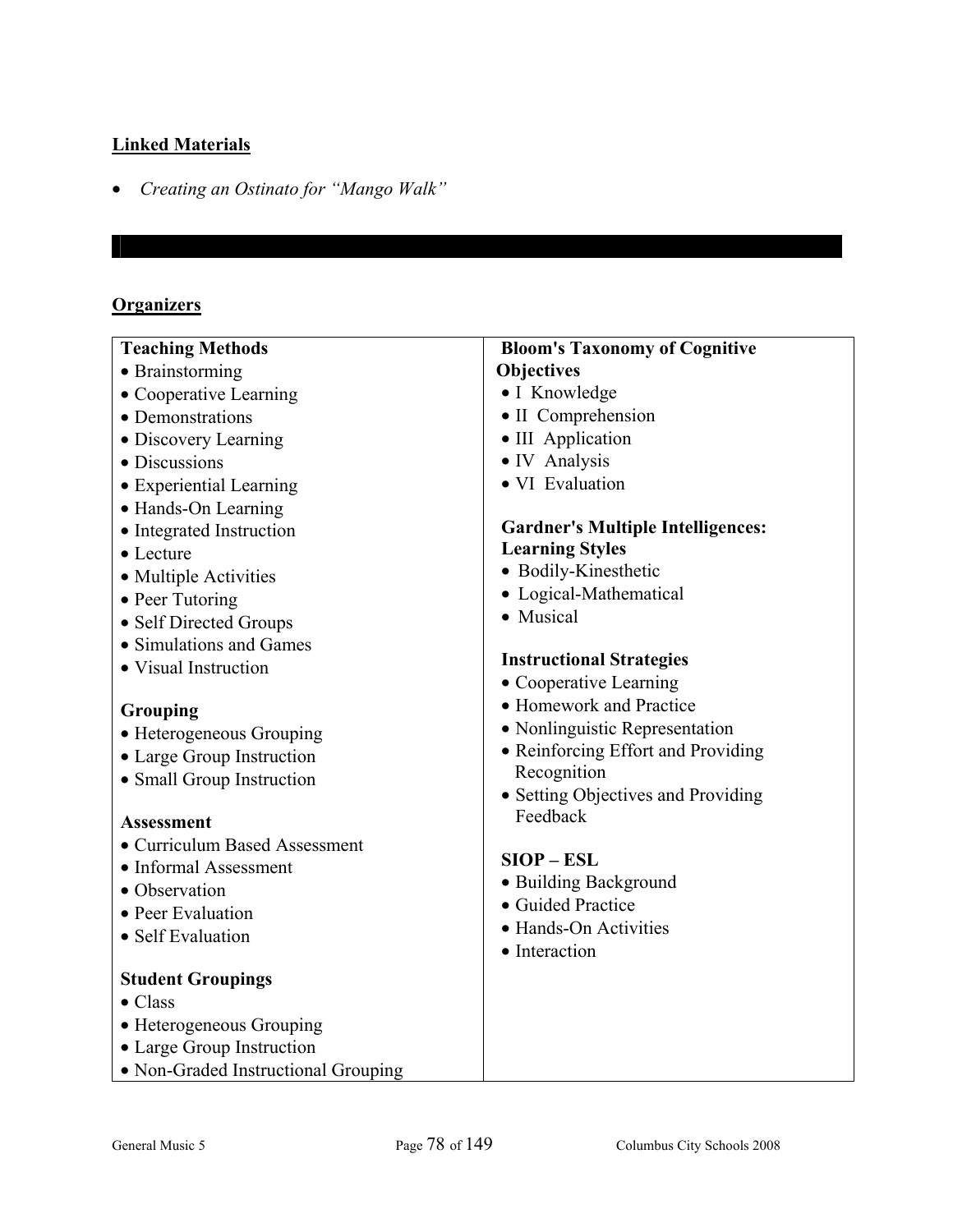# **CREATING AN OSTINATO FOR "MANGO WALK"**

## **Use the checklist below as you create ostinati for "Mango Walk."**

Select unpitched percussion instruments that blend well together.

Create an ostinato to accompany "Mango Walk."

Decide how loud or soft you want to play sections of your ostinato and add crescendos and decrescendos to your ostinato accompaniment.

Practice your ostinato.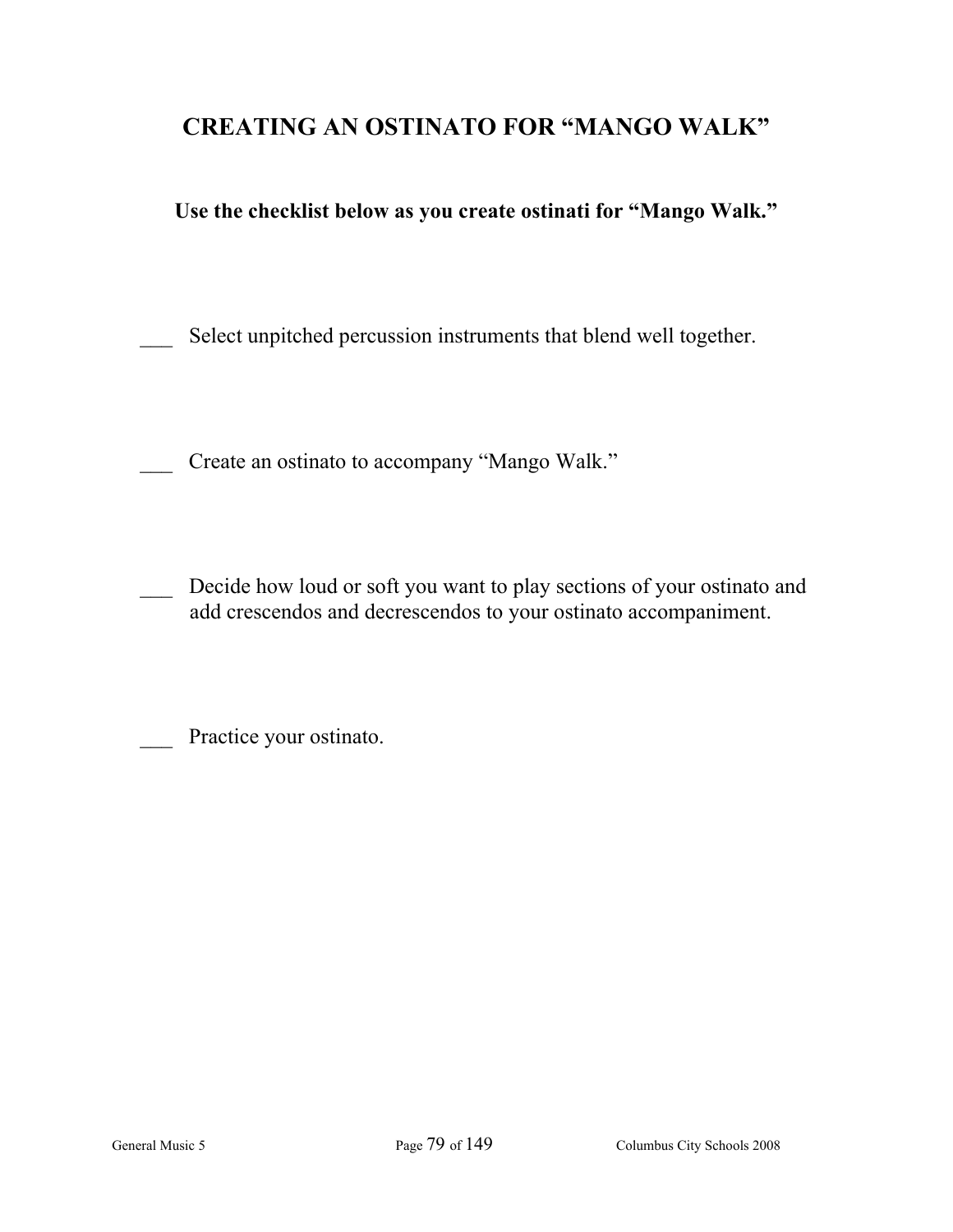# **General Music Scope and Sequence Grade 5**

| <b>Month</b>   | <b>Theme</b>                          | <b>GLI</b>                                                                                                                                                                                              | <b>Standard</b><br><b>Benchmark</b><br><b>GLI</b> | <b>OGT Social Studies</b><br><b>Standards and</b><br><b>Benchmarks</b> | <b>OGT English Language</b><br><b>Arts Standards and</b><br><b>Benchmarks</b>                                              |  |  |
|----------------|---------------------------------------|---------------------------------------------------------------------------------------------------------------------------------------------------------------------------------------------------------|---------------------------------------------------|------------------------------------------------------------------------|----------------------------------------------------------------------------------------------------------------------------|--|--|
|                |                                       |                                                                                                                                                                                                         | <b>Grading Period 3</b>                           |                                                                        |                                                                                                                            |  |  |
| <b>January</b> | Performing on<br>Instruments          | Performs on instruments with<br>correct pitches, rhythms, dynamics,<br>and timbre, a varied repertoire of<br>music.                                                                                     | GM52A1                                            | Social Studies Skills and<br>Methods D                                 |                                                                                                                            |  |  |
|                | Performing on<br>Instruments          | Performs in groups a varied<br>repertoire of music, blending<br>timbres and dynamic levels.                                                                                                             | <b>GM52B2</b>                                     | Social Studies Skills and<br>Methods D                                 |                                                                                                                            |  |  |
|                | Reading and<br>Notating               | Uses standard symbols for<br>accidentals, dynamics, tempo,<br>articulation, and expression.                                                                                                             | <b>GM55C1</b>                                     |                                                                        |                                                                                                                            |  |  |
|                | Reading and<br>Notating               | Uses form markings: D.S., D.C. al<br>fine, multiple endings, double<br>barline, repeat signs, phrase, and<br>coda.                                                                                      | <b>GM55C2</b>                                     |                                                                        | Reading Applications: Literary Text<br>F                                                                                   |  |  |
|                | Relation to<br>History and<br>Culture | Sings, listens to, and moves to the<br>music of various cultural groups<br>and historical periods (e.g., South<br>African choral groups, Baroque,<br>American folk songs, Native<br>American drumming). | <b>GM59A2</b>                                     | <b>History A</b>                                                       | Concepts of Print, Comprehension<br>Strategies and Self-Monitoring<br>Strategies B, C<br>Communications: Oral and Visual C |  |  |
| February       | Singing                               | Sings independently, on pitch and<br>in rhythm, using correct posture,<br>diction, breath support, and tone.                                                                                            | GM51A1                                            | Social Studies Skills and<br>Methods D                                 | Communications: Oral and Visual C                                                                                          |  |  |
|                | Singing                               | Independently sings expressively,<br>using articulation, dynamics, and<br>tempi, songs representing diverse<br>genres and cultures.                                                                     | GM51A2                                            | Social Studies Skills and<br>Methods D                                 | Communications: Oral and Visual C                                                                                          |  |  |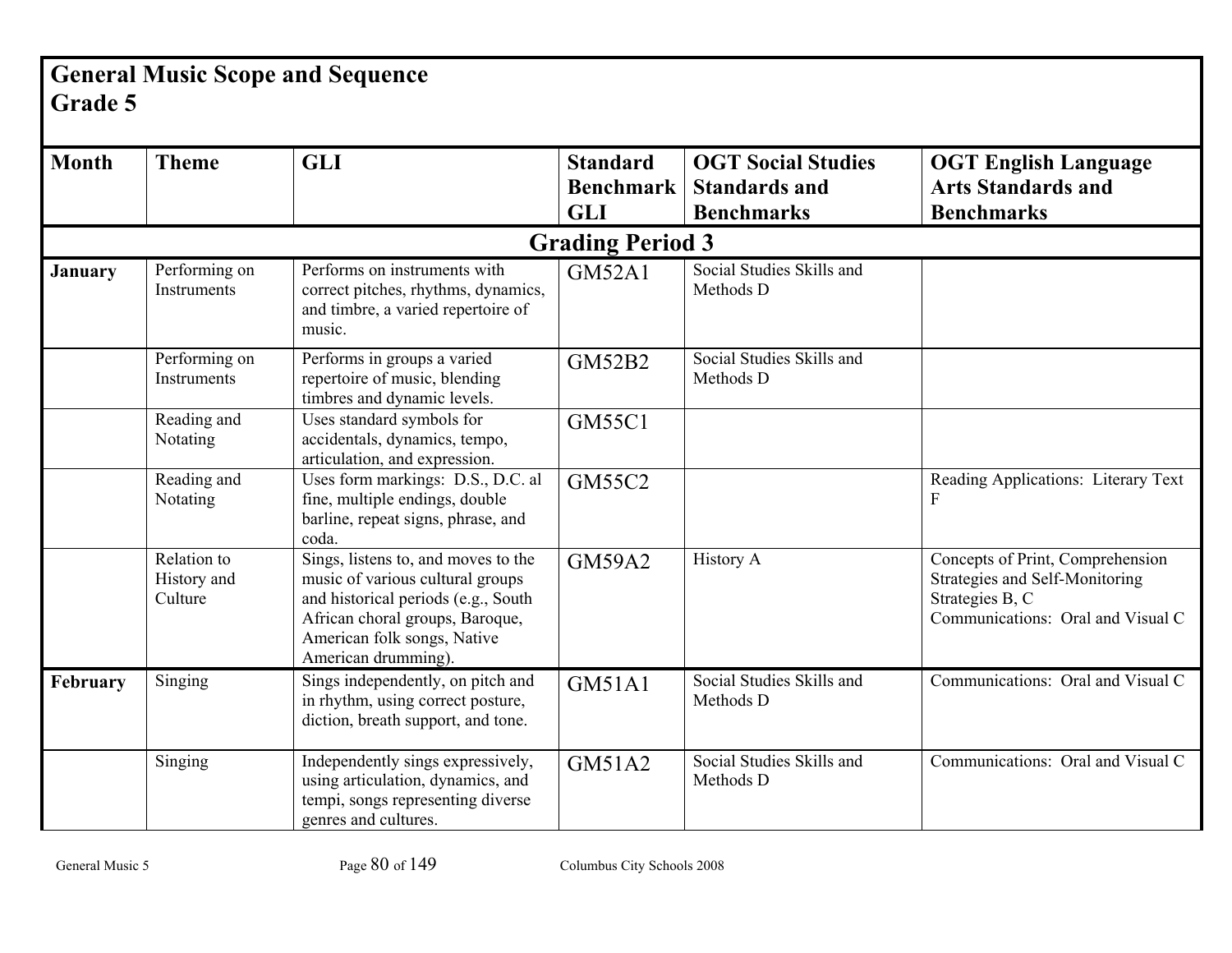|       | Performing on<br>Instruments          | Performs on instruments with<br>correct pitches, rhythms, dynamics,<br>and timbre, a varied repertoire of<br>music.                                                           | <b>GM52A1</b> | Social Studies Skills and<br>Methods D |                                                                                                              |
|-------|---------------------------------------|-------------------------------------------------------------------------------------------------------------------------------------------------------------------------------|---------------|----------------------------------------|--------------------------------------------------------------------------------------------------------------|
|       | Performing on<br>Instruments          | Performs ostinati on unpitched<br>classroom instruments.                                                                                                                      | <b>GM52A4</b> | Social Studies Skills and<br>Methods D |                                                                                                              |
|       | Improvising                           | Improvises melodies in a call-and-<br>response setting.                                                                                                                       | <b>GM53A1</b> |                                        |                                                                                                              |
|       | Improvising                           | Improvises accompaniment on<br>pitched or unpitched instruments.                                                                                                              | <b>GM53A2</b> |                                        |                                                                                                              |
|       | Improvising                           | Improvises melodic embellishments<br>on given melodies.                                                                                                                       | <b>GM53A3</b> |                                        |                                                                                                              |
|       | Evaluating                            | Identifies and discusses aesthetic<br>qualities of the performances of self<br>and others.                                                                                    | <b>GM57B2</b> |                                        | Research E<br>Communications: Oral and Visual A                                                              |
|       | Relationships to<br>Other Disciplines | Explains ways that basic elements<br>of music (e.g., texture, form) relate<br>to disciplines outside the arts.                                                                | <b>GM58B2</b> |                                        | Writing Process A, B, C, D, E<br>Writing Conventions B, C<br>Research E<br>Communications: Oral and Visual A |
| March | Singing                               | Sings independently, on pitch and<br>in rhythm, using correct posture,<br>diction, breath support, and tone.                                                                  | <b>GM51A1</b> | Social Studies Skills and<br>Methods D | Communications: Oral and Visual C                                                                            |
|       | Singing                               | Independently sings expressively,<br>using articulation, dynamics, and<br>tempi, songs representing diverse<br>genres and cultures.                                           | <b>GM51A2</b> | Social Studies Skills and<br>Methods D | Communications: Oral and Visual C                                                                            |
|       | Performing on<br>Instruments          | Maintains independent instrumental<br>parts.                                                                                                                                  | <b>GM52B1</b> | Social Studies Skills and<br>Methods D | Communications: Oral and Visual C                                                                            |
|       | Improvising                           | Improvises accompaniment on<br>pitched or unpitched instruments.                                                                                                              | <b>GM53A2</b> |                                        |                                                                                                              |
|       | Creating                              | Composes short pieces within a<br>particular style, form,<br>instrumentation, or compositional<br>technique using a variety of<br>classroom instruments and sound<br>sources. | <b>GM54A1</b> | Social Studies Skills and<br>Methods D | Research F                                                                                                   |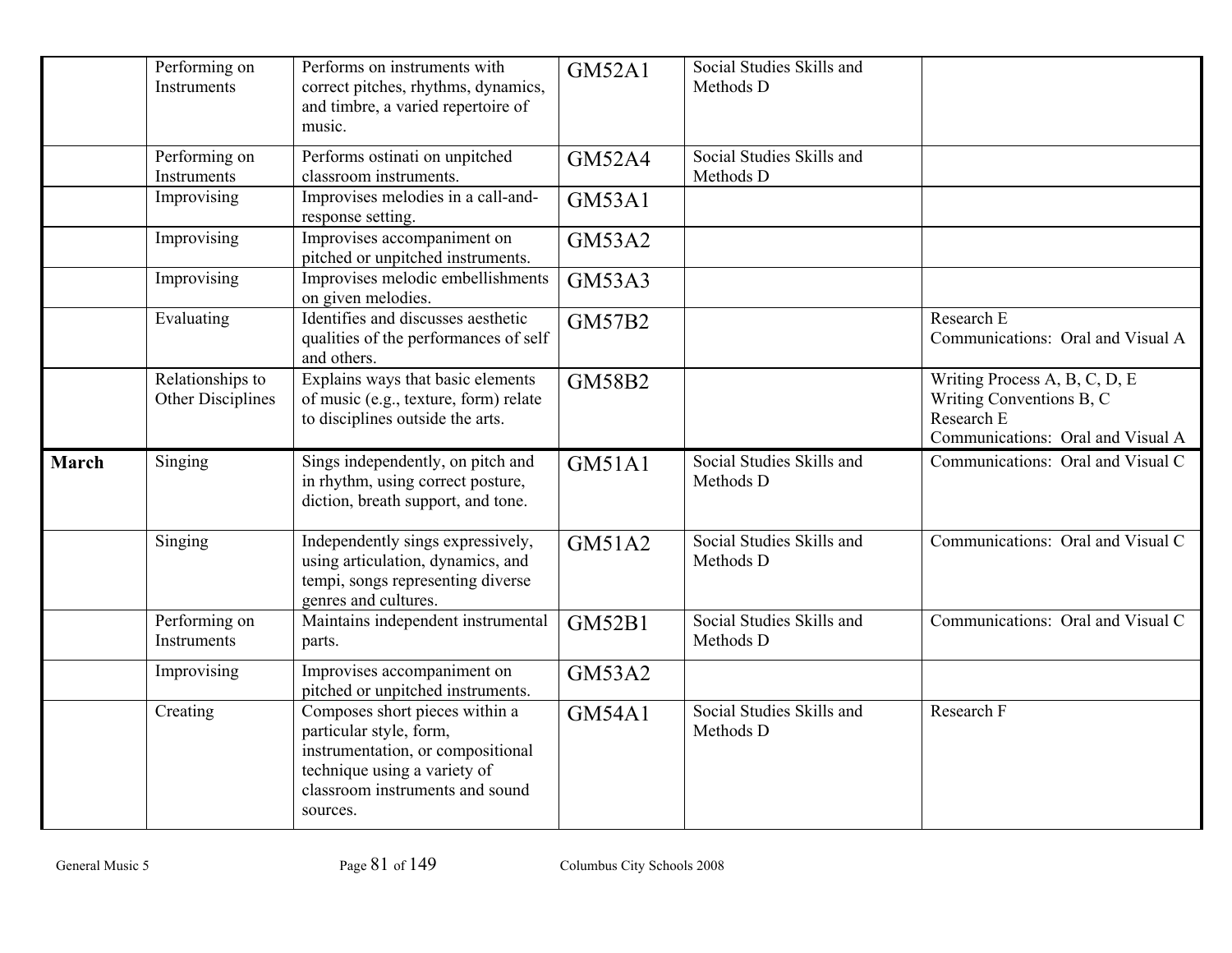| Creating                              | Investigates technology used for<br>creating, arranging, and notating<br>music.                                                                                             | <b>GM54B1</b> |                                        |                                                                                                                                                                                                                  |
|---------------------------------------|-----------------------------------------------------------------------------------------------------------------------------------------------------------------------------|---------------|----------------------------------------|------------------------------------------------------------------------------------------------------------------------------------------------------------------------------------------------------------------|
| Reading and<br>Notating               | Uses standard symbols for<br>accidentals, dynamics, tempo,<br>articulation, and expression.                                                                                 | <b>GM55C1</b> |                                        |                                                                                                                                                                                                                  |
| Reading and<br>Notating               | Reads vocal music in two or more<br>parts.                                                                                                                                  | <b>GM55D1</b> |                                        |                                                                                                                                                                                                                  |
| Listening                             | Listens to a varied repertoire of<br>music and describes it utilizing<br>music vocabulary: dynamics,<br>tempo, meter, and articulation.                                     | <b>GM56A1</b> |                                        | Acquisition of Vocabulary D<br>Writing Process A, B<br>Writing Conventions B, C<br>Research E<br>Communications: Oral and Visual A                                                                               |
| Listening                             | Analyzes and describes a varied<br>repertoire of music with terms<br>related to form: repeat signs, D.C.<br>al fine, D.S. al coda, first and<br>second endings.             | <b>GM56B1</b> |                                        | Writing Process A, B, C<br>Writing Conventions B, C<br>Research E<br>Communications: Oral and Visual A                                                                                                           |
| Evaluating                            | Evaluates their own and others'<br>compositions, arrangements, and<br>improvisations.                                                                                       | <b>GM57A2</b> | Social Studies Skills and<br>Methods D | Reading Applications: Literary Text<br>Research F                                                                                                                                                                |
| Relationships to<br>Other Disciplines | Identifies the use of similar<br>elements in music and other art<br>forms and compares how ideas and<br>emotions are expressed in each art<br>form using the same elements. | <b>GM58A2</b> | History A, D                           | Reading Applications: Literary Text<br>Writing Process A, B, C, D, E<br>Writing Conventions B, C<br>Research E<br>Communications: Oral and Visual A                                                              |
| Relationships to<br>Other Disciplines | Describes and demonstrates how<br>knowledge of music connects to<br>learning in other subject areas.                                                                        | <b>GM58B1</b> |                                        | Writing Process A, B, C, D, E<br>Writing Conventions B, C<br>Research E                                                                                                                                          |
| Relation to<br>History and<br>Culture | Describes distinguishing<br>characteristics of music from<br>various genres and cultures.                                                                                   | <b>GM59A1</b> | History A, D<br>People in Societies A  | Concepts of Print, Comprehension<br>Strategies and Self-Monitoring<br>Strategies B, C<br>Writing Process A, B, C, D, E<br>Writing Conventions B, C<br>Research B, E, F<br>Communications: Oral and Visual -<br>A |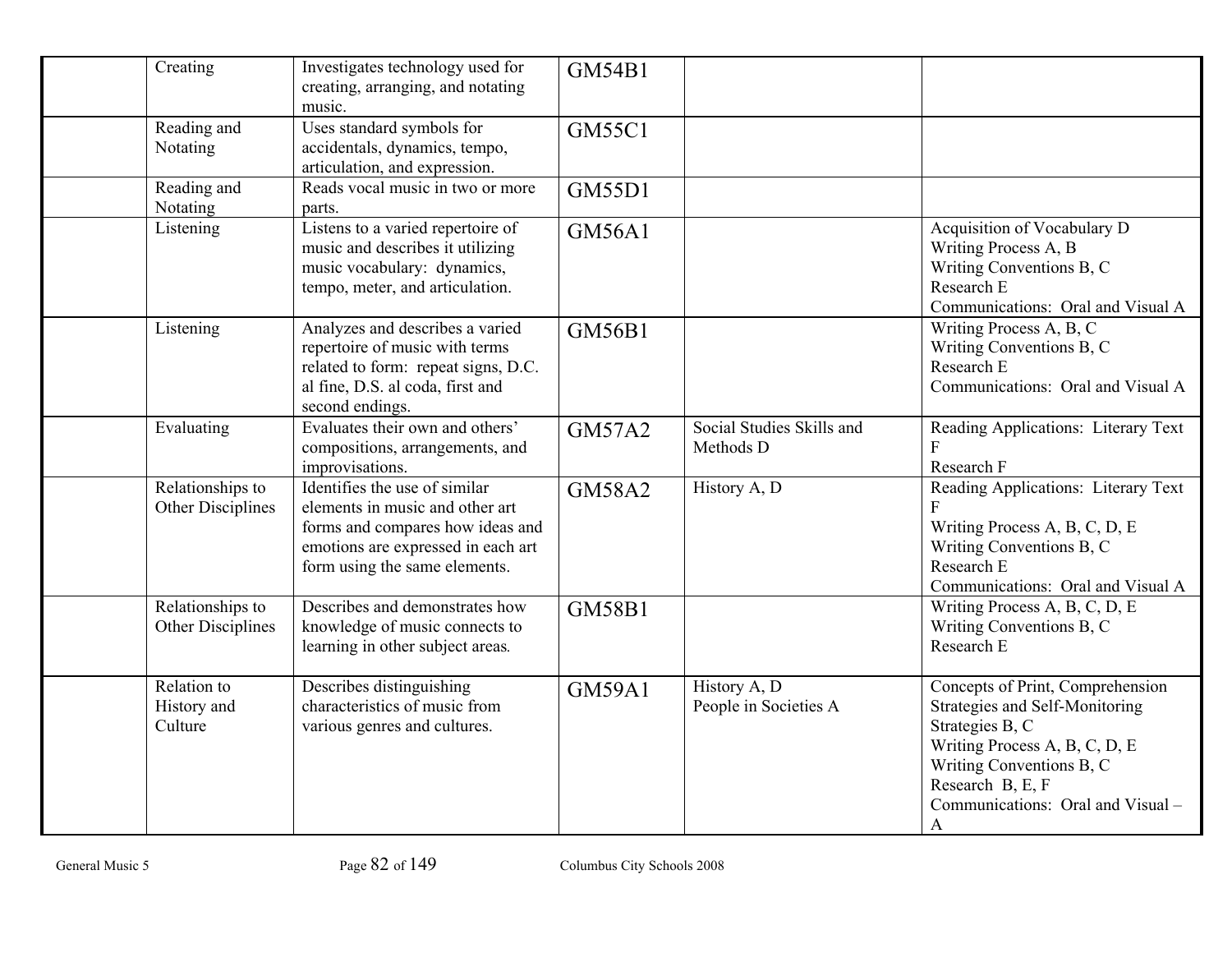| Relation to<br>$\mathbf{v}$<br>History and | $\overline{\phantom{a}}$<br>Discusses the lives and times of<br>composers from various historical | <b>GM59D3</b> | $\mathbf{v}$<br>History<br>1 L. | Writing<br><b>Process</b><br>$\sim$ , $\sim$<br><u>.</u><br>Writing<br>$\mathbf{D}$<br>Conventions $B, C$ |
|--------------------------------------------|---------------------------------------------------------------------------------------------------|---------------|---------------------------------|-----------------------------------------------------------------------------------------------------------|
| Culture                                    | periods.                                                                                          |               |                                 | $\sqrt{ }$<br>Research B.                                                                                 |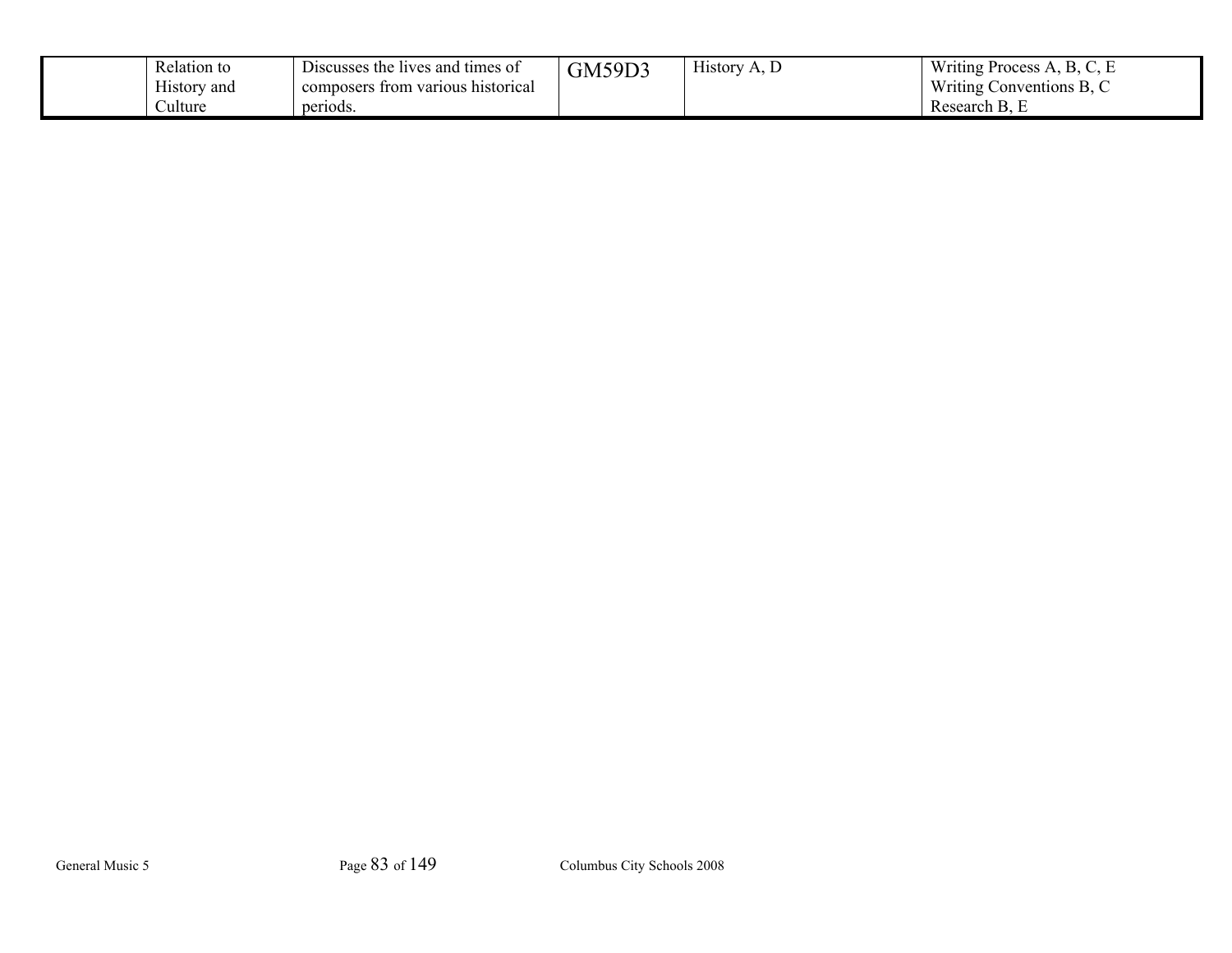



| <b>Instructional Unit</b> | Grade 5, General Music, January                                                             |
|---------------------------|---------------------------------------------------------------------------------------------|
| Title:                    | <b>Symbols of Form and Expression</b>                                                       |
| Subject:                  | General Music                                                                               |
| <b>Grade Range:</b>       | 5                                                                                           |
| <b>Description:</b>       | In this lesson students identify and use accidentals, dynamics, tempo,<br>and articulation. |
| <b>Duration:</b>          | 40 minutes                                                                                  |
| <b>Author:</b>            | <b>Bradley Walsh</b>                                                                        |
| <b>Publisher:</b>         | Columbus City Schools                                                                       |
| <b>Keywords:</b>          | Accidentals; Dynamics; Tempo; Articulation; Expression                                      |

| <b>Content Standard 5:</b> | Reading and notating music                                                                      |
|----------------------------|-------------------------------------------------------------------------------------------------|
| Benchmark C:               | Identify and utilize symbols and traditional terms referring to<br>expression and form.         |
| $GLI$ 1:                   | Uses standard symbols for accidentals, dynamics, tempo,<br>articulation, and expression. GM55C1 |

### **Lesson Assessment**

- Students use tempo and dynamic markings while singing several songs.
- Students take the *Music Symbols Quiz*, identifying various musical symbols.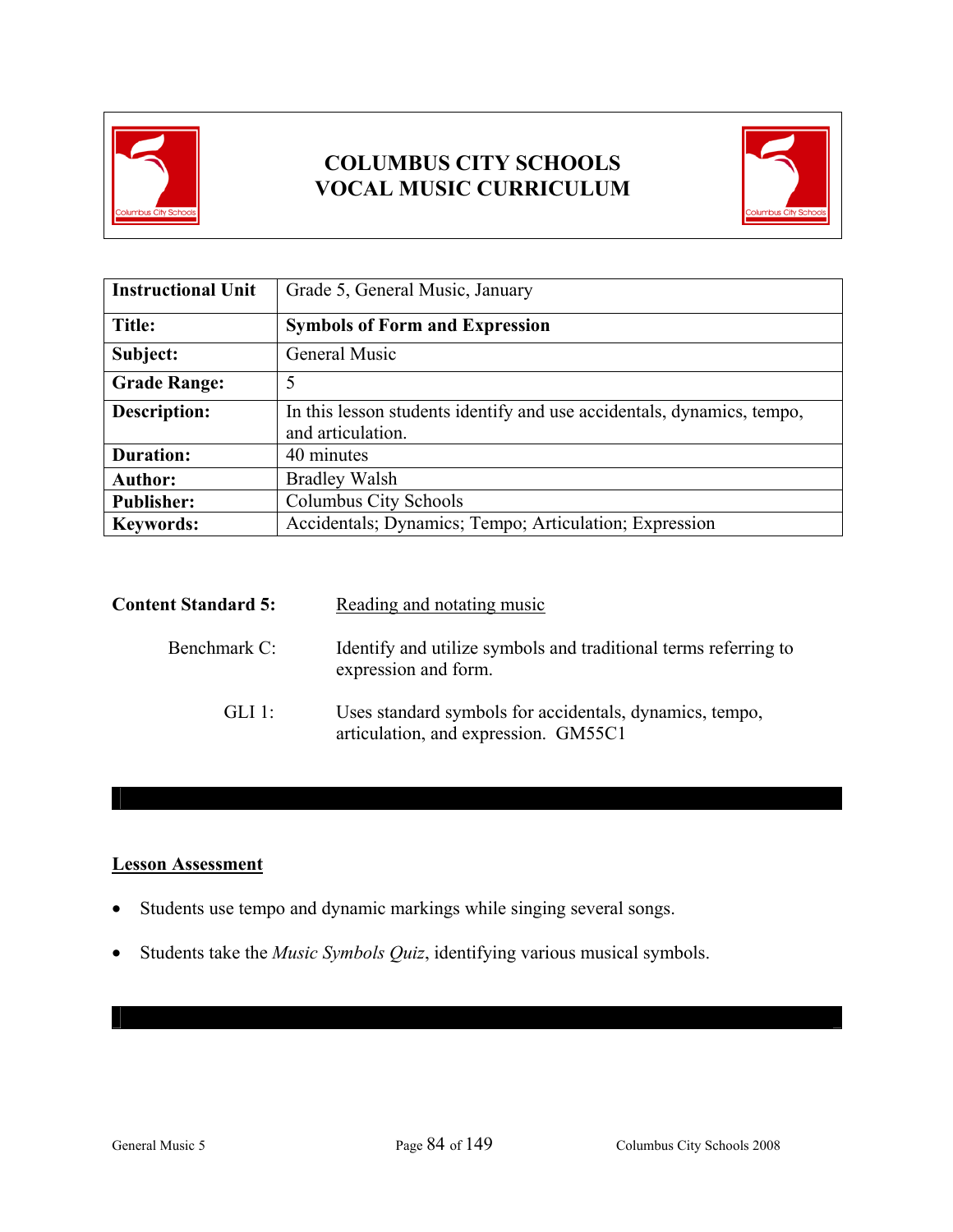#### **Pre-Assessment**

- Class identifies dynamics and articulation markings in "We Go Together" (Share the Music 5, page 10). Class also determines the tempo which best suits the song.
- Class locates the key signature in "We Go Together."

## **Instructional Strategies**

- Class sings "Get Up" (Share the Music 5, page 12; CD 1, track 9), and reviews various markings in the song. Students identify the tempo of the song and classify it as adagio, allegro, or moderato (Formative Assessment).
- Students identify the decrescendo and crescendo in the music as well as the mf, f, and p markings (Formative Assessment).
- Students stand up and sing and move to the song. Body movements and vocal performance show tempo and dynamics of the music (Summative Assessment).
- Class learns the song "Down the River" (Share the Music 5, page 178-179; CD 4, track 7).
- Students read aloud the paragraph on accidentals and the flat sign. Students identify the flat sign in the key signature as a B-flat (Formative Assessment).
- Teacher performs the song on the keyboard using a b natural instead of the flat, to demonstrate why the flat was added to the key signature.
- Students learn the song "On the Road Again" (Share the Music 5, page 180-181; CD 4, track 8)
- Students read aloud the paragraph on sharps and naturals. Students identify the two sharps in the key signature. Students also identify accidentals in the music (Formative Assessment).
- Students take the *Music Symbols Quiz* (Summative Assessment).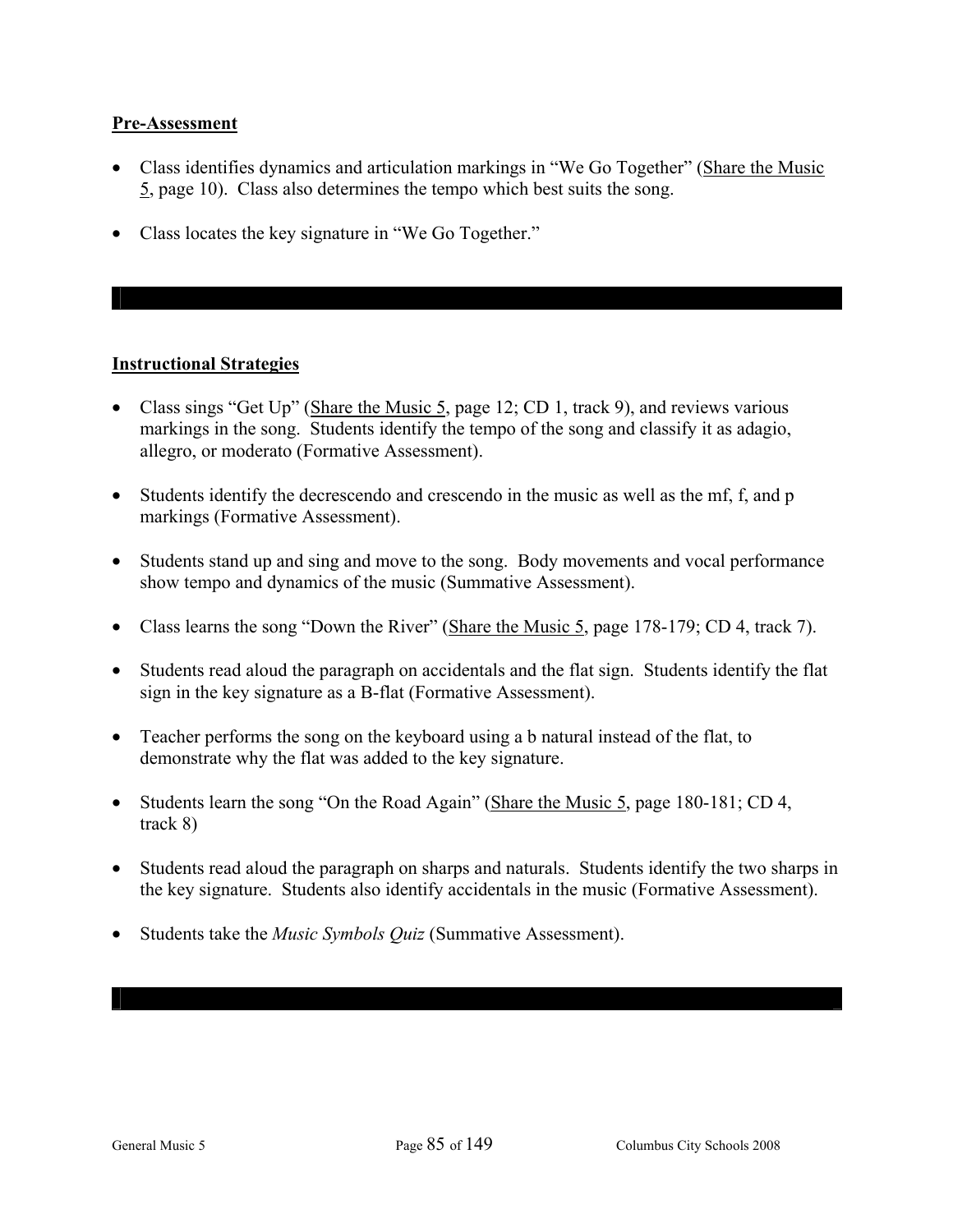## **District Adopted Textbook/Supplemental Materials**

- Share the Music 5, CDs 1 and 4
- Share the Music  $5 -$  Student Edition

## **Materials/Resources**

- Pencils
- CD player
- Piano or keyboard
- *Music Symbols Quiz*

## **Re-Teach**

• Students find their favorite song in the music book and determine if there are any accidentals. With the help of the teacher or other students, they identify the accidentals. (Teacher may have a staff with the lines and spaces labeled at the board.)

#### **Extension**

- Students read about major scale intervals (Share the Music 5, page 182).
- Students play a C major scale using xylophone or keyboard.
- Students follow the interval picture on page 182.
- Students perform the F major scale.
- Using the interval chart on page 182, students decipher the intervals for the F major scale.

## **Linked Materials**

• *Music Symbols Quiz*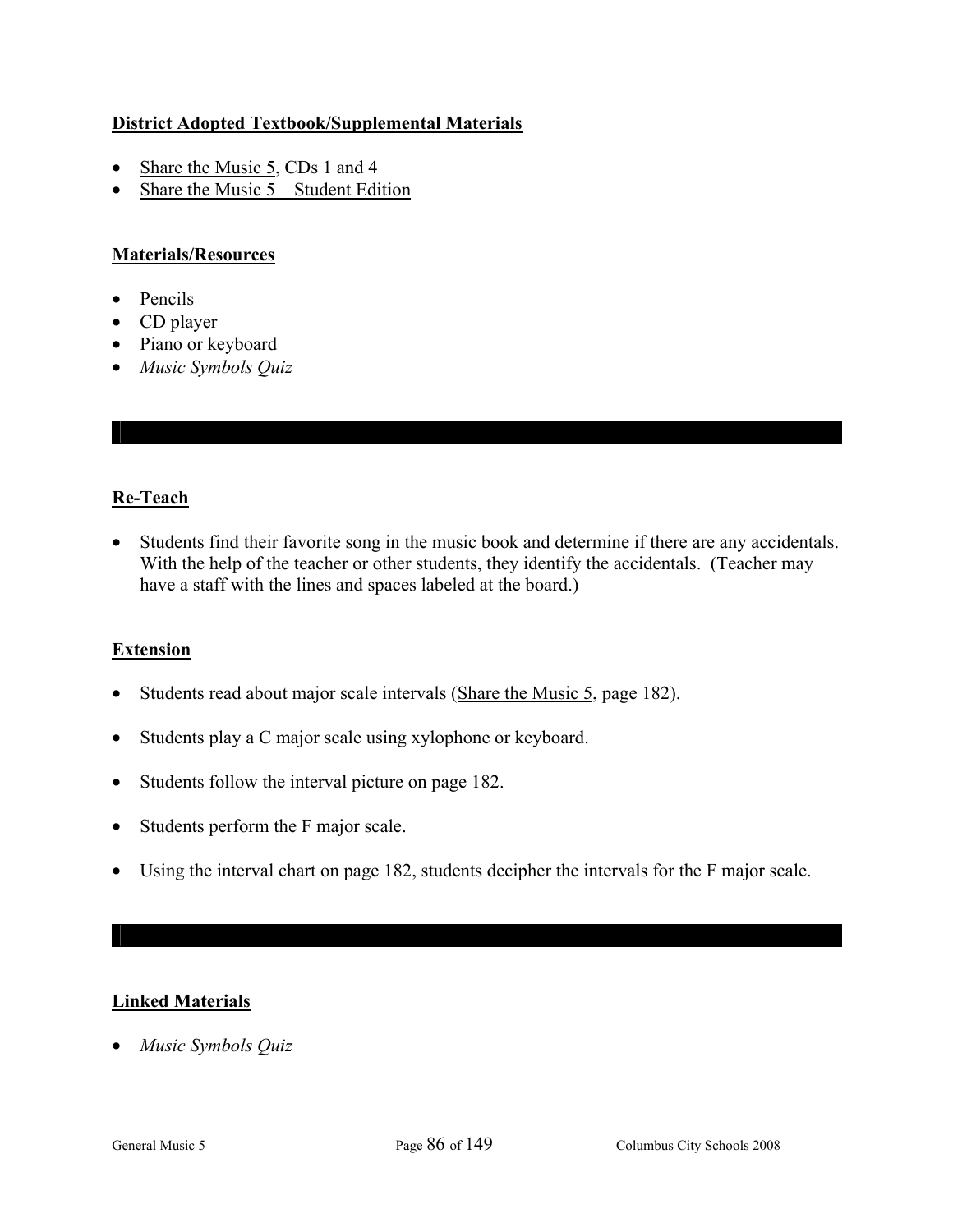### **Organizers**

#### **Teaching Methods**

- Demonstrations
- Discussions
- Experiential Learning
- Hands-On Learning
- Lecture
- Multiple Activities
- Simulations and Games

#### **Grouping**

- Heterogeneous Grouping
- Individualized Instruction
- Large Group Instruction

### **Assessment**

- Authentic Assessment
- Curriculum Based Assessment
- Peer Evaluation
- Observation
- Testing

#### **Student Groupings**

- Class
- Grade
- Heterogeneous Grouping
- Inidividual
- Large Group Instruction

#### **Bloom's Taxonomy of Cognitive Objectives**

- I Knowledge
- II Comprehension
- III Application
- IV Analysis
- V Synthesis

#### **Gardner's Multiple Intelligences: Learning Styles**

- Interpersonal
- Intrapersonal
- Linguistic
- Logical-Mathematical
- Musical
- Naturalist
- Spatial

#### **Instructional Strategies**

- Homework and Practice
- Nonlinguistic Representation
- Reinforcing Effort and Providing Recognition

#### **SIOP – ESL**

- Building Background
- Guided Practice
- Hands-On Activities
- Integrations of Reading, Writing, Speaking, and Listening Skills
- Interaction
- Modeling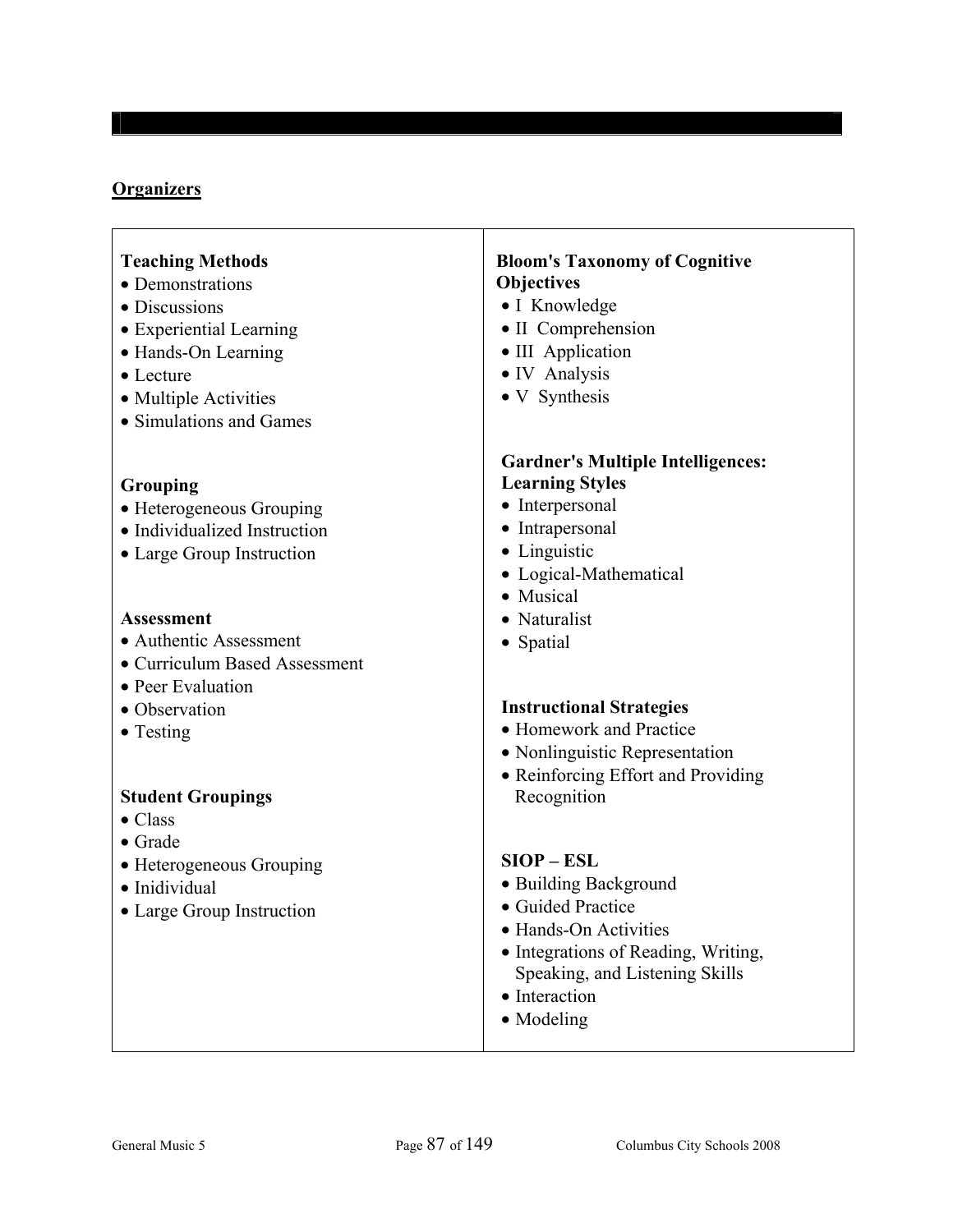# **Music Symbols Quiz**

Name\_\_\_\_\_\_\_\_\_\_\_\_\_\_\_\_\_\_\_\_\_\_\_\_\_\_\_\_\_\_\_\_\_\_\_\_\_\_\_Date\_\_\_\_\_\_\_\_\_\_\_\_\_\_\_

*Identify and define the following musical symbols.* 

| Sign                          | Name of Sign | <b>Definition</b> |
|-------------------------------|--------------|-------------------|
| ♯                             |              |                   |
| Ь                             |              |                   |
| b                             |              |                   |
| decrescescendo<br>(descresc.) |              |                   |
| crescendo<br>(cresc.)         |              |                   |
| adagio                        |              |                   |
| allegro                       |              |                   |
| moderato                      |              |                   |
| $\boldsymbol{p}$              |              |                   |
| $\boldsymbol{f}$              |              |                   |
| $\it mf$                      |              |                   |
| pp                            |              |                   |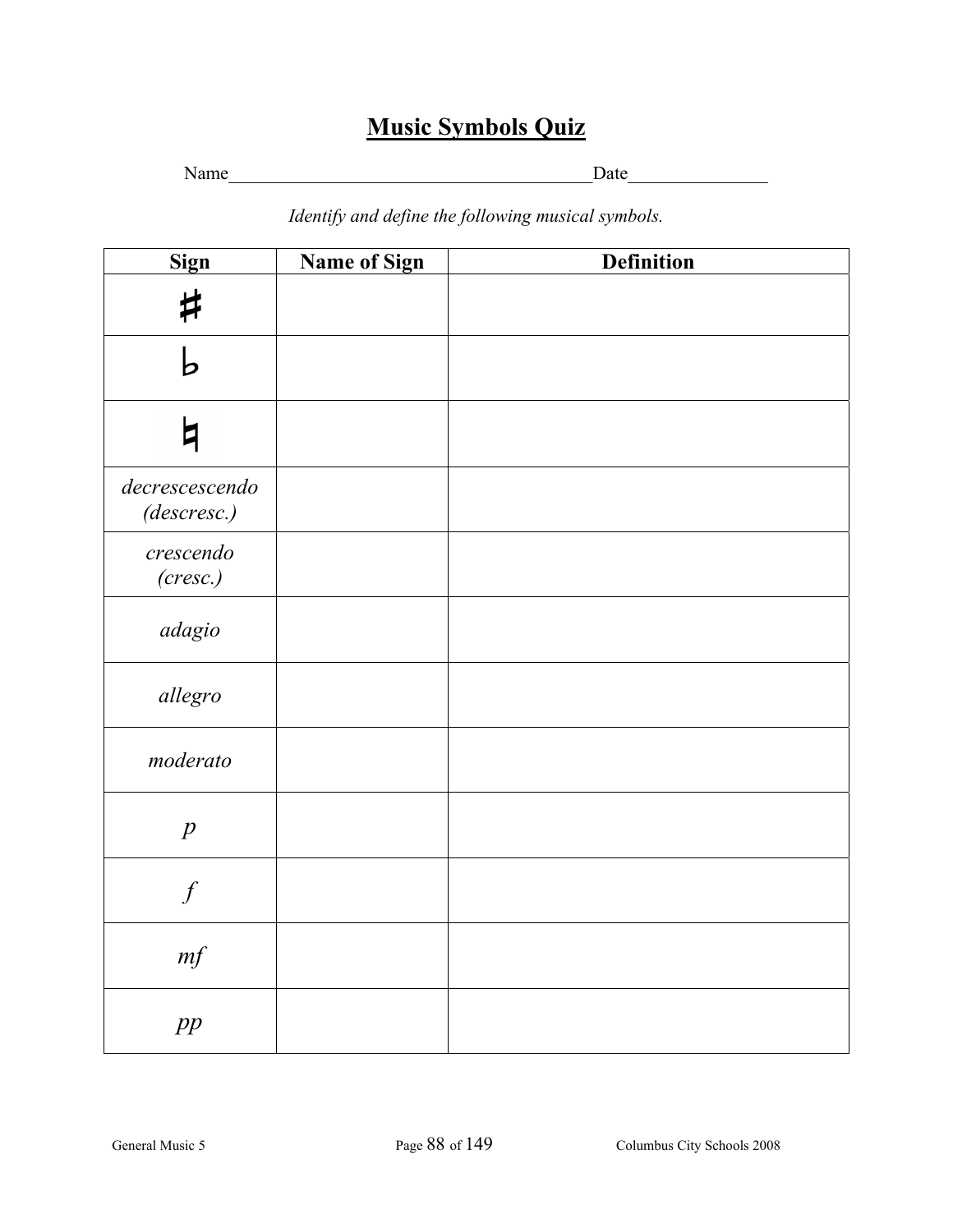



| <b>Instructional Unit</b> | Grade 5, General Music, February                               |
|---------------------------|----------------------------------------------------------------|
| Title:                    | <b>Improvising</b>                                             |
| Subject:                  | General Music                                                  |
| <b>Grade Range:</b>       |                                                                |
| <b>Description:</b>       | In this lesson students improvise melodies and accompaniments. |
| <b>Duration:</b>          | 40 minutes                                                     |
| <b>Author:</b>            | <b>Bradley Walsh</b>                                           |
| <b>Publisher:</b>         | Columbus City Schools                                          |
| <b>Keywords:</b>          | Improvising                                                    |

| <b>Content Standard 3:</b> | Improvising melodies, variations and accompaniments                                            |  |
|----------------------------|------------------------------------------------------------------------------------------------|--|
| Benchmark A:               | Create and perform melodies, variations, and accompaniments.                                   |  |
| $GLI$ 1:                   | Improvises melodies in a call-and-response setting. GM53A1                                     |  |
| $GLI$ 2:                   | Improvises accompaniment on pitched or unpitched<br>instruments. GM53A2                        |  |
| $GLI$ 3:                   | Improvises melodic embellishments on given melodies.<br>GM53A3                                 |  |
| <b>Content Standard 7:</b> | Evaluating music and music performance                                                         |  |
| Benchmark B:               | Demonstrate how music communicates meaning of text,<br>feelings, moods, or images.             |  |
| $GLI$ 2:                   | Identifies and discusses aesthetic qualities of the<br>performances of self and others. GM67B2 |  |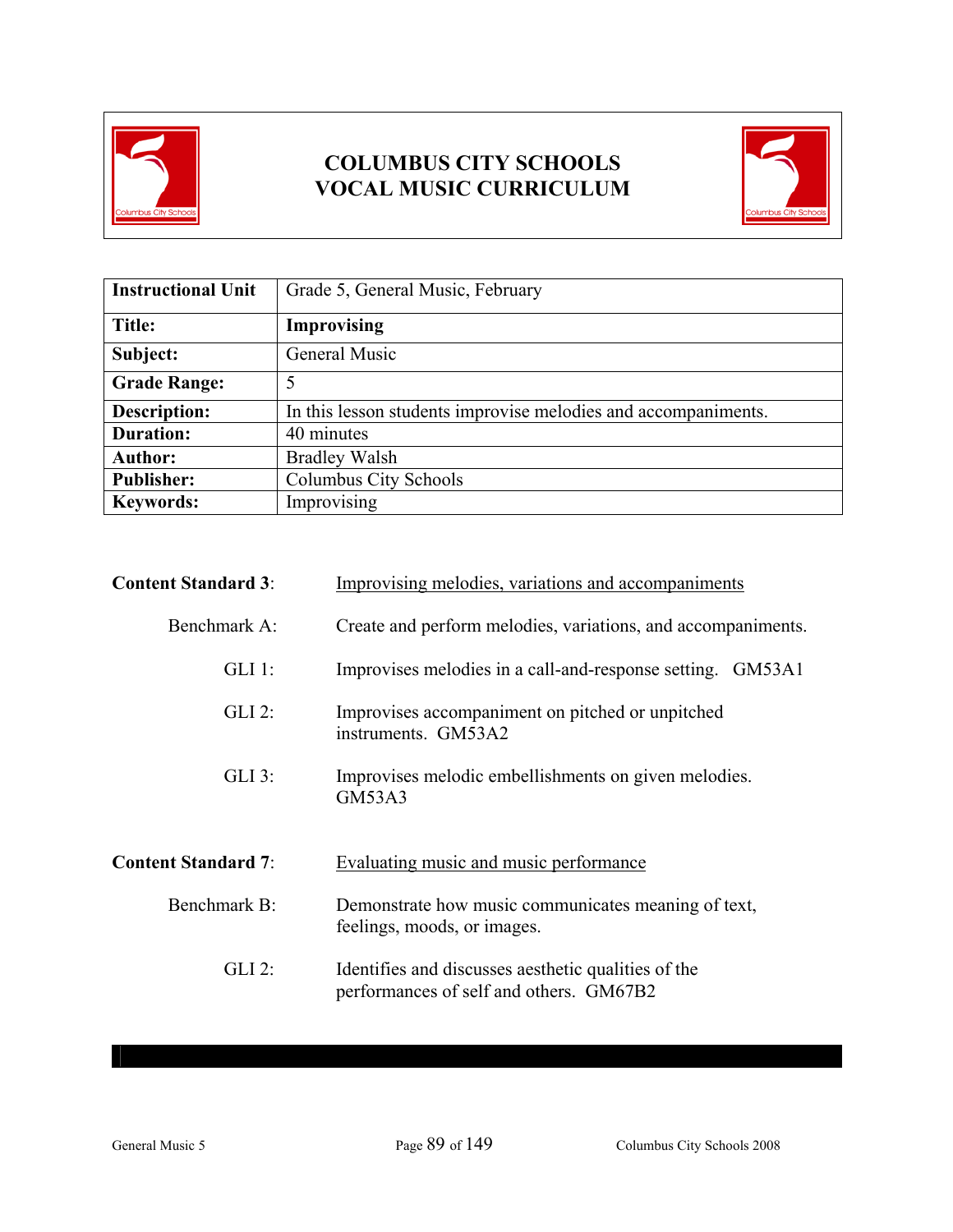#### Lesson Assessment

- Students improvise call-and-response melodies.
- Students improvise accompaniments.
- Students improvise melodic embellishments.
- Students evaluate a music performance.

#### **Pre-Assessment**

- Class reviews the term 'improvisation.'
- Class and teacher identify improvisation in "We Will Raise a Ruckus Tonight" (Share the Music 5, page 20).

#### **Instructional Strategies**

- Class listens to "Good Mornin' Blues" (Share the Music 5, page 277; CD 6, track 7).
- Teacher helps students identify the improvised instrumental responses in the track.
- Students raise their hands when they hear the improvised responses.
- Students listen and sing along to the student recording of "Good Mornin' Blues" (Share the Music 5, page 277; CD 6, track 8).
- Students discuss and evaluate the two performances of "Good Mornin' Blues" and answer the following questions (Summative Assessment):
	- "What kinds of feelings are conveyed in Blues music?"
	- "Which performance was better at setting the mood?"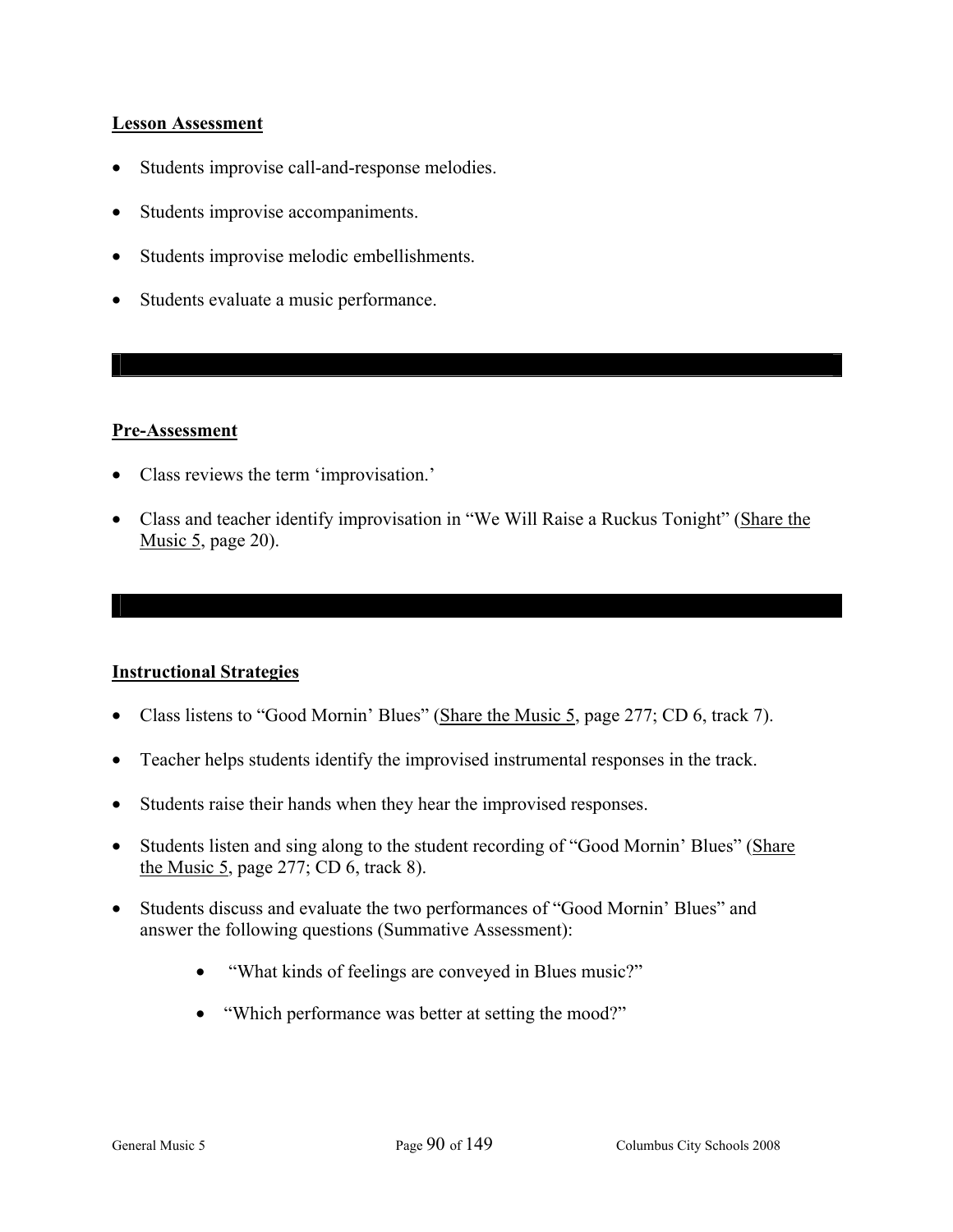- Teacher sings the call of "Good Mornin' Blues" and students sing the response.
- Teacher embellishes the melody of the call and student volunteers respond with an embellishment of their own (Summative Assessment).
- Students write lyrics of their own, on paper, to the last four measures of the song. They answer the question: "Blues how do you do?" (from the song).
- Students sing their responses as the class sings the call. Students discuss what kind of mood they were trying to convey in their lyrics (Summative Assessment).
- Teacher demonstrates improvisation by improvising a piano accompaniment to the song.
- Class divides into small groups. Each group improvises an accompaniment to "Good Mornin' Blues." Students choose from a variety of rhythmic/melodic instruments.
- As groups progress with their improvisations the teacher chooses volunteer groups to improvise accompaniments as the rest of the class sings the song (Summative Assessment).

## **District Adopted Textbook/Supplemental Materials**

- Share the Music 5, CD 6
- Share the Music 5 Student Edition

#### **Materials/Resources**

- CD player
- Assortment of pitched and unpitched instruments
- Pencil
- Paper
- Piano or keyboard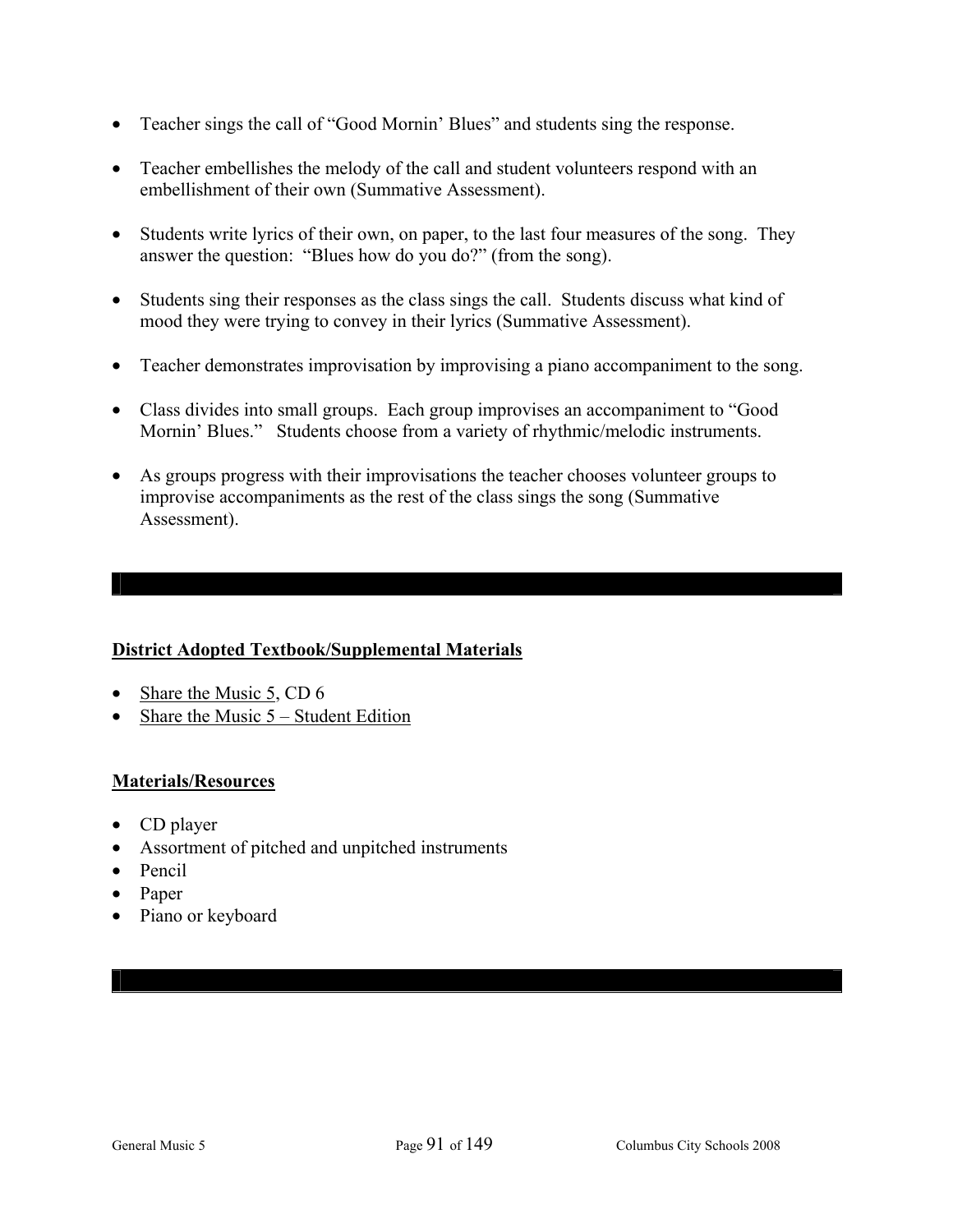## **Re-Teach**

- Students listen to the song "Joe Turner's Blues" (Share the Music 5, page 291; CD 6, track 17).
- Teacher writes a measure of quarter notes with a repeat sign on the board. Students perform the quarter notes on the instrument of choice.
- Students change one of the quarter notes to a different note value (example: two eighth notes followed by three quarter notes).
- Students play the rhythm with the recording of "Joe Turner's Blues."
- Students change and play the note values on all four beats of the measure.

#### **Extension**

• Students improvise rhythm and lyrics to their favorite rap or pop song.

#### **Interdisciplinary Connections**

• Social Studies D – Use problem-solving skills to make decisions individually and in groups.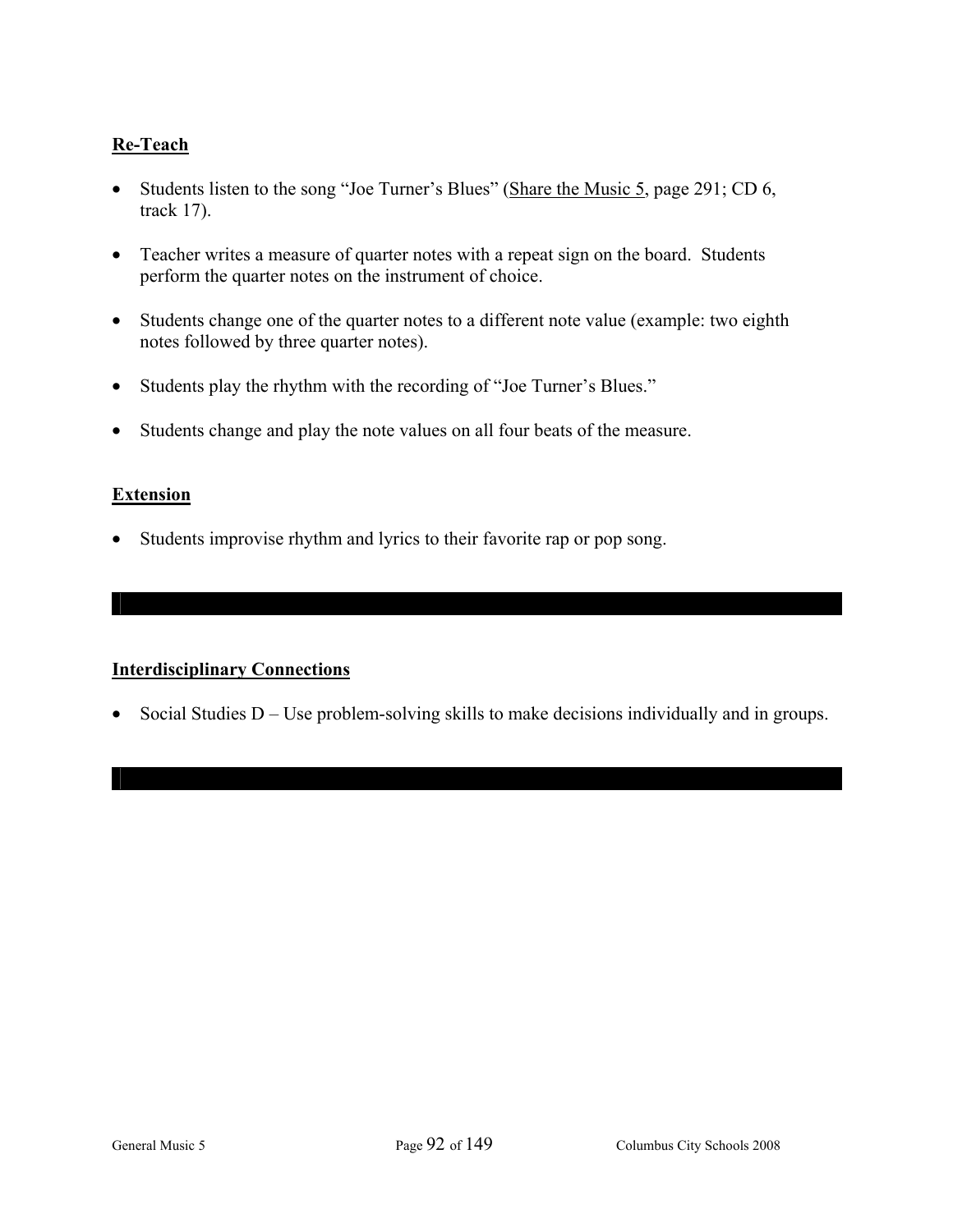# **Organizers**

| <b>Teaching Methods</b>       | <b>Bloom's Taxonomy of Cognitive</b>       |
|-------------------------------|--------------------------------------------|
| • Brainstorming               | <b>Objectives</b>                          |
| • Cooperative Learning        | • I Knowledge                              |
| • Demonstrations              | • II Comprehension                         |
| • Discovery Learning          | • III Application                          |
| • Discussions                 | • IV Analysis                              |
| • Experiential Learning       | • V Synthesis                              |
| • Hands-On Learning           | • VI Evaluation                            |
| • Integrated Instruction      |                                            |
| • Interdisciplinary           | <b>Gardner's Multiple Intelligences:</b>   |
| • Lecture                     | <b>Learning Styles</b>                     |
| • Multiple Activities         | • Bodily-Kinesthetic                       |
| • Self Directed Groups        | • Interpersonal                            |
| • Simulations and Games       | Intrapersonal<br>$\bullet$                 |
| • Thematic Approach           | • Linguistic                               |
|                               | • Logical-Mathematical                     |
| Grouping                      | • Musical                                  |
| • Heterogeneous Grouping      | • Spatial                                  |
| • Individualized Instruction  |                                            |
| • Large Group Instruction     | <b>Instructional Strategies</b>            |
| • Small Group Instruction     | • Cooperative Learning                     |
|                               | • Homework and Practice                    |
| <b>Assessment</b>             | • Identifying Similarities and Differences |
| • Curriculum Based Assessment | • Nonlinguistic Representation             |
| • Informal Assessment         | • Reinforcing Effort and Providing         |
| • Observation                 | Recognition                                |
| • Peer Evaluation             | · Questions, Cues and Advanced             |
| • Self Evaluation             | Organizers                                 |
|                               | • Setting objectives and Providing         |
| <b>Student Groupings</b>      | Feedback                                   |
| Class                         |                                            |
| $\bullet$ Grade               | $SIOP - ESL$                               |
| • Heterogeneous Grouping      | • Building Background                      |
| · Individual                  | • Guided Practice                          |
| • Individualized Instruction  | • Hands-On Activities                      |
| • Large Group Instruction     | • Integrations of Reading, Writing,        |
|                               | Speaking, and Listening Skills             |
|                               | • Interaction                              |
|                               | • Meaningful Content and Language          |
|                               | Activities                                 |
|                               | • Pronunciation/Speech                     |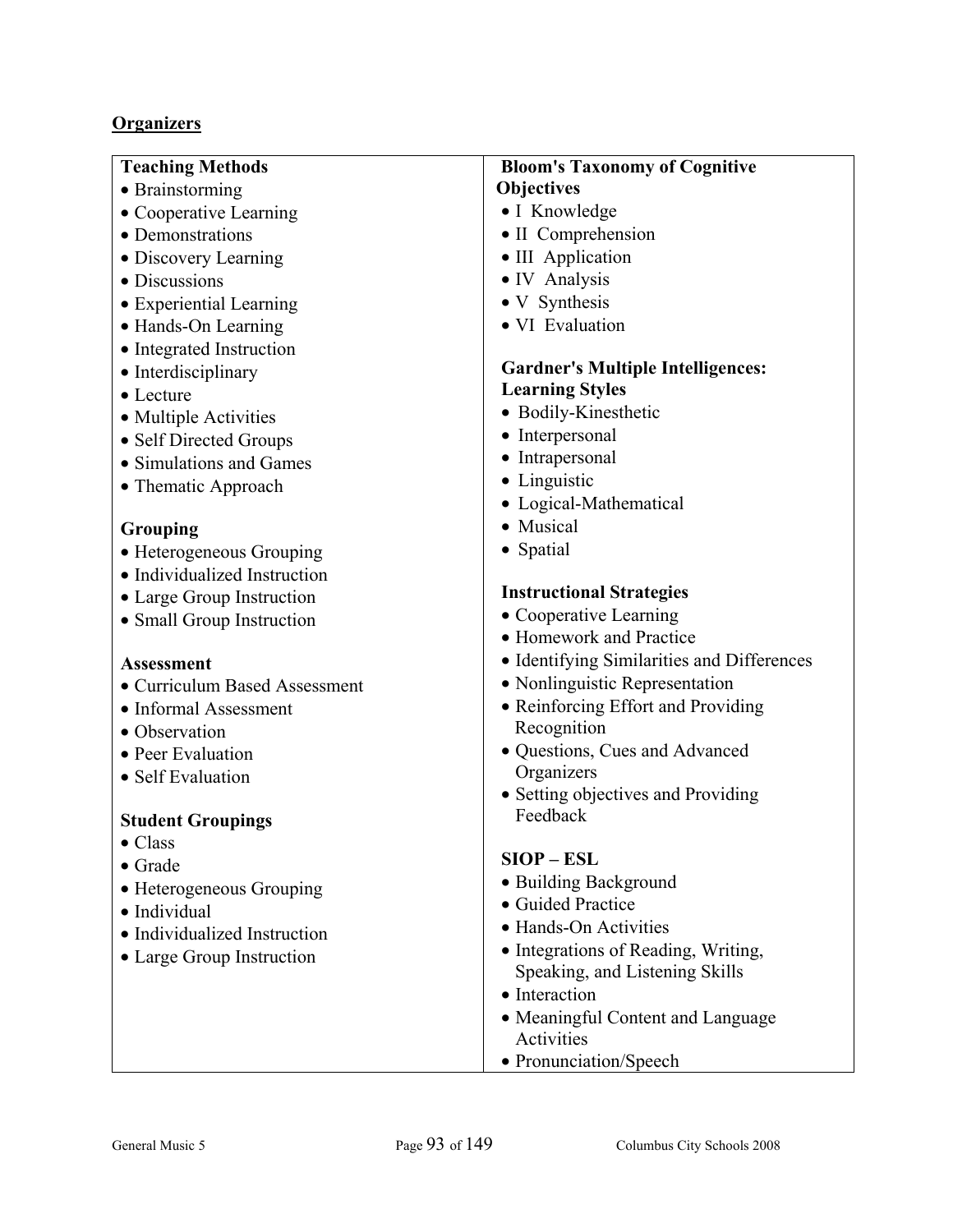



| <b>Instructional Unit</b> | Grade 5, General Music, February                         |
|---------------------------|----------------------------------------------------------|
| Title:                    | <b>Music Elements in Other Disciplines</b>               |
| Subject:                  | General Music                                            |
| <b>Grade Range:</b>       | 5                                                        |
| Description:              | Students identify musical elements in other disciplines. |
| <b>Duration:</b>          | 40 minutes                                               |
| <b>Author:</b>            | <b>Bradley Walsh</b>                                     |
| <b>Publisher:</b>         | Columbus City Schools                                    |
| <b>Keywords:</b>          | Musical Elements; Interdisciplinary                      |

| <b>Content Standard 8:</b> | Understanding relationships between music, the other arts,<br>and other disciplines outside the arts                                      |
|----------------------------|-------------------------------------------------------------------------------------------------------------------------------------------|
| Benchmark B:               | Describe and demonstrate ways in which the principles and<br>subject matter of other disciplines are interrelated with those<br>of music. |
| GL12                       | Explains ways that basic elements of music (e.g., texture,<br>form) relate to disciplines outside the arts. GM58B2                        |

## **Lesson Assessment**

• Students identify the basic elements of music and show how they are related to other subjects.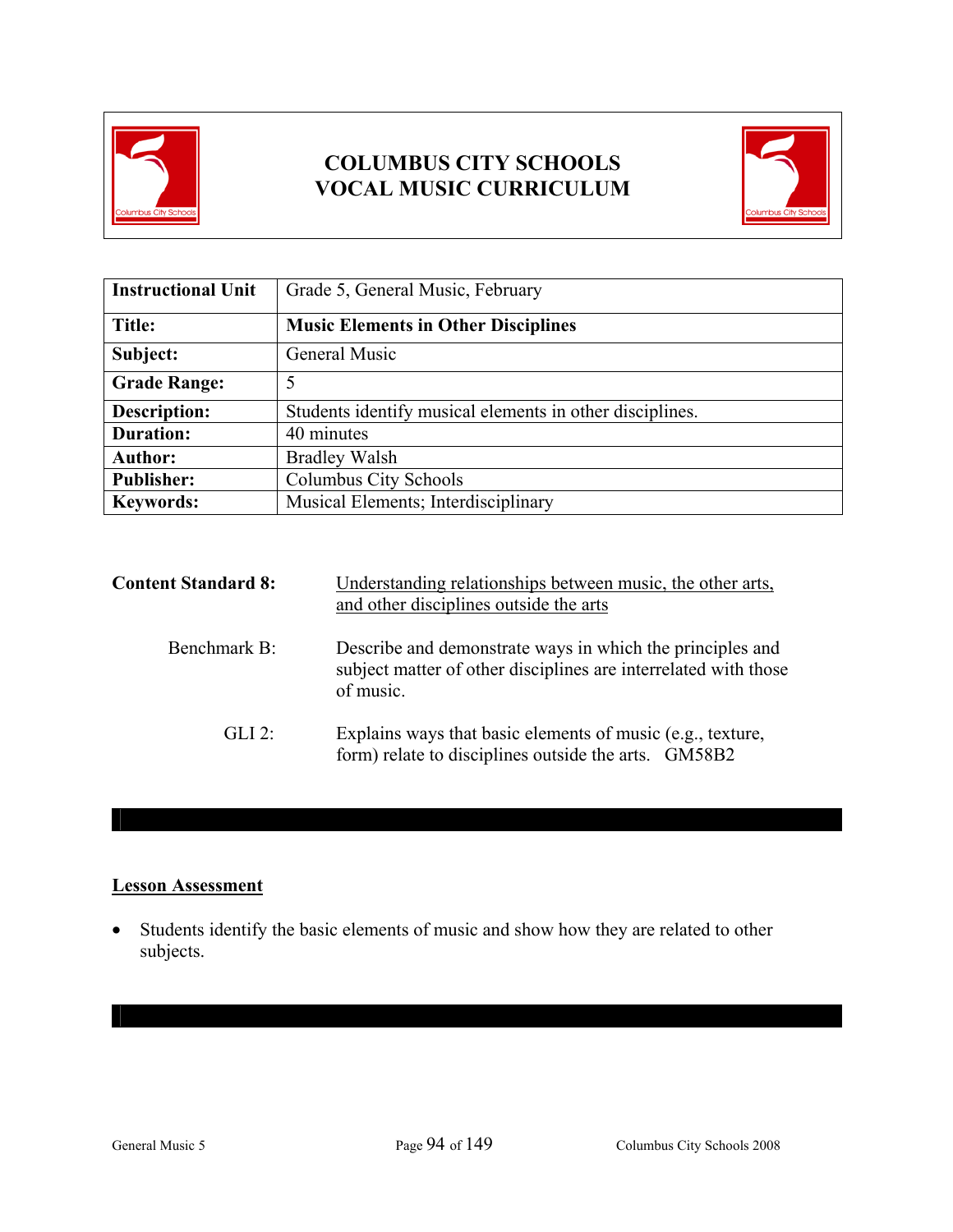#### **Pre-Assessment**

• Students review the terms: texture, dynamics, rhythm, form, timbre, melody and harmony.

#### **Instructional Strategies**

- Class learns the song "Sail Away" (Share the Music 5, page 304; CD 6, track 24).
- Class discusses the expressive elements of the song such as legato melody, changing dynamics and a moderate tempo.
- Class identifies and discusses the elements of music (e.g., dynamics, rhythm, form, timbre, melody and harmony).
- Students create definitions or use the glossary from their text to define the terms. The teacher writes their answers on the board (Formative Assessment).
- Each student chooses an element of music that was written on the board and writes a paragraph about the element and how it relates to their favorite subject other than music (Summative Assessment).
- Teacher reads aloud the Langston Hughes poem "Youth" (Share the Music 5, page 303).
- Teacher asks students what elements of music are used in the poem (dynamics, rhythm, form, timbre).
- Student volunteers read the poem out loud using different dynamic inflections.

#### **District Adopted Textbook/Supplemental Materials**

- Share the Music Grade 5, CD 6
- Share the Music  $5 -$  Student Edition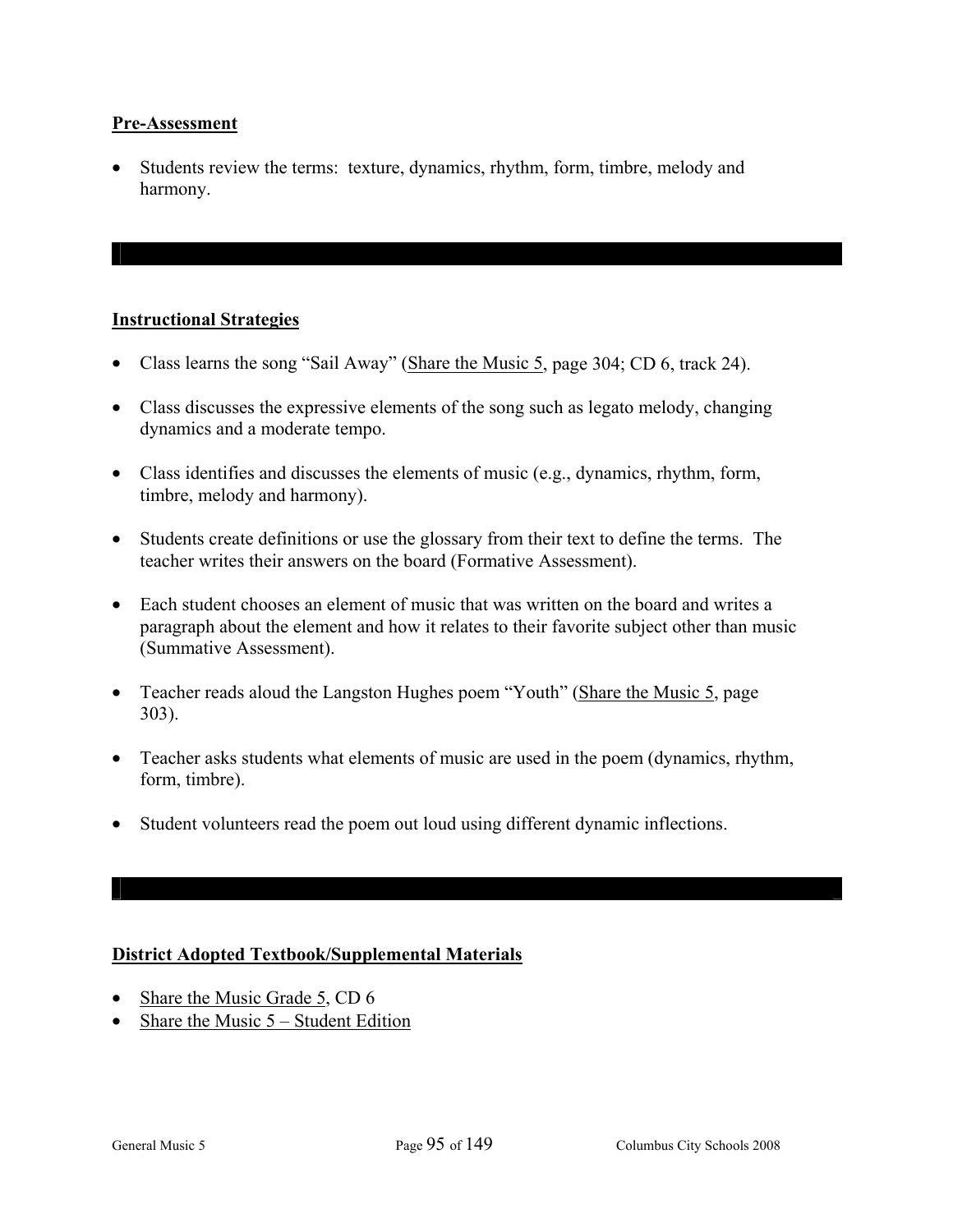### **Materials/Resources**

- Pencils
- Paper
- CD player

## **Re-Teach**

- Students relate musical elements to assigned specific subject areas, for example:
	- English Language Arts: students read with inflection by using different timbres and dynamics;
	- Physical Education: students use rhythm for running and exercise; and
	- Science: students use texture to describe the physical touch of objects.

## **Extension**

• Students create their own poetry.

#### **Interdisciplinary Connections**

- Research E Communicate findings orally, visually and in writing or through multimedia.
- Writing Process A Generate writing topics and establish a purpose appropriate for the audience.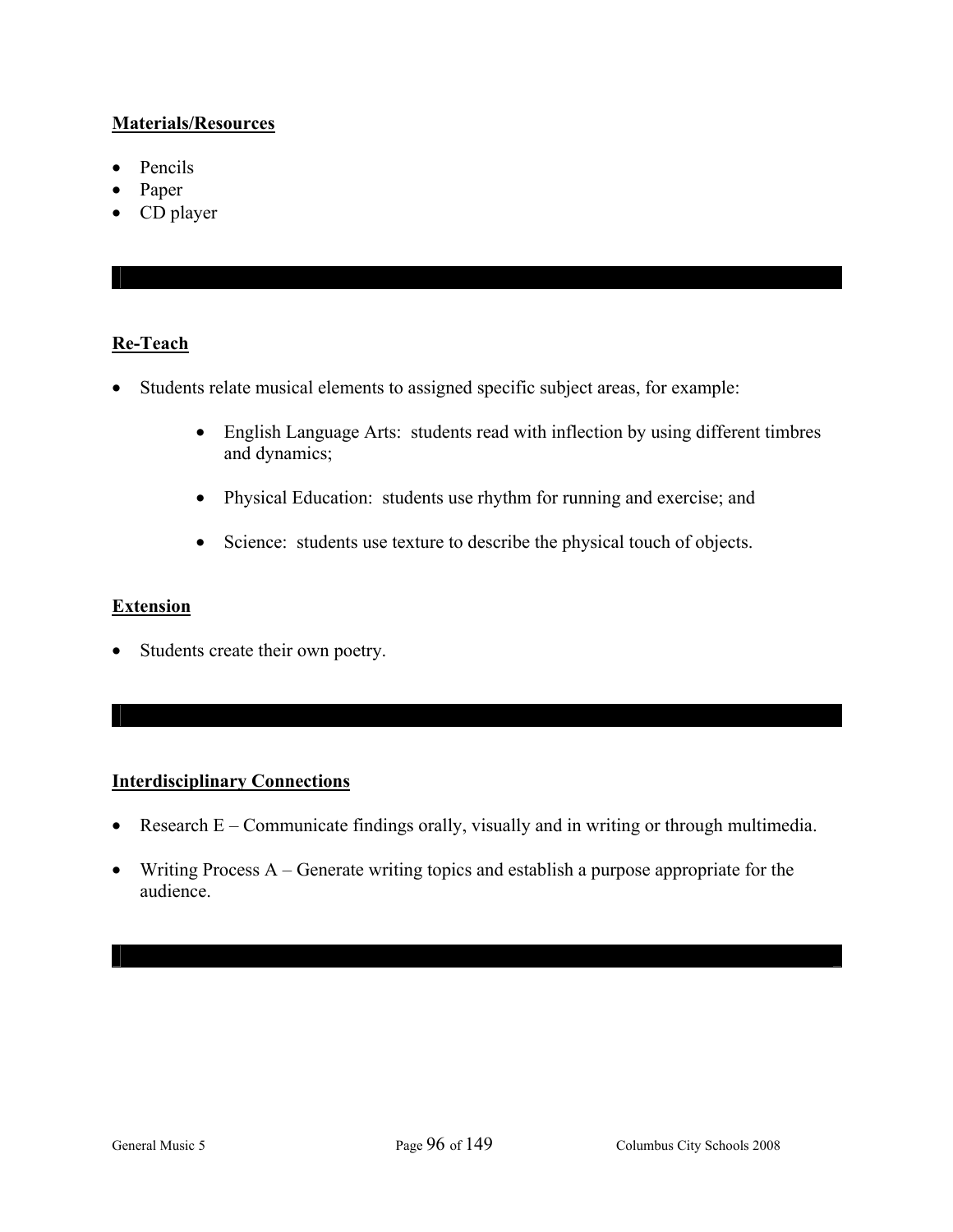## **Organizers**

| <b>Teaching Methods</b>                                                                           | <b>Bloom's Taxonomy of Cognitive</b>                                                                                                                                                            |
|---------------------------------------------------------------------------------------------------|-------------------------------------------------------------------------------------------------------------------------------------------------------------------------------------------------|
| • Discussions                                                                                     | <b>Objectives</b>                                                                                                                                                                               |
| • Integrated Instruction                                                                          | • I Knowledge                                                                                                                                                                                   |
| • Interdisciplinary                                                                               | • II Comprehension                                                                                                                                                                              |
| • Lecture                                                                                         | • III Application                                                                                                                                                                               |
| • Questioning Techniques                                                                          | • IV Analysis                                                                                                                                                                                   |
| Grouping<br>• Heterogeneous Grouping<br>• Individualized Instruction<br>• Large Group Instruction | <b>Gardner's Multiple Intelligences:</b><br><b>Learning Styles</b><br>• Interpersonal<br>• Intrapersonal<br>• Musical                                                                           |
| <b>Assessment</b>                                                                                 | <b>Instructional Strategies</b>                                                                                                                                                                 |
| • Authentic Assessment                                                                            | • Homework and Practice                                                                                                                                                                         |
| • Curriculum Based Assessment                                                                     | • Identifying Similarities and Differences                                                                                                                                                      |
| <b>Student Groupings</b>                                                                          | • Reinforcing Effort and Providing                                                                                                                                                              |
| $\bullet$ Class                                                                                   | Recognition                                                                                                                                                                                     |
| $\bullet$ Grade<br>• Heterogeneous Grouping<br>· Individual<br>• Large Group Instruction          | $SIOP - ESL$<br>• Building Background<br>• Integrations of Reading, Writing,<br>Speaking, and Listening Skills<br>• Interaction<br>$\bullet$ Scaffolding<br>• Techniques to Make Concepts Clear |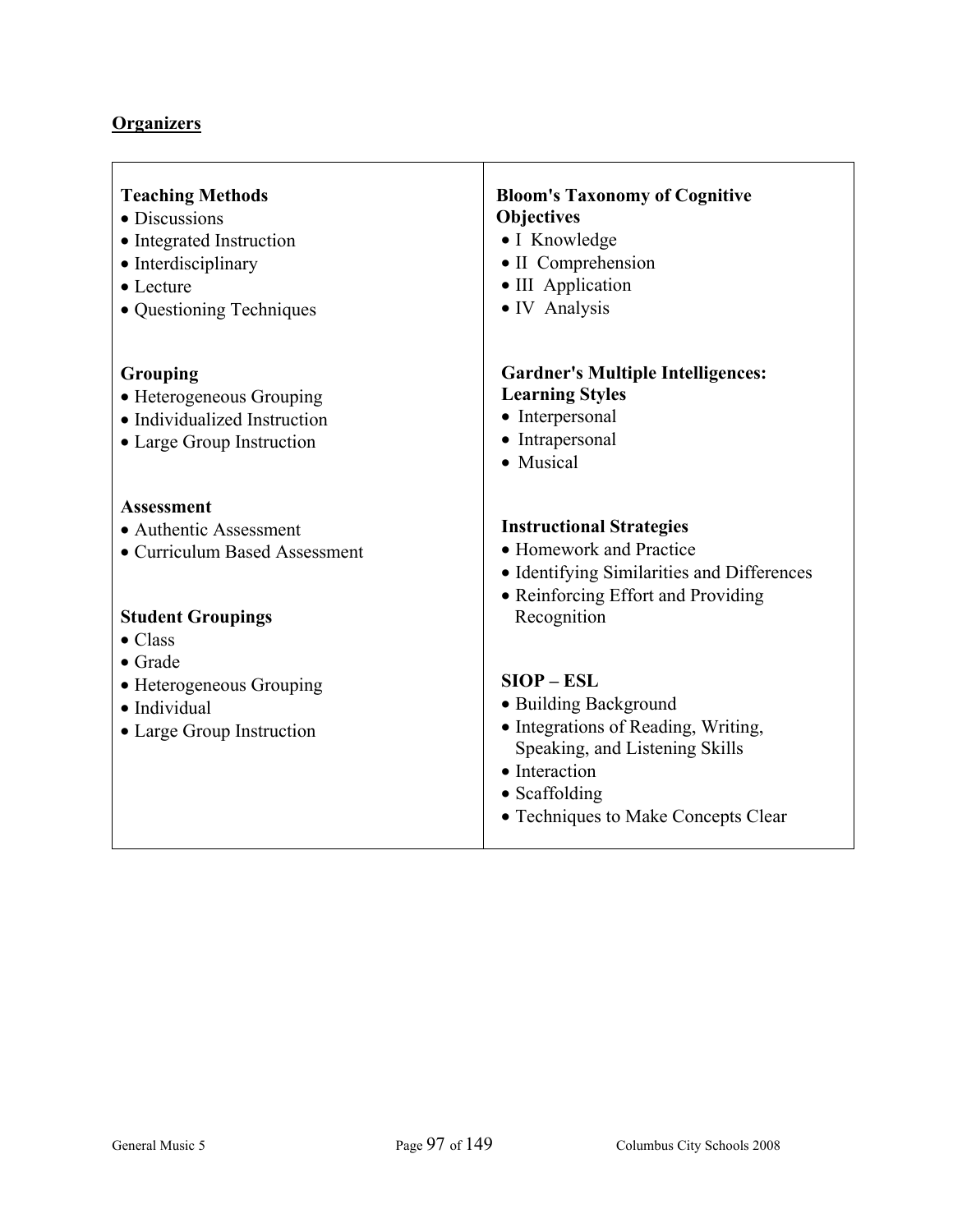



| <b>Instructional Unit</b> | Grade 5, General Music, March                                                           |
|---------------------------|-----------------------------------------------------------------------------------------|
| Title:                    | <b>Writing and Performing Music</b>                                                     |
| Subject:                  | General Music                                                                           |
| <b>Grade Range:</b>       | 5                                                                                       |
| <b>Description:</b>       | In this unit, students create, perform and evaluate short instrumental<br>compositions. |
| <b>Duration:</b>          | 3, 40 minute lessons                                                                    |
| <b>Author:</b>            | <b>Bradley Walsh</b>                                                                    |
| <b>Publisher:</b>         | Columbus City Schools                                                                   |
| <b>Keywords:</b>          | Create; Perform; Evaluate                                                               |

| <b>Content Standard 2:</b> | Performing on instruments, alone and with others, a varied<br>repertoire of music                                                                                           |
|----------------------------|-----------------------------------------------------------------------------------------------------------------------------------------------------------------------------|
| Benchmark B:               | Perform in groups a varied repertoire of music.                                                                                                                             |
| $GLI$ 1:                   | Maintains independent instrumental parts. GM52B1                                                                                                                            |
| <b>Content Standard 4:</b> | Composing and arranging within specified guidelines                                                                                                                         |
| Benchmark A:               | Create, notate, arrange, and perform short pieces of music<br>using a variety of classroom instruments, body percussion<br>and electronic sounds.                           |
| $GLI$ 1:                   | Composes short pieces within a particular style, form,<br>instrumentation, or compositional technique using a variety<br>of classroom instruments and sound sources. GM54A1 |
| Benchmark B:               | Explore technology used in creating, arranging, and notating<br>music.                                                                                                      |
| $GLI$ 1:                   | Investigates technology used for creating, arranging, and<br>notating music. GM54B1                                                                                         |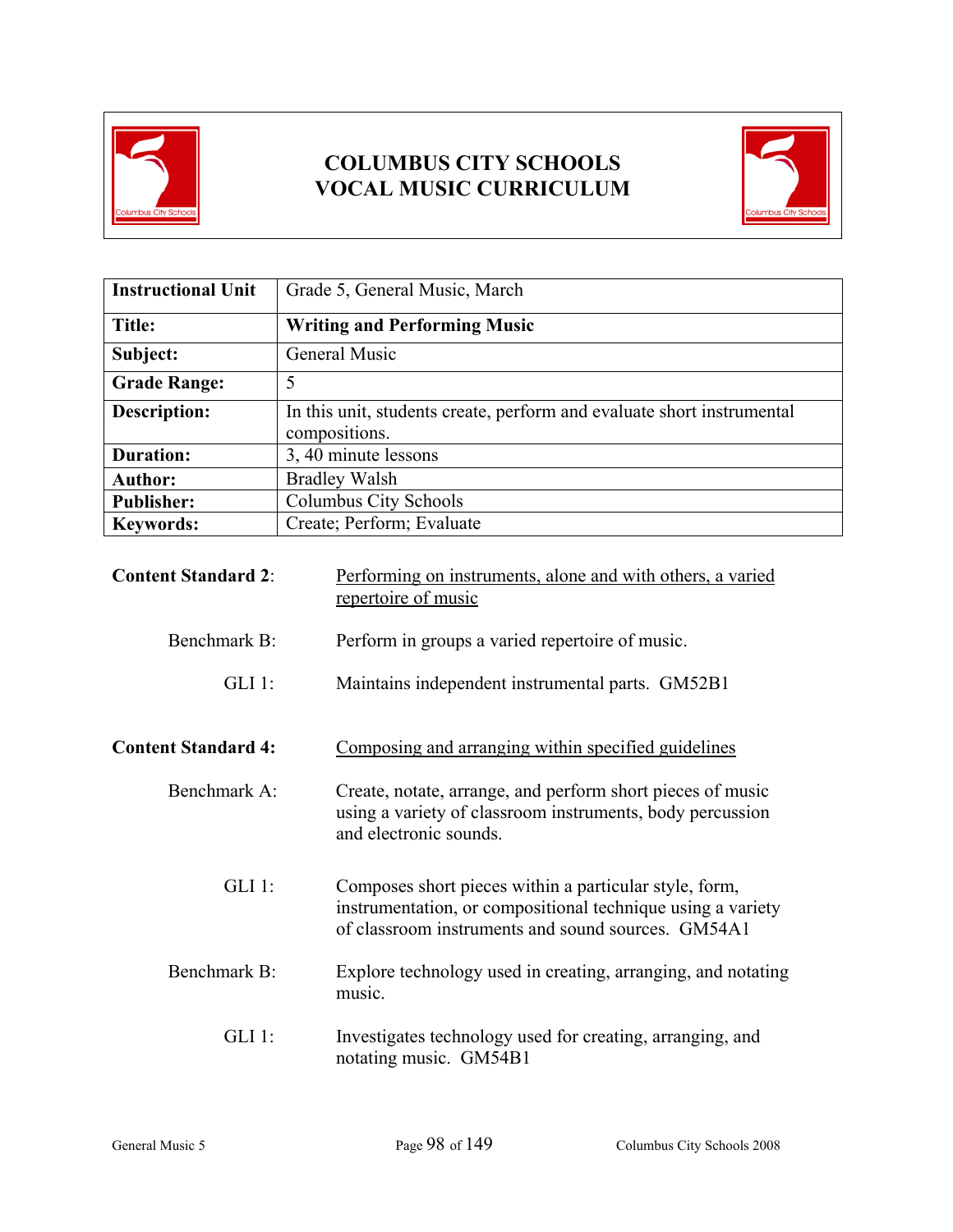| <b>Content Standard 7:</b> | Evaluating music and music performance                                                    |
|----------------------------|-------------------------------------------------------------------------------------------|
| Benchmark A:               | Discuss performances and compositions.                                                    |
| $GLI$ 2:                   | Evaluates their own and others' compositions, arrangements,<br>and improvisations. GM57A2 |

#### **Lesson Assessment**

- Using the *Writing and Performing Music Rubric* students create four-eight-measure compositions for two–three instrumentalists.
- Students perform an independent line of music on an instrument.
- Students use the *Writing and Performing Music Rubric* to evaluate the compositions.
- Students investigate Finale Notepad notation software.

#### **Pre-Assessment**

• Students review barlines and note values.

#### **Instructional Strategies**

#### **Lesson 1**

- Class reviews barlines, sixteenth, eighth, quarter, half, and whole notes. Teacher writes them on the board.
- Class is divided into groups of two and three. Each group uses *Writing and Performing Music Rubric* and creates a four-eight-measure composition on staff paper for two or three rhythm instruments. Compositions include quarter notes, eighth notes, sixteenth notes, and barlines (Summative Assessment).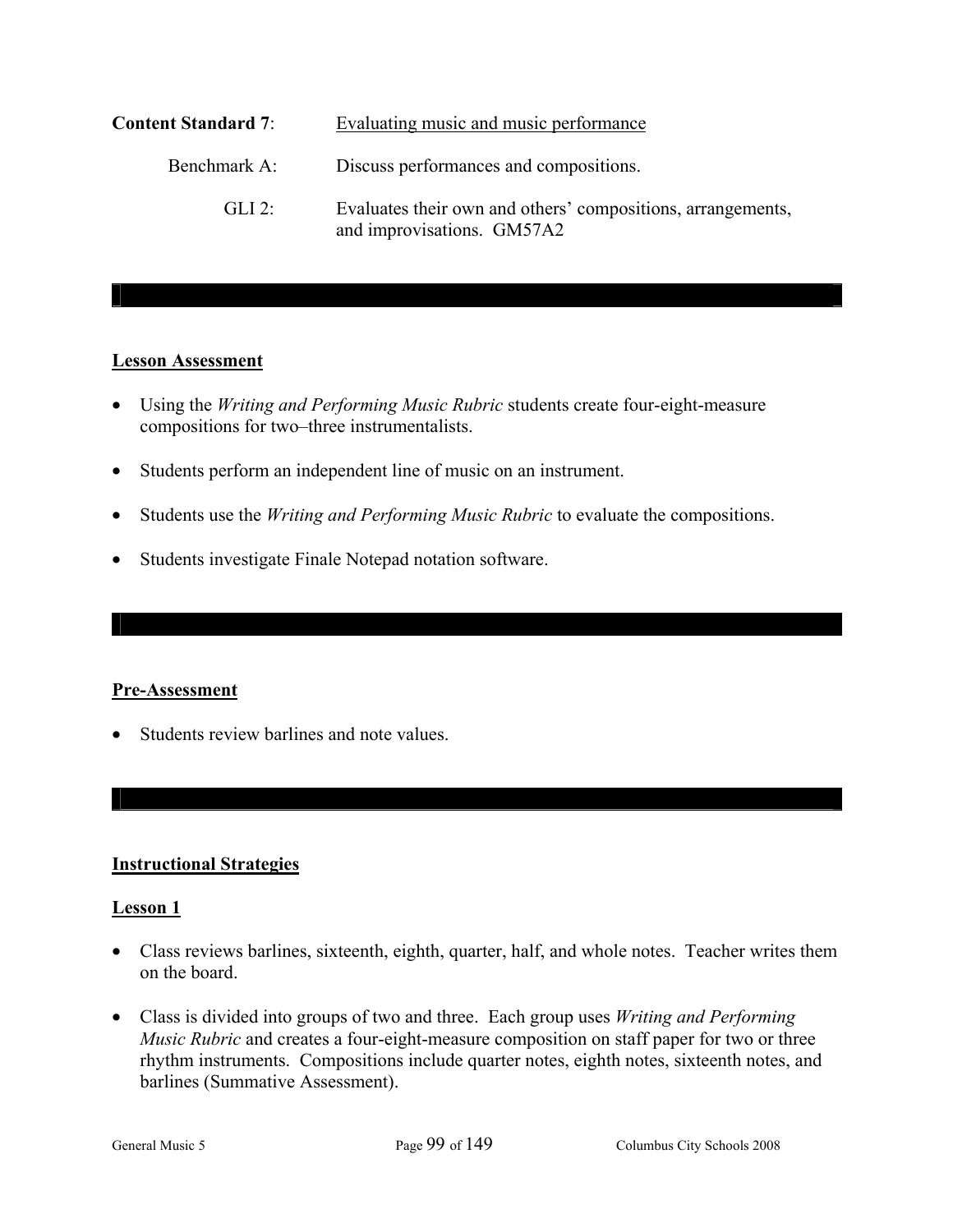## **Lesson 2**

- Groups practice their compositions. Students must be able to perform what they write. Teacher observes groups to make sure each student can play their own part independently (Formative Assessment).
- Groups perform their compositions for the class. Class uses the *Writing and Performing Music Rubric* to evaluate the compositions (Summative Assessment).

#### **Lesson 3**

- Teacher demonstrates how to use Finale Notepad.
- Each group writes their composition using this notation software. Note: Finale Notepad is a free download online. This software will have to be installed ahead of time (Summative Assessment).
- Students are given the web address to download it at home for the own use: www.finalemusic.com/notepad.

#### **Materials/Resources**

- Pencils
- Staff paper
- Rhythm instruments
- *Writing and Performing Music Rubric*
- Computers
- Finale Notepad (free download)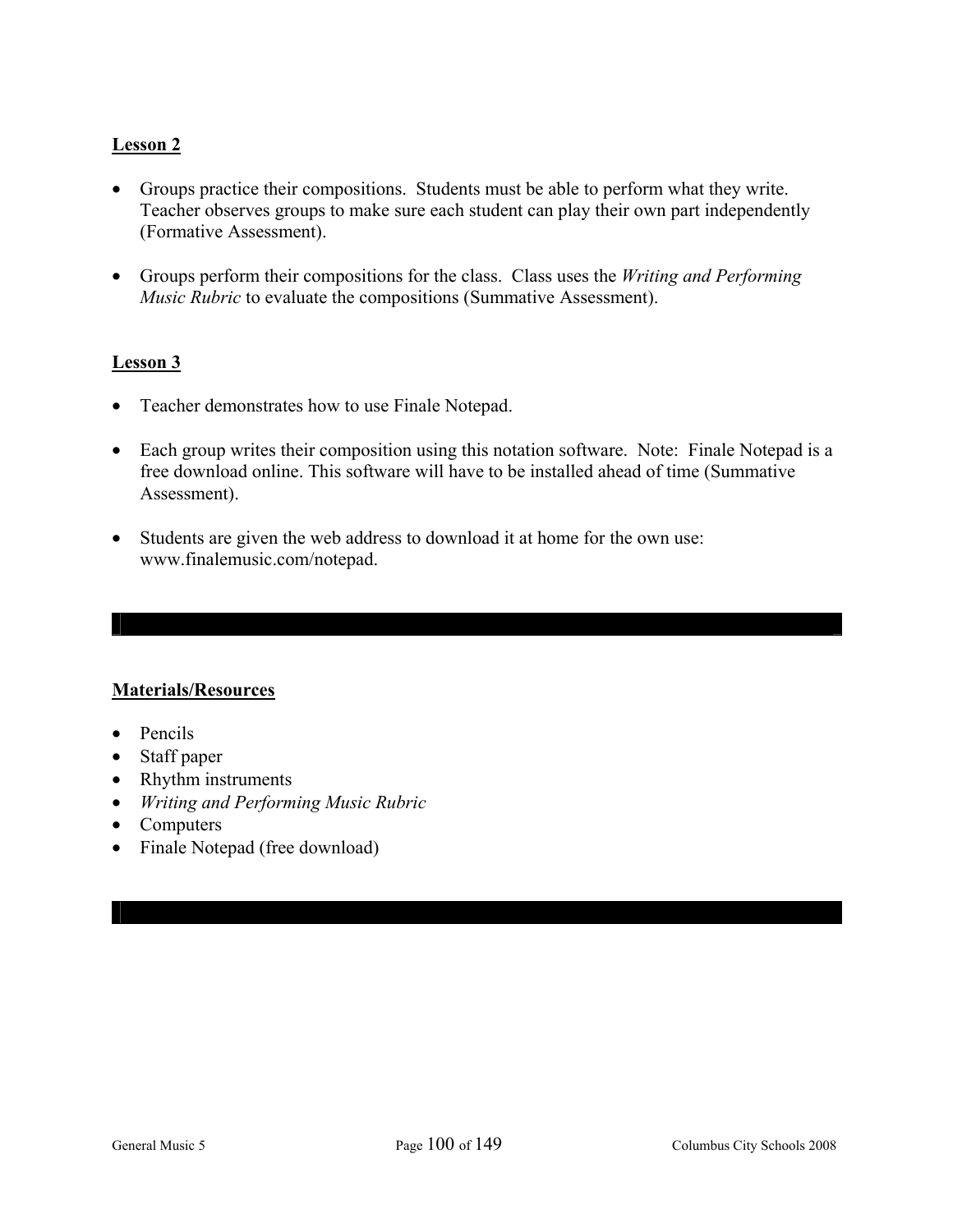## **Re-Teach**

- Teacher writes simple rhythmic notation of quarter notes and eighth notes on an overhead projector. Students perform the rhythm.
- Teacher writes a two part rhythmic example of quarter notes and eighth notes. Class divides into two groups. Each group performs a part.
- Students write two-measure rhythmic compositions.

#### **Extension**

• Students use notation software such as Notepad to write other compositions. (Perhaps done during recess or other free time, given the length of time involved in the project.)

## **Linked Materials**

• *Writing and Performing Music Rubric* 

#### **Interdisciplinary Connections**

• Social Studies D – Use problem-solving skills to make decisions individually and in groups.

#### **Writing Connection**

• Rubric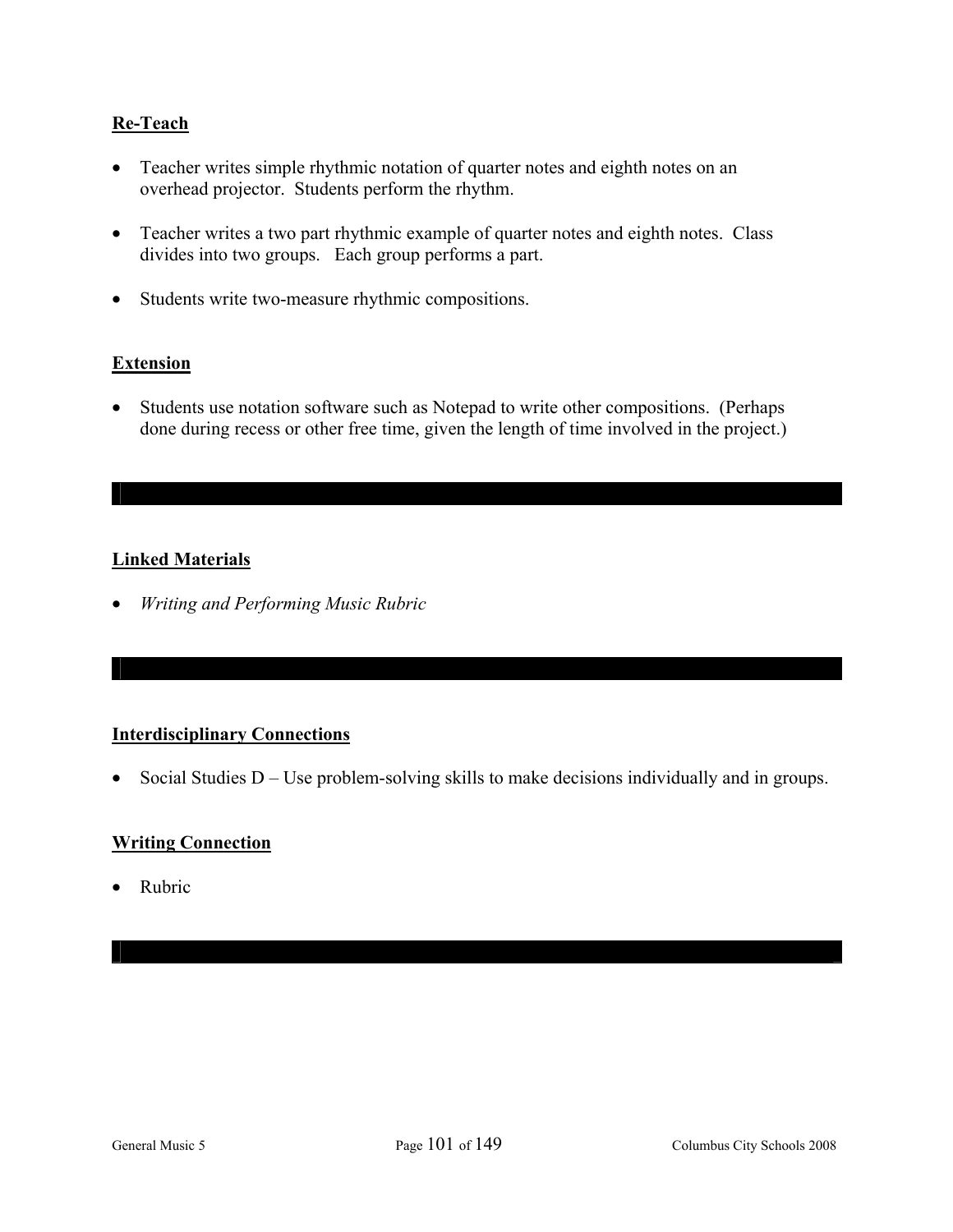#### **Organizers**

#### **Teaching Methods**

- Computer Assisted Instruction
- Cooperative Learning
- Discussions
- Experiential Learning
- Hands-On Learning
- Multimedia Instruction
- Multiple Activities
- Project-Based Learning
- Self Directed Groups
- Simulations and Games

#### **Grouping**

- Heterogeneous Grouping
- Large Group Instruction
- Small Group Instruction

#### **Assessment**

- Authentic Assessment
- Curriculum Based Assessment
- Informal Assessment
- Observation
- Peer Evaluation

#### **Student Groupings**

- Class
- Grade
- Heterogeneous Grouping
- Large Group Instruction

#### **Bloom's Taxonomy of Cognitive Objectives**

- I Knowledge
- II Comprehension
- III Application
- IV Analysis
- V Synthesis
- VI Evaluation

#### **Gardner's Multiple Intelligences: Learning Styles**

- Bodily-Kinesthetic
- Interpersonal
- Logical-Mathematical
- Musical
- Spatial

#### **Instructional Strategies**

- Cooperative Learning
- Homework and Practice
- Nonlinguistic Representation
- Reinforcing Effort and Providing Recognition
- Setting Objectives and Providing Feedback

#### **SIOP – ESL**

- Building Background
- Feedback
- Guided Practice
- Hands-On Activities
- Interaction
- Meaningful Content and Language **Activities**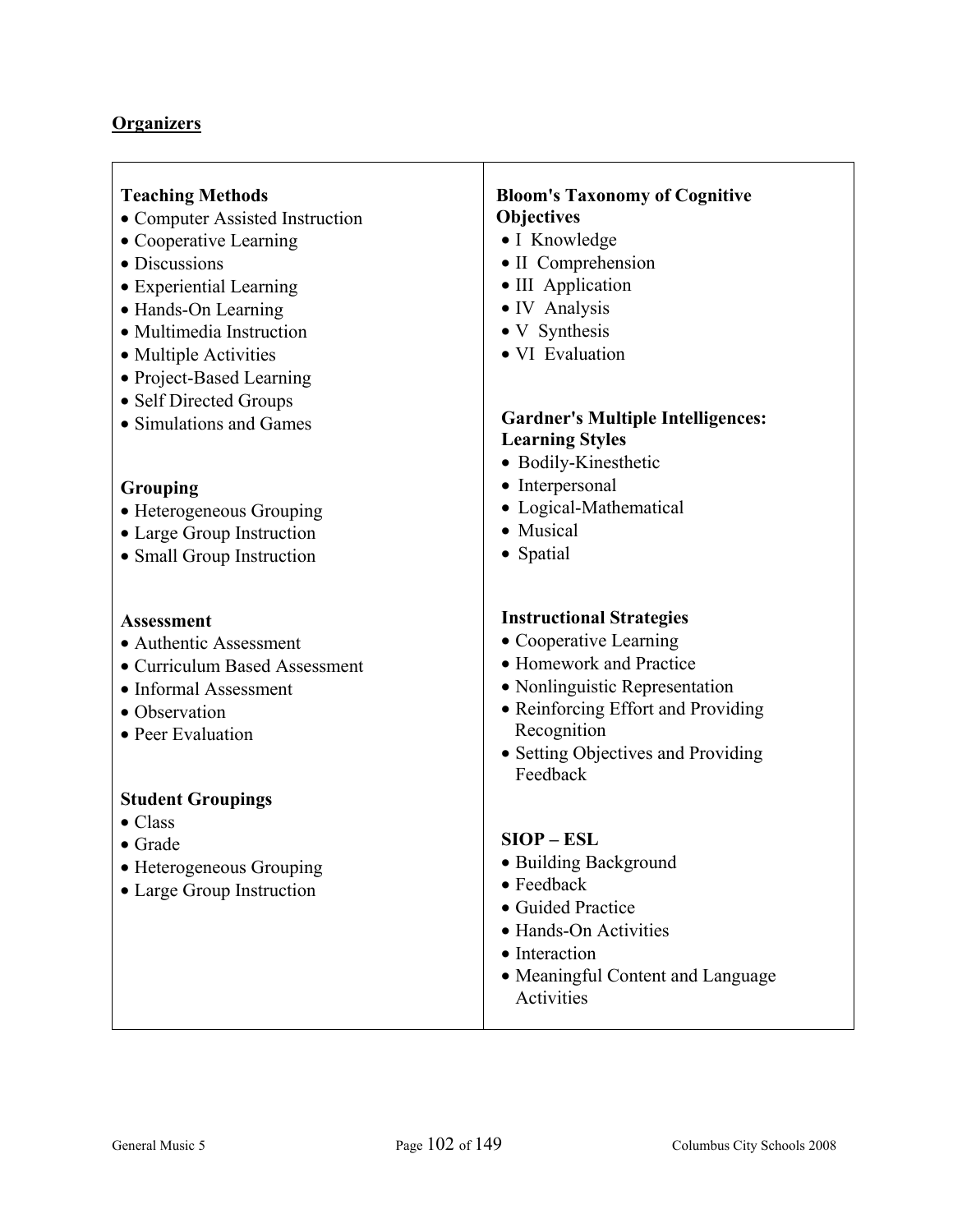**Group Names\_\_\_\_\_\_\_\_\_\_\_\_\_\_\_\_\_\_\_\_\_\_\_\_\_\_\_\_\_\_\_\_\_\_\_\_\_\_\_\_\_\_\_\_\_\_\_\_\_\_\_\_\_\_\_\_\_\_\_\_\_\_\_\_\_\_\_\_\_\_** 

# **WRITING AND PERFORMING MUSIC RUBRIC**

 $\mathcal{L} = \{ \mathcal{L} = \{ \mathcal{L} \mid \mathcal{L} = \{ \mathcal{L} \mid \mathcal{L} = \{ \mathcal{L} \mid \mathcal{L} = \{ \mathcal{L} \mid \mathcal{L} = \{ \mathcal{L} \mid \mathcal{L} = \{ \mathcal{L} \mid \mathcal{L} = \{ \mathcal{L} \mid \mathcal{L} = \{ \mathcal{L} \mid \mathcal{L} = \{ \mathcal{L} \mid \mathcal{L} = \{ \mathcal{L} \mid \mathcal{L} = \{ \mathcal{L} \mid \mathcal{L} = \{ \mathcal{L} \mid \mathcal{L} =$ 

|                     |                   | 3                 | 2                 |                    |
|---------------------|-------------------|-------------------|-------------------|--------------------|
| <b>MEASURES</b>     | The composition   | The composition   | The composition   | The composition    |
|                     | has $5-8$         | has 4 measures.   | has 3 measures.   | has less than 3    |
|                     | measures.         |                   |                   | measures.          |
| <b>RHYTHM</b>       | The composition   | The composition   | The composition   | The composition    |
| <b>INSTRUMENTS</b>  | is written for 3  | is written for 2  | is written for 1  | is not written for |
|                     | rhythm            | rhythm            | rhythm            | rhythm             |
|                     | instruments.      | instruments.      | instrument.       | instruments.       |
| <b>NOTATION AND</b> | The composition   | The composition   | The composition   | The composition    |
| <b>BAR LINES</b>    | is written on     | is written on     | is written on     | is written on      |
|                     | staff paper and   | staff paper and   | staff paper and   | staff paper and    |
|                     | includes proper   | includes 3 of the | includes 2 of the | includes 1 of the  |
|                     | measure length,   | following:        | following:        | following:         |
|                     | quarter notes,    | proper measure    | proper measure    | proper measure     |
|                     | eighth notes,     | length, quarter   | length, quarter   | length, quarter    |
|                     | sixteenth notes,  | notes, eighth     | notes, eighth     | notes, eighth      |
|                     | and bar-lines.    | notes, sixteenth  | notes, sixteenth  | notes, sixteenth   |
|                     |                   | notes, and bar-   | notes, and bar-   | notes, and bar-    |
|                     |                   | lines.            | lines.            | lines.             |
| <b>PERFORMANCE</b>  | Each student in   | Each student in   | Each student in   | Each student in    |
|                     | the group is able | the group is able | the group is able | the group is able  |
|                     | to perform each   | to perform a part | to perform a part | to perform the     |
|                     | part              | independently.    | independently     | same part.         |
|                     | independently.    |                   | most of the time. |                    |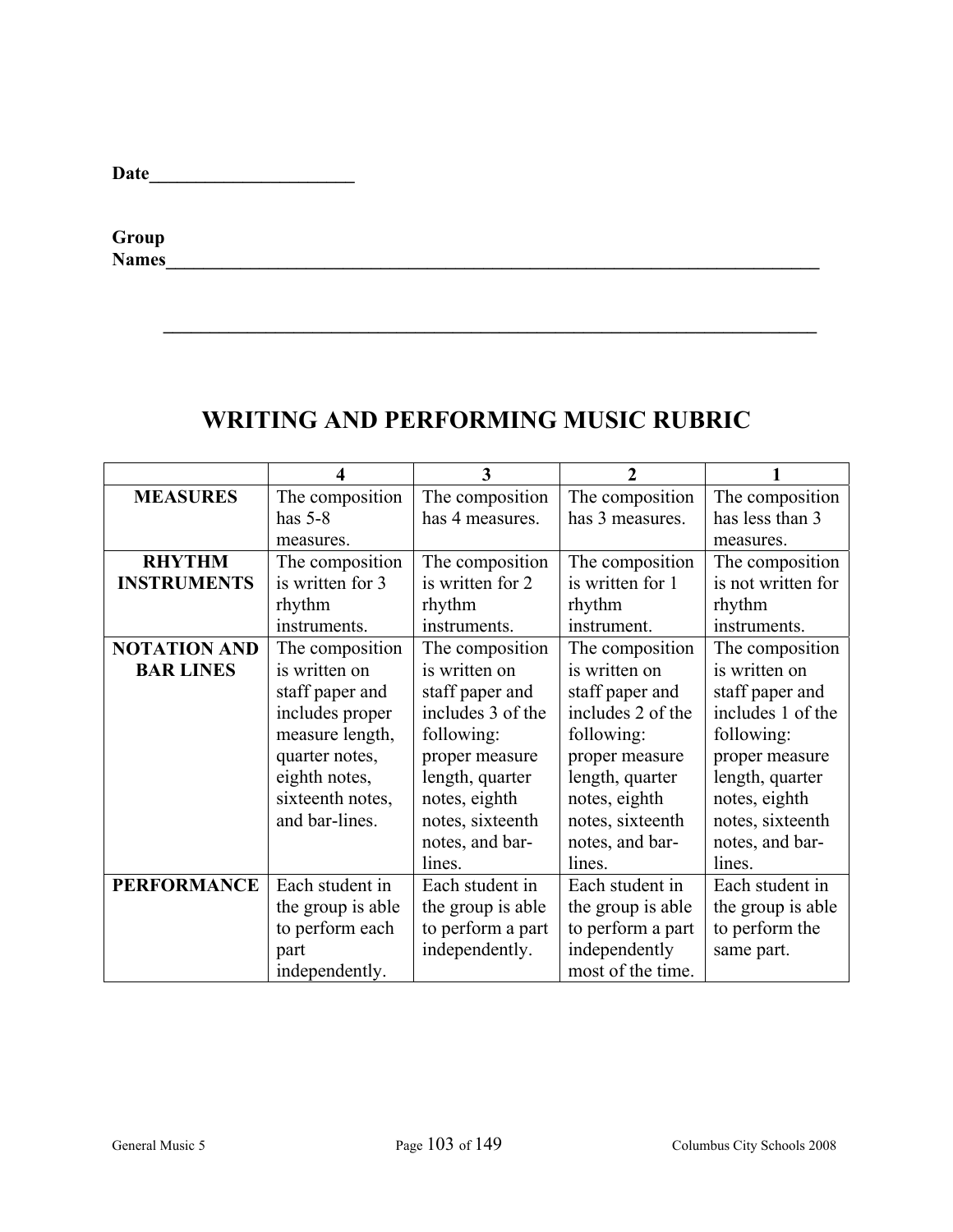



| <b>Instructional Unit</b> | Grade 5, General Music, March                       |  |
|---------------------------|-----------------------------------------------------|--|
| Title:                    | <b>Reading Two-Part Music</b>                       |  |
| Subject:                  | General Music                                       |  |
| <b>Grade Range:</b>       | 5                                                   |  |
| <b>Description:</b>       | In this lesson, students read two-part vocal music. |  |
| <b>Duration:</b>          | 40 minutes                                          |  |
| <b>Author:</b>            | <b>Bradley Walsh</b>                                |  |
| <b>Publisher:</b>         | Columbus City Schools                               |  |
| <b>Keywords:</b>          | <b>Two-Part Vocal Music</b>                         |  |

| <b>Content Standard 5:</b> | Reading and notating music                     |
|----------------------------|------------------------------------------------|
| Benchmark D:               | Read part music.                               |
| GLI 1.                     | Reads vocal music in two or more parts. GM55D1 |

## **Lesson Assessment**

• Students read music in two and three parts.

## **Pre-Assessment**

• Students review canons.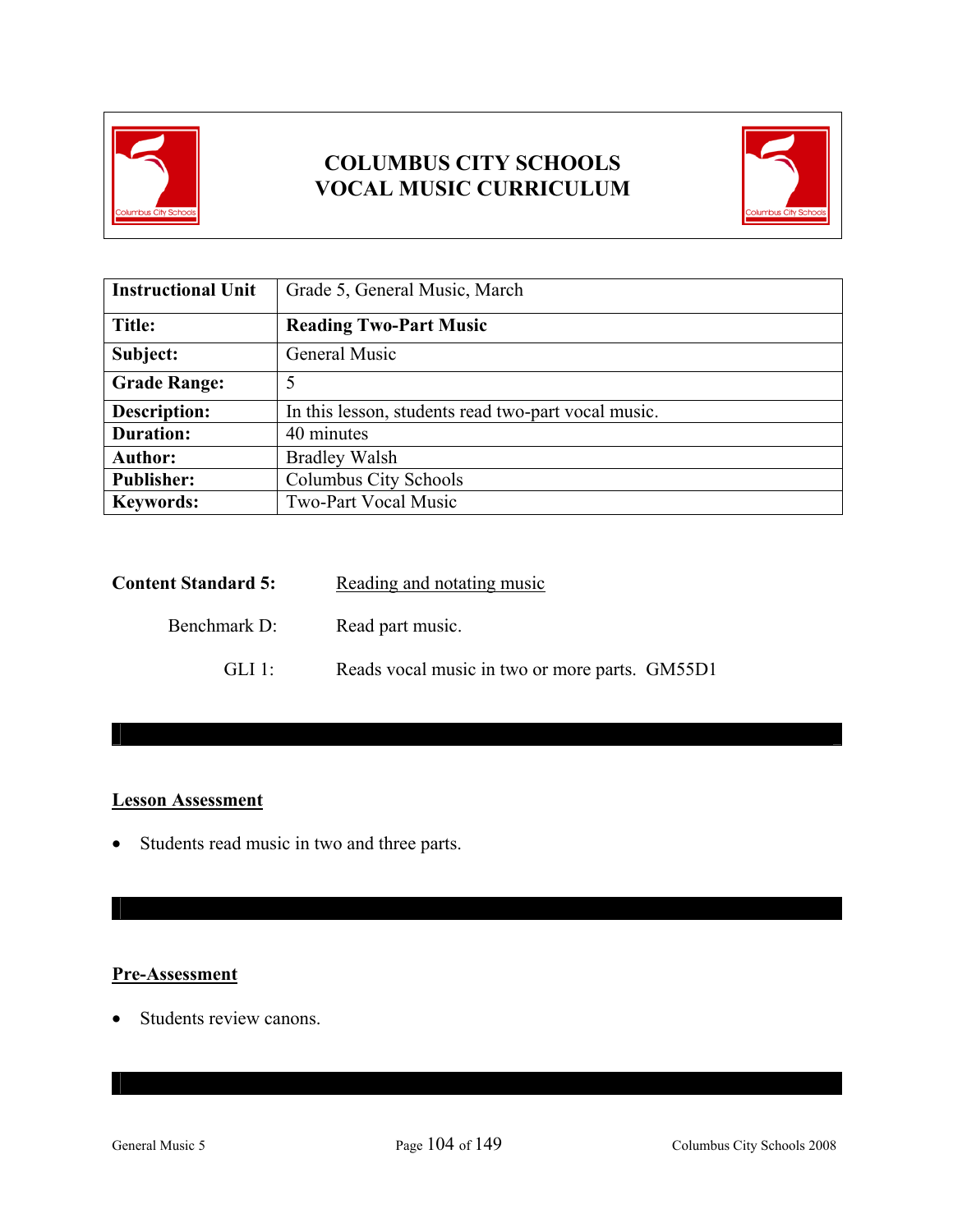## **Instructional Strategies**

- Class sings "Laugh Ha Ha" in unison (Share the Music 5, page 1; CD 1, track 2).
- Class reviews the term 'unison.' Students sing the song again in a three-part canon. Class reviews the term 'harmony.'
- Class sings "This Land is Your Land" (Share the Music 5, page 18; CD 1, track 12).
- Teacher writes out the descant part on the board or ahead of time on paper as a handout (Share the Music 5 – Teacher's Edition, page 19).
- Students determine first solfege syllable of the descant. Students then identify the rest of the notes of the descant (Formative Assessment).
- Class sings the descant. Teacher divides class in half. One group sings the refrain, as written, and the other group sings the descant (Summative Assessment).
- Class learns "Sweet Potatoes" (Share the Music 5, page 86; CD 2, track 28).
- Students identify the notes of the "Sweet Potatoes" countermelody on page 88, and label the notes using solfege. Volunteer students sing the countermelody. Teacher helps volunteers sing through the countermelody (Formative Assessment).
- Class learns "Mango Walk" (Share the Music 5, page 70; CD 2, track 19).
- Class divides into groups of six. Each group sings the three-part song, "Sing for Your Supper," two on a part (Share the Music 5, page 90; CD 2, track 31; Summative Assessment).

## **District Adopted Textbook/Supplemental Materials**

- Share the Music 5, CDs 1 and 2
- Share the Music  $5 Teacher's Edition$
- Share the Music  $5 -$  Student Edition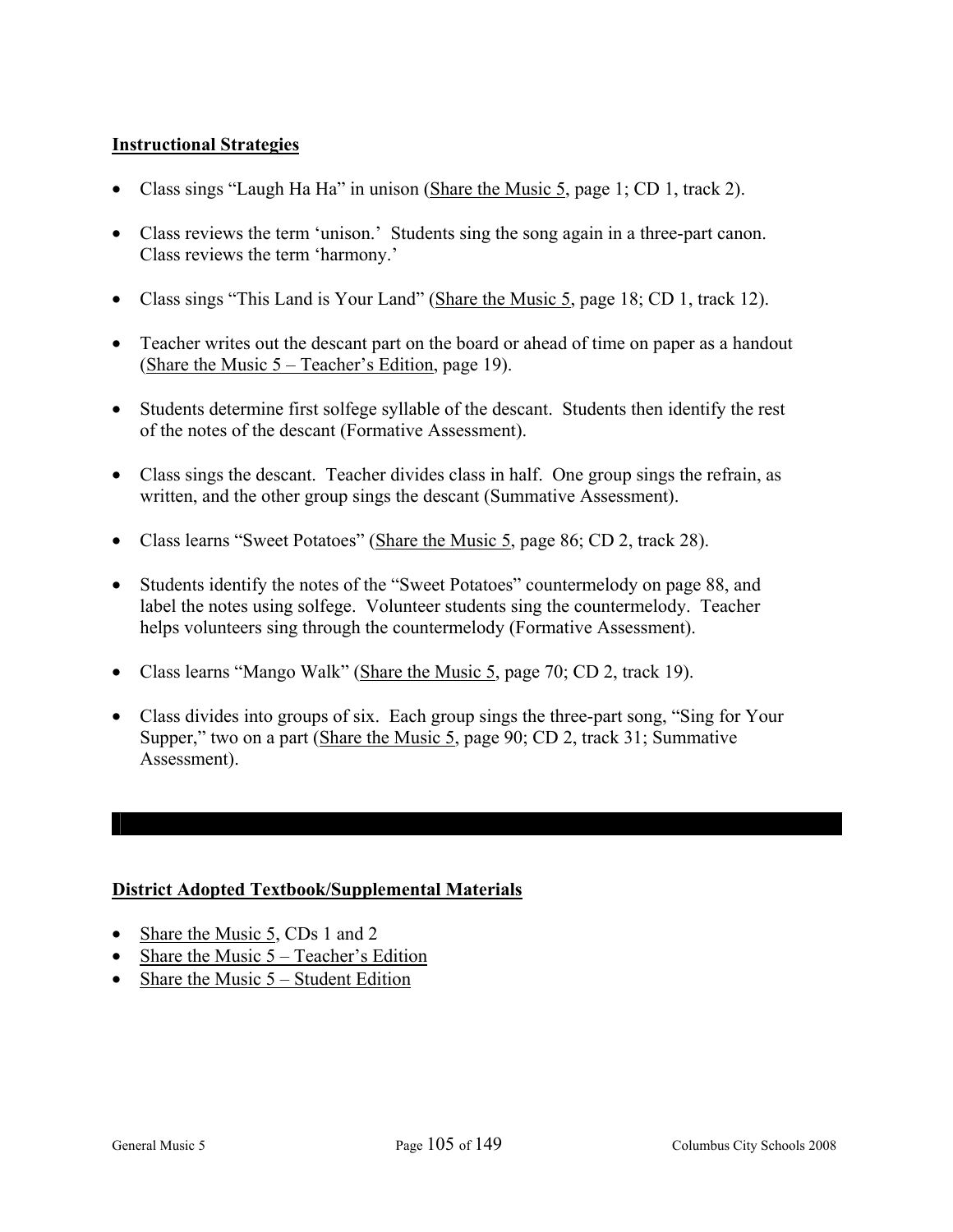### **Materials/Resources**

- CD player
- "This Land is Your Land" descant part, written on board or on paper

# **Re-Teach**

- The class sings a major scale in unison using solfege.
- The class divides into two groups and sings the scale in thirds. When the first group reaches "mi" of the scale, the second groups starts in on "do." Both groups sing through the scale in thirds.
- Struggling students sing a scale using solfege while the teacher or another student plays the scale in thirds on the piano.

# **Extension**

• Students sing other songs in two and three parts as duets and trios.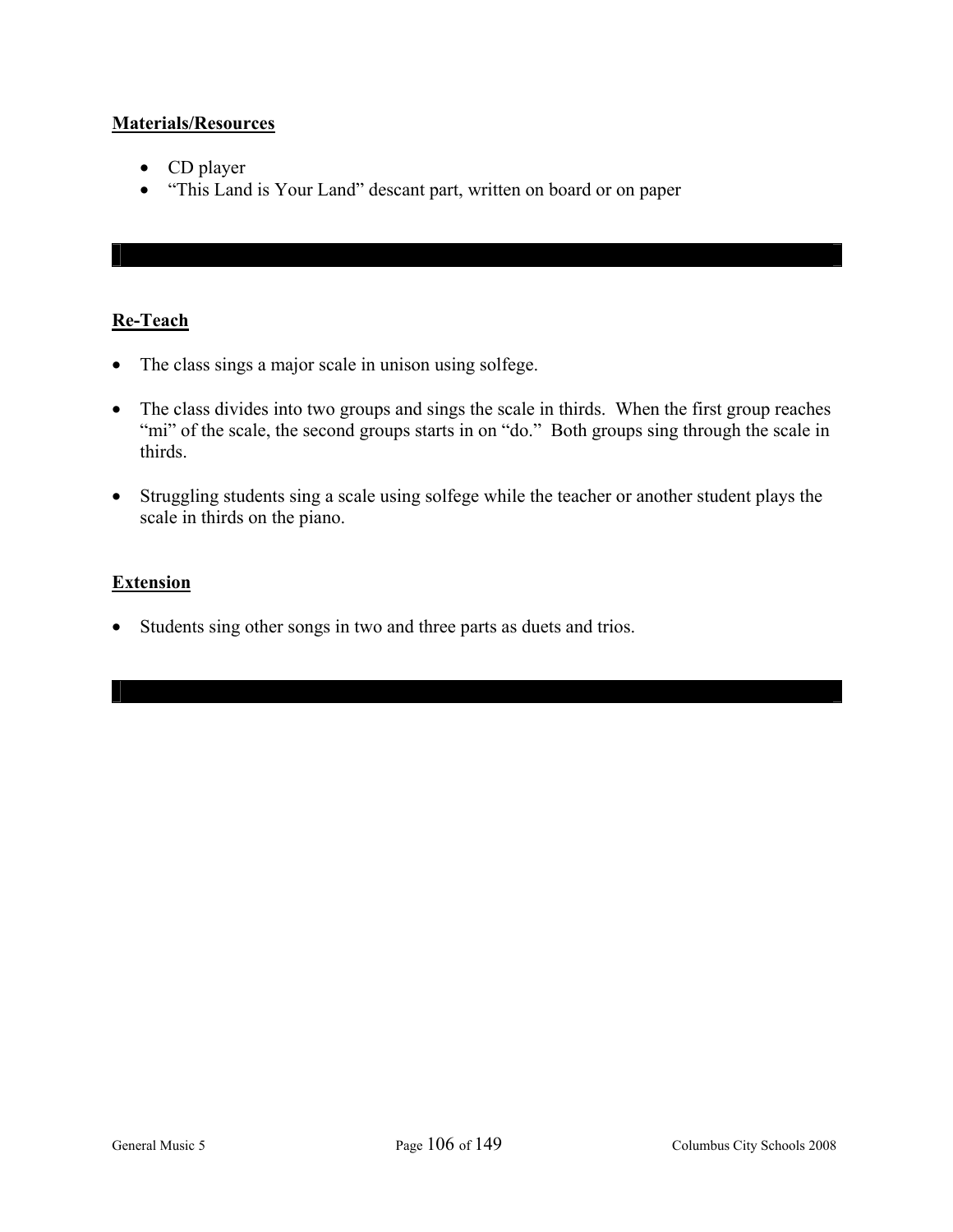| <b>Teaching Methods</b><br>• Cooperative Learning<br>• Demonstrations<br>• Experiential Learning<br>• Lecture<br>• Multiple Activities<br>• Self-Directed Groups<br>• Simulations and Games                                                                                                      | <b>Bloom's Taxonomy of Cognitive</b><br><b>Objectives</b><br>• I Knowledge<br>• II Comprehension<br>• III Application<br><b>Gardner's Multiple Intelligences:</b><br><b>Learning Styles</b>                                                                                                             |
|--------------------------------------------------------------------------------------------------------------------------------------------------------------------------------------------------------------------------------------------------------------------------------------------------|---------------------------------------------------------------------------------------------------------------------------------------------------------------------------------------------------------------------------------------------------------------------------------------------------------|
| Grouping<br>• Heterogeneous Grouping<br>• Individualized Instruction<br>• Large Group Instruction<br>• Non-Grade Instructional Grouping<br>• Small Group Instruction<br><b>Assessment</b><br>• Alternative Assessment<br>• Curriculum Based Assessment<br>• Informal Assessment<br>• Observation | • Interpersonal<br>• Linguistic<br>• Logical-Mathematical<br>• Musical<br><b>Instructional Strategies</b><br>• Cooperative Learning<br>• Homework and Practice<br>• Nonlinguistic Representation<br>• Reinforcing Effort and Providing<br>Recognition<br>• Setting Objectives and Providing<br>Feedback |
| <b>Student Groupings</b><br>$\bullet$ Class<br>$\bullet$ Grade<br>• Heterogeneous Grouping<br>· Individual<br>• Large Group Instruction                                                                                                                                                          | $SIOP - ESL$<br>• Building Background<br>$\bullet$ Feedback<br>• Guided Practice<br>• Hands-On Activities<br>• Interaction<br>• Meaningful Content and Language<br>Activities<br>• Modeling<br>• Pronunciation/Speech                                                                                   |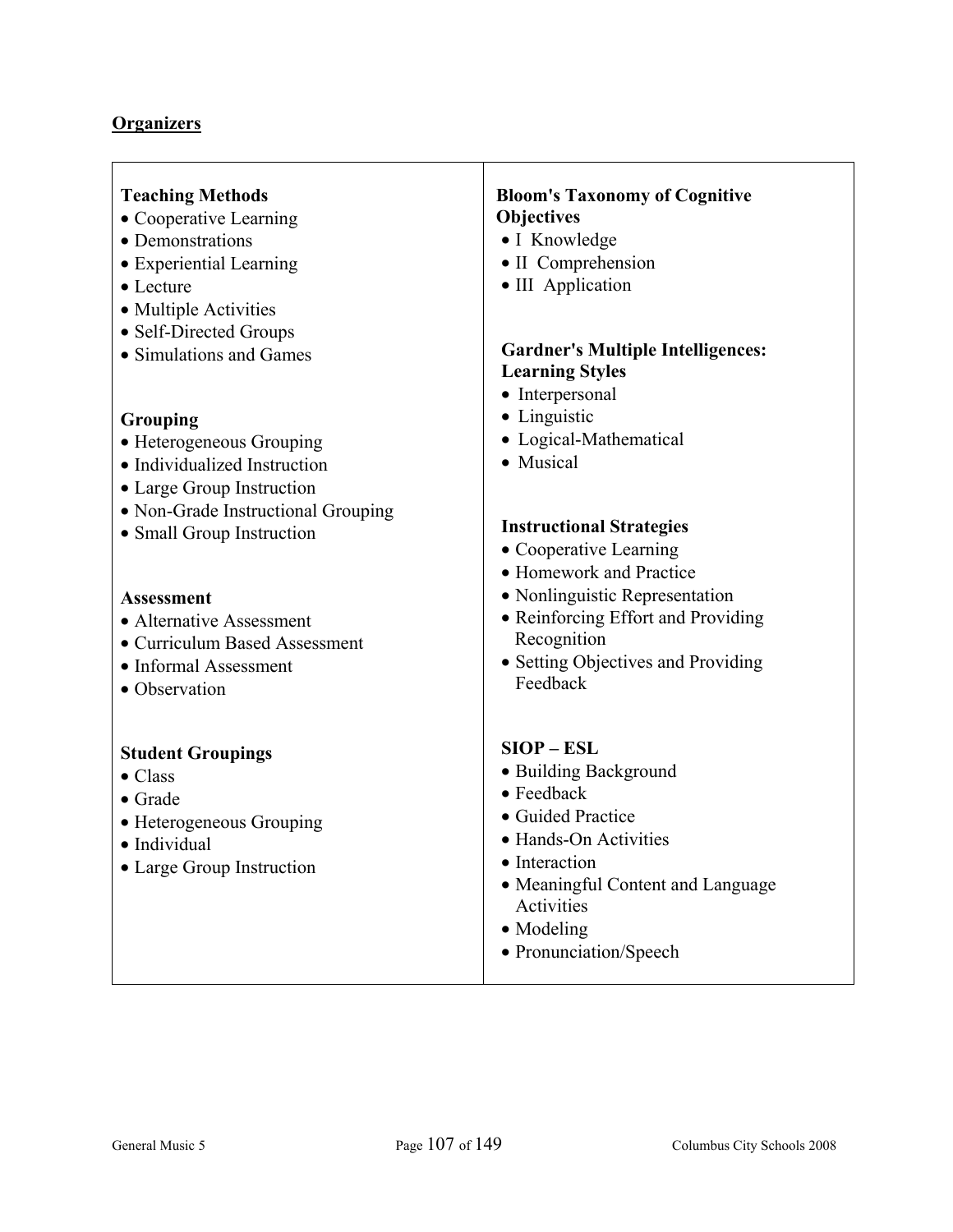

# **COLUMBUS CITY SCHOOLS VOCAL MUSIC CURRICULUM**



| <b>Instructional Unit</b> | Grade 5, General Music, March                                                   |
|---------------------------|---------------------------------------------------------------------------------|
| Title:                    | <b>Composers and Their Music</b>                                                |
| Subject:                  | General Music                                                                   |
| <b>Grade Range:</b>       | 5                                                                               |
| <b>Description:</b>       | In this unit, students listen to and discuss the music of various<br>composers. |
| <b>Duration:</b>          | 2, 40 minute lessons                                                            |
| <b>Author:</b>            | <b>Bradley Walsh</b>                                                            |
| <b>Publisher:</b>         | Columbus City Schools                                                           |
| <b>Keywords:</b>          | Related Arts; Composers; Music History                                          |

| <b>Content Standard 8:</b> | Understanding relationships between music, the other arts,<br>and other disciplines outside the arts                                                                         |
|----------------------------|------------------------------------------------------------------------------------------------------------------------------------------------------------------------------|
| Benchmark A:               | Identify similarities and differences in the meanings of<br>common terms used in the various arts.                                                                           |
| $GLI$ 2:                   | Identifies the use of similar elements in music and other art<br>forms and compares how ideas and emotions are expressed in<br>each art form using the same elements. GM58A2 |
| <b>Content Standard 9:</b> | Understanding music in relation to history and culture                                                                                                                       |
| Benchmark D:               | Identify and describe roles of musicians in various music                                                                                                                    |
|                            | settings.                                                                                                                                                                    |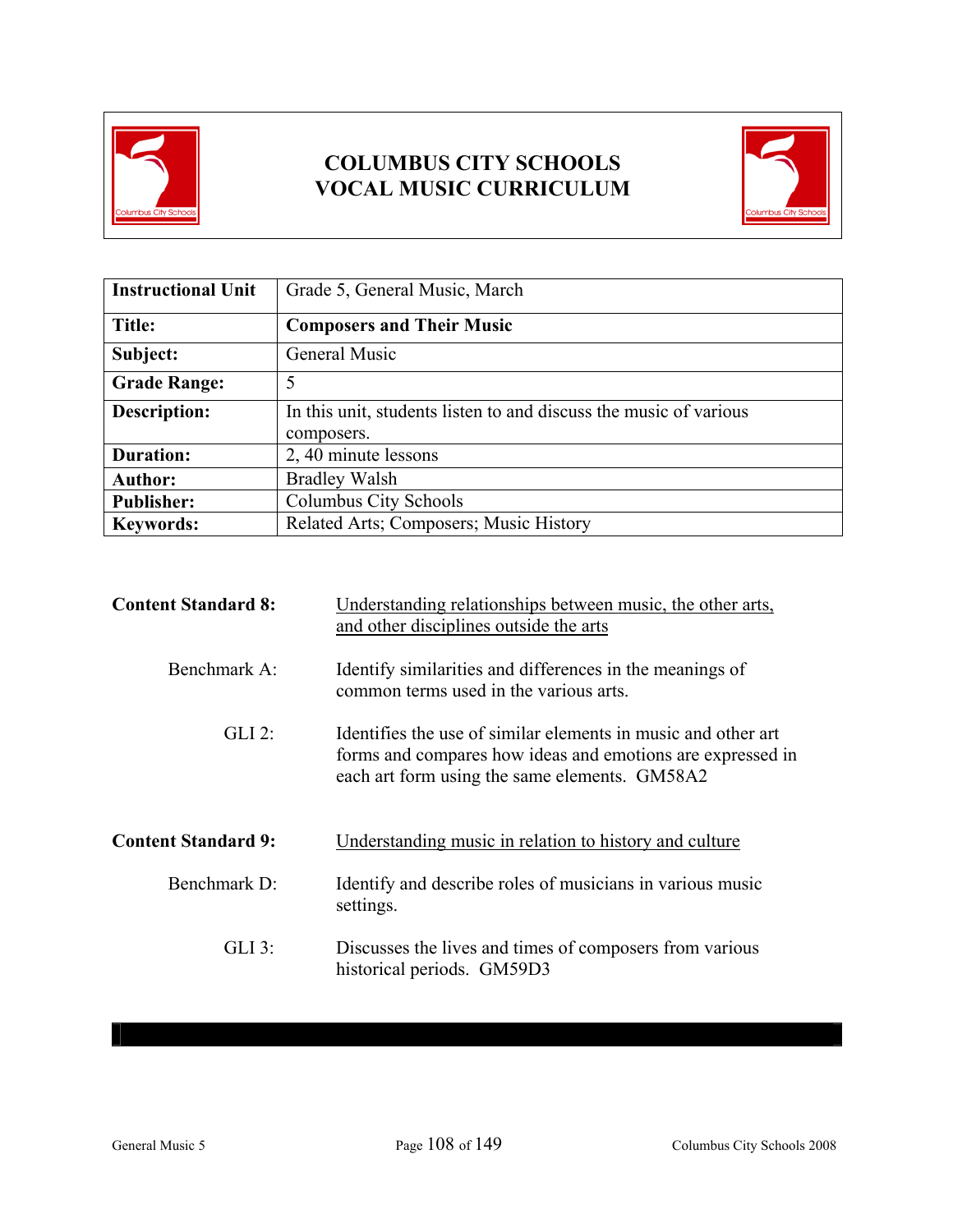### **Lesson Assessment**

- Students create a timeline of musical periods and composers.
- Students identify historical events that took place during the lives of famous composers.
- Students identify elements of music that are used in dance.

### **Pre-Assessment**

- Students listen to and order from earliest to most current the following selections:
	- "Don't Worry, Be Happy" (Share the Music 5, page 22; CD 1, track 15),
	- "Fanfare for the Common Man" (Share the Music 5, page 135; CD 3, track 9), and
	- "Washington Post March" (Share the Music 5, page 323; CD 7, track 5).

### **Instructional Strategies**

### **Lesson 1**

- Teacher distributes *Composition Dates Worksheet* to students.
- Class listens to J.S. Bach's, "Musette" (Share the Music 5, page 252; CD 5, track 38).
- Students read the spotlight on Bach (Share the Music 5, page 252).
- Students identify the date of Bach's composition and record it on the *Composition Dates Worksheets*. Class identifies the music as dance music (Formative Assessment).
- Teacher reads to the class *Background: "Musette"* (Share the Music 5 Teacher's Edition, page 252).
- Students discuss how both music and dance are art forms and use similar elements (e.g., dynamics, tempo, rhythm; Summative Assessment).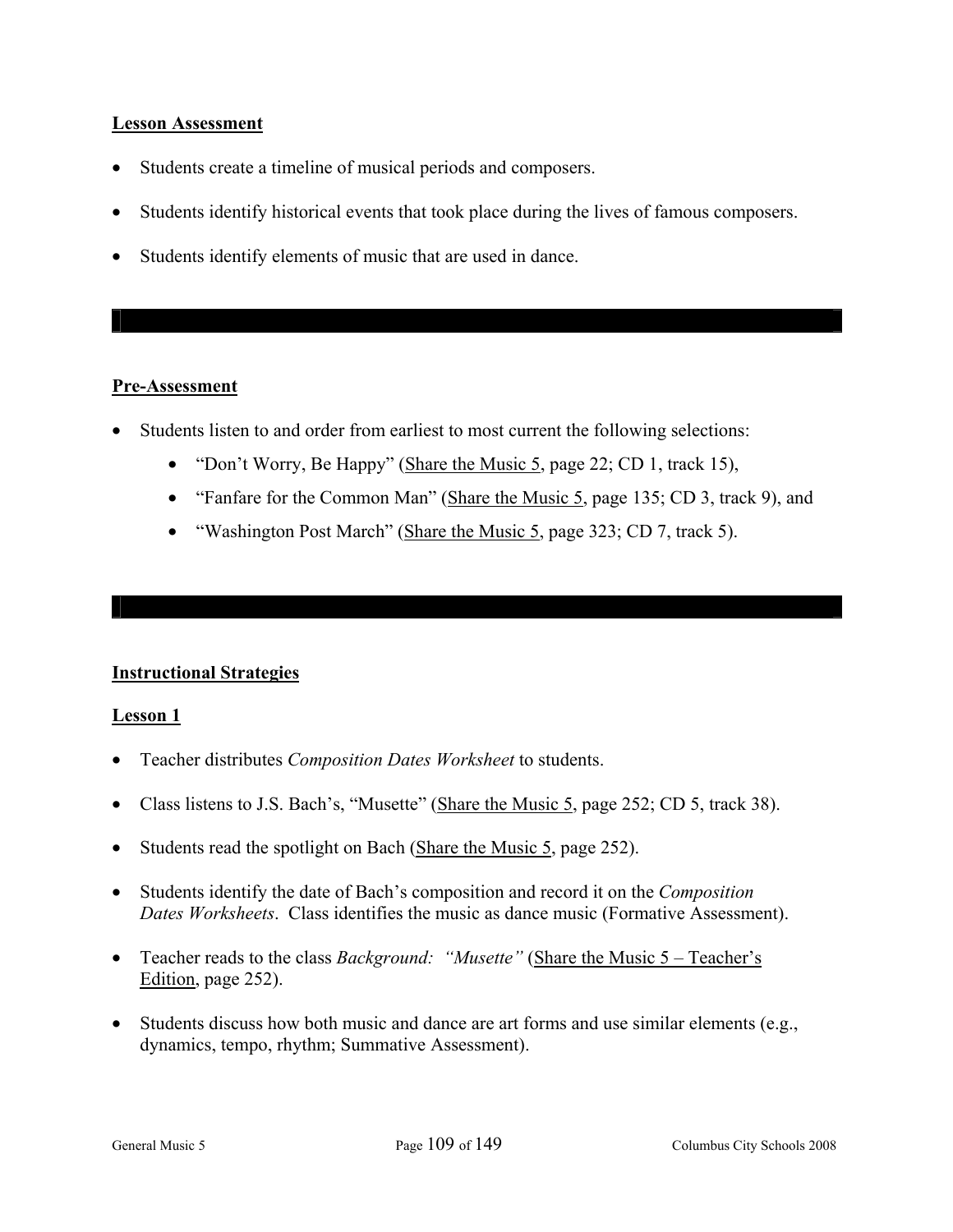- Students listen to and sing "Where'er You Walk" (Share the Music 5, page 400; CD 9, track 20).
- Teacher reads aloud *Biography: George Frideric Handel* (Share the Music 5 Teacher's Edition, page 400). Students record the date of the composer on the *Composition Dates Worksheets* (Formative Assessment).
- Students listen to a short selection of "Gaudeamus Omnes" (Share the Music 5, page 417; CD 9, track 30).
- Teacher reads aloud *Background: Gregorian Chants* (Share the Music 5 Teacher's Edition, page 417B). Students identify the date of Gregorian chant and record it on the *Composition Dates Worksheets* (Formative Assessment).

# **Lesson 2**

- Class reviews information on their *Composition Dates Worksheets*.
- Students listen to Chopin's, "Polonaise in A" (Share the Music 5, page 417G; CD 10, track 2).
- Teacher reads aloud *Biography: Frédéric François Chopin* (Share the Music 5 Teacher's Edition, page 417G). Students record the date of composer on the *Composition Dates Worksheets* (Formative Assessment).
- Students listen to Sibelius,' "Finlandia" (Share the Music 5, page 151; CD 3, track 10).
- Students read aloud the background of the piece "Finlandia" and record the date of the music on the *Composition Dates Worksheets* (Formative Assessment).
- Class divides into small groups. Each group creates a timeline using the dates listed on their sheets of paper. Students use their  $5<sup>th</sup>$  grade social studies books to identify one historical event that took place in America at the same time one of the musical events occurred (Summative Assessment).
- Student groups share their time lines with the class (Summative Assessment).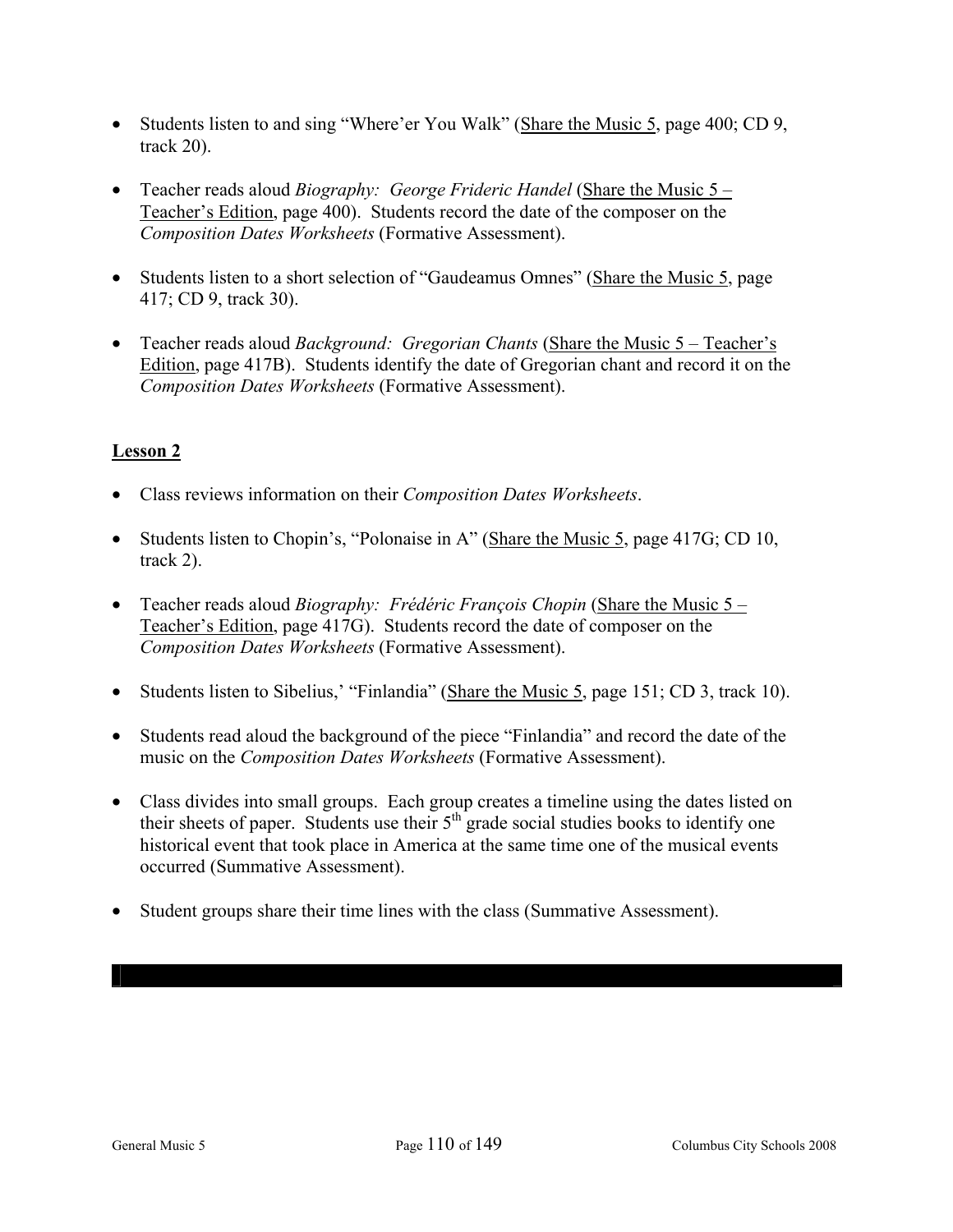# **District Adopted Textbook/Supplemental Materials**

- Share the Music Grade  $5$ , CDs 1, 3, 5, 7, 9 and 10
- Share the Music  $5 Teacher's Edition$
- Share the Music  $5 -$  Student Edition
- America's Story (Hartcourt Brace  $\&$  Co.; 5<sup>th</sup> Grade Social Studies Textbook)

### **Materials/Resources**

- Pencils
- CD player
- *Composition Dates Worksheets*
- Paper for timeline

# **Re-Teach**

• Students create a list of pop music genres (e.g., Rock 'N Roll, Folk, Swing, Rap, Disco). Students list them in order of when they occurred.

## **Extension**

• Students create a time line of pop music. Students create a list of their favorite music and identify historical events that took place at the same time.

## **Linked Materials**

• *Composition Dates Worksheet*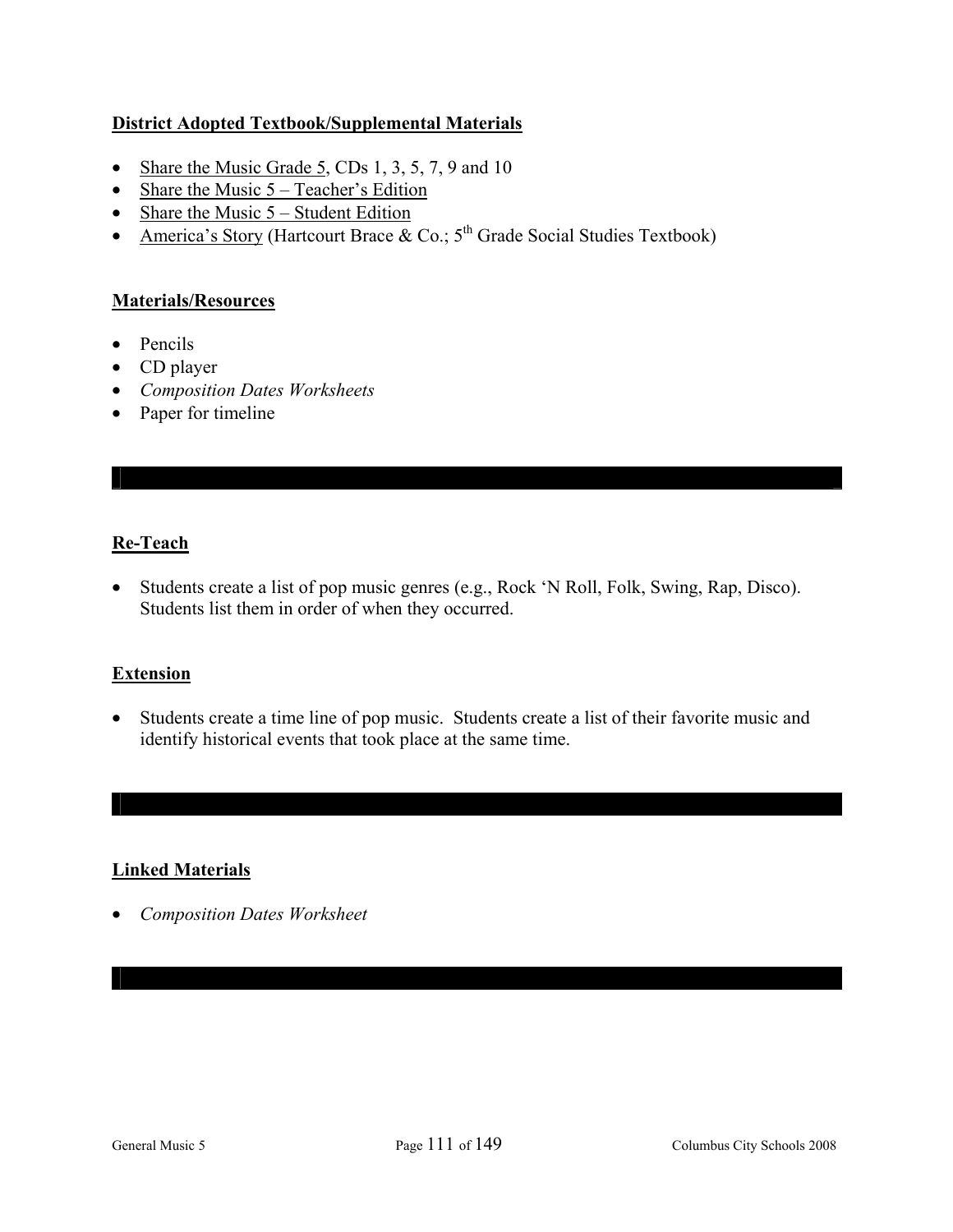# **Interdisciplinary Connections**

- Research E Communicate findings orally, visually and in writing or through multimedia.
- History A Construct time lines to demonstrate an understanding of units of time and chronological order.

# **Writing Connection**

• Graphic organizers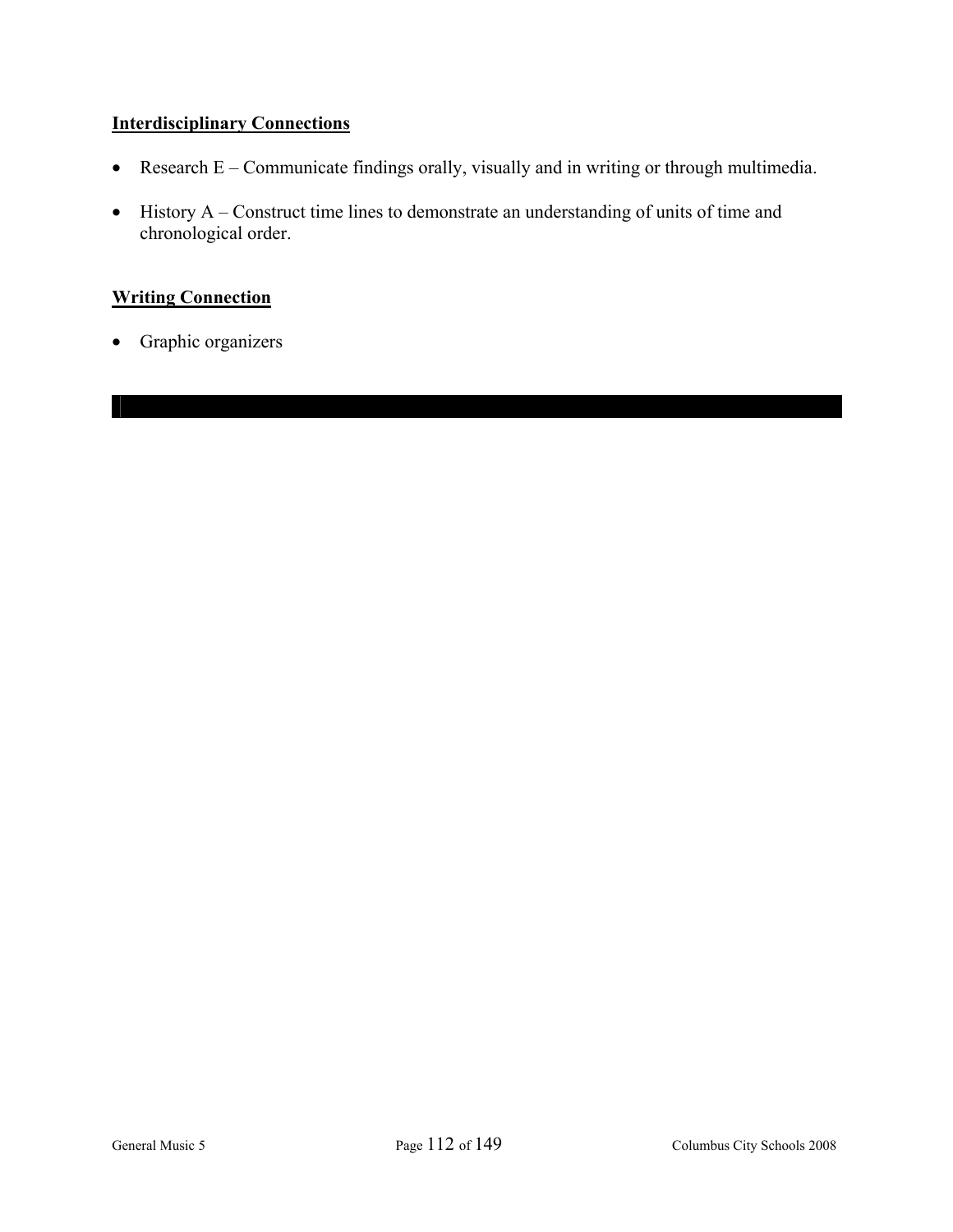| <b>Teaching Methods</b>                                                                                                                                                                                      | <b>Bloom's Taxonomy of Cognitive</b>                                                                                                                                               |
|--------------------------------------------------------------------------------------------------------------------------------------------------------------------------------------------------------------|------------------------------------------------------------------------------------------------------------------------------------------------------------------------------------|
| • Advanced Organizers                                                                                                                                                                                        | Objectives                                                                                                                                                                         |
| • Cooperative Learning                                                                                                                                                                                       | • I Knowledge                                                                                                                                                                      |
| • Discovery Learning                                                                                                                                                                                         | • II Comprehension                                                                                                                                                                 |
| • Discussions                                                                                                                                                                                                | • III Application                                                                                                                                                                  |
| • Experiential learning                                                                                                                                                                                      | <b>Gardner's Multiple Intelligences:</b>                                                                                                                                           |
| • Integrated Instruction                                                                                                                                                                                     | <b>Learning Styles</b>                                                                                                                                                             |
| • Interdisciplinary                                                                                                                                                                                          | • Interpersonal                                                                                                                                                                    |
| $\bullet$ Lecture                                                                                                                                                                                            | • Intrapersonal                                                                                                                                                                    |
| • Self-Directed Groups                                                                                                                                                                                       | • Musical                                                                                                                                                                          |
| Grouping                                                                                                                                                                                                     | <b>Instructional Strategies</b>                                                                                                                                                    |
| • Heterogeneous Grouping                                                                                                                                                                                     | • Cooperative Learning                                                                                                                                                             |
| • Individualized Instruction                                                                                                                                                                                 | • Homework and Practice                                                                                                                                                            |
| • Large Group Instruction                                                                                                                                                                                    | • Identifying Similarities and Differences                                                                                                                                         |
| • Small Group Instruction                                                                                                                                                                                    | · Questions, Cues, and Advanced                                                                                                                                                    |
| <b>Assessment</b>                                                                                                                                                                                            | Organizers                                                                                                                                                                         |
| • Authentic Assessment<br>• Curriculum Based Assessment<br>• Portfolio Assessment<br><b>Student Groupings</b><br>$\bullet$ Class<br>$\bullet$ Grade<br>• Heterogeneous Grouping<br>• Large Group Instruction | $SIOP - ESL$<br>• Building Background<br>· Integrations of Reading, Writing,<br>Speaking, and Listening Skills<br>• Interaction<br>• Meaningful Content and Language<br>Activities |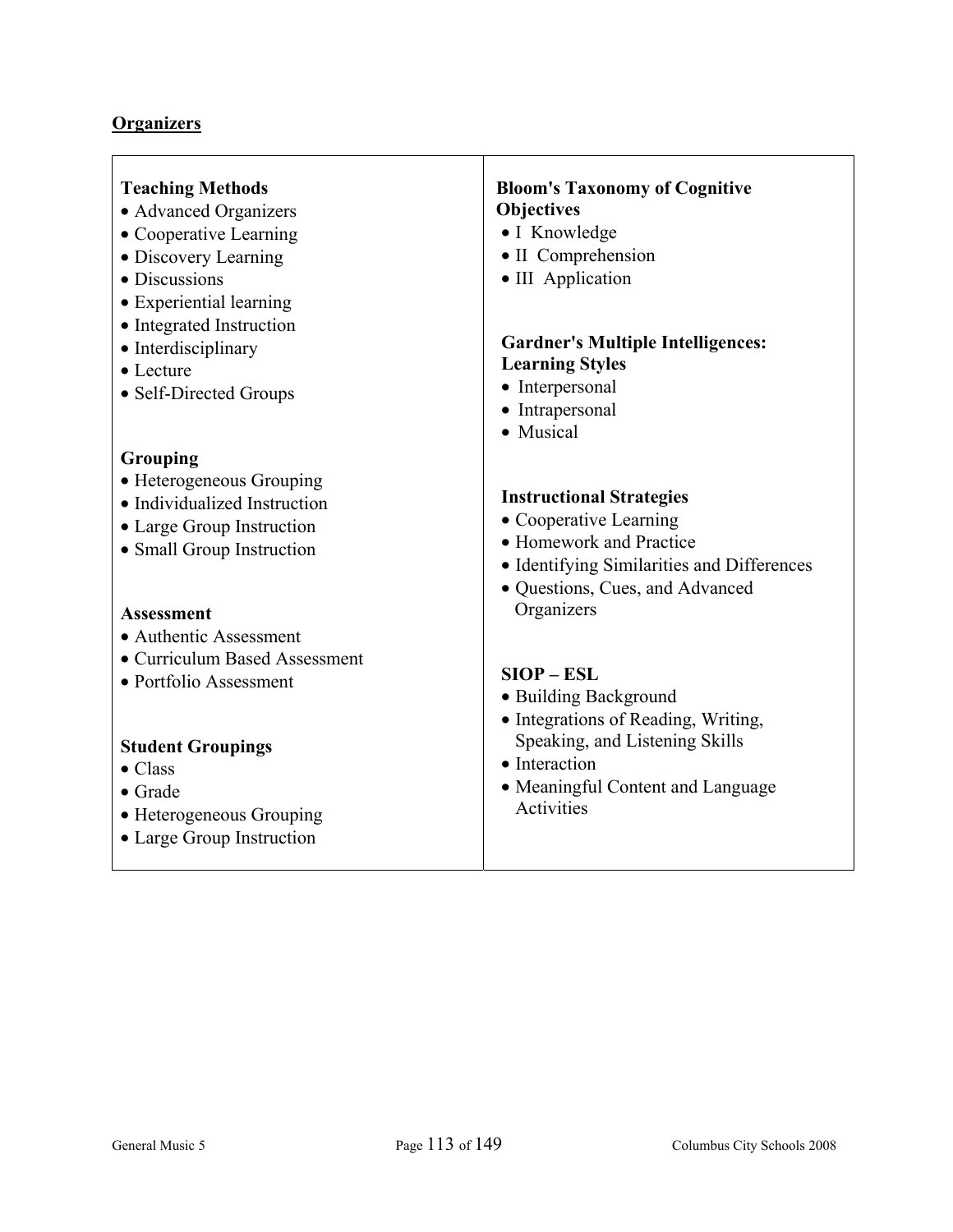# **COMPOSITION DATES WORKSHEET**

**Name\_\_\_\_\_\_\_\_\_\_\_\_\_\_\_\_\_\_\_\_\_\_\_\_\_\_ Date\_\_\_\_\_\_\_\_\_\_\_\_\_\_** 

Directions: Write down the composition date for each piece of music listed below.

| <b>Composition</b>     | <b>Composer</b> | Date |
|------------------------|-----------------|------|
| Musette                | J.S. Bach       |      |
| Where'er You Walk      | G.F. Handel     |      |
| <b>Gaudeamus Omnes</b> | Gregorian Chant |      |
| Polonaise in A         | Chopin          |      |
| Finlandia              | <b>Sibelius</b> |      |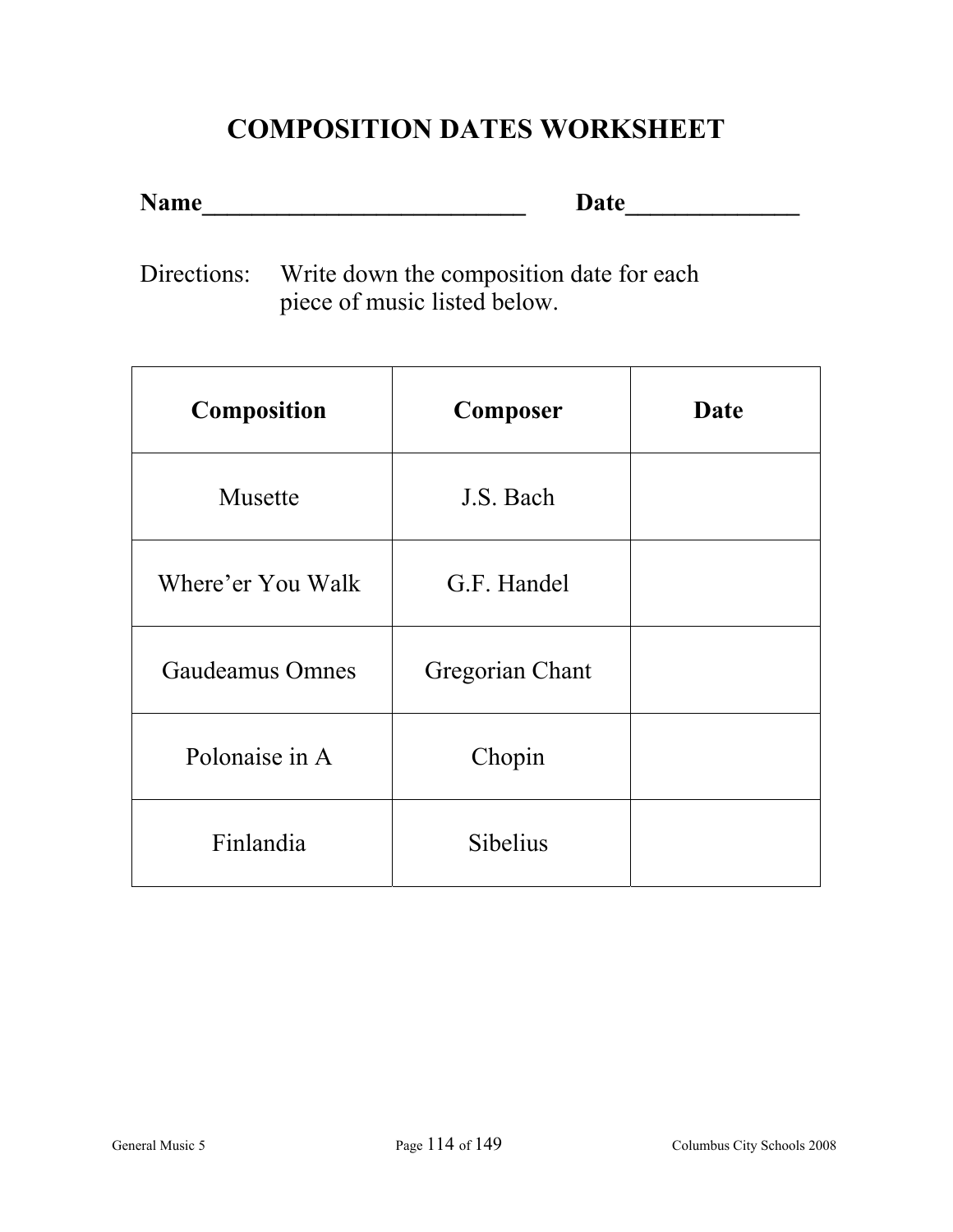# **General Music Scope and Sequence Grade 5**

| <b>Month</b> | <b>Theme</b>                 | <b>GLI</b>                                                                                                                                                      | <b>Standard</b>         | <b>OGT Social Studies</b>              | <b>OGT English Language</b>                                                                            |
|--------------|------------------------------|-----------------------------------------------------------------------------------------------------------------------------------------------------------------|-------------------------|----------------------------------------|--------------------------------------------------------------------------------------------------------|
|              |                              |                                                                                                                                                                 | <b>Benchmark</b>        | <b>Standards and</b>                   | <b>Arts Standards and</b>                                                                              |
|              |                              |                                                                                                                                                                 | <b>GLI</b>              | <b>Benchmarks</b>                      | <b>Benchmarks</b>                                                                                      |
|              |                              |                                                                                                                                                                 | <b>Grading Period 4</b> |                                        |                                                                                                        |
| <b>April</b> | Singing                      | Sings independently, on pitch and<br>in rhythm, using correct posture,<br>diction, breath support, and tone.                                                    | <b>GM51A1</b>           | Social Studies Skills and<br>Methods D | Communications: Oral and Visual C                                                                      |
|              | Singing                      | Independently sings expressively,<br>using articulation, dynamics, and<br>tempi, songs representing diverse<br>genres and cultures.                             | <b>GM51A2</b>           | Social Studies Skills and<br>Methods D | Communications: Oral and Visual C                                                                      |
|              | Performing on<br>Instruments | Performs in groups a varied<br>repertoire of music, blending<br>timbres and dynamic levels.                                                                     | <b>GM52B2</b>           | Social Studies Skills and<br>Methods D | Communications: Oral and Visual C                                                                      |
|              | Improvising                  | Improvises accompaniment on<br>pitched or unpitched instruments.                                                                                                | <b>GM53A2</b>           |                                        |                                                                                                        |
|              | Creating                     | Arranges simple pieces for voices<br>or instruments other than those for<br>which the pieces were written.                                                      | <b>GM54A2</b>           | Social Studies Skills and<br>Methods D | Research F                                                                                             |
|              | Reading and<br>Notating      | Uses standard symbols for<br>accidentals, dynamics, tempo,<br>articulation, and expression.                                                                     | <b>GM55C1</b>           |                                        |                                                                                                        |
|              | Listening                    | Analyzes and describes a varied<br>repertoire of music with terms<br>related to form: repeat signs, D.C.<br>al fine, D.S. al coda, first and<br>second endings. | <b>GM56B1</b>           |                                        | Writing Process A, B, C<br>Writing Conventions B, C<br>Research E<br>Communications: Oral and Visual A |
|              | Listening                    | Identifies and classifies listening<br>example as band, orchestra, or<br>choir.                                                                                 | <b>GM56C3</b>           |                                        | Research E, F<br>Communications: Oral and Visual A                                                     |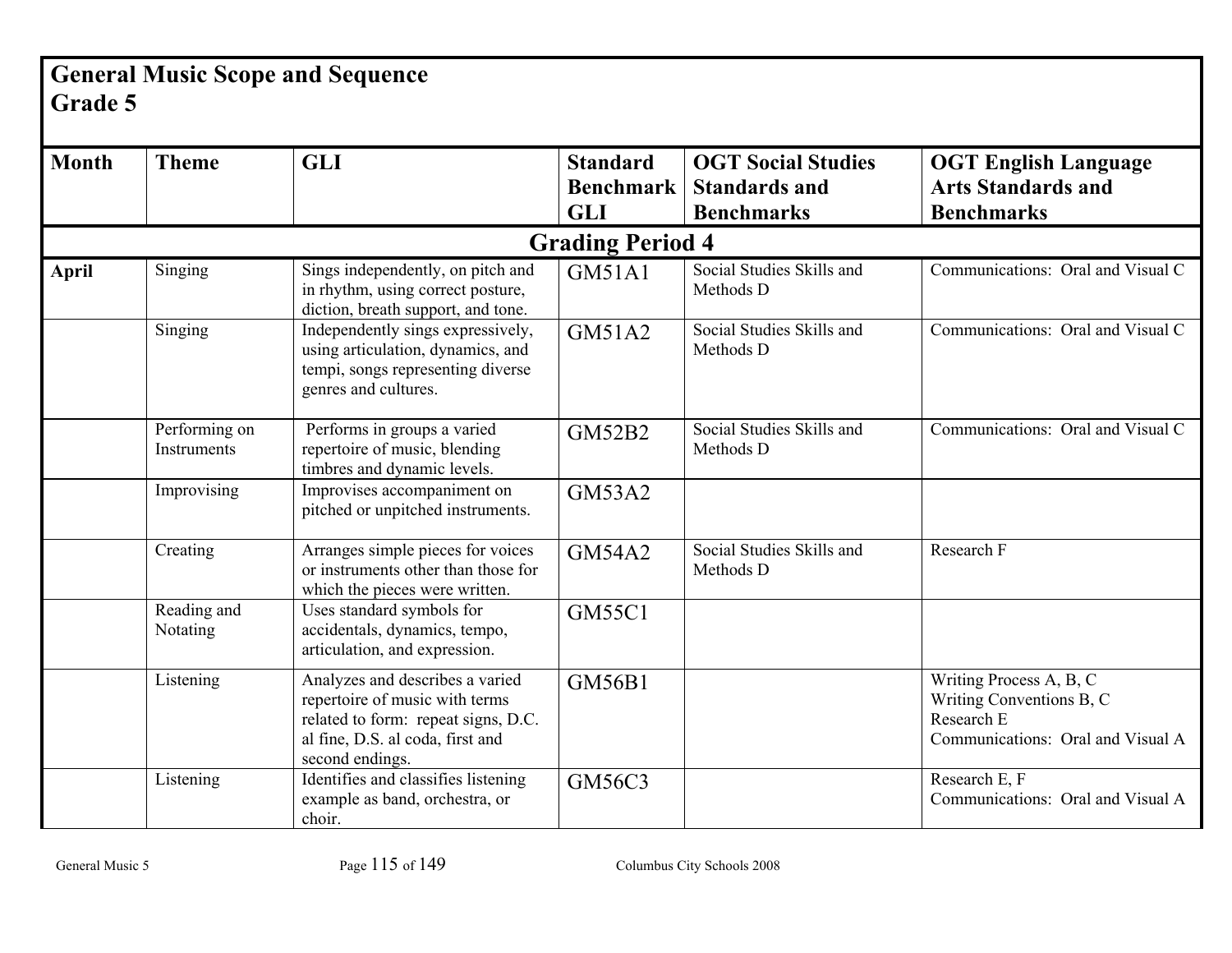|            | Relationships to<br>Other Disciplines | Uses various art forms to interpret<br>music.                                                                                       | <b>GM58A3</b> |                                        | Reading Applications: Literary Text<br>G<br>Research E<br>Communications: Oral and Visual A                                                                                                           |
|------------|---------------------------------------|-------------------------------------------------------------------------------------------------------------------------------------|---------------|----------------------------------------|-------------------------------------------------------------------------------------------------------------------------------------------------------------------------------------------------------|
|            | Relationships to<br>Other Disciplines | Describes and demonstrates how<br>knowledge of music connects to<br>learning in other subject areas.                                | <b>GM58B1</b> |                                        | Writing Process A, B, C, D, E<br>Writing Conventions B, C<br>Research E                                                                                                                               |
|            | Relation to<br>History and<br>Culture | Describes and demonstrates how<br>genre and performance setting (e.g.,<br>Pops, symphony, jazz) affect<br>audience response.        | <b>GM59B1</b> |                                        | Concepts of Print, Comprehension<br>Strategies and Self-Monitoring<br>Strategies B, C<br>Writing Process A, B, C, D, E<br>Writing Conventions B, C<br>Research E<br>Communications: Oral and Visual A |
|            | Relation to<br>History and<br>Culture | Identifies exemplary music role<br>models and describe their activities<br>and achievements in the music<br>field.                  | <b>GM59D1</b> |                                        | Writing Process A, B, C, E<br>Writing Conventions B, C<br>Research E<br>Communications: Oral and Visual A                                                                                             |
|            | Relation to<br>History and<br>Culture | Identifies the specific skills needed<br>to be a musician.                                                                          | <b>GM59D2</b> |                                        | Writing Process A, B, C, E<br>Writing Conventions B, C<br>Research E                                                                                                                                  |
| <b>May</b> | Singing                               | Sings independently, on pitch and<br>in rhythm, using correct posture,<br>diction, breath support, and tone.                        | <b>GM51A1</b> | Social Studies Skills and<br>Methods D | Communications: Oral and Visual C                                                                                                                                                                     |
|            | Singing                               | Independently sings expressively,<br>using articulation, dynamics, and<br>tempi, songs representing diverse<br>genres and cultures. | GM51A2        | Social Studies Skills and<br>Methods D | Communications: Oral and Visual C                                                                                                                                                                     |
|            | Performing on<br>Instruments          | Performs on instruments with<br>correct pitches, rhythms, dynamics,<br>and timbre, a varied repertoire of<br>music.                 | <b>GM52A1</b> | Social Studies Skills and<br>Methods D |                                                                                                                                                                                                       |
|            | Singing                               | Performs in groups a varied<br>repertoire of music, blending<br>timbres and dynamic levels.                                         | <b>GM52B2</b> | Social Studies Skills and<br>Methods D | Communications: Oral and Visual C                                                                                                                                                                     |
|            | Performing on<br>Instruments          | Plays by ear simple melodies on a<br>melodic instrument (e.g., recorder,<br>xylophone).                                             | <b>GM52A5</b> | Social Studies Skills and<br>Methods D |                                                                                                                                                                                                       |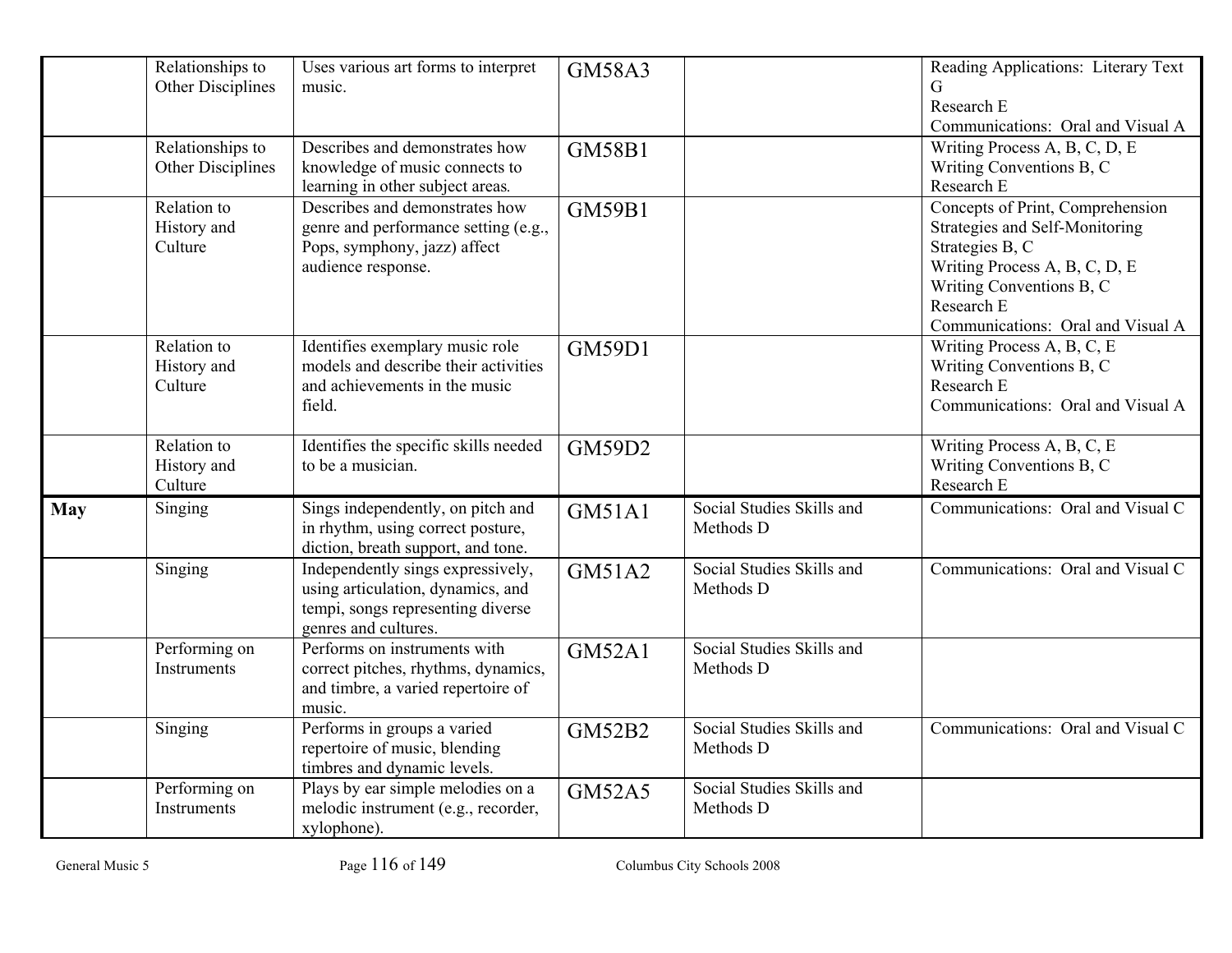|      | Performing on<br>Instruments | Plays by ear simple<br>accompaniments on a harmonic<br>instrument (e.g., xylophone, piano).                                                                                   | <b>GM52B4</b> |                                        |                                                 |
|------|------------------------------|-------------------------------------------------------------------------------------------------------------------------------------------------------------------------------|---------------|----------------------------------------|-------------------------------------------------|
|      | Creating                     | Composes short pieces within a<br>particular style, form,<br>instrumentation, or compositional<br>technique using a variety of<br>classroom instruments and sound<br>sources. | <b>GM54A1</b> | Social Studies Skills and<br>Methods D | Research F                                      |
|      | Reading and<br>Notating      | Reads music for rhythmic and<br>melodic instruments in two or more<br>parts.                                                                                                  | GM55D2        |                                        |                                                 |
|      | Listening                    | Identifies aurally selected<br>electronic, world, and western<br>musical instruments.                                                                                         | GM56C1        |                                        | Research E<br>Communications: Oral and Visual A |
| June |                              | Review GLIs through songs and<br>musical activities                                                                                                                           |               |                                        |                                                 |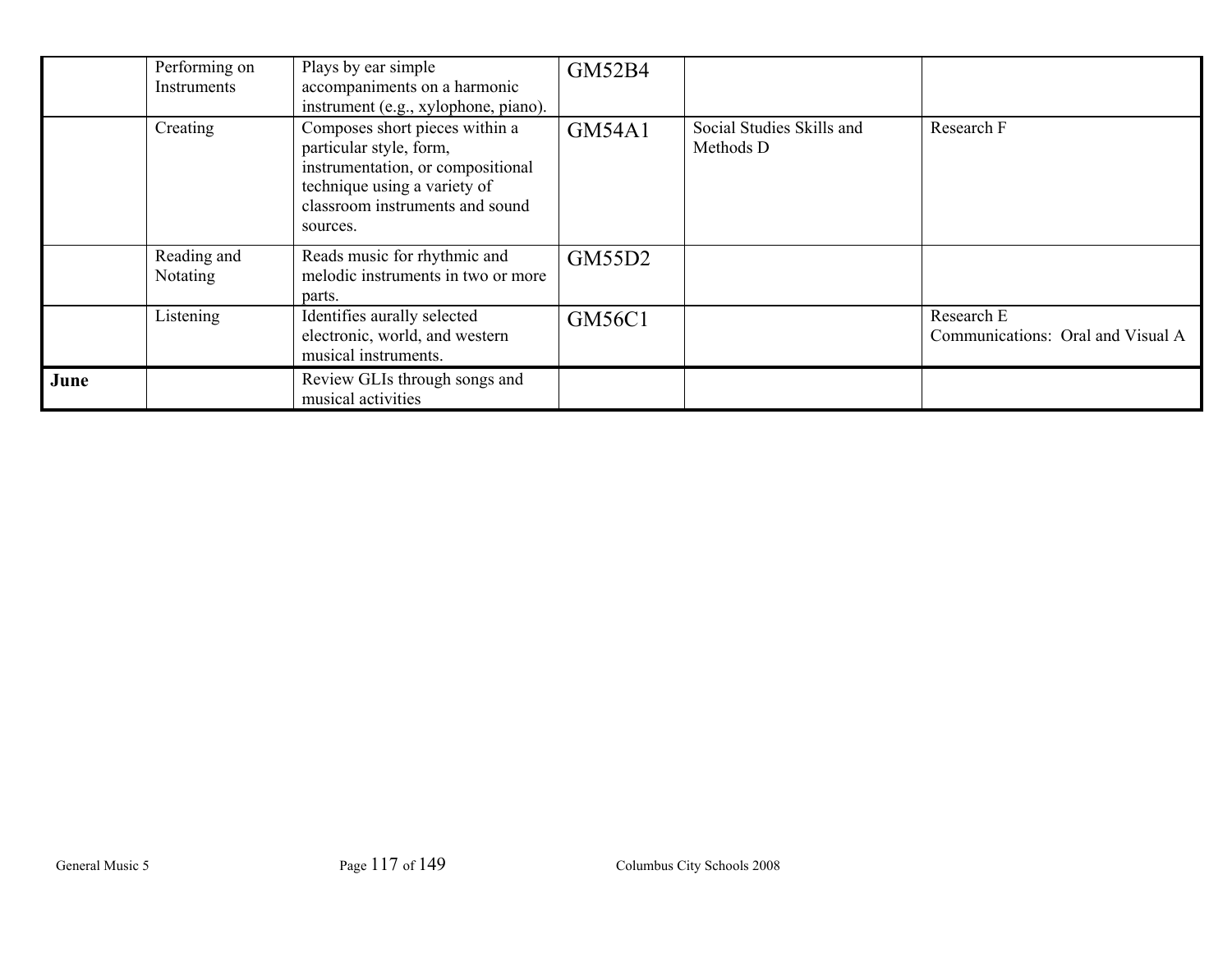

# **COLUMBUS CITY SCHOOLS VOCAL MUSIC CURRICULUM**



| <b>Instructional Unit</b> | Grade 5, General Music, April                                                                                                                                                                                           |  |
|---------------------------|-------------------------------------------------------------------------------------------------------------------------------------------------------------------------------------------------------------------------|--|
| Title:                    | <b>Performing Groups and Performers</b>                                                                                                                                                                                 |  |
| Subject:                  | General Music                                                                                                                                                                                                           |  |
| <b>Grade Range:</b>       | 5                                                                                                                                                                                                                       |  |
| <b>Description:</b>       | Students classify music ensembles as band, orchestra, choir and how the<br>setting of these ensembles affects how audiences participate. Students<br>also identify famous musicians who participate in these ensembles. |  |
| <b>Duration:</b>          | 40 minutes                                                                                                                                                                                                              |  |
| <b>Author:</b>            | <b>Bradley Walsh</b>                                                                                                                                                                                                    |  |
| <b>Publisher:</b>         | Columbus City Schools                                                                                                                                                                                                   |  |
| <b>Keywords:</b>          | Ensemble Classification; Musician Identification                                                                                                                                                                        |  |

| <b>Content Standard 6:</b> | Listening to, analyzing, responding to, and describing music                                                                  |
|----------------------------|-------------------------------------------------------------------------------------------------------------------------------|
| Benchmark C:               | Identify and classify the sounds of instruments and voices.                                                                   |
| $GLI$ 3:                   | Identifies and classifies listening example as band, orchestra, or<br>choir. GM56C3                                           |
| <b>Content Standard 9:</b> | Understanding music in relation to history and culture                                                                        |
| Benchmark B:               | Demonstrate appropriate audience behavior.                                                                                    |
| $GLI$ 1:                   | Describes and demonstrates how genre and performance setting<br>(e.g., Pops, symphony, jazz) affect audience response. GM59B1 |
| Benchmark D:               | Identify and describe roles of musicians in various music settings.                                                           |
| $GLI$ 1:                   | Identifies exemplary music role models and describe their<br>activities and achievements in the music field. GM59D1           |
| $GLI$ 2:                   | Identifies the specific skills needed to be a musician. GM59D2                                                                |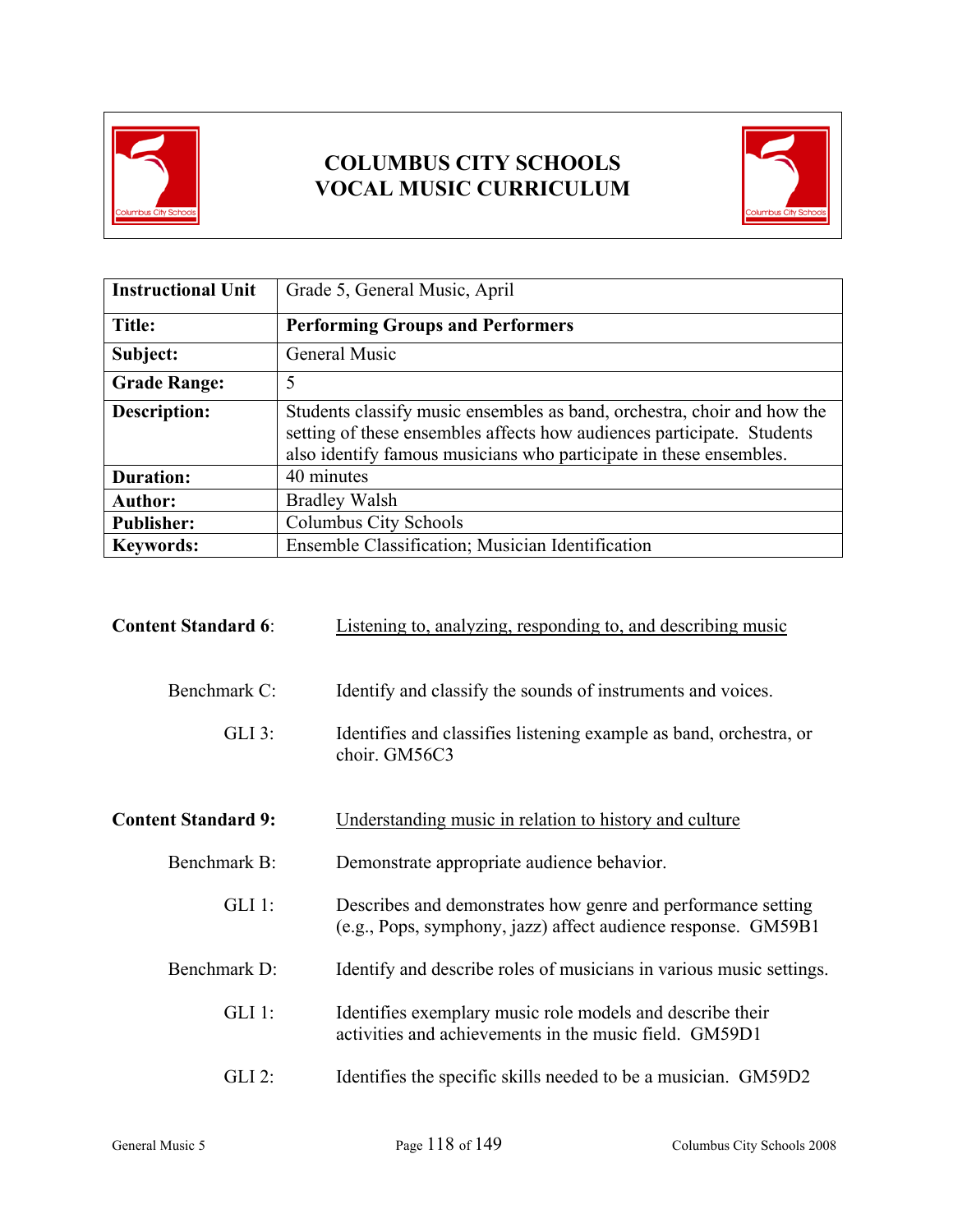### **Lesson Assessment**

- Students classify ensembles by listening to songs performed by various groups.
- Students identify and discuss the accomplishments of famous musicians they know about.
- Students discuss appropriate audience behavior at specific performance venues.
- Students write a paragraph describing the skills needed to be an accomplished musician.

### **Pre-Assessment**

• Students review instruments of the orchestra.

## **Instructional Strategies**

- Class listens to "On the Trail" (Share the Music 5, page 200; CD 4, track 25).
- Students identify the orchestral instruments used in the ensemble, focusing on the string section.
- Teacher and class discuss accomplished string performers they have seen or heard of before (e.g., Mozart, Paganini, Joshua Bell, Yo Yo Ma, Columbus Symphony; Formative Assessment).
- Class listens to a military band performing the "Washington Post March" (Share the Music 5, page 323; CD 7, track 5).
- Students discuss the differences between the instruments in an orchestra and those in a military band. Students classify "Washington Post March" as a march played by a marching band or concert band (Summative Assessment).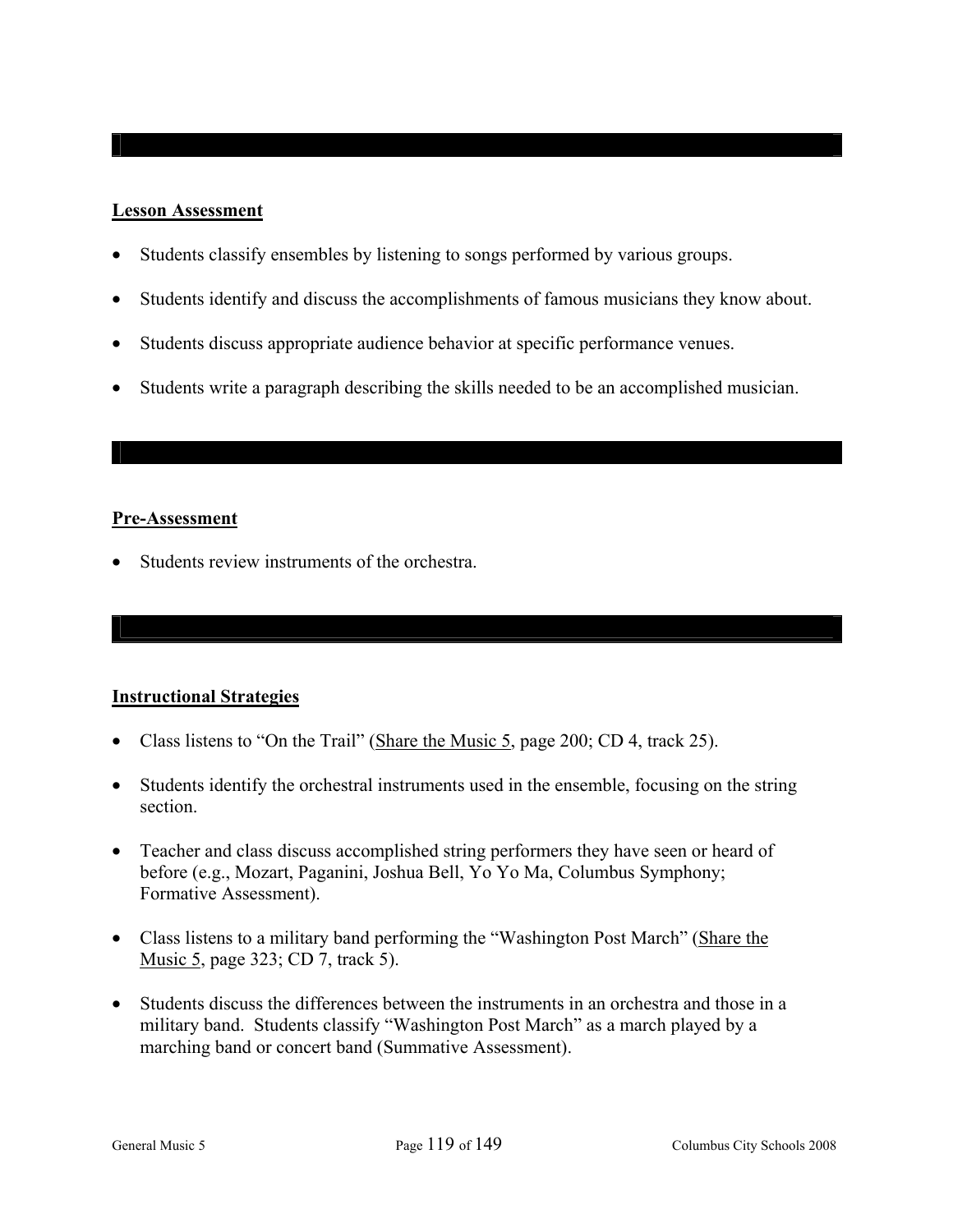- Teacher and students discuss famous marching bands such as the OSU marching band as well as famous military bands like the President's Own (Formative Assessment).
- Class listens to "Parker's Mood" (Share the Music 5, page 301; CD 6, track 23). Students classify the ensemble as a jazz group.
- Teacher reads *Biographies: Charlie Parker and Bruce Uchitel* (Share the Music 5 Teacher's Edition, page 300). Students identify Parker as a famous alto saxophone player (Summative Assessment).
- Students discuss the musical settings for orchestra, band, and jazz performances and describe the kinds of behaviors that are appropriate at these musical venues (Summative Assessment).
- Each student writes a paragraph answering the following questions (Summative Assessment):
	- "What skills do you think you need to have in order to become a musician?
	- How much practice does it take to become an accomplished player?
	- If you were going to be an instrumental musician, what kind of instrument would you play?

## **District Adopted Textbook/Supplemental Materials**

- Share the Music Grade 5, CDs 4, 6 and 7
- Share the Music  $5 Teacher's Edition$
- Share the Music  $5 -$  Student Edition

### **Materials/Resources**

- Pencils
- CD player
- Paper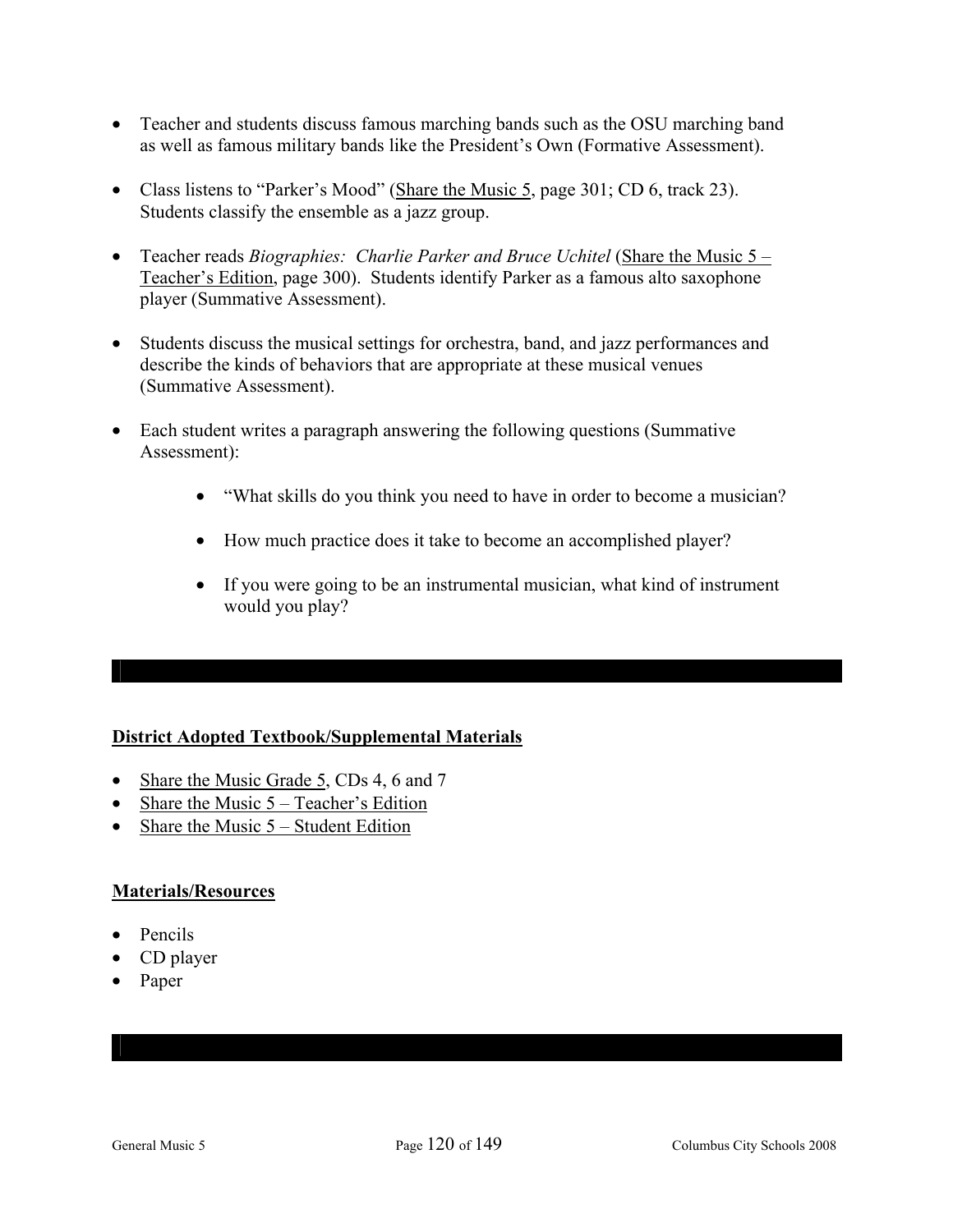# **Re-Teach**

- Students listen to and describe the bowed instruments in "Haydn's, String Quartet Op. 33" (Share the Music 5, page 274; CD 6, track 4).
- They listen to the "Suite for Woodwind Quintet" (Share the Music 5, page 281; CD 6, track 11) and compare the wind instruments to the string instruments of the string quartet.
- Students discuss what different skills are needed to play each instrument.

### **Extension**

• Students describe the skills needed to do the jobs that their parents have.

## **Interdisciplinary Connections**

• Language Arts  $E -$ Communicate findings orally, visually, and in writing or through multimedia.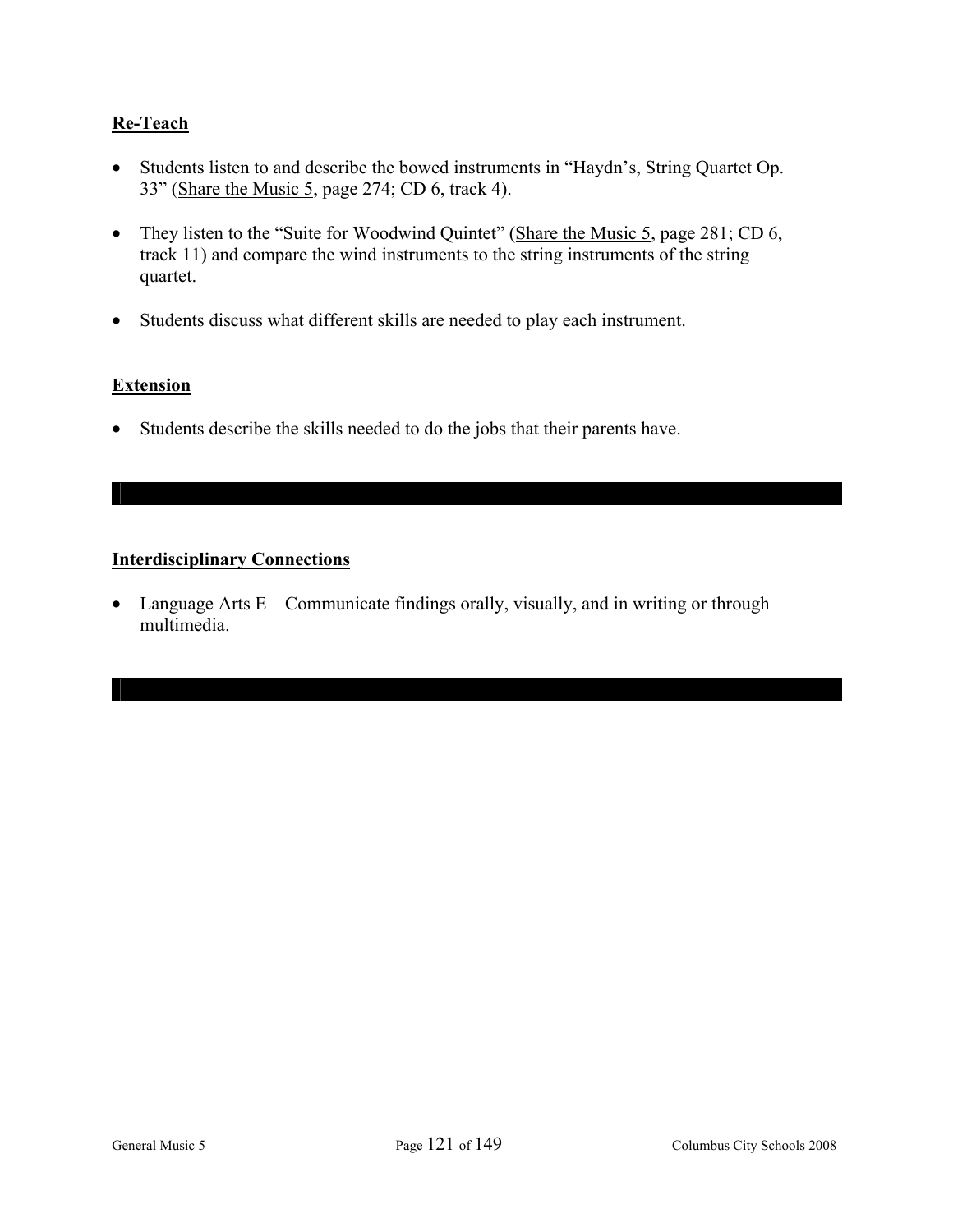| <b>Teaching Methods</b><br>• Discussions<br>• Experiential Learning<br>• Integrated Instruction<br>• Interdisciplinary<br>• Lecture<br>• Questioning Techniques<br>• Thematic Approach | <b>Bloom's Taxonomy of Cognitive</b><br><b>Objectives</b><br>· I Knowledge<br>• II Comprehension<br>• III Application<br>· IV Analysis                                                                                                            |
|----------------------------------------------------------------------------------------------------------------------------------------------------------------------------------------|---------------------------------------------------------------------------------------------------------------------------------------------------------------------------------------------------------------------------------------------------|
| <b>Grouping</b><br>• Heterogeneous Grouping<br>• Individualized Instruction<br>• Large Group Instruction<br>• Small Group Instruction                                                  | <b>Gardner's Multiple Intelligences:</b><br><b>Learning Styles</b><br>• Interpersonal<br>• Intrapersonal<br>• Linguistic<br>• Logical-Mathematical<br>• Musical                                                                                   |
| <b>Assessment</b><br>• Authentic Assessment<br>• Curriculum Based Assessment<br><b>Student Groupings</b><br>$\bullet$ Class<br>$\bullet$ Grade<br>• Heterogeneous Grouping             | <b>Instructional Strategies</b><br>• Homework and Practice<br>• Identifying Similarities and Differences<br>• Nonlinguistic Representations<br>• Reinforcing Effort and Providing<br>Recognition<br>• Questions, Cues, and Advanced<br>Organizers |
| • Individual<br>• Large Group Instruction                                                                                                                                              | $SIOP - ESL$<br>• Building Background<br>• Guided Practice<br>• Integrations of Reading, Writing,<br>Speaking, and Listening Skills<br>• Interaction<br>• Meaningful Content and Language<br>Activities                                           |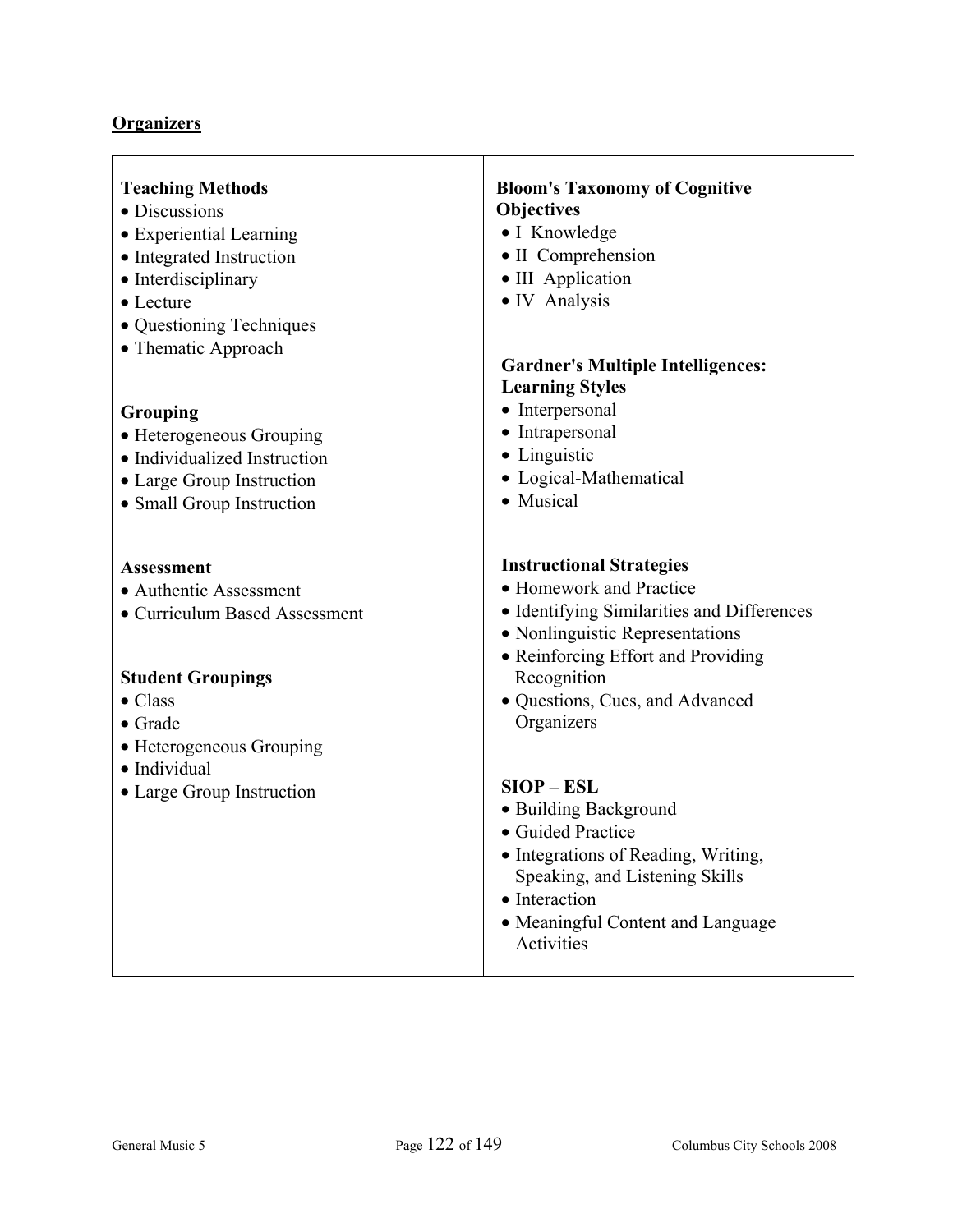

# **COLUMBUS CITY SCHOOLS VOCAL MUSIC CURRICULUM**



| <b>Instructional Unit</b> | Grade 5, General Music, April                                                                              |  |
|---------------------------|------------------------------------------------------------------------------------------------------------|--|
| Title:                    | <b>Interpreting, Performing and Arranging Music</b>                                                        |  |
| Subject:                  | General Music                                                                                              |  |
| <b>Grade Range:</b>       | 5                                                                                                          |  |
| <b>Description:</b>       | In this unit, students use expressive art forms to interpret a song and<br>arrange a song for instruments. |  |
| <b>Duration:</b>          | 2, 40 minute lessons                                                                                       |  |
| <b>Author:</b>            | <b>Bradley Walsh</b>                                                                                       |  |
| <b>Publisher:</b>         | Columbus City Schools                                                                                      |  |
| <b>Keywords:</b>          | Arts Integration; Music Interpretation; Art Interpretation; Arranging                                      |  |

| <b>Content Standard 4:</b> | Composing and arranging within specified guidelines                                                                                               |  |
|----------------------------|---------------------------------------------------------------------------------------------------------------------------------------------------|--|
| Benchmark A:               | Create, notate, arrange, and perform short pieces of music<br>using a variety of classroom instruments, body percussion<br>and electronic sounds. |  |
| $GLI$ 2:                   | Arranges simple pieces for voices or instruments other than<br>those for which the pieces were written. GM54A2                                    |  |
| <b>Content Standard 8:</b> | Understanding relationships between music, the other arts,<br>and other disciplines outside the arts                                              |  |
| Benchmark A:               | Identify similarities and differences in the meanings of<br>common terms used in the various arts.                                                |  |
| $GLI$ 3:                   | Uses various art forms to interpret music. GM58A3                                                                                                 |  |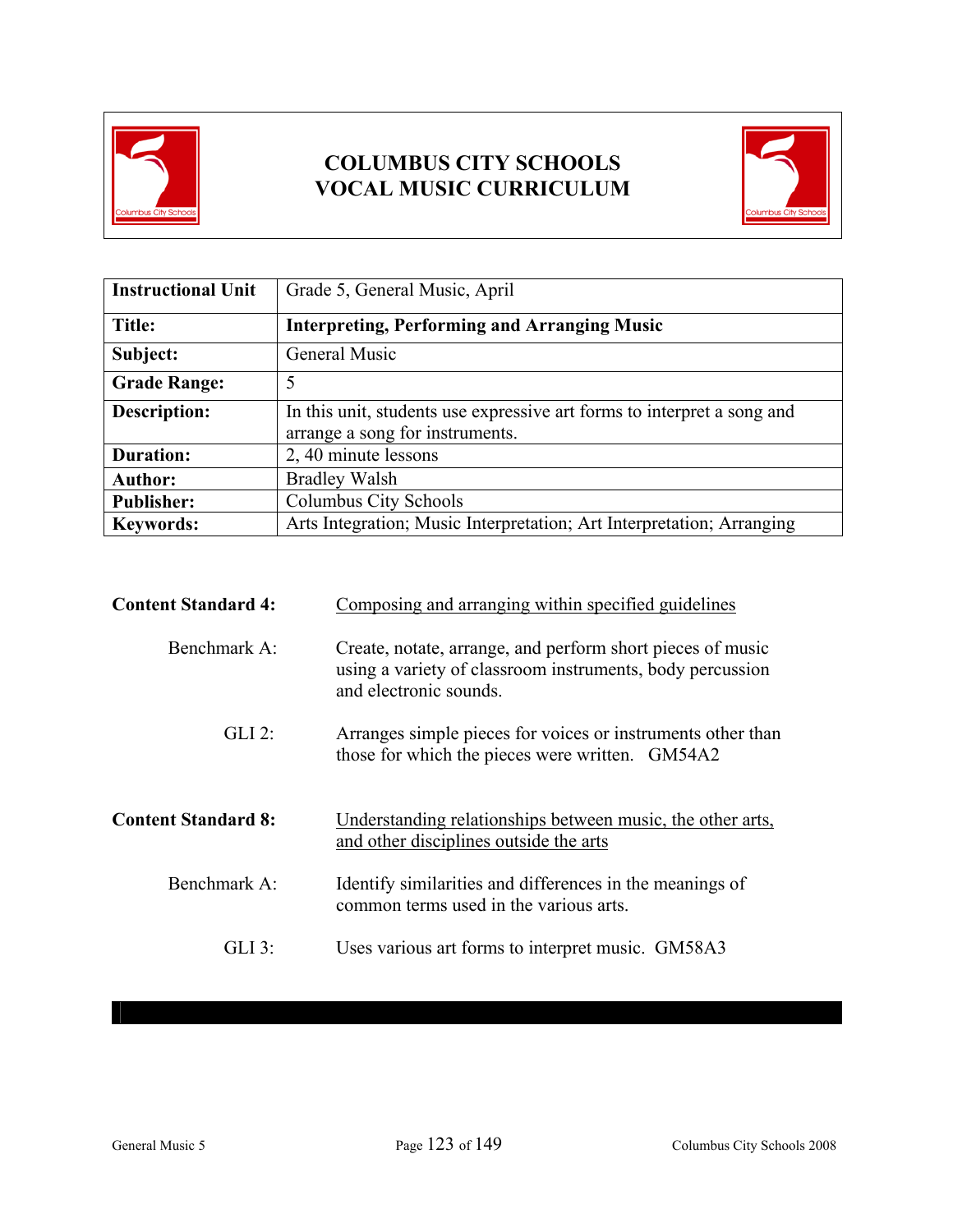### **Lesson Assessment**

- Students use visual art, poetry or dance to interpret "Einini."
- Students arrange "Peace Round" for instruments.

### **Pre-Assessment**

• Students create a list of expressive art forms such as poetry, dance, music and visual art.

## **Instructional Strategies**

### **Lesson 1**

- Class listens to the song "Einini" with their eyes closed (Share the Music 5, page 408; CD 9, track 26). Note: Students are not allowed to follow along in the book.
- Class divides into groups of two or three. Each group is given the choice of expressing the emotions that the song "Einini" evokes by writing a poem about it, creating a dance or drawing a picture/collage representing the song. Teacher should insure that all art forms are represented (Formative Assessment).
- When the work is completed students recite, dance or showcase their expressive art to the class (Summative Assessment).
- After all work has been presented to the class, students listen to the song again and read the description of the song on page 408 of their text books. Students respond to the prompt: "Knowing what the song is about, would you change the expressive representation that you created in your groups?" (Type 1 writing).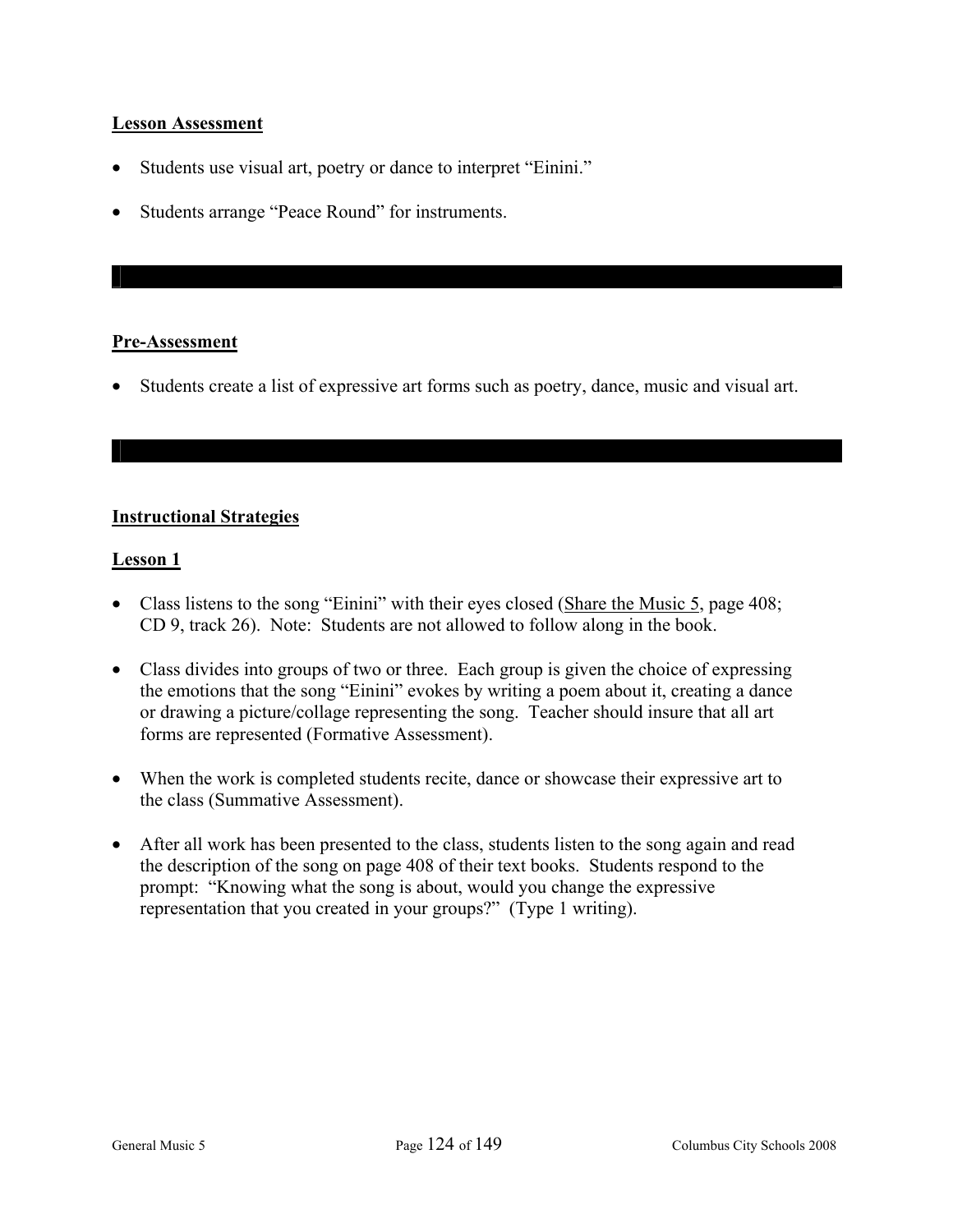# **Lesson 2**

- Class reviews the use of expressive art forms and qualities.
- Class sings "Peace Round" (Share the Music 5, page 26; CD 1, track 19). Students add body movement to the song. Teacher guides students with movements from (Share the Music 5 – Teacher's Edition, page 27.)
- Students discuss how they could make the song sound different using expressive qualities.
- Teacher discusses how arranging is an expressive art form.
- Class divides into groups. Each group arranges "Peace Round" for instruments (Share the Music 5, page 26). Students use a mix of melodic and rhythmic instruments to perform their arrangements (Summative Assessment).

## **District Adopted Textbook/Supplemental Materials**

- Share the Music Grade 5, CDs 1, 3 and 9
- Share the Music  $5 Teacher's Edition$
- Share the Music  $5 -$  Student Edition

### **Materials/Resources**

- Pencils
- CD player (multiple CD players may be used if more than one group creates a dance)
- Art supplies
- Paper
- Melodic and rhythmic instruments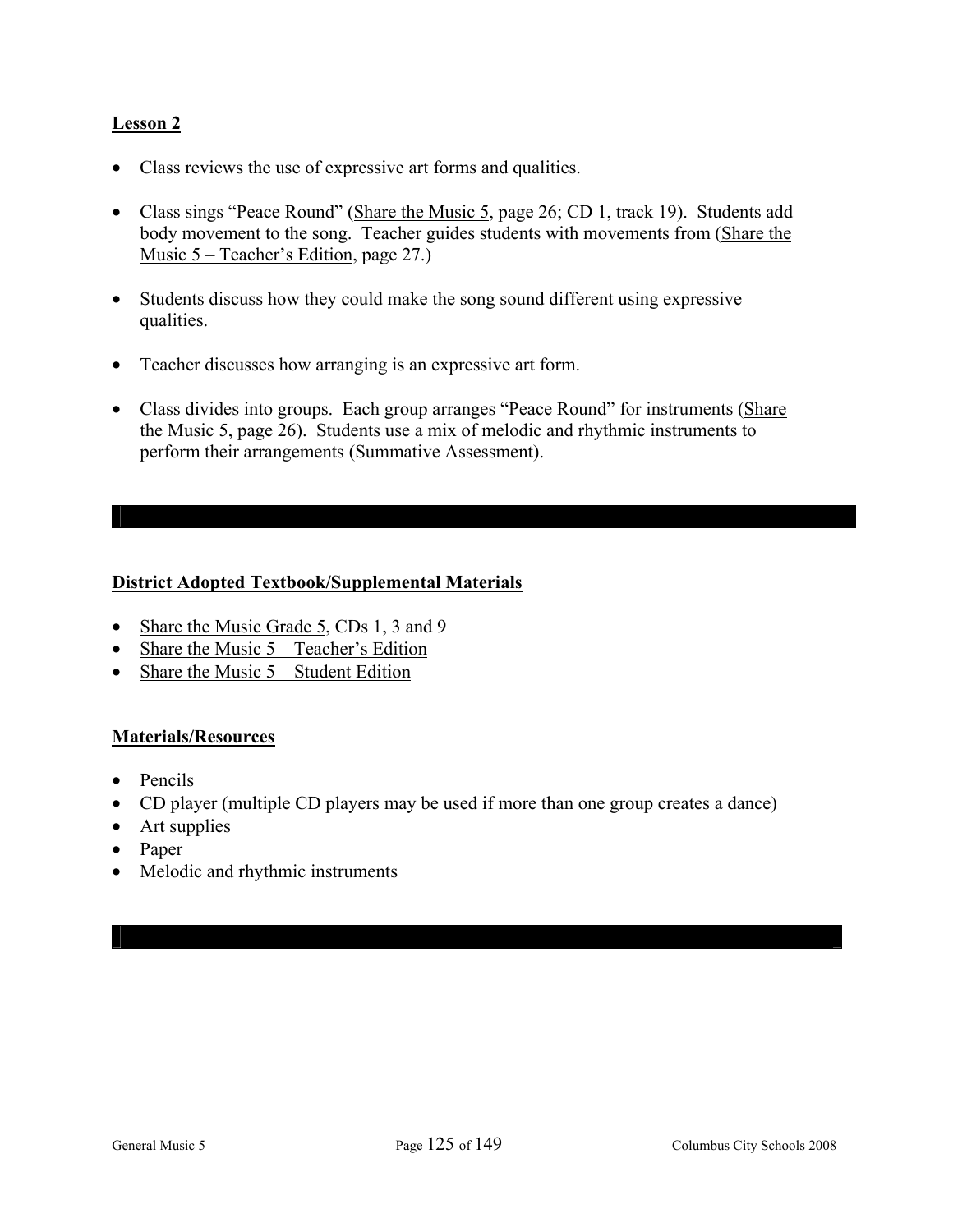# **Re-Teach**

- Students learn the song "Harriet Tubman" (Share the Music 5, page 144; CD 3, track 14).
- Students learn the drama gestures from page 146 of their music book, to express the words of the song.

### **Extension**

• Students use dance to express the emotions of songs they sing on the radio.

# **Interdisciplinary Connections**

• Social Studies D – Use problem-solving skills to make decisions individually and in groups.

# **Writing Connection**

• Type 1 writing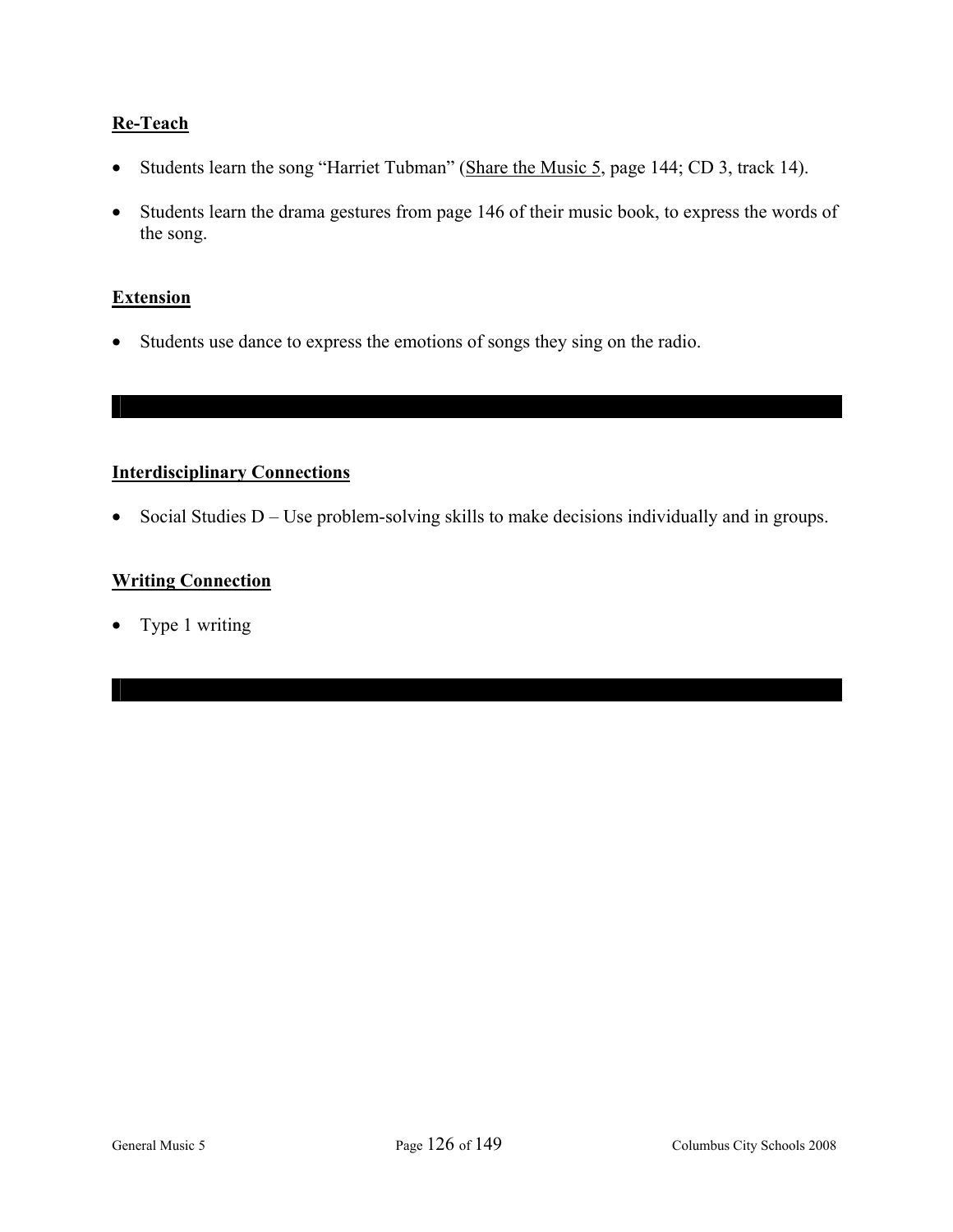| <b>Teaching Methods</b><br>• Cooperative Learning<br>• Demonstrations<br>• Discovery Learning<br>• Discussions<br>• Dramatic Play Drills<br>• Experiential Learning<br>• Guided Design                   | <b>Bloom's Taxonomy of Cognitive</b><br><b>Objectives</b><br>• I Knowledge<br>• II Comprehension<br>• III Application<br>• IV Analysis<br>• V Synthesis                                                 |
|----------------------------------------------------------------------------------------------------------------------------------------------------------------------------------------------------------|---------------------------------------------------------------------------------------------------------------------------------------------------------------------------------------------------------|
| • Hands-On Learning<br>• Integrated Instruction<br>• Interdisciplinary<br>• Multiple Activities<br>• Project-Based Learning<br>• Self Directed Groups<br>• Simulations and Games<br>• Visual Instruction | <b>Gardner's Multiple Intelligences:</b><br><b>Learning Styles</b><br>• Bodily-Kinesthetic<br>• Interpersonal<br>• Intrapersonal<br>• Linguistic<br>• Logical-Mathematical<br>• Musical<br>• Naturalist |
| Grouping<br>• Heterogeneous Grouping<br>• Large Group Instruction<br>• Small Group Instruction                                                                                                           | • Spatial<br><b>Instructional Strategies</b><br>• Cooperative Learning<br>• Homework and Practice                                                                                                       |
| <b>Assessment</b><br>• Alternative Assessment<br>• Curriculum Based Assessment<br>• Informal Assessment<br>• Observation                                                                                 | • Nonlinguistic Representation<br>• Reinforcing Effort and Providing<br>Recognition<br>$SIOP - ESL$                                                                                                     |
| <b>Student Groupings</b><br>$\bullet$ Class<br>$\bullet$ Grade<br>• Heterogeneous Grouping<br>• Large Group Instruction                                                                                  | • Building Background<br>• Hands-On Activities<br>· Idioms<br>• Integrations of Reading, Writing,<br>Speaking, and Listening Skills<br>• Interaction<br>• Meaningful Content and Language<br>Activities |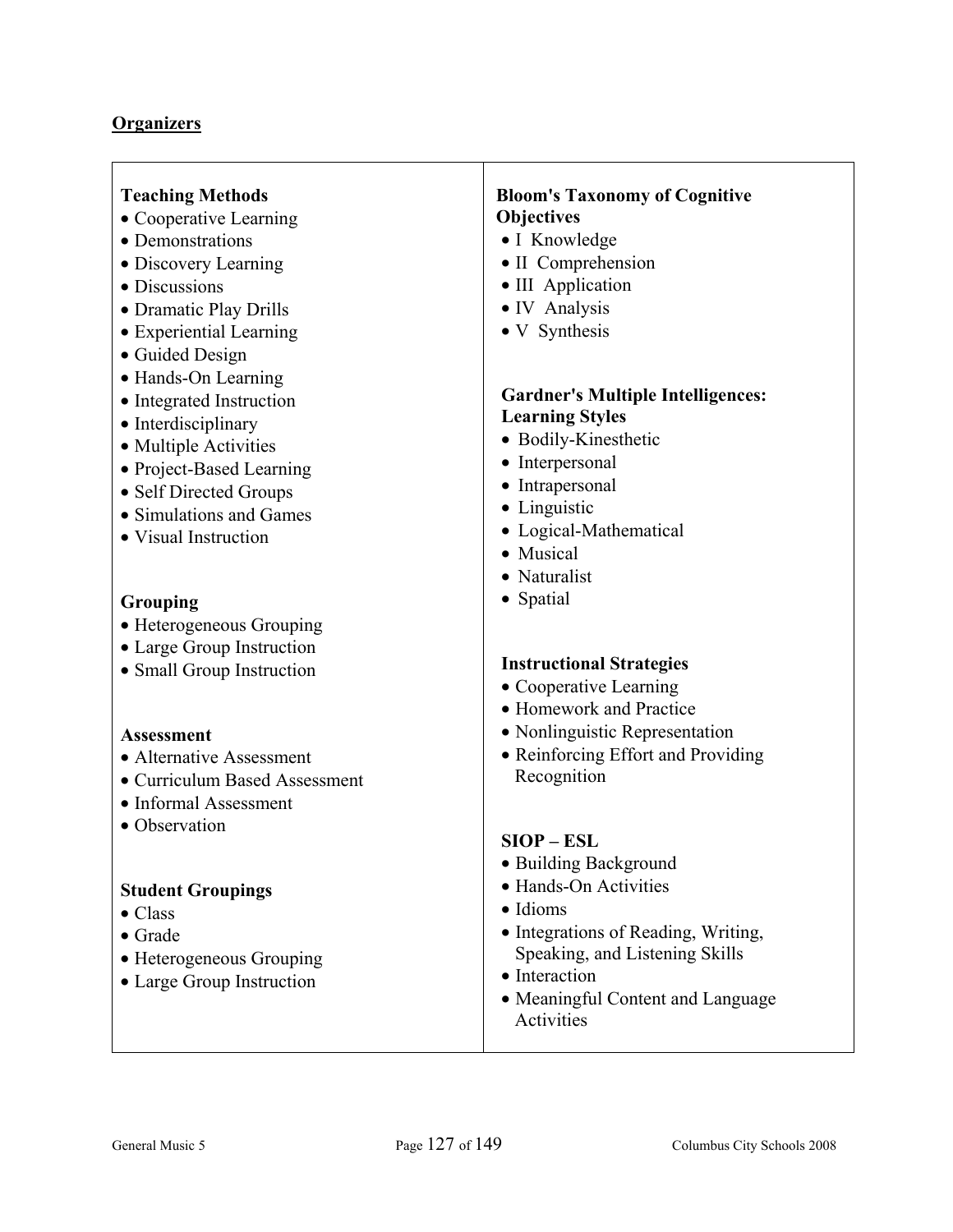

# **COLUMBUS CITY SCHOOLS VOCAL MUSIC CURRICULUM**



| <b>Instructional Unit</b> | Grade 5, General Music, May                                                                                                            |  |
|---------------------------|----------------------------------------------------------------------------------------------------------------------------------------|--|
| Title:                    | <b>Create Your Own Title</b>                                                                                                           |  |
| Subject:                  | General Music                                                                                                                          |  |
| <b>Grade Range:</b>       | 5                                                                                                                                      |  |
| <b>Description:</b>       | Students perform simple melodies by ear on a xylophone or other<br>melodic instrument and play by ear simple accompaniments to a song. |  |
| <b>Duration:</b>          | 40 minutes                                                                                                                             |  |
| <b>Author:</b>            | <b>Bradley Walsh</b>                                                                                                                   |  |
| <b>Publisher:</b>         | Columbus City Schools                                                                                                                  |  |
| <b>Keywords:</b>          | Play by Ear                                                                                                                            |  |

| <b>Content Standard 2:</b> | Performing on instruments, alone and with others, a varied<br>repertoire of music                                         |
|----------------------------|---------------------------------------------------------------------------------------------------------------------------|
| Benchmark $A^T$            | Perform on instruments, independently and with appropriate<br>expression, music representing diverse genres and cultures. |
| $GLI$ 5:                   | Plays by ear simple melodies on a melodic instrument (e.g.,<br>recorder, xylophone). GM52A5                               |
| Benchmark B:               | Perform in groups a varied repertoire of music.                                                                           |
| $GLI$ 4:                   | Plays by ear simple accompaniments on a harmonic<br>instrument (e.g., xylophone, piano). GM52B4                           |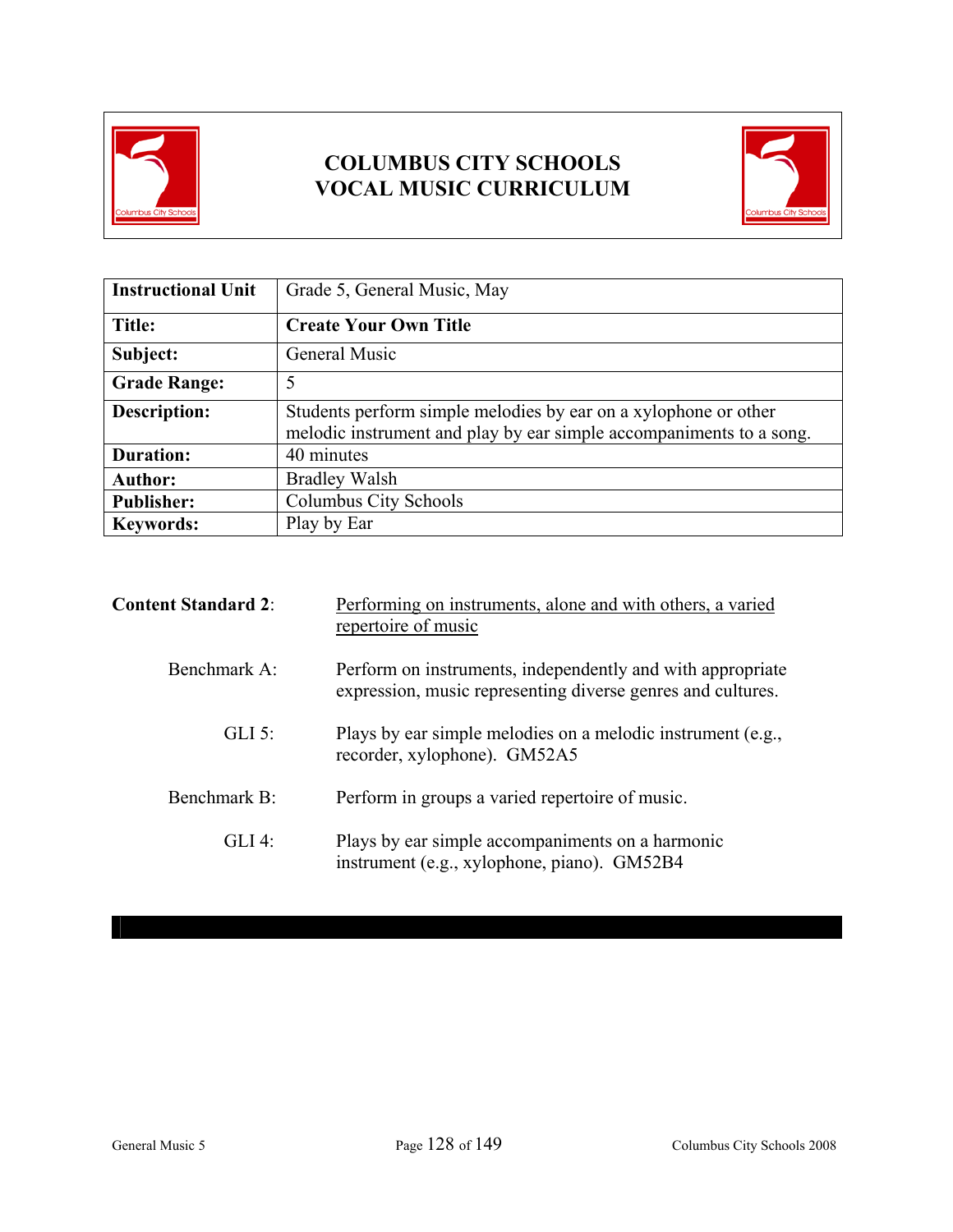### **Lesson Assessment**

- Students perform simple melodies by ear on a xylophone or other melodic instrument.
- Students play by ear simple accompaniments to "Ezekiel Saw De Wheel."

### **Pre-Assessment**

• Students must be familiar with playing melodic instruments such as a keyboard or xylophone.

## **Instructional Strategies**

- Students perform a C Major scale on a melodic instrument.
- Teacher plays notes of the C Major scale in random order while students imitate. Students compete against each other to see who can echo the teacher the longest without making a mistake (Formative Assessment).
- Teacher plays and sings "Good News" on the keyboard (Share the Music 5, page 374). Class learns the song by rote. Student volunteers take turns trying to play the song "Good News" by ear (Formative Assessment).
- Teacher tests students' ability to play by ear by having students echo on melodic instruments as the teacher plays combinations of do, re, mi, fa, sol on a melodic instrument (Summative Assessment).
- Students play by ear simple, repeating accompaniment chords to the song "Ezekiel Saw De Wheel" (Share the Music 5, page 240; CD 5, track 30). Teacher plays the root of the chord for each chord change in the song.
- Students play the accompaniment back while the teacher sings the song. Note: harmonic instruments need to have the pitches C and F for the song (Summative Assessment).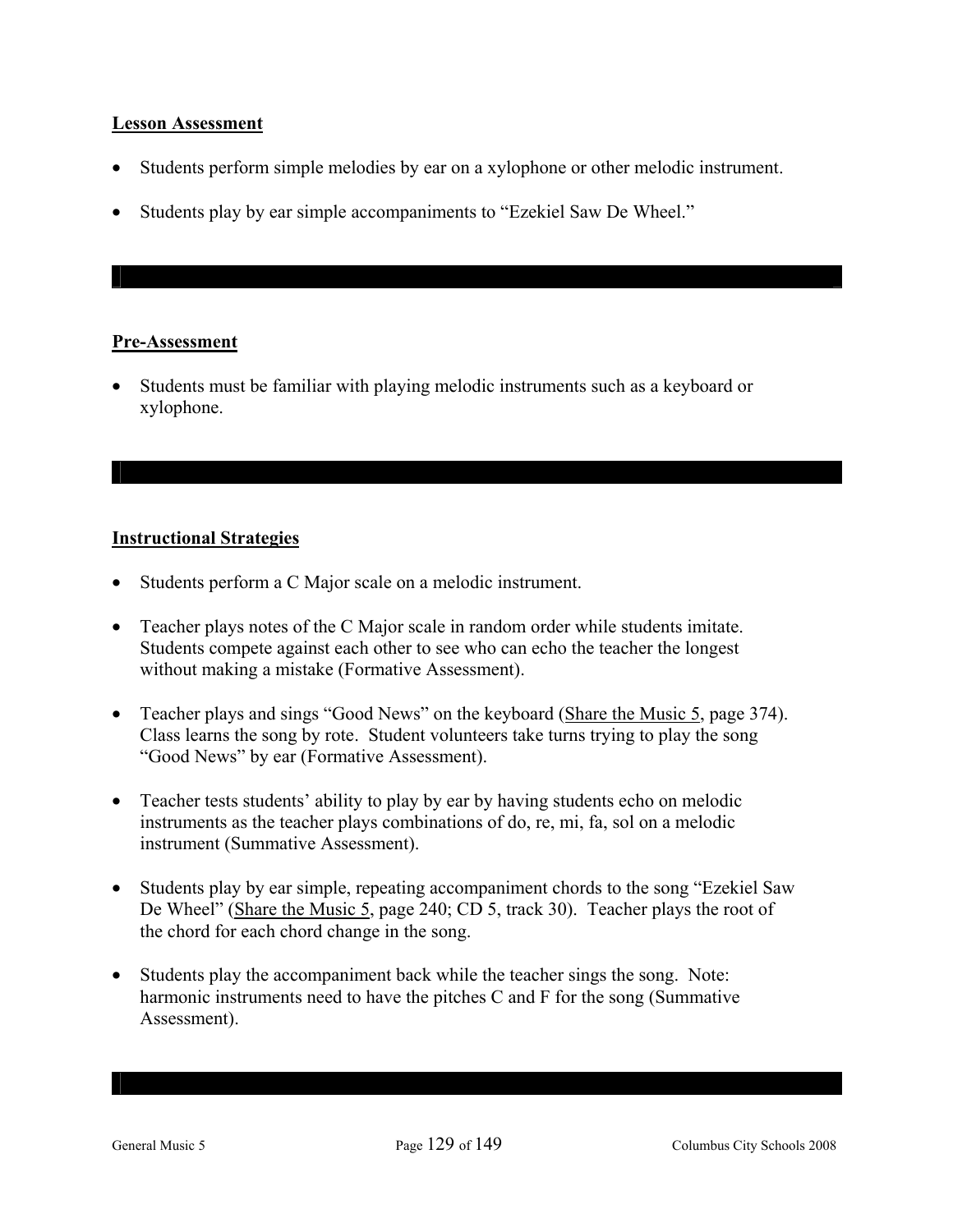# **District Adopted Textbook/Supplemental Materials**

- Share the Music Grade 5, CD 5
- Share the Music  $5 -$  Student Edition

### **Materials/Resources**

- Melodic instruments (e.g., melody bells, xylophones, keyboards)
- Harmonic instruments (e.g., Orff instruments, melody bells, xylophones, Boomwhackers)

# **Re-Teach**

- Students sing solfege phrases in the key of C Major, by rote.
- Students then echo simple solfege sung by the teacher on melodic instruments (e.g., sol mi sol).

### **Extension**

.

• Students, in groups of twos, echo each other simple improvisations in C Major.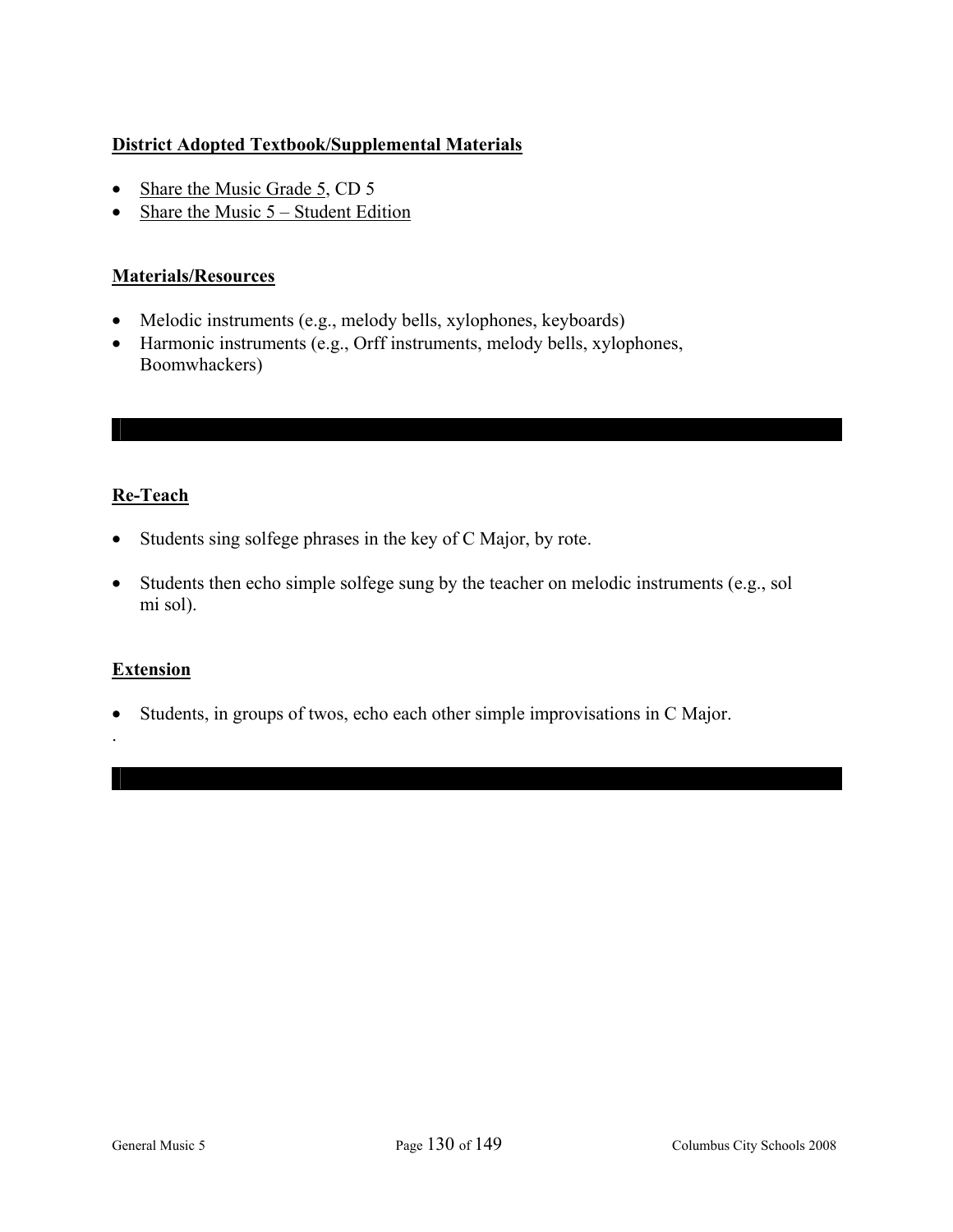| <b>Teaching Methods</b><br>• Cooperative Learning<br>• Demonstrations<br>• Discovery Learning<br>• Experiential Learning<br>• Guided Design<br>• Hands-On Learning<br>• Multiple Activities<br>• Self Directed Groups<br>• Simulations and Games<br>Grouping<br>• Heterogeneous Grouping<br>• Individualized Instruction<br>• Large Group Instruction<br>• Non-Graded Instructional Grouping<br>• Small Group Instruction | <b>Bloom's Taxonomy of Cognitive</b><br><b>Objectives</b><br>• I Knowledge<br>• II Comprehension<br>• III Application<br>• IV Analysis<br>• V Synthesis<br><b>Gardner's Multiple Intelligences:</b><br><b>Learning Styles</b><br>• Bodily-Kinesthetic<br>• Logical-Mathematical<br>• Musical<br>• Spatial<br><b>Instructional Strategies</b><br>• Cooperative Learning |
|---------------------------------------------------------------------------------------------------------------------------------------------------------------------------------------------------------------------------------------------------------------------------------------------------------------------------------------------------------------------------------------------------------------------------|------------------------------------------------------------------------------------------------------------------------------------------------------------------------------------------------------------------------------------------------------------------------------------------------------------------------------------------------------------------------|
| <b>Assessment</b><br>• Curriculum Based Assessment<br>• Informal Assessment<br>• Observation                                                                                                                                                                                                                                                                                                                              | • Homework and Practice<br>• Identifying Similarities and Differences<br>• Nonlinguistic Representation<br>• Reinforcing Effort and Providing<br>Recognition                                                                                                                                                                                                           |
| <b>Student Groupings</b><br>$\bullet$ Class<br>$\bullet$ Grade<br>• Heterogeneous Grouping<br>· Individual<br>• Individualized Instruction<br>• Large Group Instruction                                                                                                                                                                                                                                                   | $SIOP - ESL$<br>• Guided Practice<br>• Hands-On Activities<br>• Interaction                                                                                                                                                                                                                                                                                            |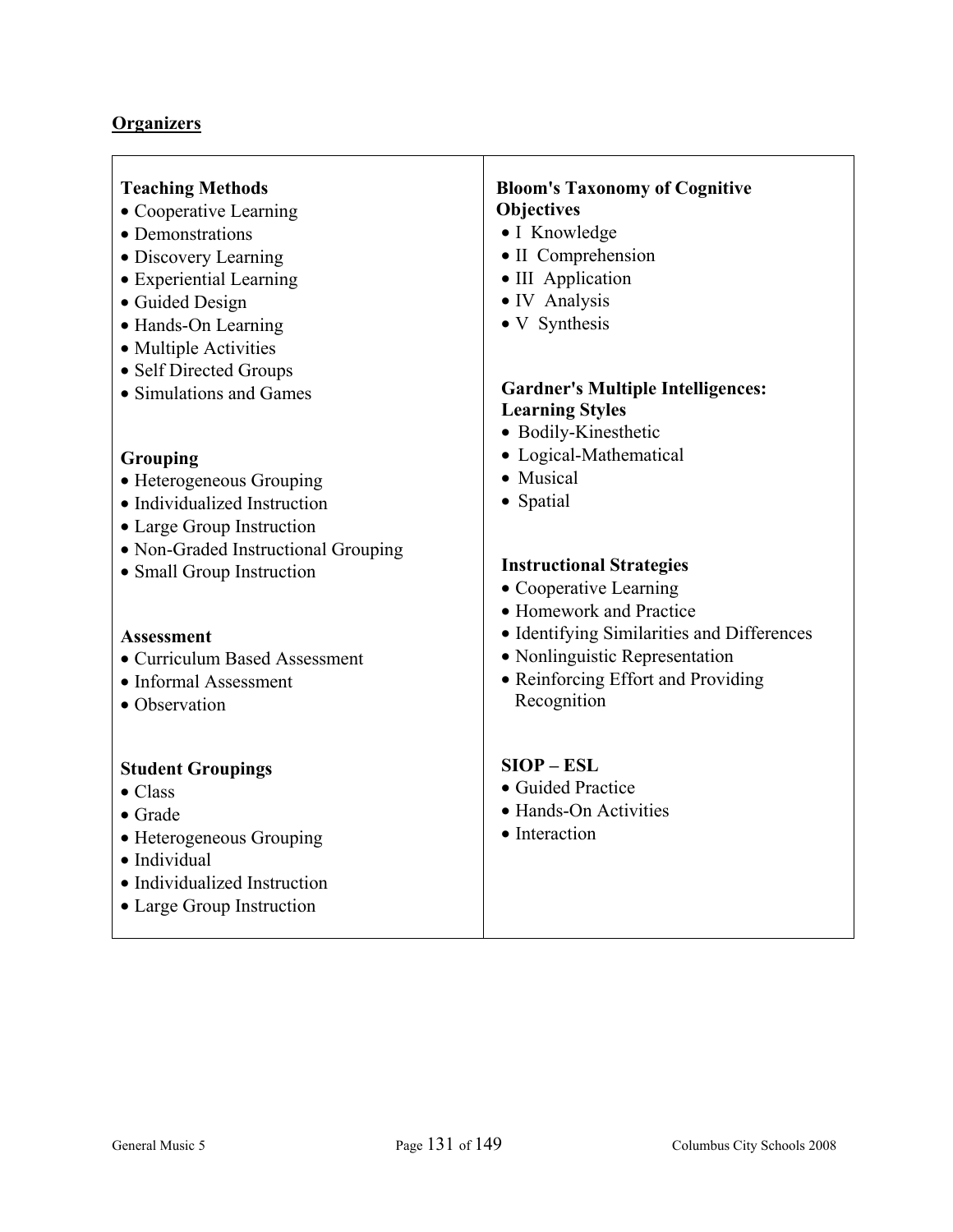

# **COLUMBUS CITY SCHOOLS VOCAL MUSIC CURRICULUM**



| <b>Instructional Unit</b> | Grade 5, General Music, May                                                                     |  |
|---------------------------|-------------------------------------------------------------------------------------------------|--|
| Title:                    | <b>The Sounds of Music</b>                                                                      |  |
| Subject:                  | General Music                                                                                   |  |
| <b>Grade Range:</b>       | 5                                                                                               |  |
| <b>Description:</b>       | In this lesson, students listen to various selections of music and identify<br>the instruments. |  |
| <b>Duration:</b>          | 40 minutes                                                                                      |  |
| <b>Author:</b>            | <b>Bradley Walsh</b>                                                                            |  |
| <b>Publisher:</b>         | Columbus City Schools                                                                           |  |
| <b>Keywords:</b>          | Electronic Music; World Music                                                                   |  |

| <b>Content Standard 6:</b> | Listening to, analyzing, responding to, and describing music                              |
|----------------------------|-------------------------------------------------------------------------------------------|
| Benchmark C:               | Identify and classify the sounds of instruments and voices.                               |
| GLI 1:                     | Identifies aurally selected electronic, world, and western<br>musical instruments. GM56C1 |

# **Lesson Assessment**

- Students compare a computerized Bach recording with an acoustic Bach recording.
- Students identify instruments from various musical listening examples.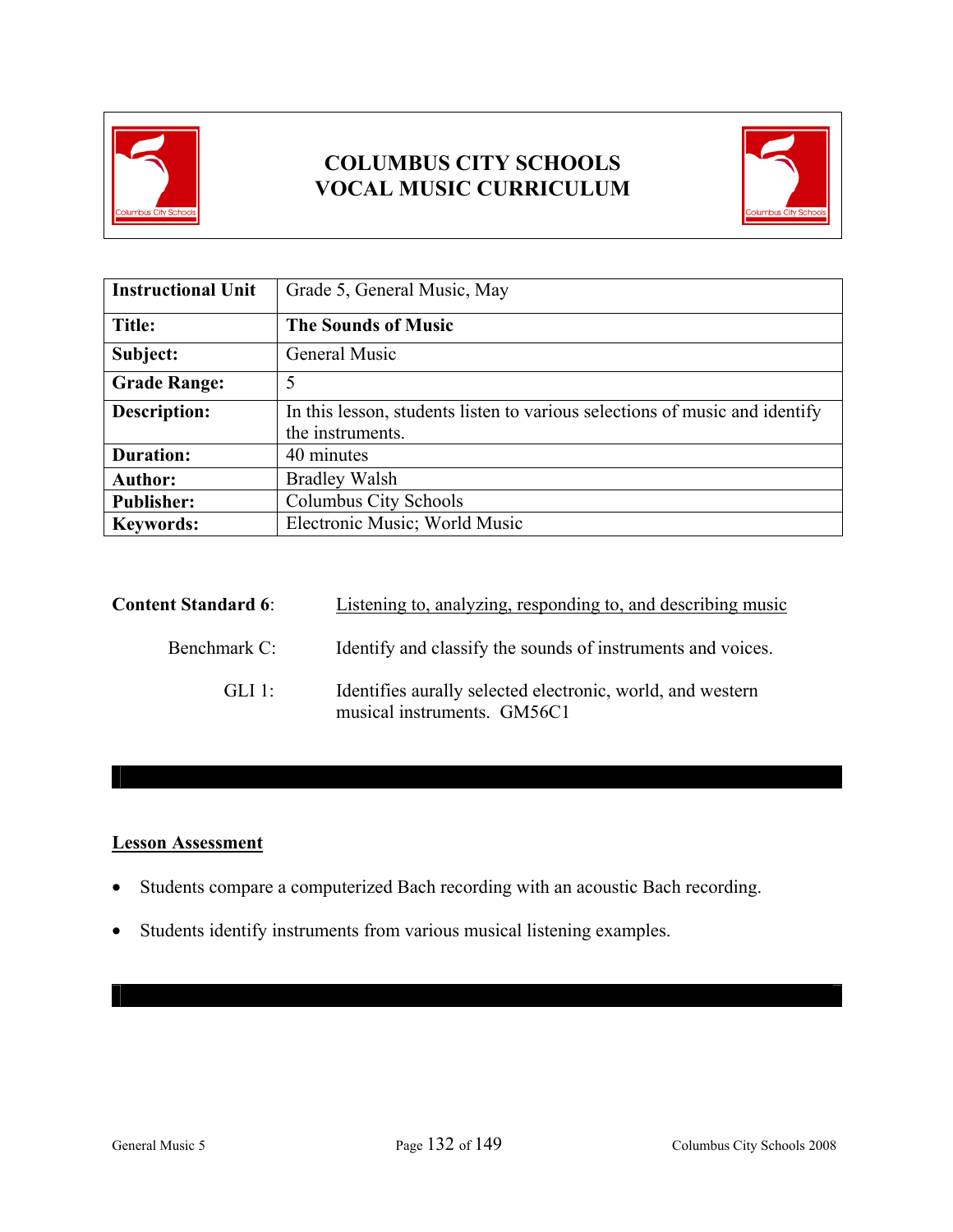### **Pre-Assessment**

• Students review orchestral, band, and jazz instruments.

### **Instructional Strategies**

- Class listens to a computerized version of Bach's, "Brandenburg Concerto #3" (Share the Music 5, page 312; CD 7, track 2). Students use adjectives to describe the sound textures of the music. Teacher records answers on the board.
- Students listen to the third movement of Bach's, "Brandenburg Concerto #2" (Share the Music 5, page 416; CD 9, track 31).
- Students compare the computerized version of "Brandenburg Concerto #3" to the original version of "Brandenburg #2." Teacher leads discussion (Summative Assessment).
- Students listen to "Drum Montage" (Share the Music 5, page 68; CD 2, track 16). Students listen to the different drums and point to the picture of each instrument on page 68, as they are played in the song.
- Students describe the look and sound of each instrument that they see in the text book (Formative Assessment).
- Using the *Identifying Instruments and Their Origins Test*, students identify instruments from various musical examples and determine their origins (Summative Assessment).

### **District Adopted Textbook/Supplemental Materials**

- Share the Music Grade 5, CDs 2, 5, 6, 7 and 9
- Share the Music  $5 -$  Student Edition

### **Materials/Resources**

- Pencils
- CD player
- *Identifying Instruments and Their Origins Test*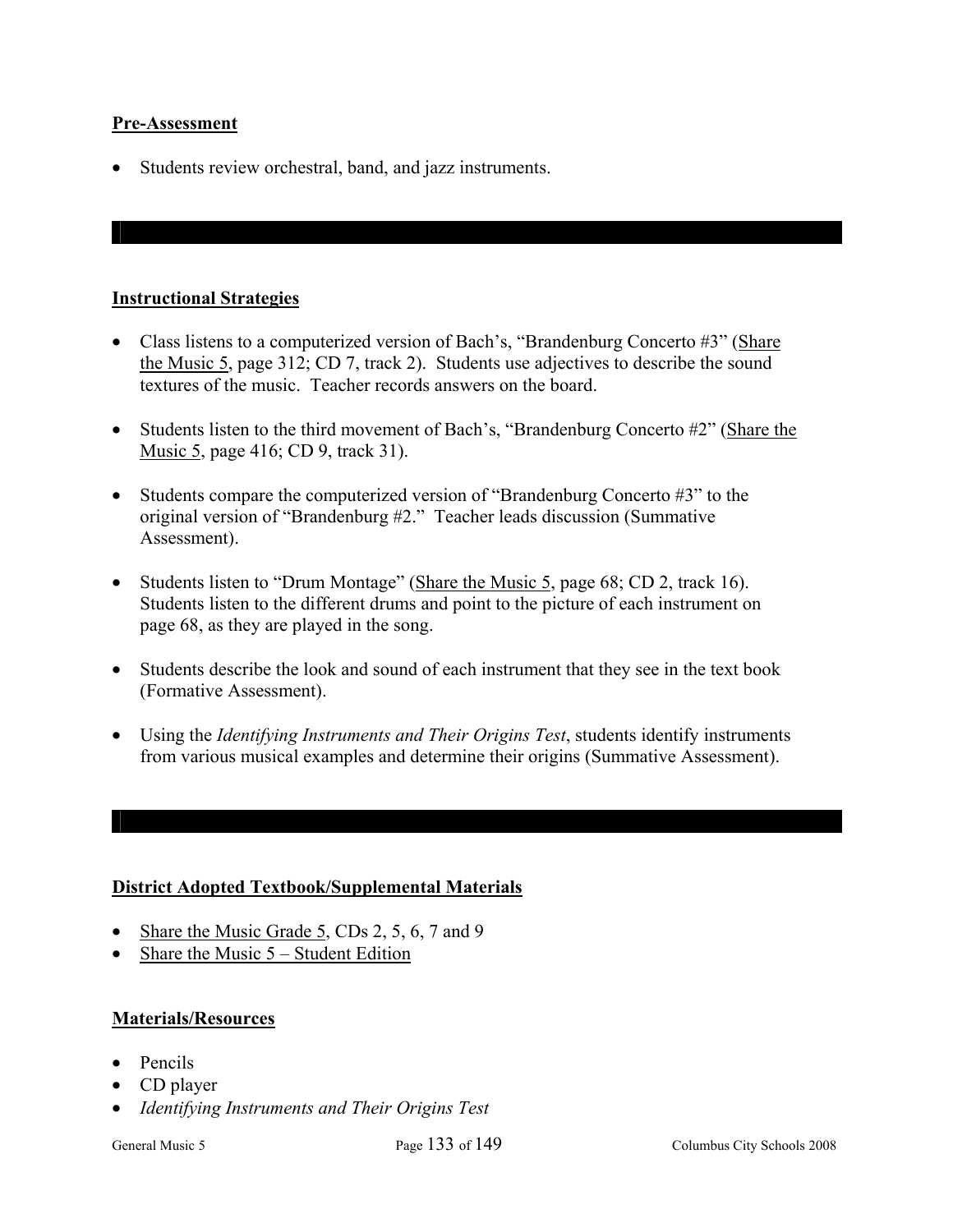# **Re-Teach**

- Students describe the instruments used in popular music.
- Teacher writes the following categories on an overhead: rock, rap, country.
- Students identify the instruments used in these genres of music.

## **Extension**

• Students research the music of a particular country.

### **Linked Materials**

• *Identifying Instruments and Their Origins Test* 

## **Writing Connections**

• Graphic organizer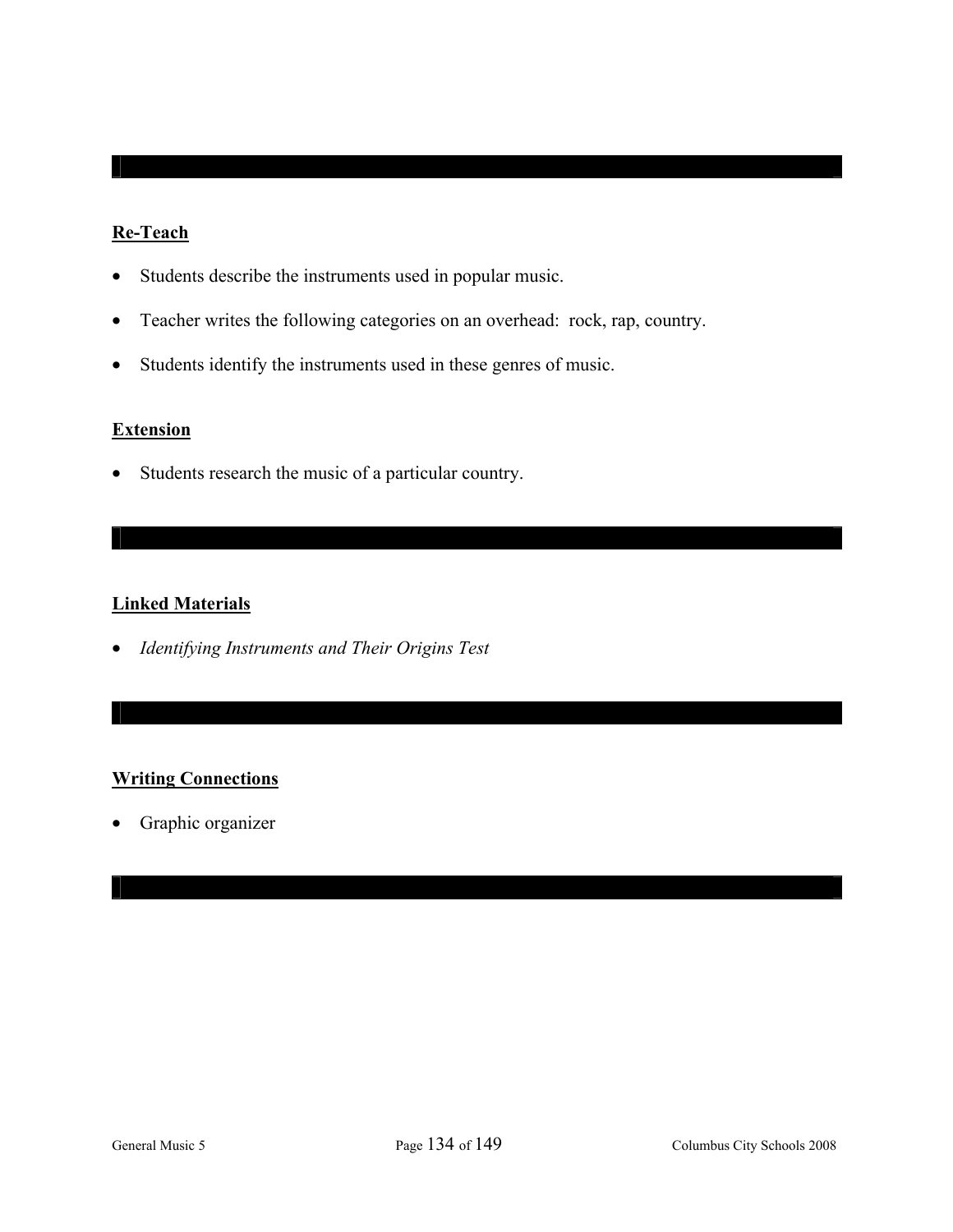| <b>Teaching Methods</b><br>• Demonstrations<br>• Discussions<br>• Experiential Learning<br>$\bullet$ Lecture            | <b>Bloom's Taxonomy of Cognitive</b><br><b>Objectives</b><br>• I Knowledge<br>• II Comprehension<br>• III Application<br>• IV Analysis                            |
|-------------------------------------------------------------------------------------------------------------------------|-------------------------------------------------------------------------------------------------------------------------------------------------------------------|
| Grouping<br>• Heterogeneous Grouping<br>• Large Group Instruction                                                       | <b>Gardner's Multiple Intelligences:</b><br><b>Learning Styles</b><br>• Interpersonal<br>• Intrapersonal                                                          |
| <b>Assessment</b><br>• Authentic Assessment<br>• Curriculum Based Assessment<br>$\bullet$ Testing                       | • Linguistic<br>• Logical-Mathematical<br>• Musical                                                                                                               |
| <b>Student Groupings</b><br>$\bullet$ Class<br>$\bullet$ Grade<br>• Heterogeneous Grouping<br>• Large Group Instruction | <b>Instructional Strategies</b><br>• Homework and Practice<br>• Identifying Similarities and Differences<br>• Nonlinguistic Representations                       |
|                                                                                                                         | $SIOP - ESL$<br>• Building Background<br>• Integrations of Reading, Writing,<br>Speaking, and Listening Skills<br>• Meaningful Content and Language<br>Activities |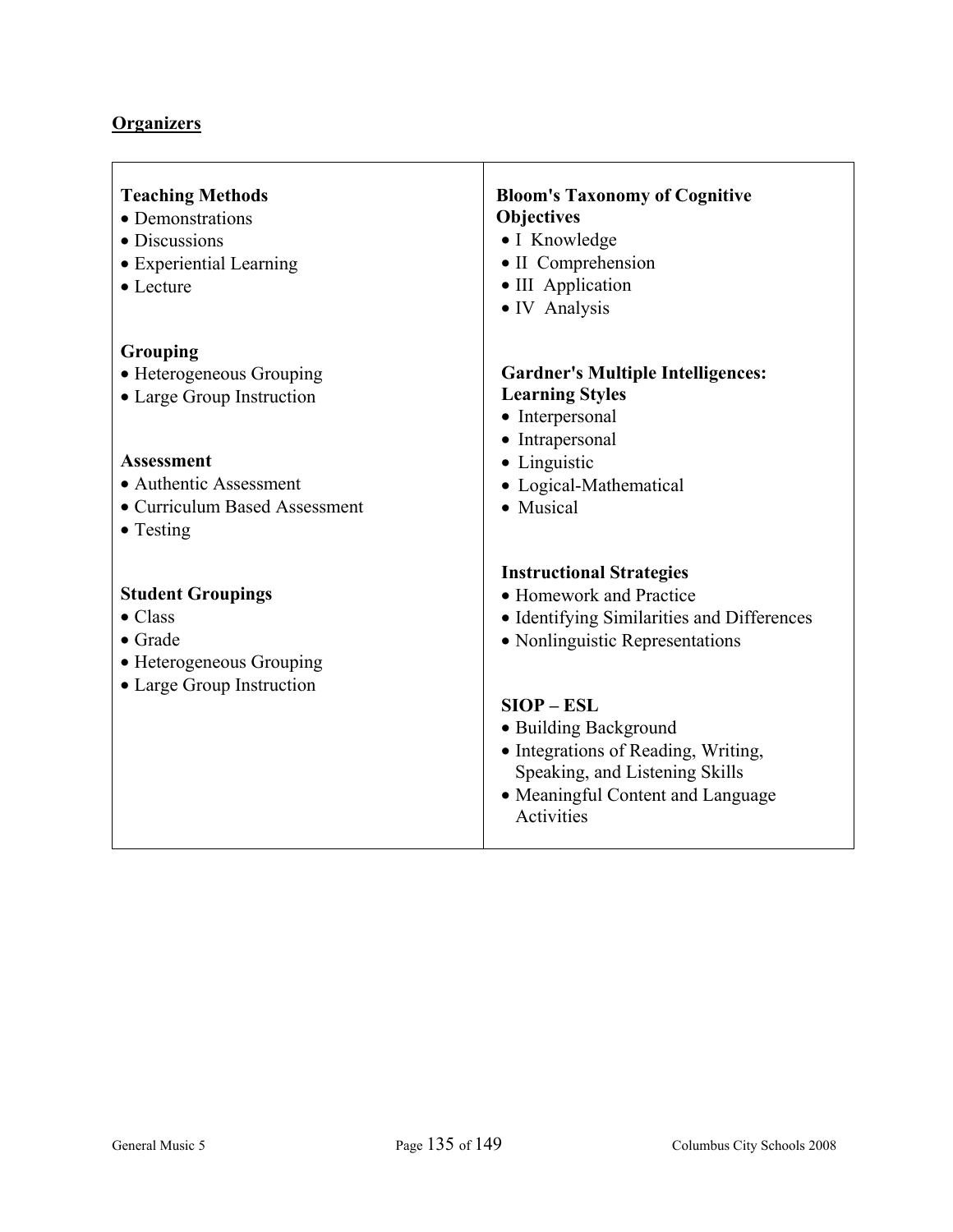# **Identifying Instruments and Their Origins Test**

Listen to the following examples and identify at least one instrument. Also identify the origin of the musical example.

| 1. Instruments $(CD 7:14)$                                                                             |          |
|--------------------------------------------------------------------------------------------------------|----------|
|                                                                                                        |          |
| 2. Instruments $(CD 5:25)$                                                                             |          |
|                                                                                                        |          |
| 3. Instruments $\qquad \qquad \qquad \qquad \qquad \qquad \qquad \qquad \qquad \qquad \text{(CD 7:3)}$ |          |
|                                                                                                        |          |
| 4. Instruments $\qquad \qquad \qquad \qquad \qquad \qquad \qquad \qquad \text{(CD 2:17)}$              |          |
|                                                                                                        |          |
| 5. Instruments                                                                                         | (CD 6:7) |
| Origin of music                                                                                        |          |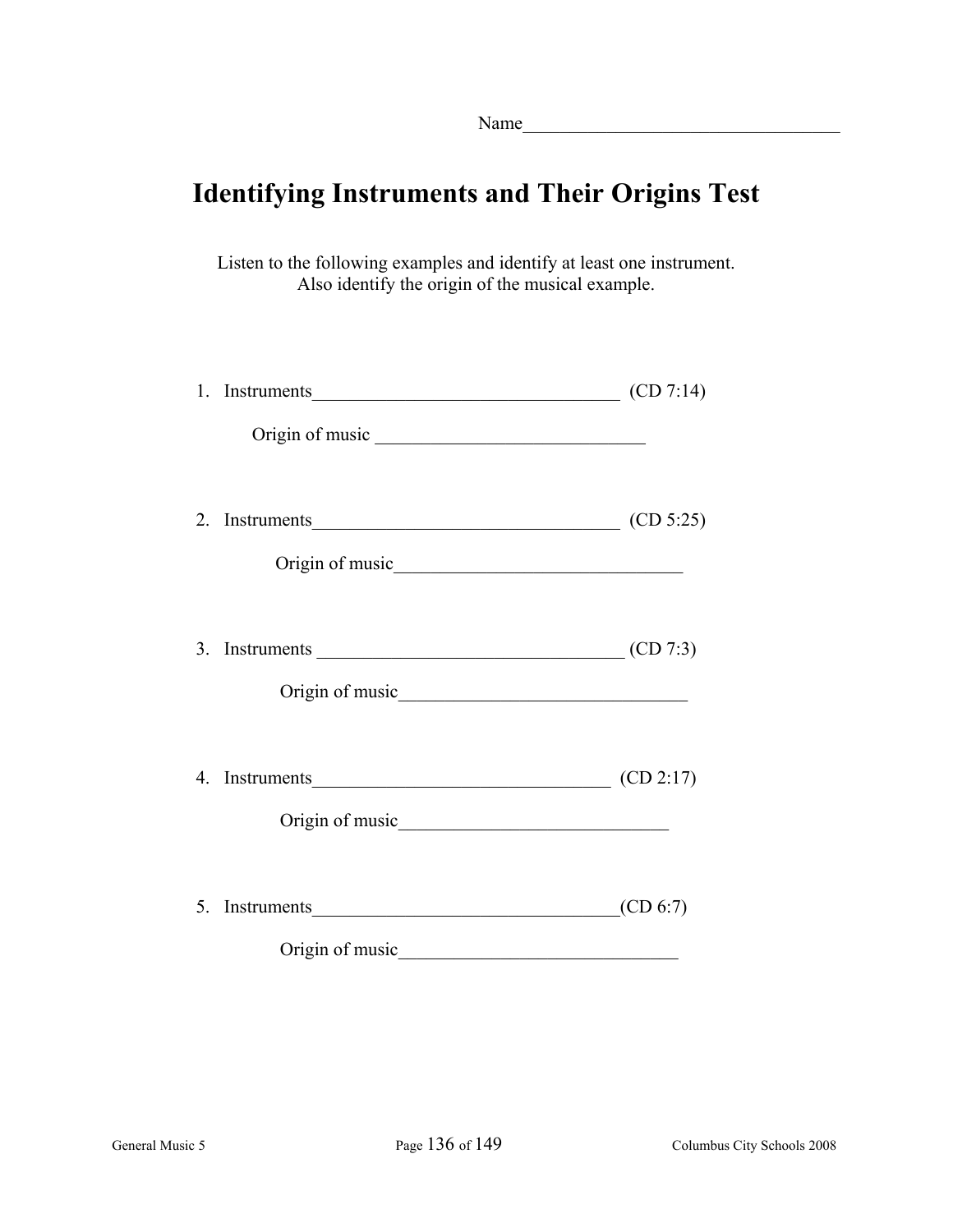

# **COLUMBUS CITY SCHOOLS VOCAL MUSIC CURRICULUM**



| <b>Instructional Unit</b> | Grade 5, General Music, May                                                                                          |  |
|---------------------------|----------------------------------------------------------------------------------------------------------------------|--|
| Title:                    | <b>Reading Music with Multiple Parts</b>                                                                             |  |
| Subject:                  | General Music                                                                                                        |  |
| <b>Grade Range:</b>       | 5                                                                                                                    |  |
| <b>Description:</b>       | In this lesson, students perform a 5-part piece of music using a<br>combination of melodic and rhythmic instruments. |  |
| <b>Duration:</b>          | 40 minutes                                                                                                           |  |
| <b>Author:</b>            | <b>Bradley Walsh</b>                                                                                                 |  |
| <b>Publisher:</b>         | Columbus City Schools                                                                                                |  |
| <b>Keywords:</b>          | Part Reading                                                                                                         |  |

| <b>Content Standard 5:</b> | Reading and notating music                                                       |
|----------------------------|----------------------------------------------------------------------------------|
| Benchmark D:               | Read part music.                                                                 |
| $GL12$ :                   | Reads music for rhythmic and melodic instruments in two or<br>more parts. GM55D2 |

# **Lesson Assessment**

• Students read and perform music with multiple melodic and rhythmic parts.

## **Pre-Assessment**

• Students review pentatonic scales.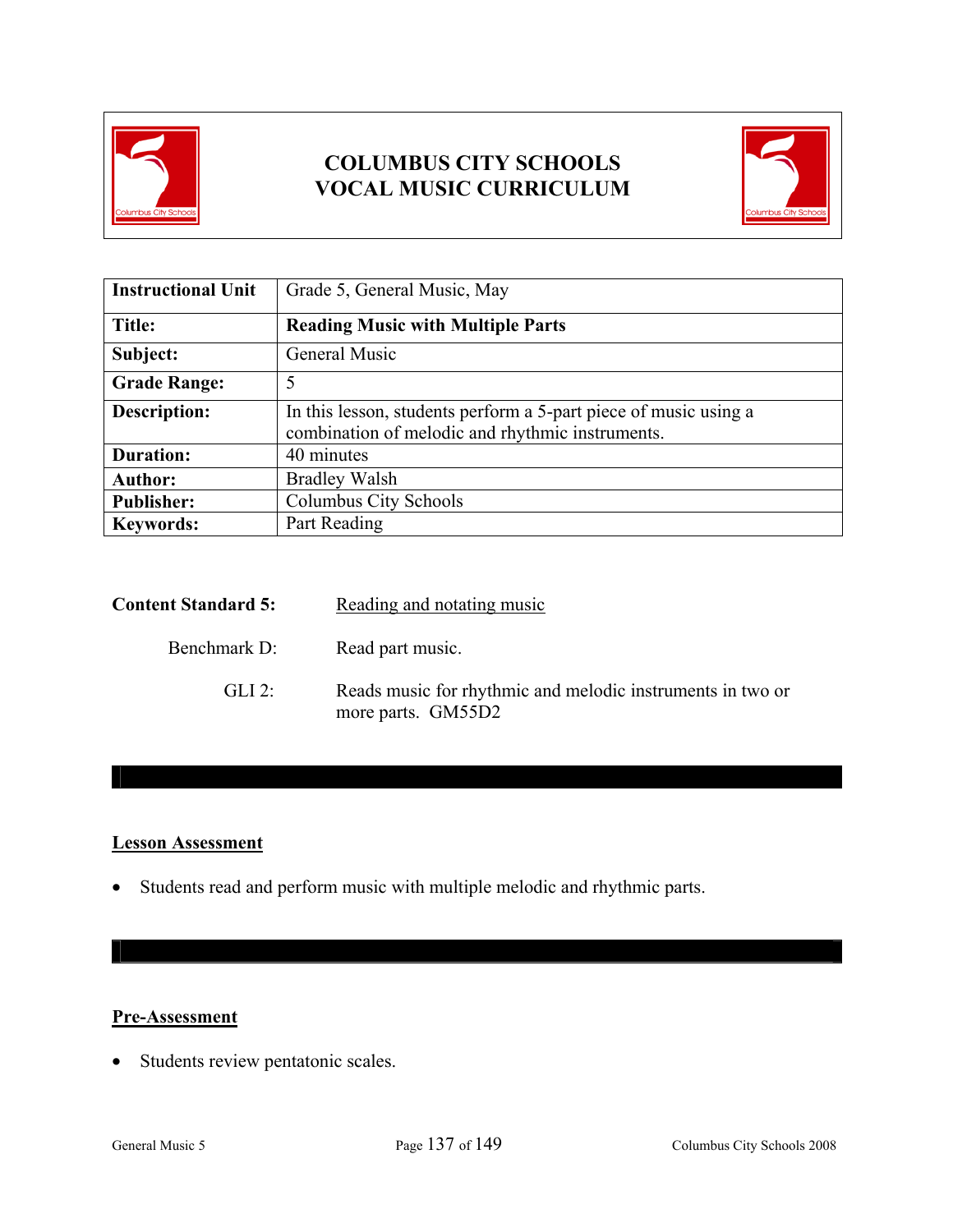### **Instructional Strategies**

- Class learns the song "Gau Shan Ching" (Share the Music 5, page 74; CD 2, track 22).
- Teacher leads class discussion on pentatonic music.
- Teacher plays pentatonic scale on piano. Class sings the scale on "ah" while the teacher plays it on the piano.
- Students learn to perform "Gau Shan Ching" using multiple parts (Share the Music 5, Orff Orchestration O•5). Class divides into five separate groups. The groups are as follows:
	- Group  $1$  vocalists,
	- Group  $2$  melody bells,
	- Groups  $3 -$  cymbals,
	- Group  $4$  woodblocks, and
	- Group  $5 \text{bass xylophone}$ .
- Using a copy of their part, each group reads one part of the Orff orchestration (Formative Assessment).
- Students determine which pitches they need for the harmonic parts and set up their instruments.
- Student groups work together to learn to play their parts. A student volunteer from each group plays the part of the song on the assigned instrument. Teacher makes corrections as needed (Formative Assessment).
- The volunteers from each group perform the song for the class. Students follow their parts while the first group performs. Students evaluate what went well and what needs to be worked on (Formative Assessment).
- All students are organized by the teacher in heterogeneous groups and take turns performing the song (Summative Assessment).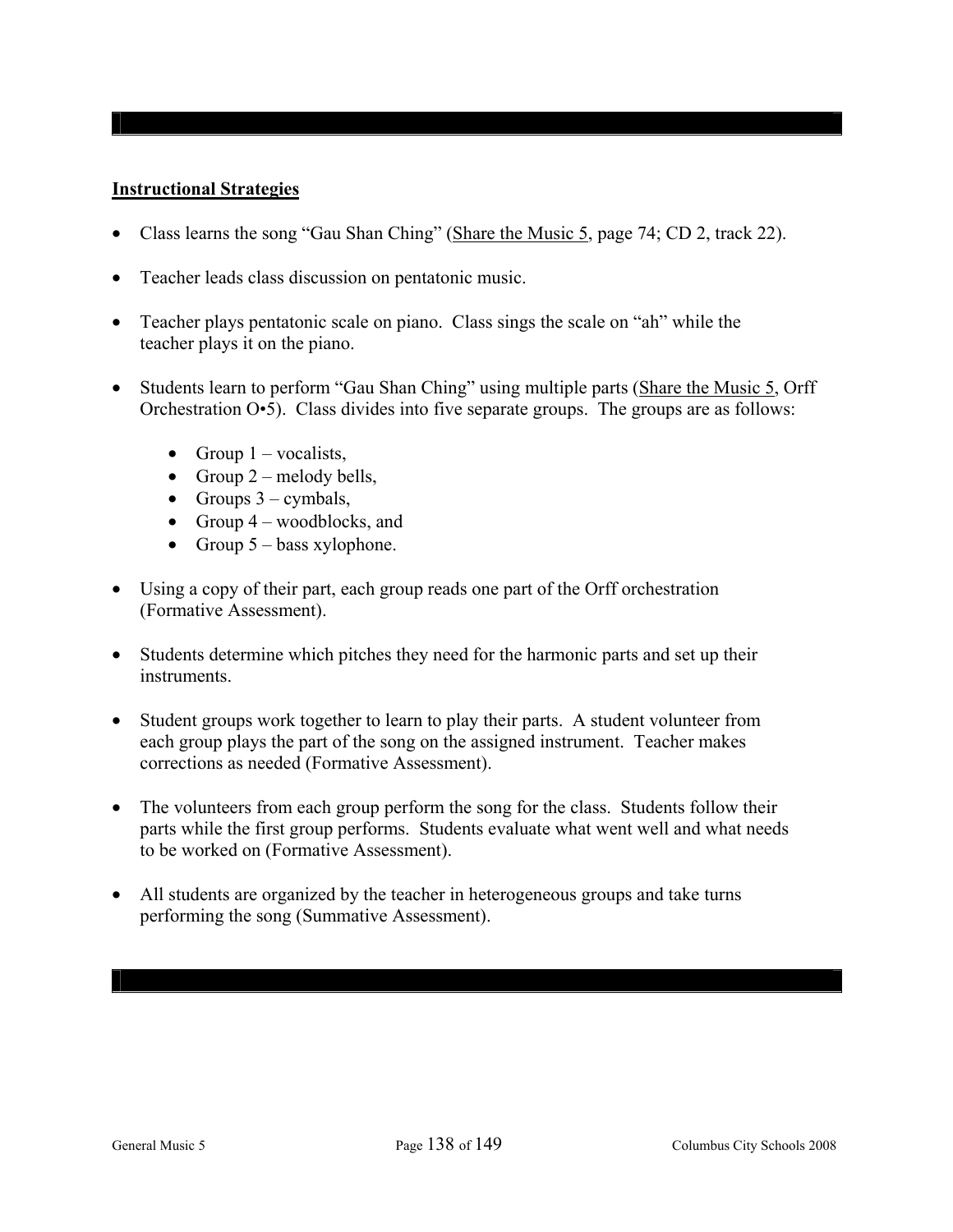# **District Adopted Textbook/Supplemental Materials**

- Share the Music Grade 5, CD 2
- Share the Music 5, Orff Orchestration O•5

# **Materials/Resources**

- CD player
- Melodic instruments: melody bells, bass xylophone
- Harmonic instruments: cymbals, woodblocks

# **Re-Teach**

- Students create an accompaniment to be played while singing a major scale.
- Students create a simple rhythmic and melodic ostinato using xylophones, woodblocks, and finger cymbals. The patterns include quarter notes, eighth notes, and the pitches do, mi and sol. Teacher writes the patterns on the chalk board for students to read.

## **Extension**

- Students identify the origin of the song "Gau Shan Ching." Students identify Taiwan on a map.
- Teacher reads *Background: "Gau Shan Ching"* from Share the Music 5 Teacher's Edition, page 74.
- Students create their own five-part accompaniment for the song.

## **Interdisciplinary Connections**

• D – Use problem-solving skills to make decisions individually and in groups.

.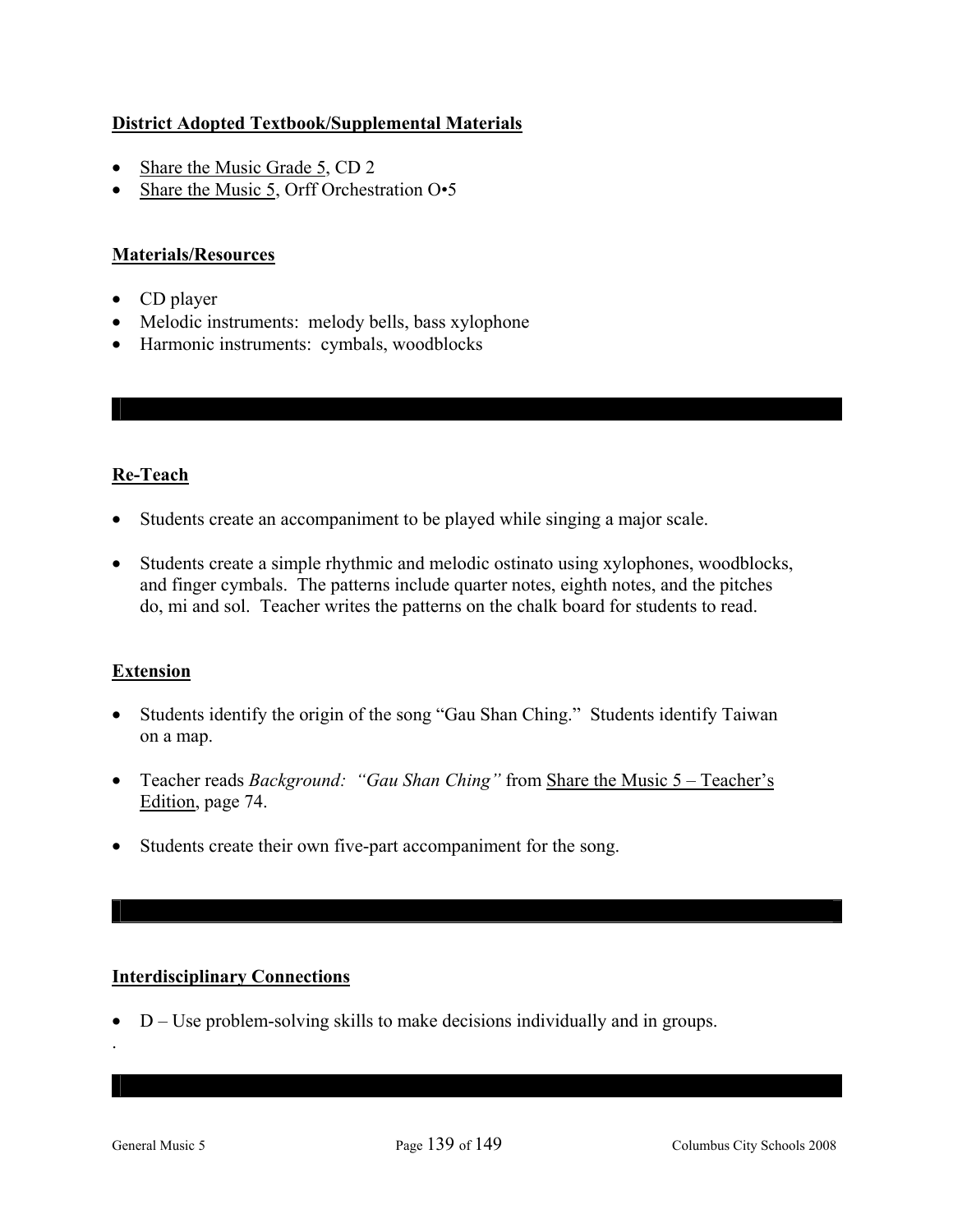| <b>Teaching Methods</b> |  |
|-------------------------|--|
|-------------------------|--|

- Cooperative Learning
- Demonstrations
- Dramatic Play Drills
- Experiential Learning
- Hands-On Learning
- Interdisciplinary
- Self Directed Groups
- Simulations and Games

#### **Grouping**

- Heterogeneous Grouping
- Homogeneous Grouping
- Large Group Instruction
- Non-Graded Instructional Grouping
- Small Group Instruction

### **Assessment**

- Curriculum Based Assessment
- Informal Assessment
- Observation
- Peer Evaluation

### **Student Groupings**

- Class
- Grade
- Heterogeneous Grouping
- Homogeneous Grouping
- Individual
- Large Group Instruction

### **Bloom's Taxonomy of Cognitive Objectives**

- I Knowledge
- II Comprehension
- III Application
- IV Analysis
- V Synthesis
- VI Evaluation

### **Gardner's Multiple Intelligences: Learning Styles**

- Bodily-Kinesthetic
- Logical-Mathematical
- Musical

### **Instructional Strategies**

- Cooperative Learning
- Homework and Practice
- Nonlinguistic Representation
- Reinforcing Effort and Providing Recognition

### **SIOP – ESL**

- Building Background
- Feedback
- Guided Practice
- Hands-On Activities
- Interaction
- Meaningful Content and Language Activities
- Modeling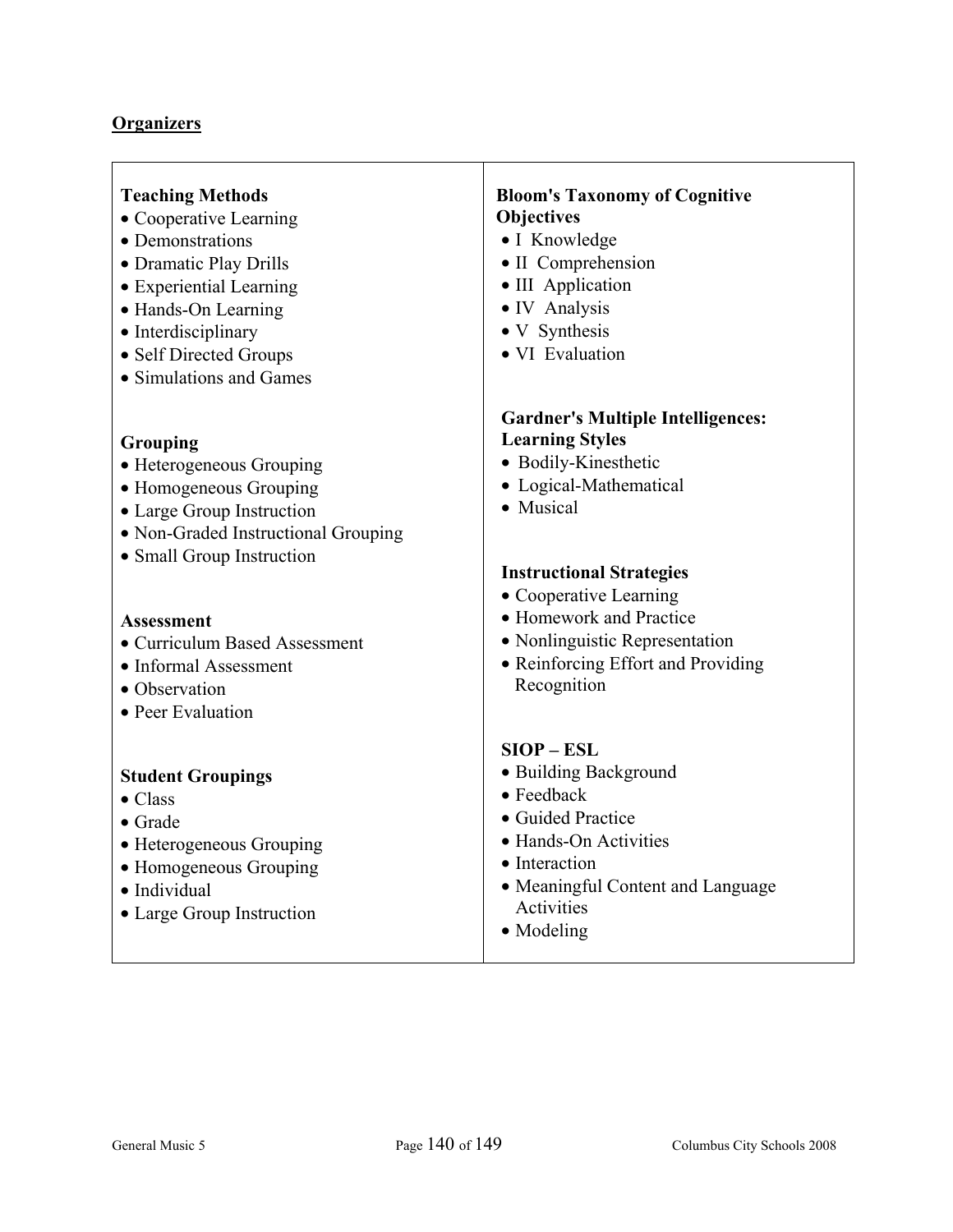## **General Music Grade 5 Standards, Benchmarks, and GLIs**

| <b>Content Standard 1:</b> | Singing, alone and with others, a varied repertoire of music                                                                                     |
|----------------------------|--------------------------------------------------------------------------------------------------------------------------------------------------|
| Benchmark A:               | Sing, independently and with appropriate expression, songs<br>representing diverse genres and cultures.                                          |
| $GLI$ 1:                   | Sings independently, on pitch and in rhythm, using correct posture,<br>diction, breath support, and tone. GM51A1                                 |
| <b>GLI 2:</b>              | Independently sings expressively, using articulation, dynamics, and<br>tempi, songs representing diverse genres and cultures. GM51A2             |
| Benchmark B:               | Sing in groups and with appropriate expression songs representing<br>diverse genres and cultures.                                                |
| $GLI$ 1:                   | Sings in groups canons (e.g., rounds) and two-part songs<br>representing diverse genres and cultures with appropriate<br>expression. GM51B1      |
| $GLI$ 2:                   | Blends vocal timbres and matches dynamic levels. GM51B2                                                                                          |
| GLI 3:                     | Responds appropriately to the cues of a conductor. GM51B3                                                                                        |
| <b>Content Standard 2:</b> | Performing on instruments, alone and with others, a varied<br>repertoire of music                                                                |
| Benchmark A:               | Perform on instruments, independently and with appropriate<br>expression, music representing diverse genres and cultures.                        |
| $GLI$ 1:                   | Performs on instruments with correct pitches, rhythms, dynamics,<br>and timbre, a varied repertoire of music. GM52A1                             |
| $GLI$ 2:                   | Performs bourdons, melodic ostinati, and chords on a pitched<br>classroom instrument (e.g., recorder, xylophone, keyboard<br>instrument). GM52A2 |
| $GLI$ 3:                   | Exhibits correct instrumental techniques (e.g., posture, playing<br>position, breath, and mallet control). GM52A3                                |
| $GLI$ 4:                   | Performs ostinati on unpitched classroom instruments. GM52A4                                                                                     |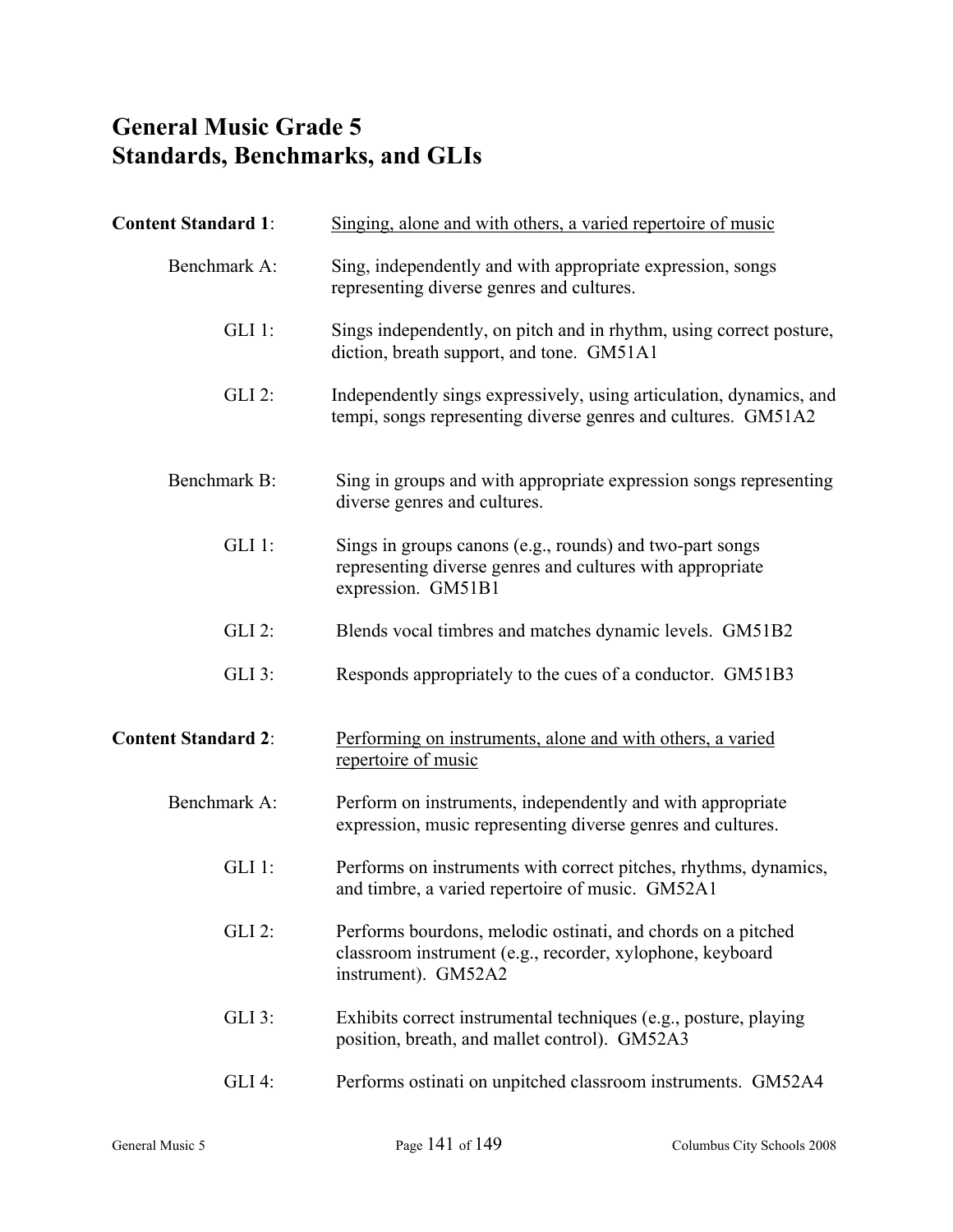| $GLI$ 5:                   | Plays by ear simple melodies on a melodic instrument (e.g.,<br>recorder, xylophone). GM52A5                                                                                 |
|----------------------------|-----------------------------------------------------------------------------------------------------------------------------------------------------------------------------|
| Benchmark B:               | Perform in groups a varied repertoire of music.                                                                                                                             |
| $GLI$ 1:                   | Maintains independent instrumental parts. GM52B1                                                                                                                            |
| <b>GLI 2:</b>              | Performs in groups a varied repertoire of music, blending timbres<br>and dynamic levels. GM52B2                                                                             |
| GLI 3:                     | Responds to the cues of a conductor.<br><b>GM52B3</b>                                                                                                                       |
| GLI 4:                     | Plays by ear simple accompaniments on a harmonic instrument<br>(e.g., xylophone, piano). GM52B4                                                                             |
| <b>Content Standard 3:</b> | Improvising melodies, variations and accompaniments                                                                                                                         |
| Benchmark A:               | Create and perform melodies, variations, and accompaniments.                                                                                                                |
| $GLI$ 1:                   | Improvises melodies in a call-and-response setting. GM53A1                                                                                                                  |
| <b>GLI 2:</b>              | Improvises accompaniment on pitched or unpitched instruments.<br><b>GM53A2</b>                                                                                              |
| $GLI$ 3:                   | Improvises melodic embellishments on given melodies. GM53A3                                                                                                                 |
| <b>Content Standard 4:</b> | Composing and arranging within specified guidelines                                                                                                                         |
| Benchmark A:               | Create, notate, arrange, and perform short pieces of music using a<br>variety of classroom instruments, body percussion and electronic<br>sounds.                           |
| $GLI$ 1:                   | Composes short pieces within a particular style, form,<br>instrumentation, or compositional technique using a variety of<br>classroom instruments and sound sources. GM54A1 |
| $GLI$ 2:                   | Arranges simple pieces for voices or instruments other than those<br>for which the pieces were written. GM54A2                                                              |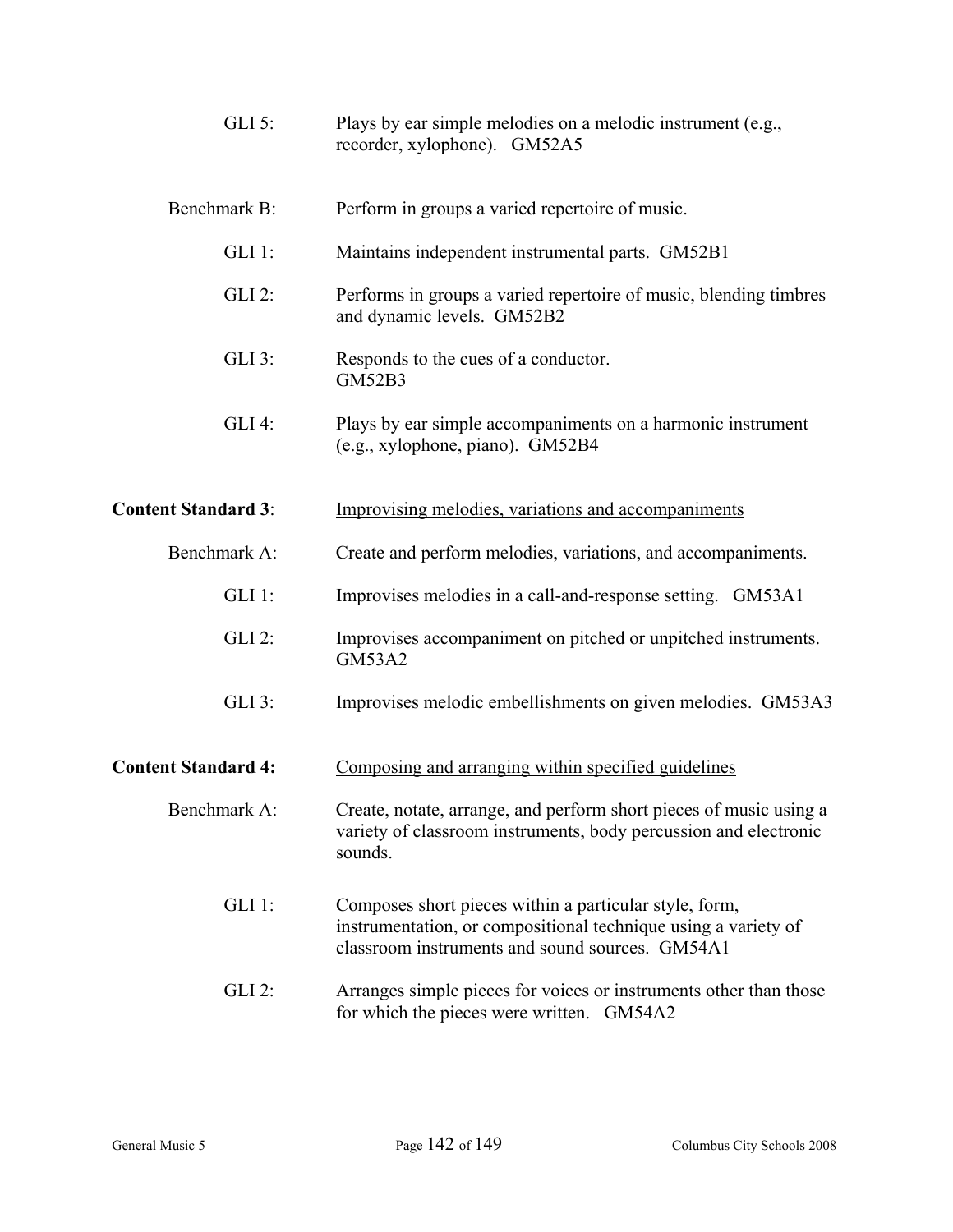| Benchmark B:               | Explore technology used in creating, arranging, and notating<br>music.                                                                                                                                   |
|----------------------------|----------------------------------------------------------------------------------------------------------------------------------------------------------------------------------------------------------|
| $GLI$ 1:                   | Investigates technology used for creating, arranging, and notating<br>music. GM54B1                                                                                                                      |
| <b>Content Standard 5:</b> | Reading and notating music                                                                                                                                                                               |
| Benchmark A:               | Identify and utilize rhythmic notation.                                                                                                                                                                  |
| $GLI$ 1:                   | Reads sixteenth, eighth, quarter, half, whole, dotted, syncopated,<br>tied, slurred, and combined eighth and sixteenth notes, and rests in<br>$2/4$ , $3/4$ , $4/4$ , and $6/8$ time signatures. GM55A1  |
| <b>GLI 2:</b>              | Writes sixteenth, eighth, quarter, half, whole, dotted, syncopated,<br>tied, slurred, and combined eighth and sixteenth notes, and rests in<br>$2/4$ , $3/4$ , $4/4$ , and $6/8$ time signatures. GM55A2 |
| Benchmark B:               | Identify and utilize treble clef pitch notation.                                                                                                                                                         |
| $GLI$ 1:                   | Reads 4-8-measure melodies in the treble clef in the keys of G, C,<br>and F. GM55B1                                                                                                                      |
| <b>GLI 2:</b>              | Writes 4-8-measure melodies in the treble clef in the keys of $G, C$ ,<br>and F. GM55B2                                                                                                                  |
| Benchmark C:               | Identify and utilize symbols and traditional terms referring to<br>expression and form.                                                                                                                  |
| $GLI$ 1:                   | Uses standard symbols for accidentals, dynamics, tempo,<br>articulation, and expression. GM55C1                                                                                                          |
| $GLI$ 2:                   | Uses form markings: D.S., D.C. al fine, multiple endings, double<br>barline, repeat signs, phrase, and coda. GM55C2                                                                                      |
| Benchmark D:               | Read part music.                                                                                                                                                                                         |
| $GLI$ 1:                   | Reads vocal music in two or more parts. GM55D1                                                                                                                                                           |
| $GLI$ 2:                   | Reads music for rhythmic and melodic instruments in two or more<br>parts. GM55D2                                                                                                                         |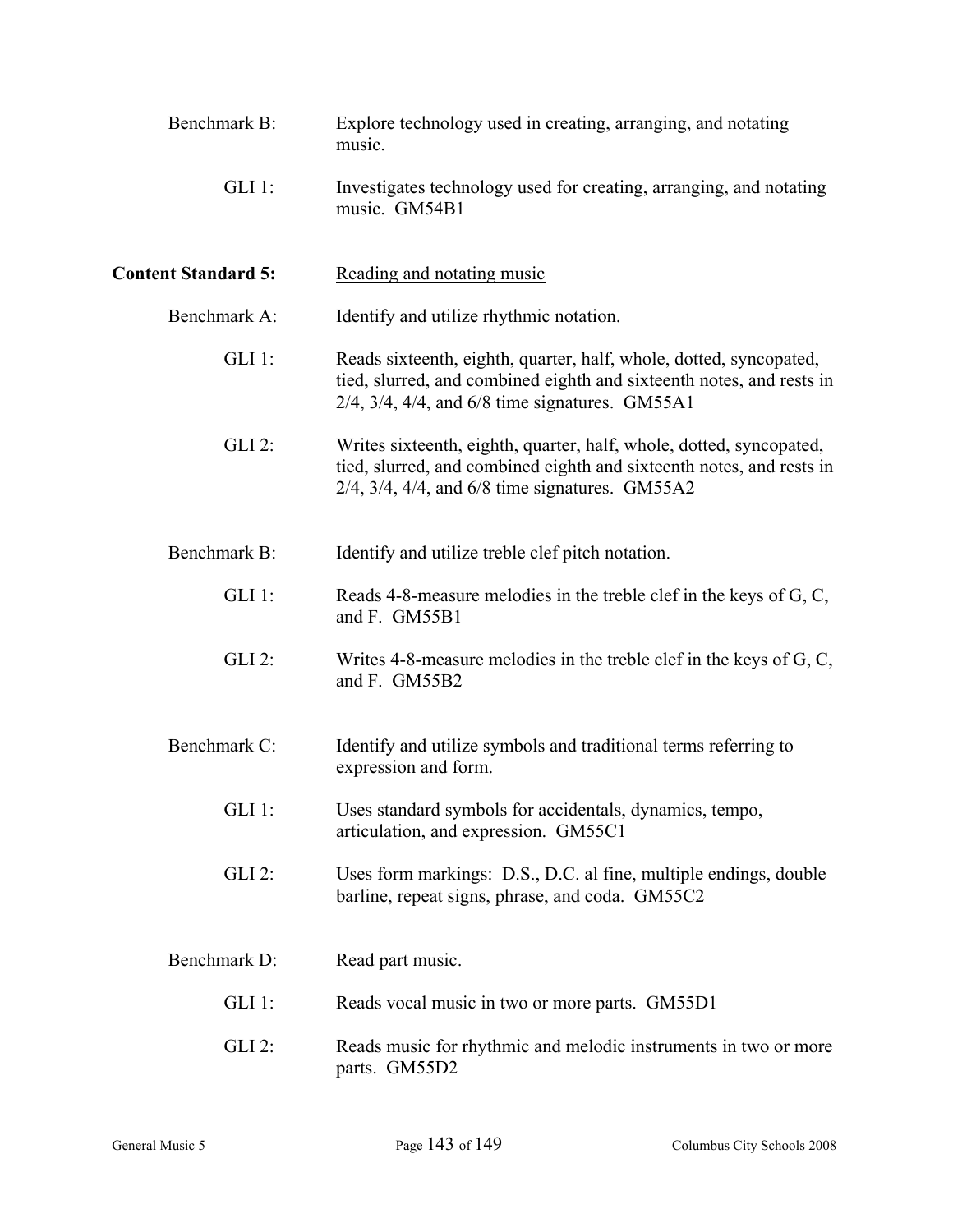| <b>Content Standard 6:</b> | Listening to, analyzing, responding to, and describing music                                                                                                     |
|----------------------------|------------------------------------------------------------------------------------------------------------------------------------------------------------------|
| Benchmark A:               | Listen to, respond and describe a varied repertoire of music<br>utilizing musical terminology.                                                                   |
| $GLI$ 1:                   | Listens to a varied repertoire of music and describes it utilizing<br>music vocabulary: dynamics, tempo, meter, and articulation.<br><b>GM56A1</b>               |
| <b>GLI 2:</b>              | Identifies aurally whether a song is in a major or minor key.<br><b>GM56A2</b>                                                                                   |
| Benchmark B:               | Listen to a varied repertoire of music and analyze the structure.                                                                                                |
| $GLI$ 1:                   | Analyzes and describes a varied repertoire of music with terms<br>related to form: repeat signs, D.C. al fine, D.S. al coda, first and<br>second endings. GM56B1 |
| Benchmark C:               | Identify and classify the sounds of instruments and voices.                                                                                                      |
| $GLI$ 1:                   | Identifies aurally selected electronic, world, and western musical<br>instruments. GM56C1                                                                        |
| GLI <sub>2</sub>           | Classifies voices as changed, unchanged, soprano, alto, tenor, or<br>bass. GM56C2                                                                                |
| GLI 3:                     | Identifies and classifies listening example as band, orchestra, or<br>choir. GM56C3                                                                              |
| <b>Content Standard 7:</b> | Evaluating music and music performance                                                                                                                           |
| Benchmark A:               | Discuss performances and compositions.                                                                                                                           |
| $GLI$ 1:                   | Develops and applies criteria for evaluating performances of self<br>and others.<br><b>GM57A1</b>                                                                |
| GLI 2:                     | Evaluates their own and others' compositions, arrangements, and<br>improvisations. GM57A2                                                                        |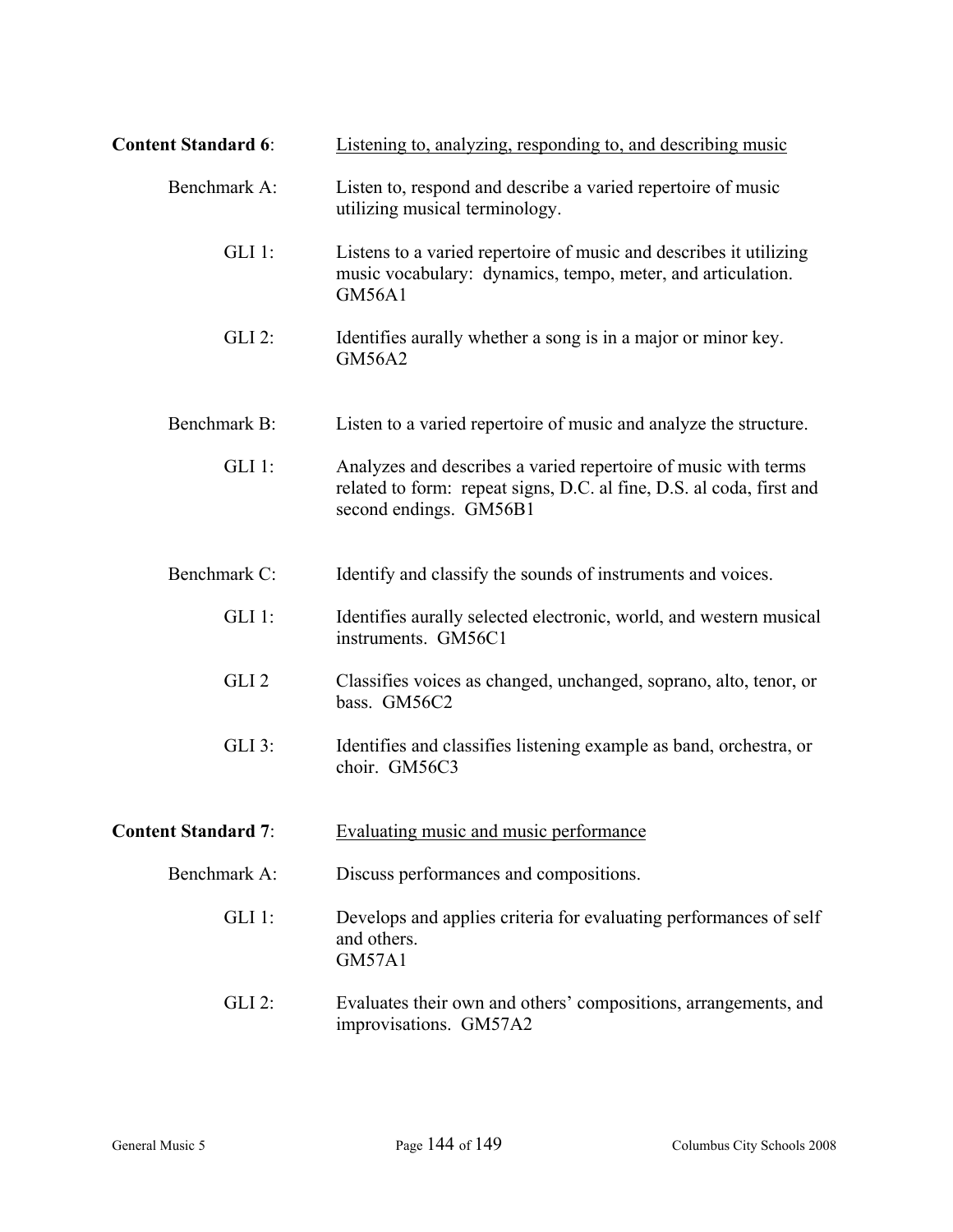| Benchmark B:               | Demonstrate how music communicates meaning of text, feelings,<br>moods, or images.                                                                                           |
|----------------------------|------------------------------------------------------------------------------------------------------------------------------------------------------------------------------|
| $GLI$ 1:                   | Develops criteria to describe the qualities/characteristics of a<br>musical work. GM67B1                                                                                     |
| $GLI$ 2:                   | Identifies and discusses aesthetic qualities of the performances of<br>self and others. GM67B2                                                                               |
| <b>Content Standard 8:</b> | Understanding relationships between music, the other arts, and<br>other disciplines outside the arts                                                                         |
| Benchmark A:               | Identify similarities and differences in the meanings of common<br>terms used in the various arts.                                                                           |
| $GLI$ 1:                   | Defines basic art terms (e.g., texture, color, form, balance,<br>movement) associated with various art forms and uses them to<br>describe musical events. GM58A1             |
| <b>GLI 2:</b>              | Identifies the use of similar elements in music and other art forms<br>and compares how ideas and emotions are expressed in each art<br>form using the same elements. GM58A2 |
| $GLI$ 3:                   | Uses various art forms to interpret music. GM58A3                                                                                                                            |
| Benchmark B:               | Describe and demonstrate ways in which the principles and subject<br>matter of other disciplines are interrelated with those of music.                                       |
| $GLI$ 1:                   | Describes and demonstrates how knowledge of music connects to<br>learning in other subject areas. GM58B1                                                                     |
| $GLI$ 2:                   | Explains ways that basic elements of music (e.g., texture, form)<br>relate to disciplines outside the arts. GM58B2                                                           |
| <b>Content Standard 9:</b> | Understanding music in relation to history and culture                                                                                                                       |
| Benchmark A:               | Identify by genre or style and respond to music from various<br>historical periods and diverse cultures.                                                                     |
| $GLI$ 1:                   | Describes distinguishing characteristics of music from various<br>genres and cultures. GM59A1                                                                                |
|                            |                                                                                                                                                                              |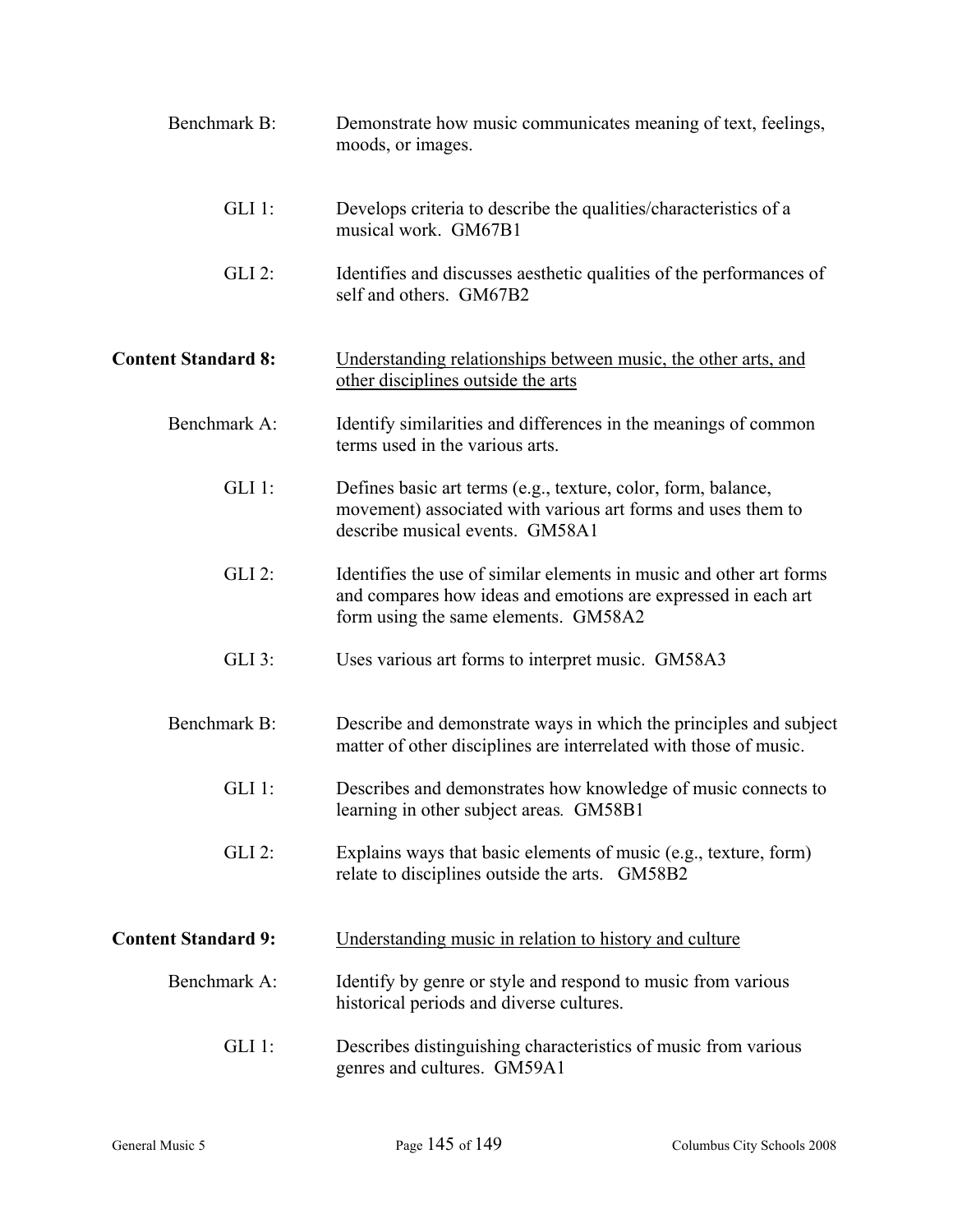| $GLI$ 2:     | Sings, listens to, and moves to the music of various cultural groups<br>and historical periods (e.g., South African choral groups, Baroque,<br>American folk songs, Native American drumming). GM59A2 |
|--------------|-------------------------------------------------------------------------------------------------------------------------------------------------------------------------------------------------------|
| Benchmark B: | Demonstrate appropriate audience behavior.                                                                                                                                                            |
| $GLI$ 1:     | Describes and demonstrates how genre and performance setting<br>(e.g., Pops, symphony, jazz) affect audience response. GM59B1                                                                         |
| Benchmark C: | Identify the uses and suitability of music in their daily experience<br>and in other cultures.                                                                                                        |
| $GLI$ 1:     | Explores and describes the function of music, roles of musicians,<br>and conditions for performing music in various cultures of the<br>world. GM59C1                                                  |
| Benchmark D: | Identify and describe roles of musicians in various music settings.                                                                                                                                   |
| $GLI$ 1:     | Identifies exemplary music role models and describe their<br>activities and achievements in the music field. GM59D1                                                                                   |
| $GLI$ 2:     | Identifies the specific skills needed to be a musician. GM59D2                                                                                                                                        |
| $GLI$ 3:     | Discusses the lives and times of composers from various historical<br>periods. GM59D3                                                                                                                 |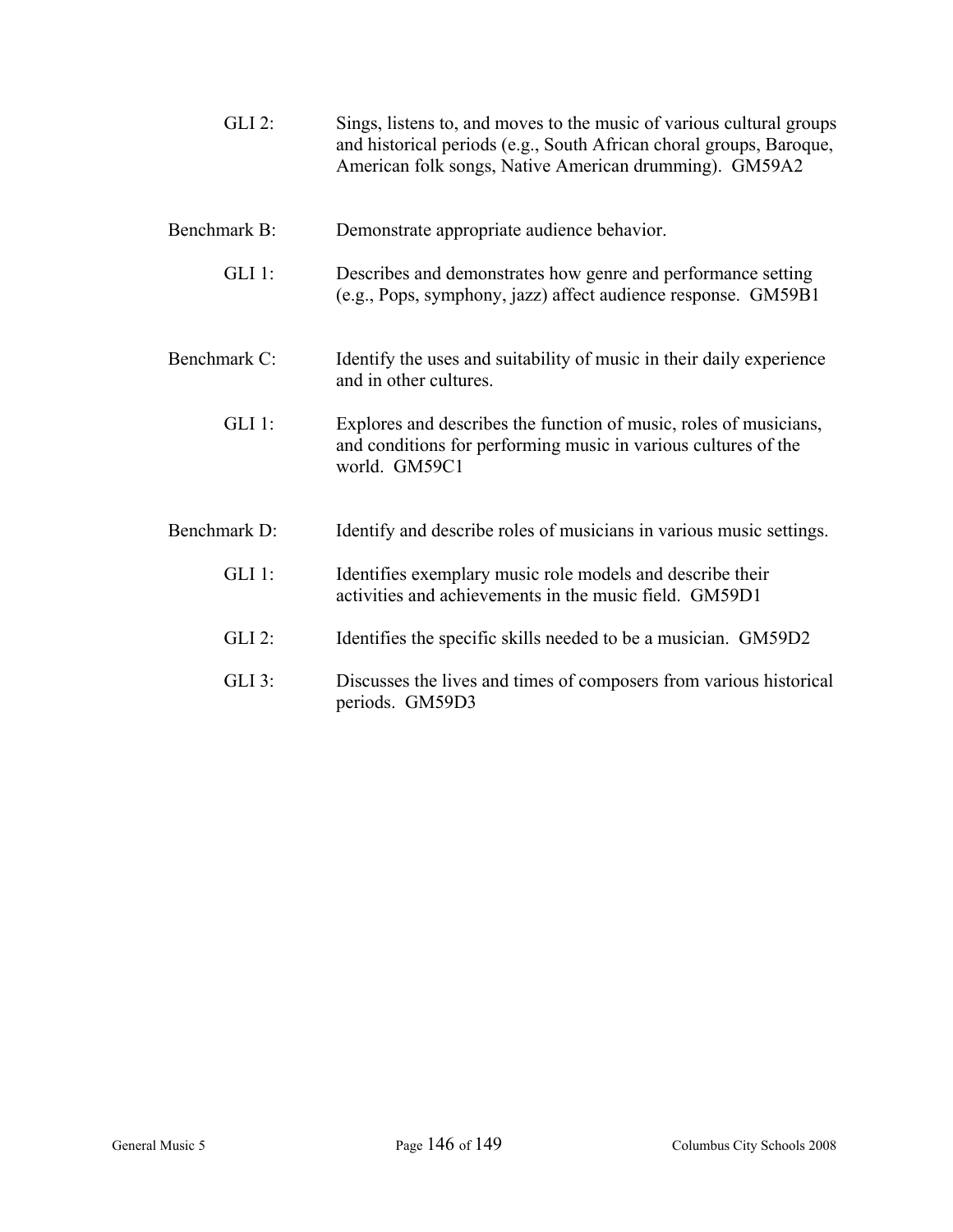## **Ohio Graduation Test Integration Key English Language Arts General Music Grade 5**

| <b>Standard</b>                                                                                                 | <b>Benchmark</b>                                                                                                                                                                                                                                                                                                                                                                                          |
|-----------------------------------------------------------------------------------------------------------------|-----------------------------------------------------------------------------------------------------------------------------------------------------------------------------------------------------------------------------------------------------------------------------------------------------------------------------------------------------------------------------------------------------------|
| Acquisition of<br>Vocabulary                                                                                    | D - Use knowledge of symbols, acronyms, word origins, and<br>derivations to determine the meanings of unknown words.                                                                                                                                                                                                                                                                                      |
| Reading Process:<br>Concepts of Print,<br>Comprehension<br>Strategies and Self-<br><b>Monitoring Strategies</b> | B - Apply effective reading comprehension strategies, including<br>summarizing and making predictions, and comparisons using<br>information in text, between text, and across subject areas.<br>$C$ – Make meaning through asking and responding to a variety of<br>questions related to text.<br>$D - Apply$ self-monitoring strategies to clarify confusion about text<br>and to monitor comprehension. |
| Reading Applications:<br>Literary Text                                                                          | F - Identify similarities and differences of various literary forms and<br>genres.                                                                                                                                                                                                                                                                                                                        |
|                                                                                                                 | G – Explain how figurative language expresses ideas and conveys<br>mood.                                                                                                                                                                                                                                                                                                                                  |
| <b>Writing Process</b>                                                                                          | A – Generate writing topics and establish a purpose appropriate for the<br>audience.                                                                                                                                                                                                                                                                                                                      |
|                                                                                                                 | B – Determine audience and purpose for self-selected and assigned<br>writing tasks.                                                                                                                                                                                                                                                                                                                       |
|                                                                                                                 | $C -$ Clarify ideas for writing assignments by using graphics or other<br>organizers.                                                                                                                                                                                                                                                                                                                     |
|                                                                                                                 | $D$ – Use revision strategies to improve the overall organization, the<br>clarity and consistency of ideas within and among paragraphs, and<br>the logic and effectiveness of word choices.                                                                                                                                                                                                               |
|                                                                                                                 | $E -$ Select more effective vocabulary when editing by using a variety<br>of resources and reference materials.                                                                                                                                                                                                                                                                                           |
|                                                                                                                 | $F -$ Edit to improve fluency, grammar, and usage.                                                                                                                                                                                                                                                                                                                                                        |
|                                                                                                                 | $G - Apply$ tools to judge the quality of writing.                                                                                                                                                                                                                                                                                                                                                        |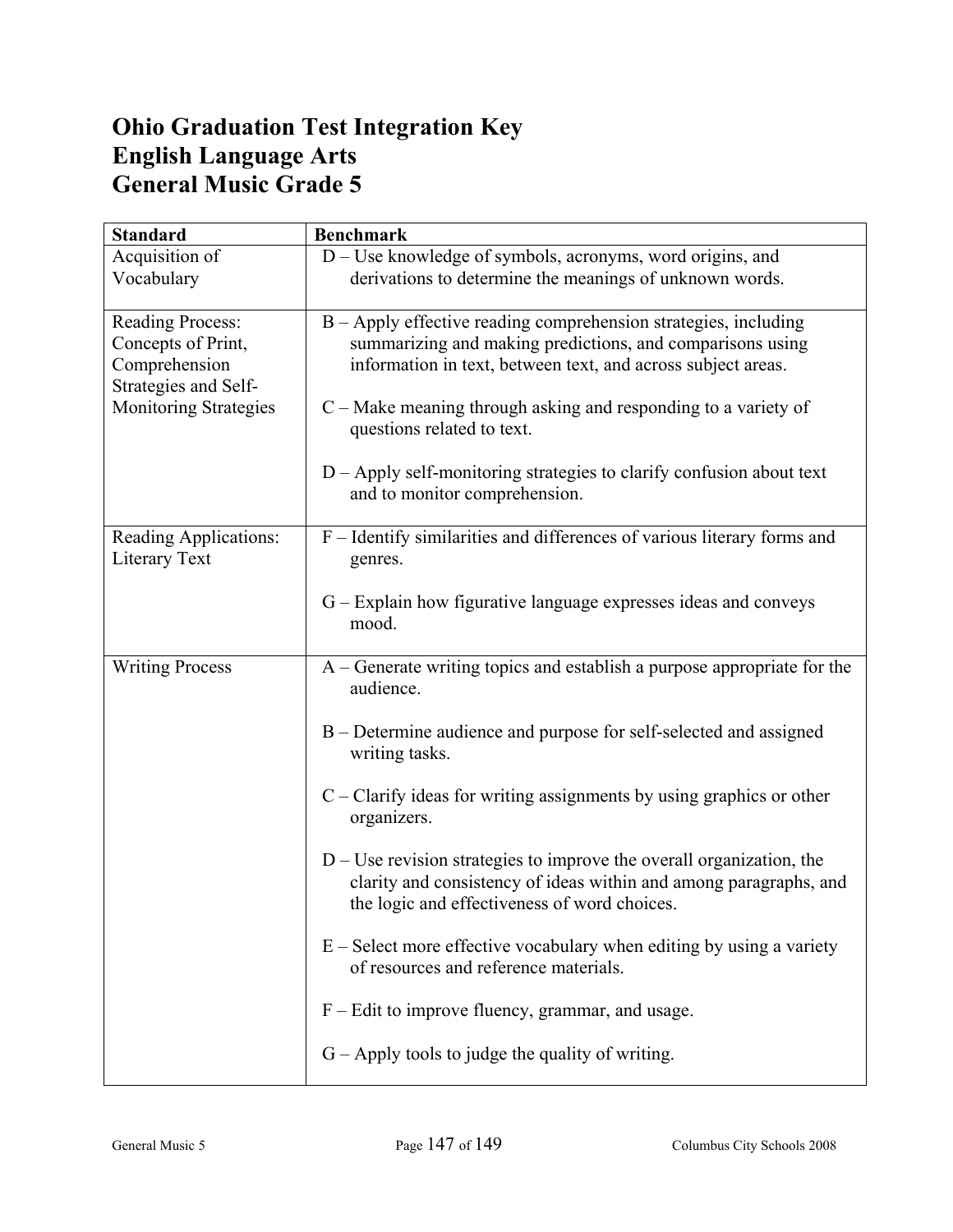| <b>Writing Convention</b>          | $A$ – Use correct spelling.                                                                                                          |
|------------------------------------|--------------------------------------------------------------------------------------------------------------------------------------|
|                                    | $B - Use$ conventions of punctuation and capitalization in written work.                                                             |
|                                    | $C$ – Use grammatical structures to effectively communicate ideas in<br>writing.                                                     |
| Research                           | B – Formulate open-ended research questions suitable for inquiry and<br>investigation and develop a plan for gathering information.  |
|                                    | $C -$ Organize information in a systematic way.                                                                                      |
|                                    | $E$ – Communicate findings orally, visually, and in writing or through<br>multimedia.                                                |
| Communications: Oral<br>and Visual | $A$ – Use effective listening strategies, summarize major ideas, and<br>draw logical inferences from presentations and visual media. |
|                                    | $C - Vary$ language choice and us effective presentation techniques,<br>including voice modulation and enunciation.                  |